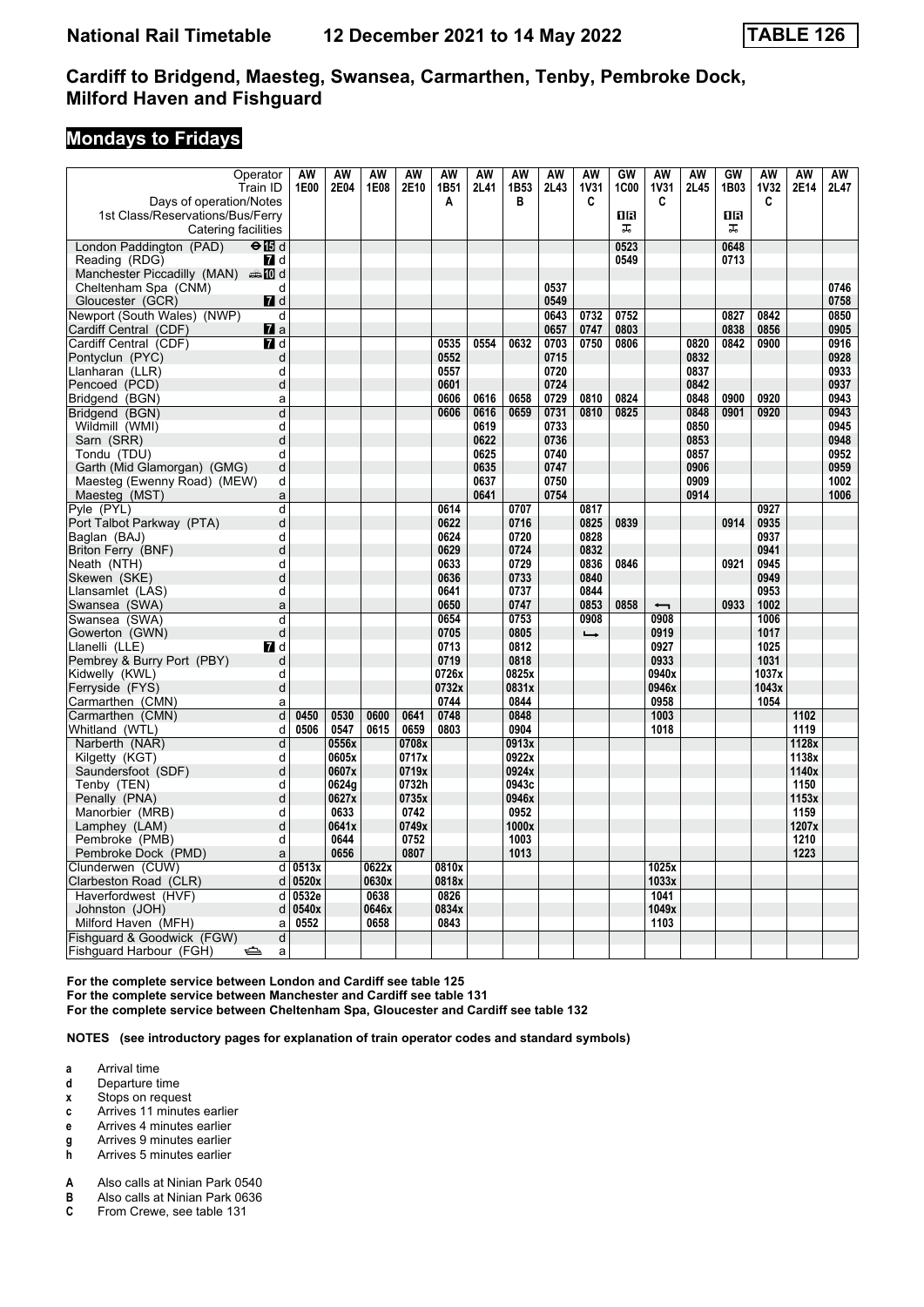# **Mondays to Fridays**

| Operator                                                    | GW   | <b>AW</b> | <b>AW</b>   | AW           | <b>GW</b> | AW           | <b>AW</b>    | <b>AW</b>   | GW   | <b>AW</b>   | <b>AW</b> | GW        | <b>AW</b>    | <b>AW</b>    | <b>AW</b>   | GW   |
|-------------------------------------------------------------|------|-----------|-------------|--------------|-----------|--------------|--------------|-------------|------|-------------|-----------|-----------|--------------|--------------|-------------|------|
| Train ID                                                    | 1B05 | 1B96      | <b>1V33</b> | 2L49         | 1B07      | <b>1V35</b>  | 2E22         | <b>1V92</b> | 1B09 | <b>1V37</b> | 2L53      | 1B11      | <b>1V38</b>  | 2E24         | <b>2L55</b> | 1B13 |
| Days of operation/Notes                                     |      |           |             |              |           |              |              | D           |      |             |           |           |              |              |             |      |
| 1st Class/Reservations/Bus/Ferry                            | 0B   |           |             |              | 0B        |              |              |             | ΩB   |             |           | <b>OR</b> |              |              |             | 0R   |
| Catering facilities                                         | ᠼ    |           |             |              | ᠼ         |              |              |             | ᠼ    |             |           | ᠼ         |              |              |             | ᠼ    |
| London Paddington (PAD)<br>$\Theta$ is d                    | 0748 |           |             |              | 0848      |              |              |             | 0948 |             |           | 1048      |              |              |             | 1148 |
| 7d<br>Reading (RDG)                                         | 0813 |           |             |              | 0913      |              |              |             | 1013 |             |           | 1113      |              |              |             | 1213 |
| Manchester Piccadilly (MAN) $\oplus$ 10 d                   |      |           | 0630        |              |           | 0731         |              |             |      | 0831        |           |           | 0931         |              |             |      |
| Cheltenham Spa (CNM)<br>d<br>Gloucester (GCR)<br><b>7</b> d |      |           |             | 0846<br>0858 |           |              |              |             |      |             | 1100      |           |              |              |             |      |
| Newport (South Wales) (NWP)<br>d                            | 0925 |           | 0939        | 0953         | 1025      | 1033         |              | 1101        | 1125 | 1138        | 1154      | 1227      | 1237         |              |             | 1324 |
| Cardiff Central (CDF)<br><b>7</b> a                         | 0938 |           | 0959        | 1007         | 1037      | 1047         |              | 1116        | 1136 | 1150        | 1209      | 1238      | 1253         |              |             | 1335 |
| Cardiff Central (CDF)<br><b>7</b> d                         | 0942 |           | 1006        | 1015         | 1040      | 1049         |              | 1120        | 1141 | 1154        | 1218      | 1242      | 1256         |              | 1316        | 1337 |
| Pontyclun (PYC)<br>d                                        |      |           |             | 1027         |           |              |              | 1133        |      |             | 1230      |           |              |              | 1328        |      |
| Llanharan (LLR)<br>d                                        |      |           |             | 1032         |           |              |              | 1138        |      |             | 1235      |           |              |              | 1333        |      |
| Pencoed (PCD)<br>d                                          |      |           |             | 1036         |           |              |              | 1143        |      |             | 1240      |           |              |              | 1338        |      |
| Bridgend (BGN)<br>a                                         | 1000 |           | 1026        | 1042         | 1058      | 1108         |              | 1149        | 1200 | 1214        | 1246      | 1300      | 1316         |              | 1344        | 1355 |
| Bridgend (BGN)<br>d                                         | 1001 |           | 1026        | 1042         | 1059      | 1109         |              | 1149        | 1201 | 1214        | 1247      | 1300      | 1316         |              | 1344        | 1356 |
| Wildmill (WMI)<br>d                                         |      |           |             | 1044         |           |              |              | 1151        |      |             | 1250      |           |              |              | 1346        |      |
| d<br>Sarn (SRR)                                             |      |           |             | 1047         |           |              |              | 1154        |      |             | 1253      |           |              |              | 1349        |      |
| d<br>Tondu (TDU)                                            |      |           |             | 1051         |           |              |              | 1158        |      |             | 1256      |           |              |              | 1353        |      |
| d<br>Garth (Mid Glamorgan) (GMG)                            |      |           |             | 1058         |           |              |              | 1207        |      |             | 1304      |           |              |              | 1402        |      |
| Maesteg (Ewenny Road) (MEW)<br>d                            |      |           |             | 1101         |           |              |              | 1210        |      |             | 1307      |           |              |              | 1405        |      |
| Maesteg (MST)<br>a                                          |      |           |             | 1104         |           |              |              | 1212        |      |             | 1311      |           |              |              | 1408        |      |
| Pyle (PYL)<br>d                                             |      |           |             |              |           | 1116         |              |             |      |             |           |           | 1324         |              |             |      |
| d<br>Port Talbot Parkway (PTA)                              | 1015 |           | 1038        |              | 1112      | 1123         |              |             | 1216 | 1226        |           | 1314      | 1331         |              |             | 1410 |
| Baglan (BAJ)<br>d                                           |      |           |             |              |           | 1126         |              |             |      |             |           |           | 1333         |              |             |      |
| Briton Ferry (BNF)<br>d                                     |      |           |             |              |           | 1129         |              |             |      |             |           |           | 1337         |              |             |      |
| d<br>Neath (NTH)<br>Skewen (SKE)<br>d                       | 1022 |           | 1045        |              | 1119      | 1134<br>1137 |              |             | 1223 | 1235        |           | 1321      | 1341<br>1344 |              |             | 1418 |
| Llansamlet (LAS)<br>d                                       |      |           |             |              |           | 1141         |              |             |      |             |           |           | 1348         |              |             |      |
| Swansea (SWA)<br>a                                          | 1034 |           | 1059        |              | 1131      | 1150         |              |             | 1235 | 1248        |           | 1333      | 1357         |              |             | 1430 |
| Swansea (SWA)<br>d                                          |      | 1101      | 1109        |              |           | 1156         |              |             |      | 1255        |           |           | 1401         |              |             |      |
| Gowerton (GWN)<br>d                                         |      |           | 1120        |              |           | 1207         |              |             |      | 1307        |           |           | 1412         |              |             |      |
| Llanelli (LLE)<br>77 d                                      |      | 1118      | 1128        |              |           | 1215         |              |             |      | 1315        |           |           | 1419         |              |             |      |
| Pembrey & Burry Port (PBY)<br>d                             |      |           | 1134        |              |           | 1221         |              |             |      | 1321        |           |           | 1425         |              |             |      |
| Kidwelly (KWL)<br>d                                         |      |           |             |              |           | 1228x        |              |             |      |             |           |           | 1432x        |              |             |      |
| d<br>Ferryside (FYS)                                        |      |           |             |              |           | 1234x        |              |             |      |             |           |           | 1438x        |              |             |      |
| Carmarthen (CMN)<br>a                                       |      |           | 1154        |              |           | 1245         |              |             |      | 1340        |           |           | 1449         |              |             |      |
| Carmarthen (CMN)<br>d                                       |      |           | 1159        |              |           |              | 1251         |             |      | 1345        |           |           |              | 1451         |             |      |
| d<br>Whitland (WTL)                                         |      | 1153      | 1215        |              |           |              | 1308         |             |      | 1400        |           |           |              | 1508         |             |      |
| d<br>Narberth (NAR)                                         |      |           |             |              |           |              | 1317x        |             |      |             |           |           |              | 1517x        |             |      |
| Kilgetty (KGT)<br>d                                         |      |           |             |              |           |              | 1327x        |             |      |             |           |           |              | 1527x        |             |      |
| d<br>Saundersfoot (SDF)                                     |      |           |             |              |           |              | 1329x        |             |      |             |           |           |              | 1529x        |             |      |
| Tenby (TEN)<br>d                                            |      |           |             |              |           |              | 1345i        |             |      |             |           |           |              | 1545i        |             |      |
| d<br>Penally (PNA)                                          |      |           |             |              |           |              | 1348x        |             |      |             |           |           |              | 1548x        |             |      |
| Manorbier (MRB)<br>d                                        |      |           |             |              |           |              | 1354         |             |      |             |           |           |              | 1554         |             |      |
| d<br>Lamphey (LAM)                                          |      |           |             |              |           |              | 1402x        |             |      |             |           |           |              | 1602x        |             |      |
| Pembroke (PMB)<br>d<br>Pembroke Dock (PMD)<br>a             |      |           |             |              |           |              | 1405<br>1417 |             |      |             |           |           |              | 1605<br>1618 |             |      |
| d                                                           |      |           | 1221x       |              |           |              |              |             |      | 1407x       |           |           |              |              |             |      |
| Clunderwen (CUW)<br>d<br>Clarbeston Road (CLR)              |      | 1206x     | 1229x       |              |           |              |              |             |      | 1415x       |           |           |              |              |             |      |
| Haverfordwest (HVF)<br>d                                    |      |           | 1238        |              |           |              |              |             |      | 1423        |           |           |              |              |             |      |
| d<br>Johnston (JOH)                                         |      |           | 1245x       |              |           |              |              |             |      | 1431x       |           |           |              |              |             |      |
| Milford Haven (MFH)<br>a                                    |      |           | 1300        |              |           |              |              |             |      | 1445        |           |           |              |              |             |      |
| $\overline{d}$<br>Fishguard & Goodwick (FGW)                |      | 1225      |             |              |           |              |              |             |      |             |           |           |              |              |             |      |
| Fishguard Harbour (FGH)<br>⇔<br>a                           |      | 1230      |             |              |           |              |              |             |      |             |           |           |              |              |             |      |

**NOTES (see introductory pages for explanation of train operator codes and standard symbols)**

**a** Arrival time<br>**d** Departure t

**d** Departure time

**x** Stops on request<br>**j** Arrives 8 minutes Arrives 8 minutes earlier

**D** From Holyhead, see table 131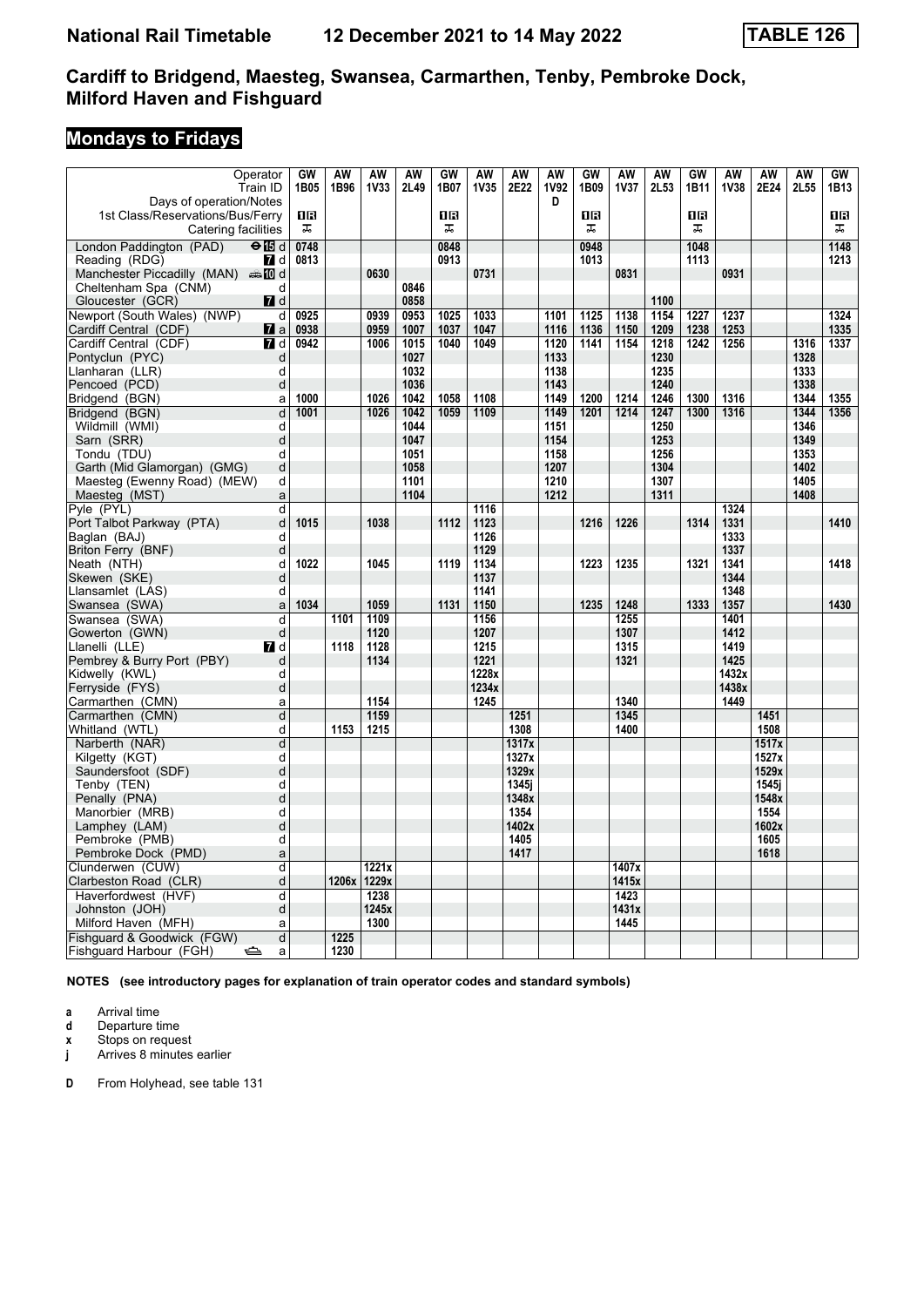# **Mondays to Fridays**

| Operator                                                         | AW        | AW          | AW   | GW             | AW            | AW    | AW        | AW   | GW   | AW            | AW            | AW   | GW             | AW            | AW   | AW        |
|------------------------------------------------------------------|-----------|-------------|------|----------------|---------------|-------|-----------|------|------|---------------|---------------|------|----------------|---------------|------|-----------|
| Train ID                                                         | 2M10<br>Е | <b>1V39</b> | 2L57 | 1B15           | 1V40          | 2E28  | 1V95<br>D | 2L59 | 1B17 | <b>1V42</b>   | 1B67          | 2L61 | 1B19           | <b>1V44</b>   | 2L63 | 2M12<br>Е |
| Days of operation/Notes<br>1st Class/Reservations/Bus/Ferry      |           |             |      | 1 <sub>R</sub> |               |       | R         |      | 1B   | R             |               |      | 1 <sub>R</sub> | R             |      |           |
| Catering facilities                                              |           |             |      | ᠼ              |               |       |           |      | 工    |               |               |      | ᠼ              |               |      |           |
|                                                                  |           |             |      |                |               |       |           |      | 1348 |               |               |      | 1448           |               |      |           |
| London Paddington (PAD)<br>$\Theta$ is d                         |           |             |      | 1248           |               |       |           |      |      |               |               |      |                |               |      |           |
| Reading (RDG)<br>7d<br>Manchester Piccadilly (MAN) $\oplus$ 10 d |           | 1031        |      | 1313           | 1131          |       |           |      | 1413 | 1231          |               |      | 1513           | 1331          |      |           |
| Cheltenham Spa (CNM)                                             | d         |             |      |                |               |       |           |      |      |               |               |      |                |               |      |           |
| Gloucester (GCR)<br>$\blacksquare$ d                             |           |             |      |                |               |       |           | 1359 |      |               |               | 1457 |                |               |      |           |
| Newport (South Wales) (NWP)                                      | d         | 1329        |      | 1425           | 1430          |       | 1458      | 1451 | 1524 | 1529          |               | 1550 | 1624           | 1645          |      |           |
| Cardiff Central (CDF)<br>$\mathbf{z}$ a                          |           | 1342        |      | 1436           | 1444          |       | 1510      | 1505 | 1535 | 1544          |               | 1602 | 1635           | 1700          |      |           |
| Cardiff Central (CDF)<br>$\blacksquare$                          |           | 1345        | 1416 | 1440           | 1446          |       | 1513      | 1517 | 1539 | 1546          | 1602          | 1618 | 1639           | 1704          | 1723 |           |
| Pontyclun (PYC)                                                  | d         |             | 1429 |                |               |       |           | 1530 |      |               |               | 1630 |                |               | 1737 |           |
| Llanharan (LLR)                                                  | d         |             | 1434 |                |               |       |           | 1534 |      |               |               | 1635 |                | 1719          | 1741 |           |
| Pencoed (PCD)                                                    | d         |             | 1439 |                |               |       |           | 1539 |      |               |               | 1640 |                |               | 1745 |           |
| Bridgend (BGN)                                                   | a         | 1404        | 1445 | 1458           | 1506          |       | 1532      | 1544 | 1557 | 1606          | 1622          | 1645 | 1657           | 1728          | 1751 |           |
| Bridgend (BGN)                                                   | d         | 1404        | 1445 | 1459           | 1506          |       | 1533      | 1544 | 1558 | 1606          | 1623          | 1645 | 1658           | 1729          | 1751 |           |
| Wildmill (WMI)                                                   | d         |             | 1448 |                |               |       |           | 1547 |      |               |               | 1648 |                |               | 1753 |           |
| Sarn (SRR)                                                       | d         |             | 1451 |                |               |       |           | 1550 |      |               |               | 1651 |                |               | 1756 |           |
| Tondu (TDU)                                                      | d         |             | 1454 |                |               |       |           | 1553 |      |               |               | 1654 |                |               | 1800 |           |
| Garth (Mid Glamorgan) (GMG)                                      | d         |             | 1504 |                |               |       |           | 1601 |      |               |               | 1702 |                |               | 1809 |           |
| Maesteg (Ewenny Road) (MEW)                                      | d         |             | 1506 |                |               |       |           | 1604 |      |               |               | 1705 |                |               | 1812 |           |
| Maesteg (MST)                                                    | a         |             | 1510 |                |               |       |           | 1606 |      |               |               | 1708 |                |               | 1815 |           |
| Pyle (PYL)                                                       | d         |             |      |                |               |       | 1541      |      |      |               | 1631          |      |                | 1736          |      |           |
| Port Talbot Parkway (PTA)                                        | d         | 1416        |      | 1513           | 1518          |       | 1549      |      | 1611 | 1618          | 1639          |      | 1711           | 1743          |      |           |
| Baglan (BAJ)                                                     | d         |             |      |                |               |       | 1552      |      |      |               |               |      |                | 1747          |      |           |
| Briton Ferry (BNF)                                               | d         |             |      |                |               |       | 1556      |      |      |               |               |      |                | 1750          |      |           |
| Neath (NTH)                                                      | d         | 1424        |      | 1520           | 1525          |       |           |      | 1618 | 1626          | 1648          |      | 1718           | 1755          |      |           |
| Skewen (SKE)                                                     | d         |             |      |                |               |       |           |      |      |               | 1652          |      |                | 1758          |      |           |
| Llansamlet (LAS)                                                 | d         |             |      |                |               |       |           |      |      |               | 1656          |      |                | 1802          |      |           |
| Swansea (SWA)                                                    | a         | 1437        |      | 1532           | 1539          |       |           |      | 1630 | 1639          | 1705          |      | 1730           | 1811          |      |           |
| Swansea (SWA)                                                    | 1435<br>d | 1457        |      |                | 1543          |       |           |      |      | 1643          | 1709          |      |                | 1816          |      | 1830      |
| Gowerton (GWN)                                                   | d         | 1508        |      |                | 1554          |       |           |      |      | 1654          | 1721          |      |                | 1827          |      | 1841      |
| Llanelli (LLE)<br><b>7</b> d                                     | 1452a     | 1516        |      |                | 1602          |       | 1627a     |      |      | 1702          | 1729          |      |                | 1834          |      | 1849a     |
| Pembrey & Burry Port (PBY)                                       | d<br>d    | 1522        |      |                | 1608<br>1615x |       |           |      |      | 1708<br>1714x | 1735<br>1742x |      |                | 1840<br>1847x |      |           |
| Kidwelly (KWL)<br>Ferryside (FYS)                                | d         |             |      |                | 1621x         |       |           |      |      | 1720x         | 1748x         |      |                | 1853x         |      |           |
| Carmarthen (CMN)                                                 | a         | 1542        |      |                | 1634          |       |           |      |      | 1732          | 1801          |      |                | 1905          |      |           |
| Carmarthen (CMN)                                                 | d         | 1546        |      |                |               | 1651  |           |      |      | 1736          | 1805          |      |                |               |      |           |
| Whitland (WTL)                                                   | d         | 1601        |      |                |               | 1708  |           |      |      | 1751          | 1821          |      |                |               |      |           |
| Narberth (NAR)                                                   | d         |             |      |                |               | 1717x |           |      |      |               |               |      |                |               |      |           |
| Kilgetty (KGT)                                                   | d         |             |      |                |               | 1727x |           |      |      |               |               |      |                |               |      |           |
| Saundersfoot (SDF)                                               | d         |             |      |                |               | 1729x |           |      |      |               |               |      |                |               |      |           |
| Tenby (TEN)                                                      | d         |             |      |                |               | 1745i |           |      |      |               |               |      |                |               |      |           |
| Penally (PNA)                                                    | d         |             |      |                |               | 1748x |           |      |      |               |               |      |                |               |      |           |
| Manorbier (MRB)                                                  | d         |             |      |                |               | 1754  |           |      |      |               |               |      |                |               |      |           |
| Lamphey (LAM)                                                    | d         |             |      |                |               | 1802x |           |      |      |               |               |      |                |               |      |           |
| Pembroke (PMB)                                                   | d         |             |      |                |               | 1805  |           |      |      |               |               |      |                |               |      |           |
| Pembroke Dock (PMD)                                              | a         |             |      |                |               | 1818  |           |      |      |               |               |      |                |               |      |           |
| Clunderwen (CUW)                                                 | d         | 1608x       |      |                |               |       |           |      |      | 1758x         | 1828x         |      |                |               |      |           |
| Clarbeston Road (CLR)                                            | d         | 1616x       |      |                |               |       |           |      |      | 1806x         | 1836x         |      |                |               |      |           |
| Haverfordwest (HVF)                                              | d         | 1625        |      |                |               |       |           |      |      | 1814          |               |      |                |               |      |           |
| Johnston (JOH)                                                   | d         | 1633x       |      |                |               |       |           |      |      | 1822x         |               |      |                |               |      |           |
| Milford Haven (MFH)                                              | a         | 1643        |      |                |               |       |           |      |      | 1836          |               |      |                |               |      |           |
| Fishguard & Goodwick (FGW)                                       | d         |             |      |                |               |       |           |      |      |               | 1854          |      |                |               |      |           |
| Fishguard Harbour (FGH)<br>$\Rightarrow$                         | a         |             |      |                |               |       |           |      |      |               | 1858          |      |                |               |      |           |

**NOTES (see introductory pages for explanation of train operator codes and standard symbols)**

**a** Arrival time<br>**d** Departure t

**d** Departure time

**x** Stops on request<br>**j** Arrives 8 minutes

Arrives 8 minutes earlier

**D** From Holyhead, see table 131<br>**E** To Shrewsbury, see table 130

To Shrewsbury, see table 130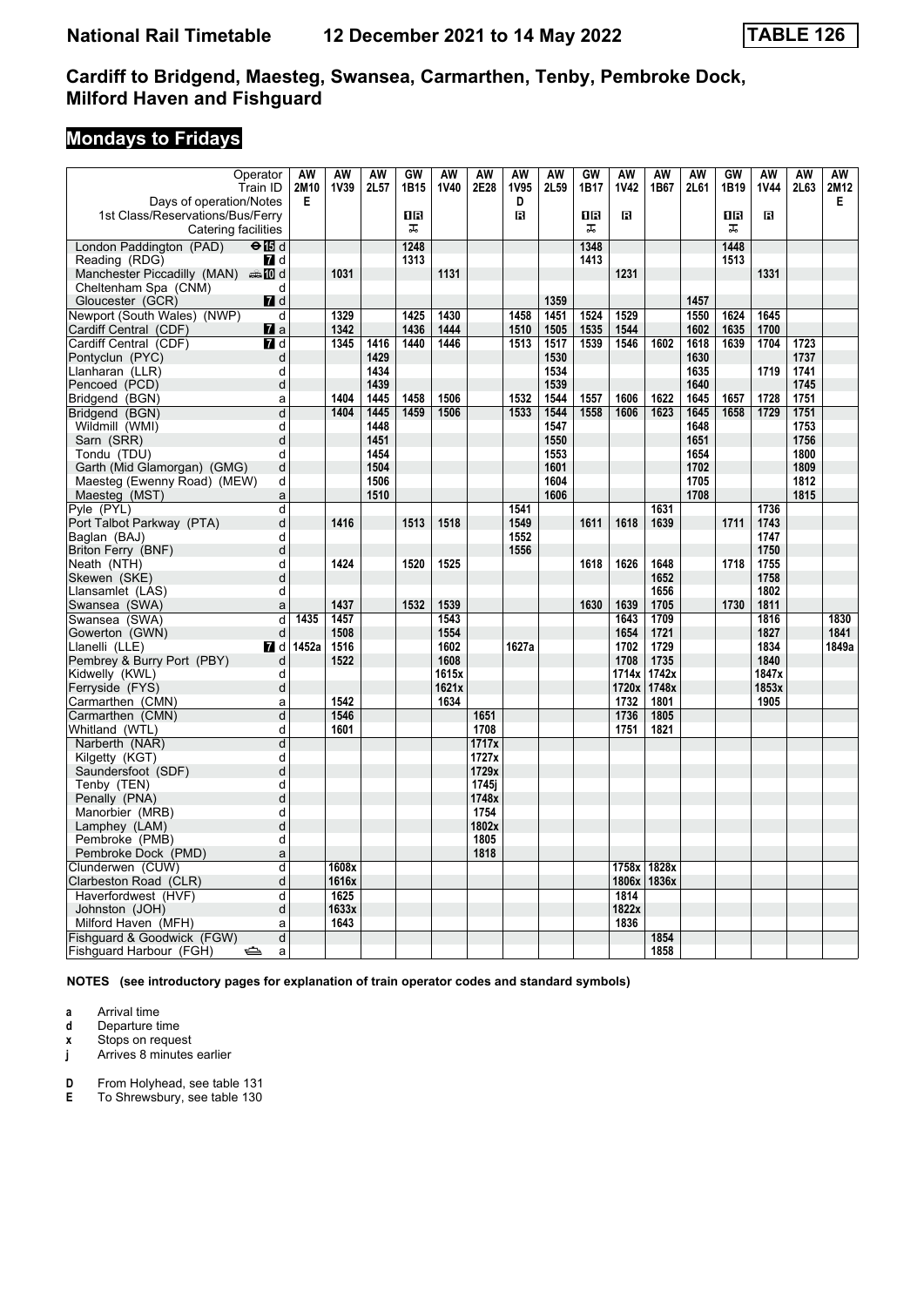# **Mondays to Fridays**

| Operator                                                                 | GW   | <b>AW</b>   | <b>AW</b> | <b>AW</b> | GW   | GW   | AW   | <b>AW</b> | <b>AW</b> | <b>AW</b> | GW   | GW            | <b>AW</b>   | <b>GW</b> | <b>AW</b> | GW   |
|--------------------------------------------------------------------------|------|-------------|-----------|-----------|------|------|------|-----------|-----------|-----------|------|---------------|-------------|-----------|-----------|------|
| Train ID                                                                 | 1B21 | <b>1V46</b> | 2B69      | 2L65      | 1B23 | 1B24 | 1V48 | 2E34      | 2E89      | 2L67      | 1B26 | 1B27          | <b>1V50</b> | 1B27      | 2L69      | 1B29 |
| 1st Class/Reservations/Bus/Ferry                                         | 0 R  | R           |           |           | 16   | 1R   | R    |           |           |           | 1R   | 0 B           | R           | 0 B       |           | 1 R  |
| Catering facilities                                                      | ᠼ    |             |           |           | ᠼ    | ᠼ    |      |           |           |           | ᠼ    | 盂             |             | ᠼ         |           | ᠼ    |
|                                                                          |      |             |           |           |      |      |      |           |           |           |      |               |             |           |           |      |
| $\overline{\Theta}$ $\overline{\mathbb{B}}$ d<br>London Paddington (PAD) | 1548 |             |           |           | 1618 | 1648 |      |           |           |           | 1718 | 1748          |             |           |           | 1818 |
| Reading (RDG)<br><b>7</b> d                                              | 1613 |             |           |           | 1643 | 1713 |      |           |           |           | 1743 | 1813          |             |           |           | 1843 |
| Manchester Piccadilly (MAN) $\oplus$ 10 d                                |      | 1431        |           |           |      |      | 1531 |           |           |           |      |               | 1631        |           |           |      |
| Cheltenham Spa (CNM)<br>d                                                |      |             |           | 1646      |      |      |      |           |           | 1745      |      |               |             |           | 1846      |      |
| Gloucester (GCR)<br>$\blacksquare$                                       |      |             |           | 1700      |      |      |      |           |           | 1800      |      |               |             |           | 1903      |      |
| Newport (South Wales) (NWP)<br>d                                         | 1724 | 1730        |           | 1754      | 1802 | 1825 | 1841 |           |           | 1854      | 1901 | 1924          | 1932        |           | 1956      | 2001 |
| Cardiff Central (CDF)<br><b>7</b> a                                      | 1737 | 1743        |           | 1811      | 1814 | 1836 | 1857 |           |           | 1909      | 1915 | 1938          | 1945        |           | 2011      | 2013 |
| Cardiff Central (CDF)<br><b>7</b> d                                      | 1742 | 1746        | 1806      | 1816      | 1821 | 1840 | 1905 |           |           | 1912      | 1918 | 1941          | 1948        |           | 2015      | 2021 |
| Pontyclun (PYC)<br>d                                                     |      |             | 1818      | 1828      |      |      |      |           |           | 1924      |      |               |             |           | 2027      |      |
| Llanharan (LLR)<br>d                                                     |      |             |           | 1833      |      |      |      |           |           | 1929      |      |               |             |           | 2032      |      |
| Pencoed (PCD)<br>d                                                       |      |             | 1825      | 1838      |      |      |      |           |           | 1934      |      |               |             |           | 2036      |      |
| Bridgend (BGN)<br>a                                                      | 1800 | 1806        | 1831      | 1845      | 1849 | 1858 | 1925 |           |           | 1941      | 1946 | 1959          | 2007        |           | 2042      | 2047 |
| Bridgend (BGN)<br>d                                                      | 1801 | 1806        | 1831      | 1845      | 1850 | 1859 | 1926 |           |           | 1941      | 1947 | 2000          | 2007        |           | 2042      | 2048 |
| Wildmill (WMI)<br>d                                                      |      |             |           | 1848      |      |      |      |           |           | 1944      |      |               |             |           | 2045      |      |
| d<br>Sarn (SRR)                                                          |      |             |           | 1851      |      |      |      |           |           | 1947      |      |               |             |           | 2048      |      |
| Tondu (TDU)<br>d                                                         |      |             |           | 1854      |      |      |      |           |           | 1950      |      |               |             |           | 2051      |      |
| d<br>Garth (Mid Glamorgan) (GMG)                                         |      |             |           | 1904      |      |      |      |           |           | 2000      |      |               |             |           | 2059      |      |
| Maesteg (Ewenny Road) (MEW)<br>d                                         |      |             |           | 1906      |      |      |      |           |           | 2002      |      |               |             |           | 2102      |      |
| Maesteg (MST)<br>$\mathsf{a}$                                            |      |             |           | 1910      |      |      |      |           |           | 2006      |      |               |             |           | 2106      |      |
| Pyle (PYL)<br>d                                                          |      | 1814        | 1839      |           |      |      | 1933 |           |           |           |      |               |             |           |           |      |
| Port Talbot Parkway (PTA)<br>d                                           | 1815 | 1821        | 1847      |           | 1904 | 1914 | 1941 |           |           |           | 2001 | 2013          | 2019        |           |           | 2102 |
| Baglan (BAJ)<br>d                                                        |      |             | 1851      |           |      |      | 1944 |           |           |           |      |               |             |           |           |      |
| Briton Ferry (BNF)<br>d                                                  |      |             | 1854      |           |      |      | 1948 |           |           |           |      |               |             |           |           |      |
| Neath (NTH)<br>d                                                         | 1822 | 1828        | 1859      |           | 1911 | 1921 | 1952 |           |           |           | 2008 | 2020          | 2026        |           |           | 2109 |
| Skewen (SKE)<br>d                                                        |      |             | 1902      |           |      |      | 1957 |           |           |           |      |               |             |           |           |      |
| Llansamlet (LAS)<br>d                                                    |      |             | 1906      |           |      |      | 2001 |           |           |           |      |               |             |           |           |      |
| Swansea (SWA)<br>a                                                       | 1834 | 1842        | 1915      |           | 1925 | 1933 | 2010 |           |           |           | 2020 | 2032          | 2041        | ↽         |           | 2120 |
| Swansea (SWA)<br>d                                                       |      | 1846        |           |           |      |      | 2013 |           |           |           |      | 2104          | 2044        | 2104      |           |      |
| d<br>Gowerton (GWN)                                                      |      | 1857        |           |           |      |      | 2024 |           |           |           |      | $\rightarrow$ | 2055        |           |           |      |
| Llanelli (LLE)<br><b>7</b> d                                             |      | 1905        |           |           |      |      | 2032 |           |           |           |      |               | 2103        | 2119      |           |      |
| Pembrey & Burry Port (PBY)<br>d                                          |      | 1911        |           |           |      |      | 2038 |           |           |           |      |               | 2109        | 2126      |           |      |
| Kidwelly (KWL)<br>d                                                      |      |             |           |           |      |      |      |           |           |           |      |               | 2116x       | 2132      |           |      |
| Ferryside (FYS)<br>d                                                     |      |             |           |           |      |      |      |           |           |           |      |               | 2122x       | 2139      |           |      |
| Carmarthen (CMN)<br>a                                                    |      | 1931        |           |           |      |      | 2058 |           |           |           |      |               | 2134        | 2152      |           |      |
| Carmarthen (CMN)<br>d                                                    |      | 1935        |           |           |      |      |      | 2103      | 2110      |           |      |               | 2142        |           |           |      |
| Whitland (WTL)<br>d                                                      |      | 1950        |           |           |      |      |      | 2119      | 2126      |           |      |               | 2158        |           |           |      |
| Narberth (NAR)<br>d                                                      |      |             |           |           |      |      |      |           | 2134x     |           |      |               |             |           |           |      |
| Kilgetty (KGT)<br>d                                                      |      |             |           |           |      |      |      |           | 2143x     |           |      |               |             |           |           |      |
| Saundersfoot (SDF)<br>d                                                  |      |             |           |           |      |      |      |           | 2145x     |           |      |               |             |           |           |      |
| Tenby (TEN)<br>d                                                         |      |             |           |           |      |      |      |           | 2154      |           |      |               |             |           |           |      |
| d<br>Penally (PNA)                                                       |      |             |           |           |      |      |      |           | 2157x     |           |      |               |             |           |           |      |
| Manorbier (MRB)<br>d                                                     |      |             |           |           |      |      |      |           | 2203      |           |      |               |             |           |           |      |
| Lamphey (LAM)<br>d                                                       |      |             |           |           |      |      |      |           | 2210x     |           |      |               |             |           |           |      |
| Pembroke (PMB)<br>d                                                      |      |             |           |           |      |      |      |           | 2213      |           |      |               |             |           |           |      |
| Pembroke Dock (PMD)<br>a                                                 |      |             |           |           |      |      |      |           | 2225      |           |      |               |             |           |           |      |
| Clunderwen (CUW)<br>d                                                    |      | 1957x       |           |           |      |      |      | 2126x     |           |           |      |               | 2204x       |           |           |      |
| Clarbeston Road (CLR)<br>d                                               |      | 2005x       |           |           |      |      |      | 2134x     |           |           |      |               | 2212x       |           |           |      |
| Haverfordwest (HVF)<br>d                                                 |      | 2014        |           |           |      |      |      |           |           |           |      |               | 2223f       |           |           |      |
| d                                                                        |      | 2022x       |           |           |      |      |      |           |           |           |      |               | 2231x       |           |           |      |
| Johnston (JOH)                                                           |      |             |           |           |      |      |      |           |           |           |      |               | 2246        |           |           |      |
| Milford Haven (MFH)<br>a                                                 |      | 2036        |           |           |      |      |      | 2152      |           |           |      |               |             |           |           |      |
| Fishguard & Goodwick (FGW)<br>d                                          |      |             |           |           |      |      |      |           |           |           |      |               |             |           |           |      |
| Fishguard Harbour (FGH)<br>$\Rightarrow$<br>a                            |      |             |           |           |      |      |      | 2159      |           |           |      |               |             |           |           |      |

**NOTES (see introductory pages for explanation of train operator codes and standard symbols)**

**a** Arrival time

**d** Departure time<br>**x** Stops on reque

**x** Stops on request<br>**f** Arrives 3 minutes

**f** Arrives 3 minutes earlier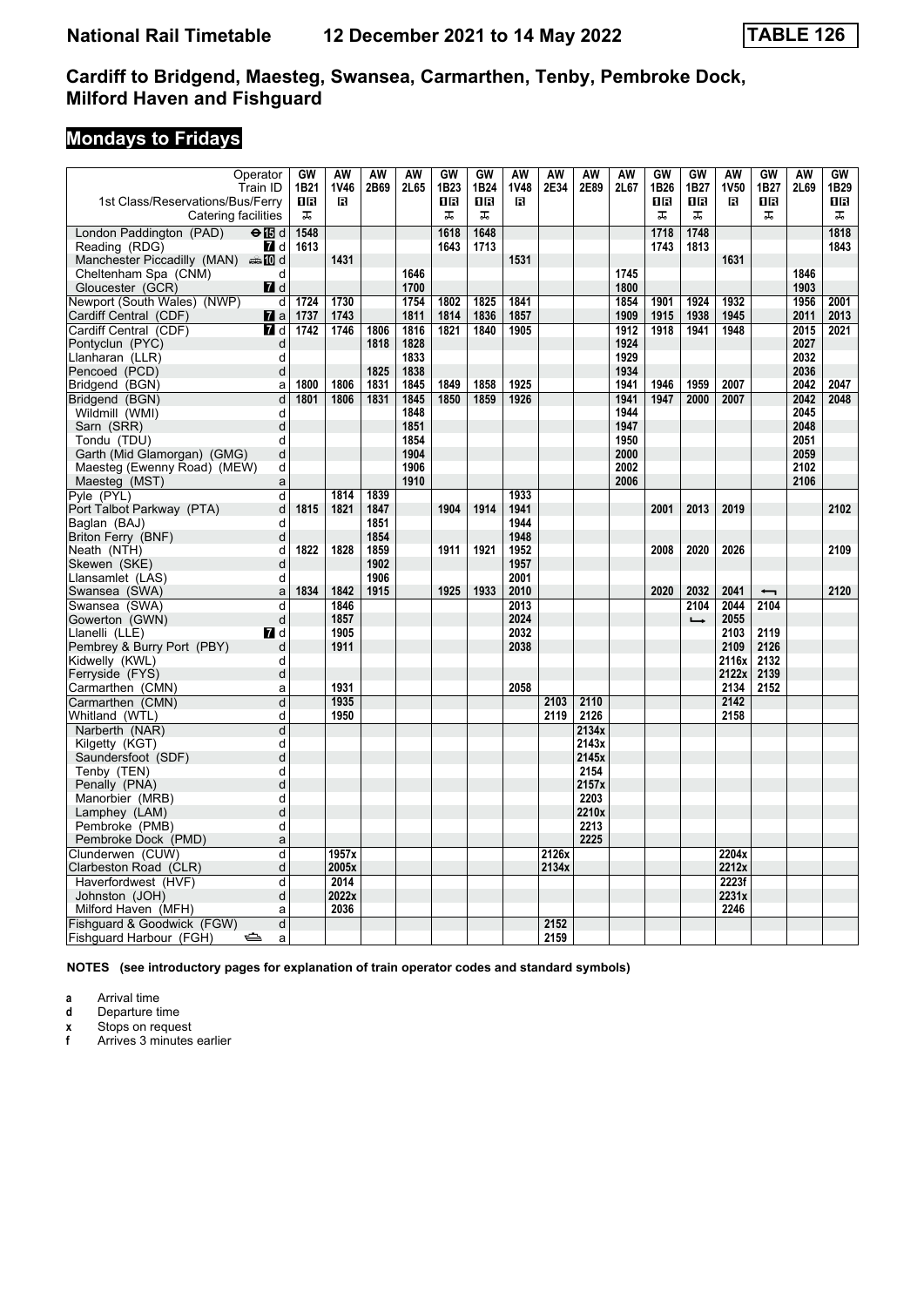# **Mondays to Fridays**

| Operator                                  | GW           | AW          | AW            | AW             | AW   | GW   | AW                       | AW                       | GW   | AW          | AW          | AW        | AW        | GW             | <b>GW</b> | AW            |
|-------------------------------------------|--------------|-------------|---------------|----------------|------|------|--------------------------|--------------------------|------|-------------|-------------|-----------|-----------|----------------|-----------|---------------|
| Train ID                                  | 1B30         | <b>2V12</b> | 2B73          | 2B73           | 2L71 | 1B31 | 2B73                     | 2B73                     | 1B32 | <b>1V62</b> | <b>1V62</b> | 2L73      | 2L73      | 1B34           | 1B34      | 2B99          |
| Days of operation/Notes                   |              | F           | <b>FX</b>     | F <sub>0</sub> |      |      | <b>FX</b>                | <b>FO</b>                |      | <b>FO</b>   | <b>FX</b>   | <b>FO</b> | <b>FX</b> | F <sub>0</sub> | <b>FX</b> |               |
| 1st Class/Reservations/Bus/Ferry          | 1R           |             |               |                |      | 1R   |                          |                          | ΠR   |             |             |           |           | 1R             | <b>OB</b> |               |
| Catering facilities                       | $\mathsf{x}$ |             |               |                |      | ᠼ    |                          |                          | 工    |             |             |           |           | ᠼ              | ᠼ         |               |
| London Paddington (PAD)<br>$\Theta$ is d  | 1848         |             |               |                |      | 1918 |                          |                          | 1948 |             |             |           |           | 2048           | 2048      |               |
| Reading (RDG)<br><b>7</b> d               | 1913         |             |               |                |      | 1943 |                          |                          | 2013 |             |             |           |           | 2113           | 2113      |               |
| Manchester Piccadilly (MAN) $\oplus$ 10 d |              |             |               |                |      |      |                          |                          |      | 1831        | 1831        |           |           |                |           |               |
| Cheltenham Spa (CNM)<br>d                 |              |             |               |                |      |      |                          |                          |      |             |             |           |           |                |           |               |
| Gloucester (GCR)<br>$\blacksquare$ d      |              |             |               |                | 2000 |      |                          |                          |      |             |             |           |           |                |           |               |
| Newport (South Wales) (NWP)<br>d          | 2028         |             |               |                | 2053 | 2100 |                          |                          | 2127 | 2153        | 2156        |           |           | 2226           | 2234      |               |
| Cardiff Central (CDF)<br>$\mathbf{z}$ a   | 2039         |             |               |                | 2107 | 2115 |                          |                          | 2140 | 2208        | 2211        |           |           | 2239           | 2249      |               |
| $\blacksquare$ d<br>Cardiff Central (CDF) | 2041         |             | 2108          | 2108           | 2112 | 2124 |                          |                          | 2143 | 2215        | 2218        | 2236      | 2237      | 2250           | 2250      | 2315          |
| Pontyclun (PYC)<br>d                      |              |             |               |                | 2125 |      |                          |                          |      | 2227        | 2231        |           |           |                |           | 2330          |
| d<br>Llanharan (LLR)                      |              |             |               |                | 2130 |      |                          |                          |      | 2232        | 2236        |           |           |                |           | 2335          |
| Pencoed (PCD)<br>d                        |              |             |               |                | 2134 |      |                          |                          |      | 2236        | 2240        |           |           |                |           | 2340          |
| Bridgend (BGN)<br>a                       | 2059         |             | 2128          | 2128           | 2140 | 2145 |                          |                          | 2201 | 2241        | 2246        | 2256      | 2258      | 2308           | 2308      | 2347          |
| $\overline{\mathsf{d}}$<br>Bridgend (BGN) | 2100         |             | 2128          | 2128           | 2141 | 2146 |                          |                          | 2202 | 2241        | 2246        | 2258      | 2300      | 2309           | 2309      | 2347          |
| Wildmill (WMI)<br>d                       |              |             |               |                | 2143 |      |                          |                          |      |             |             | 2300      | 2302      |                |           |               |
| Sarn (SRR)<br>d                           |              |             |               |                | 2146 |      |                          |                          |      |             |             | 2303      | 2305      |                |           |               |
| Tondu (TDU)<br>d                          |              |             |               |                | 2150 |      |                          |                          |      |             |             | 2307      | 2309      |                |           |               |
| d<br>Garth (Mid Glamorgan) (GMG)          |              |             |               |                | 2157 |      |                          |                          |      |             |             | 2316      | 2318      |                |           |               |
| d<br>Maesteg (Ewenny Road) (MEW)          |              |             |               |                | 2200 |      |                          |                          |      |             |             | 2319      | 2321      |                |           |               |
| Maesteg (MST)<br>a                        |              |             |               |                | 2204 |      |                          |                          |      |             |             | 2322      | 2324      |                |           |               |
| Pyle (PYL)<br>d                           |              |             | 2137          | 2137           |      | 2200 |                          |                          |      |             |             |           |           |                |           | 2355          |
| d<br>Port Talbot Parkway (PTA)            | 2114         |             | 2145          | 2145           |      |      |                          |                          | 2216 | 2253        | 2259        |           |           | 2323           | 2323      | 0003          |
| Baglan (BAJ)<br>d                         |              |             |               |                |      |      |                          |                          |      |             |             |           |           |                |           | 0007          |
| d<br>Briton Ferry (BNF)<br>d              | 2121         |             | 2153          |                |      | 2207 |                          |                          | 2223 |             |             |           |           |                |           | 0011          |
| Neath (NTH)<br>Skewen (SKE)<br>d          |              |             |               | 2153           |      |      |                          |                          |      | 2300        |             |           |           | 2331           | 2331      | 0016<br>0020  |
| Llansamlet (LAS)<br>d                     |              |             |               |                |      |      |                          |                          |      |             |             |           |           |                |           | 0024          |
| Swansea (SWA)<br>a                        | 2133         |             | 2208          | 2208           |      | 2219 | $\overline{\phantom{0}}$ | $\overline{\phantom{0}}$ | 2235 | 2314        |             |           |           | 2343           | 2343      | 0034          |
| Swansea (SWA)<br>d                        |              |             | 2225          | 2225           |      |      | 2225                     | 2225                     |      | 2318        |             |           |           |                |           | 0051          |
| d<br>Gowerton (GWN)                       |              |             | $\rightarrow$ | حسنة           |      |      | 2237                     | 2237                     |      | 2329        |             |           |           |                |           | $\rightarrow$ |
| <b>7</b> d<br>Llanelli (LLE)              |              | 2159        |               |                |      |      | 2245                     | 2245                     |      | 2337        | 2333e       |           |           |                |           |               |
| d<br>Pembrey & Burry Port (PBY)           |              | 2205        |               |                |      |      | 2251                     | 2251                     |      | 2343        | 2339        |           |           |                |           |               |
| Kidwelly (KWL)<br>d                       |              |             |               |                |      |      | 2258x                    | 2258x                    |      | 2349x       | 2345x       |           |           |                |           |               |
| Ferryside (FYS)<br>d                      |              |             |               |                |      |      | 2304x                    | 2304x                    |      | 2355x       | 2351x       |           |           |                |           |               |
| Carmarthen (CMN)<br>a                     |              | 2228        |               |                |      |      | 2318                     | 2318                     |      | 0011        | 0004        |           |           |                |           |               |
| Carmarthen (CMN)<br>d                     |              |             |               |                |      |      |                          | 2320                     |      |             |             |           |           |                |           |               |
| d<br>Whitland (WTL)                       |              |             |               |                |      |      |                          | 2336                     |      |             |             |           |           |                |           |               |
| Narberth (NAR)<br>d                       |              |             |               |                |      |      |                          |                          |      |             |             |           |           |                |           |               |
| d<br>Kilgetty (KGT)                       |              |             |               |                |      |      |                          |                          |      |             |             |           |           |                |           |               |
| d<br>Saundersfoot (SDF)                   |              |             |               |                |      |      |                          |                          |      |             |             |           |           |                |           |               |
| Tenby (TEN)<br>d                          |              |             |               |                |      |      |                          |                          |      |             |             |           |           |                |           |               |
| d<br>Penally (PNA)                        |              |             |               |                |      |      |                          |                          |      |             |             |           |           |                |           |               |
| d<br>Manorbier (MRB)                      |              |             |               |                |      |      |                          |                          |      |             |             |           |           |                |           |               |
| d<br>Lamphey (LAM)                        |              |             |               |                |      |      |                          |                          |      |             |             |           |           |                |           |               |
| Pembroke (PMB)<br>d                       |              |             |               |                |      |      |                          |                          |      |             |             |           |           |                |           |               |
| Pembroke Dock (PMD)<br>a                  |              |             |               |                |      |      |                          |                          |      |             |             |           |           |                |           |               |
| Clunderwen (CUW)<br>d                     |              |             |               |                |      |      |                          | 2343x                    |      |             |             |           |           |                |           |               |
| d<br>Clarbeston Road (CLR)                |              |             |               |                |      |      |                          | 2351x                    |      |             |             |           |           |                |           |               |
| Haverfordwest (HVF)<br>d                  |              |             |               |                |      |      |                          | 2359                     |      |             |             |           |           |                |           |               |
| d<br>Johnston (JOH)                       |              |             |               |                |      |      |                          | 0008x                    |      |             |             |           |           |                |           |               |
| Milford Haven (MFH)<br>a                  |              |             |               |                |      |      |                          | 0020                     |      |             |             |           |           |                |           |               |
| Fishquard & Goodwick (FGW)<br>d           |              |             |               |                |      |      |                          |                          |      |             |             |           |           |                |           |               |
| Fishguard Harbour (FGH)<br>⇔<br>a         |              |             |               |                |      |      |                          |                          |      |             |             |           |           |                |           |               |

**NOTES (see introductory pages for explanation of train operator codes and standard symbols)**

**a** Arrival time<br>**d** Departure t

**d** Departure time

**x** Stops on request

**e** Arrives 4 minutes earlier

**F** From Shrewsbury, see table 130

**C C F0** Fridays only<br>**FX** Not Fridays

**F;** Not Fridays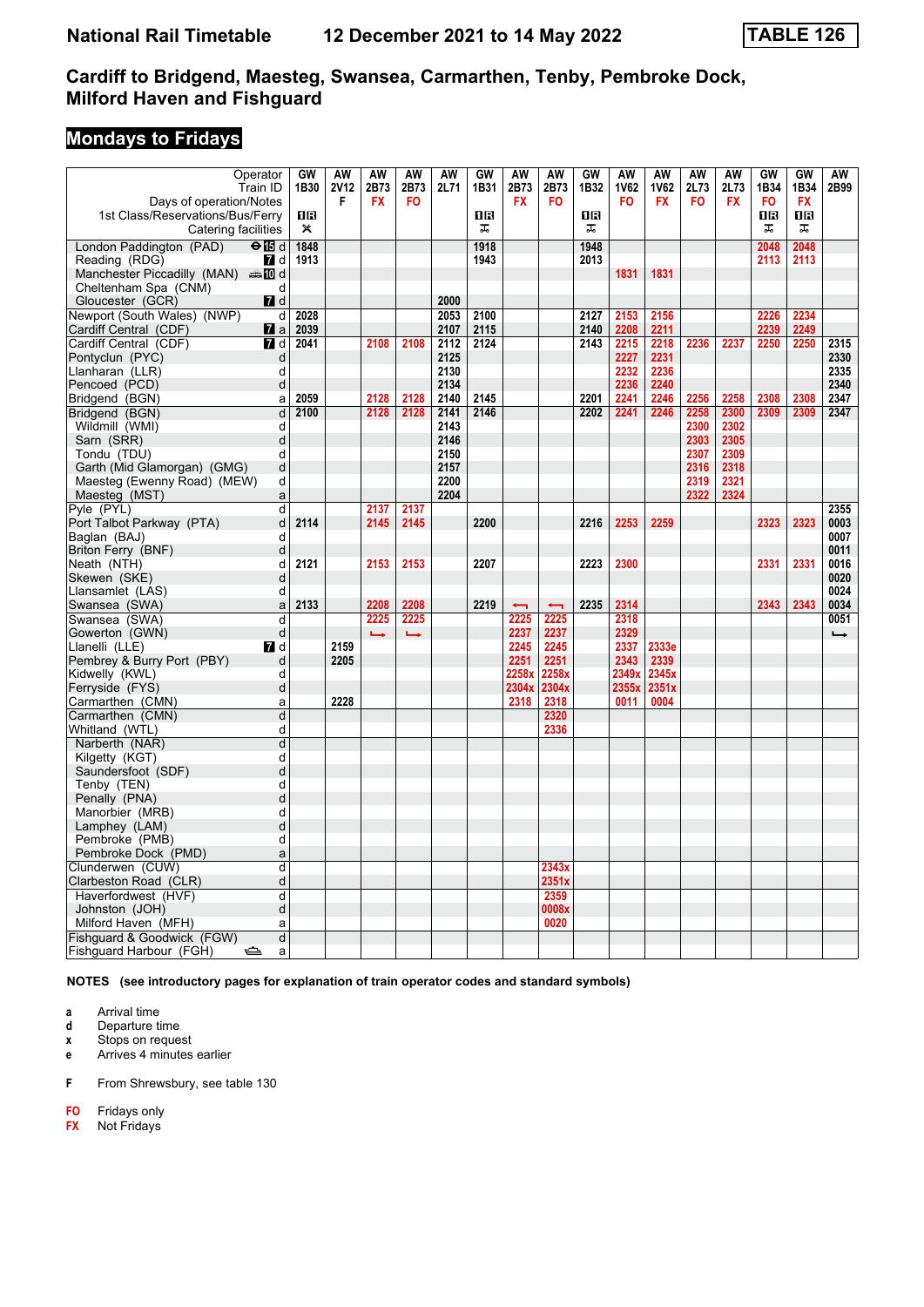# **Mondays to Fridays**

| Operator                                 |        | GW   | GW   | AW    | GW   | GW        |
|------------------------------------------|--------|------|------|-------|------|-----------|
| Train ID                                 |        | 1B36 | 1B36 | 2B99  | 1B38 | 1B38      |
| Days of operation/Notes                  |        | FO   | FX   |       | FO   | <b>FX</b> |
| 1st Class/Reservations/Bus/Ferry         |        | 1R   | 1R   |       | 1R   | 1R        |
| Catering facilities                      |        | ᠼ    | ᠼ    |       | ᠼ    | ᠼ         |
| London Paddington (PAD)<br>$\Theta$ is d |        | 2148 | 2148 |       | 2248 | 2248      |
| Reading (RDG)<br><b>7</b> d              |        | 2213 | 2213 |       | 2318 | 2318      |
| Manchester Piccadilly (MAN)<br>্ৰ∌n70 d  |        |      |      |       |      |           |
| Cheltenham Spa (CNM)                     | d      |      |      |       |      |           |
| <b>7</b> d<br>Gloucester (GCR)           |        |      |      |       |      |           |
| Newport (South Wales) (NWP)              | d      | 2325 | 2331 |       | 0036 | 0045      |
| Cardiff Central (CDF)<br><b>7</b> a      |        | 2336 | 2347 |       | 0047 | 0100      |
| <b>7</b> d<br>Cardiff Central (CDF)      |        | 2351 | 2351 |       | 0050 | 0103      |
| Pontyclun (PYC)                          | d      |      |      |       |      |           |
| Llanharan (LLR)                          | d      |      |      |       |      |           |
| Pencoed (PCD)                            | d      |      |      |       |      |           |
| Bridgend (BGN)                           | a      | 0012 | 0012 |       | 0110 | 0121      |
| Bridgend (BGN)                           | d      | 0013 | 0013 |       | 0111 | 0122      |
| Wildmill (WMI)                           | d      |      |      |       |      |           |
| Sarn (SRR)                               | d      |      |      |       |      |           |
| Tondu (TDU)                              | d      |      |      |       |      |           |
| Garth (Mid Glamorgan) (GMG)              | d      |      |      |       |      |           |
| Maesteg (Ewenny Road) (MEW)              | d      |      |      |       |      |           |
| Maesteg (MST)                            | a      |      |      |       |      |           |
| Pyle (PYL)                               | d      |      |      |       |      |           |
| Port Talbot Parkway (PTA)                | d      | 0027 | 0027 |       | 0136 | 0145      |
| Baglan (BAJ)                             | d      |      |      |       |      |           |
| Briton Ferry (BNF)                       | d      |      |      |       |      |           |
| Neath (NTH)                              | d      | 0034 | 0034 |       | 0144 | 0153      |
| Skewen (SKE)                             | d      |      |      |       |      |           |
| Llansamlet (LAS)                         | d      |      |      |       |      |           |
| Swansea (SWA)                            | a      | 0046 | 0046 |       | 0156 | 0205      |
| Swansea (SWA)                            | ď      |      |      | 0051  |      |           |
| Gowerton (GWN)                           | d      |      |      | 0102s |      |           |
| Llanelli (LLE)<br><b>7</b> d             |        |      |      | 0109s |      |           |
| Pembrey & Burry Port (PBY)               | d      |      |      | 0116s |      |           |
| Kidwelly (KWL)                           | d      |      |      | 0123s |      |           |
| Ferryside (FYS)                          | d      |      |      | 0129s |      |           |
| Carmarthen (CMN)                         | a      |      |      | 0142  |      |           |
| Carmarthen (CMN)                         | d      |      |      |       |      |           |
| Whitland (WTL)                           | d      |      |      |       |      |           |
| Narberth (NAR)                           | d      |      |      |       |      |           |
| Kilgetty (KGT)                           | d      |      |      |       |      |           |
| Saundersfoot (SDF)                       | d      |      |      |       |      |           |
| Tenby (TEN)                              | d      |      |      |       |      |           |
| Penally (PNA)                            | d      |      |      |       |      |           |
| Manorbier (MRB)                          | d      |      |      |       |      |           |
| Lamphey (LAM)                            | d<br>d |      |      |       |      |           |
| Pembroke (PMB)<br>Pembroke Dock (PMD)    | a      |      |      |       |      |           |
|                                          |        |      |      |       |      |           |
| Clunderwen (CUW)                         | d<br>d |      |      |       |      |           |
| Clarbeston Road (CLR)                    |        |      |      |       |      |           |
| Haverfordwest (HVF)                      | d      |      |      |       |      |           |
| Johnston (JOH)                           | d      |      |      |       |      |           |
| Milford Haven (MFH)                      | a<br>d |      |      |       |      |           |
| Fishguard & Goodwick (FGW)<br>ک          | a      |      |      |       |      |           |
| Fishguard Harbour (FGH)                  |        |      |      |       |      |           |

**NOTES (see introductory pages for explanation of train operator codes and standard symbols)**

**a** Arrival time<br>**d** Departure time

**d** Departure time

**s** Stops to set down only

**F2** Fridays only

**FX** Not Fridays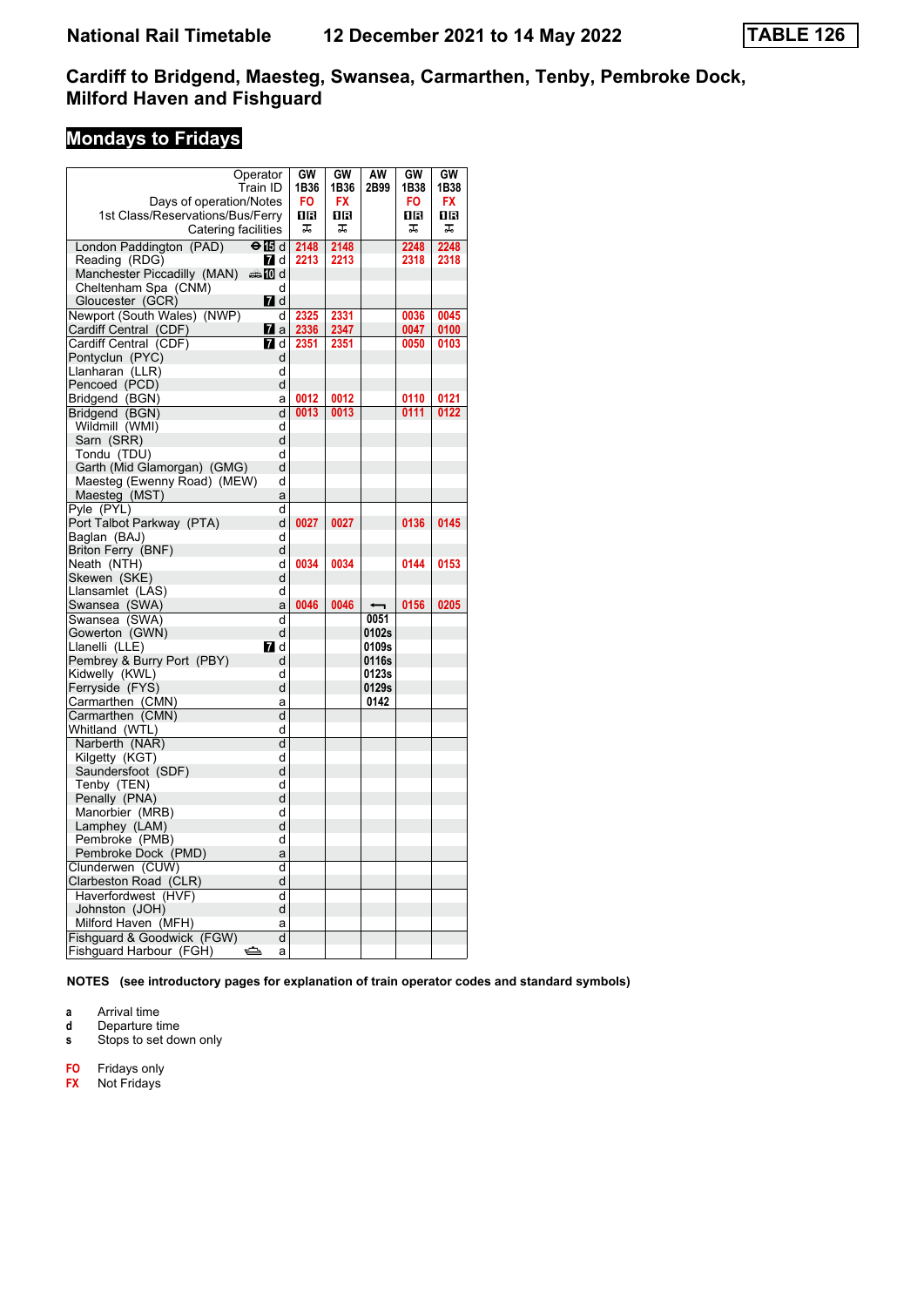# **Saturdays**

| Operator<br>Train ID<br>Days of operation/Notes            |                     | AW<br>1E00 | AW<br>2E04 | <b>AW</b><br>1E08 | AW<br>2E10 | AW<br>1B51    | AW<br>2L41   | AW<br>1B53   | AW<br>2L43   | <b>AW</b><br>2V36<br>A | <b>AW</b><br><b>1V31</b><br>в | GW<br>1B01<br>C | <b>AW</b><br><b>1V31</b><br>в | AW<br>2L45   | GW<br>1B03 | <b>AW</b><br><b>1V32</b><br>в | AW<br>2E14   |
|------------------------------------------------------------|---------------------|------------|------------|-------------------|------------|---------------|--------------|--------------|--------------|------------------------|-------------------------------|-----------------|-------------------------------|--------------|------------|-------------------------------|--------------|
| 1st Class/Reservations/Bus/Ferry<br>Catering facilities    |                     |            |            |                   |            |               |              |              |              |                        |                               | ΠR<br>ᠼ         |                               |              | 1R<br>ᠼ    |                               |              |
| London Paddington (PAD)<br>$\Theta$ is d                   |                     |            |            |                   |            |               |              |              |              |                        |                               |                 |                               |              | 0648       |                               |              |
| Reading (RDG)                                              | $\blacksquare$ d    |            |            |                   |            |               |              |              |              |                        |                               |                 |                               |              | 0713       |                               |              |
| Manchester Piccadilly (MAN) $\oplus$ 10 d                  |                     |            |            |                   |            |               |              |              |              |                        |                               |                 |                               |              |            |                               |              |
| Cheltenham Spa (CNM)                                       | d                   |            |            |                   |            |               |              |              |              |                        |                               |                 |                               |              |            |                               |              |
| Gloucester (GCR)                                           | <b>7</b> d          |            |            |                   |            |               |              |              | 0548         |                        |                               |                 |                               |              |            |                               |              |
| Newport (South Wales) (NWP)                                | d                   |            |            |                   |            |               |              |              | 0641         |                        | 0739                          | 0746            |                               |              | 0826       | 0840                          |              |
| Cardiff Central (CDF)                                      | $\mathbf{z}$ a      |            |            |                   |            |               |              |              | 0653         |                        | 0751                          | 0758            |                               |              | 0838       | 0856                          |              |
| Cardiff Central (CDF)                                      | <b>7</b> d          |            |            |                   |            | 0535          | 0549         | 0643         | 0704         |                        | 0756                          | 0803            |                               | 0818         | 0842       | 0858                          |              |
| Pontyclun (PYC)                                            | d                   |            |            |                   |            | 0551          | 0601         |              | 0716         |                        |                               |                 |                               | 0831         |            |                               |              |
| Llanharan (LLR)<br>Pencoed (PCD)                           | d<br>d              |            |            |                   |            | 0556<br>0600  | 0606<br>0610 |              | 0721<br>0725 |                        |                               |                 |                               | 0835<br>0840 |            |                               |              |
| Bridgend (BGN)                                             | a                   |            |            |                   |            | 0608          | 0616         | 0703         | 0731         |                        | 0815                          | 0821            |                               | 0847         | 0900       | 0919                          |              |
| Bridgend (BGN)                                             | $\overline{d}$      |            |            |                   |            | 0608          | 0616         | 0703         | 0732         |                        | 0816                          | 0822            |                               | 0847         | 0901       | 0919                          |              |
| Wildmill (WMI)                                             | d                   |            |            |                   |            |               | 0619         |              | 0735         |                        |                               |                 |                               | 0849         |            |                               |              |
| Sarn (SRR)                                                 | d                   |            |            |                   |            |               | 0622         |              | 0738         |                        |                               |                 |                               | 0852         |            |                               |              |
| Tondu (TDU)                                                | d                   |            |            |                   |            |               | 0625         |              | 0741         |                        |                               |                 |                               | 0856         |            |                               |              |
| Garth (Mid Glamorgan) (GMG)                                | d                   |            |            |                   |            |               | 0633         |              | 0749         |                        |                               |                 |                               | 0905         |            |                               |              |
| Maesteg (Ewenny Road) (MEW)                                | d                   |            |            |                   |            |               | 0636         |              | 0752         |                        |                               |                 |                               | 0908         |            |                               |              |
| Maesteg (MST)                                              | a                   |            |            |                   |            |               | 0639         |              | 0755         |                        |                               |                 |                               | 0912         |            |                               |              |
| Pyle (PYL)                                                 | d                   |            |            |                   |            | 0615          |              | 0711         |              |                        | 0823                          |                 |                               |              |            | 0926                          |              |
| Port Talbot Parkway (PTA)                                  | d                   |            |            |                   |            | 0623          |              | 0718         |              |                        | 0830                          | 0836            |                               |              | 0915       | 0933                          |              |
| Baglan (BAJ)                                               | d                   |            |            |                   |            | 0627          |              | 0722         |              |                        |                               |                 |                               |              |            | 0937                          |              |
| Briton Ferry (BNF)                                         | d                   |            |            |                   |            | 0630          |              | 0725         |              |                        |                               |                 |                               |              |            | 0940                          |              |
| Neath (NTH)                                                | d                   |            |            |                   |            | 0634          |              | 0729         |              |                        | 0838                          | 0843            |                               |              | 0923       | 0945                          |              |
| Skewen (SKE)                                               | d                   |            |            |                   |            | 0638          |              | 0733         |              |                        |                               |                 |                               |              |            | 0948                          |              |
| Llansamlet (LAS)                                           | d                   |            |            |                   |            | 0642          |              | 0738         |              |                        |                               |                 |                               |              |            | 0952                          |              |
| Swansea (SWA)                                              | a                   |            |            |                   |            | 0652          |              | 0747         |              |                        | 0851                          | 0855            | $\overline{\phantom{0}}$      |              | 0935       | 1002                          |              |
| Swansea (SWA)                                              | d                   |            |            |                   |            | 0655          |              | 0752         |              |                        | 0902                          |                 | 0902                          |              |            | 1005                          |              |
| Gowerton (GWN)                                             | d                   |            |            |                   |            | 0706          |              | 0804         |              |                        | $\rightarrow$                 |                 | 0913                          |              |            | 1016                          |              |
| Llanelli (LLE)                                             | <b>7</b> d          |            |            |                   |            | 0715          |              | 0812         |              | 0856                   |                               |                 | 0921                          |              |            | 1023                          |              |
| Pembrey & Burry Port (PBY)                                 | d                   |            |            |                   |            | 0721          |              | 0818         |              |                        |                               |                 | 0927                          |              |            | 1029                          |              |
| Kidwelly (KWL)                                             | d                   |            |            |                   |            | 0727x         |              | 0825x        |              |                        |                               |                 | 0934x                         |              |            | 1035x                         |              |
| Ferryside (FYS)                                            | d                   |            |            |                   |            | 0733x<br>0746 |              | 0831x        |              |                        |                               |                 | 0940x                         |              |            | 1041x                         |              |
| Carmarthen (CMN)<br>Carmarthen (CMN)                       | a<br>$\overline{d}$ | 0449       | 0530       | 0600              | 0640       | 0753          |              | 0844<br>0848 |              | 0922                   |                               |                 | 0952<br>0957                  |              |            | 1052                          |              |
| Whitland (WTL)                                             | d                   | 0505       | 0547       | 0615              | 0659       | 0808          |              | 0907c        |              |                        |                               |                 | 1014                          |              |            |                               | 1055<br>1111 |
| Narberth (NAR)                                             | d                   |            | 0556x      |                   | 0708x      |               |              | 0916x        |              |                        |                               |                 |                               |              |            |                               | 1120x        |
| Kilgetty (KGT)                                             | d                   |            | 0606x      |                   | 0717x      |               |              | 0925x        |              |                        |                               |                 |                               |              |            |                               | 1130x        |
| Saundersfoot (SDF)                                         | d                   |            | 0608x      |                   | 0719x      |               |              | 0927x        |              |                        |                               |                 |                               |              |            |                               | 1132x        |
| Tenby (TEN)                                                | d                   |            | 0624f      |                   | 0732g      |               |              | 0942e        |              |                        |                               |                 |                               |              |            |                               | 1145g        |
| Penally (PNA)                                              | d                   |            | 0627x      |                   | 0735x      |               |              | 0945x        |              |                        |                               |                 |                               |              |            |                               | 1148x        |
| Manorbier (MRB)                                            | d                   |            | 0633       |                   | 0741       |               |              | 0951         |              |                        |                               |                 |                               |              |            |                               | 1154         |
| Lamphey (LAM)                                              | d                   |            | 0641x      |                   | 0749x      |               |              | 0958x        |              |                        |                               |                 |                               |              |            |                               | 1202x        |
| Pembroke (PMB)                                             | d                   |            | 0644       |                   | 0752       |               |              | 1001         |              |                        |                               |                 |                               |              |            |                               | 1205         |
| Pembroke Dock (PMD)                                        | a                   |            | 0656       |                   | 0804       |               |              | 1011         |              |                        |                               |                 |                               |              |            |                               | 1219         |
| Clunderwen (CUW)                                           | d                   | 0512x      |            | 0622x             |            | 0815x         |              |              |              |                        |                               |                 | 1021x                         |              |            |                               |              |
| Clarbeston Road (CLR)                                      | d                   | 0519x      |            | 0630x             |            | 0823x         |              |              |              |                        |                               |                 | 1029x                         |              |            |                               |              |
| Haverfordwest (HVF)                                        | d                   | 0531c      |            | 0638              |            | 0831          |              |              |              |                        |                               |                 | 1037                          |              |            |                               |              |
| Johnston (JOH)                                             | d                   | 0540x      |            | 0646x             |            | 0839x         |              |              |              |                        |                               |                 | 1045x                         |              |            |                               |              |
| Milford Haven (MFH)                                        | a                   | 0552       |            | 0658              |            | 0850          |              |              |              |                        |                               |                 | 1059                          |              |            |                               |              |
| Fishguard & Goodwick (FGW)<br>Fishguard Harbour (FGH)<br>⇔ | d<br>a              |            |            |                   |            |               |              |              |              |                        |                               |                 |                               |              |            |                               |              |

**NOTES (see introductory pages for explanation of train operator codes and standard symbols)**

- **a** Arrival time<br>**d** Departure t
- **d** Departure time
- **x** Stops on request
- **c** Arrives 3 minutes earlier
- **e** Arrives 6 minutes earlier<br>**f** Arrives 8 minutes earlier **Arrives 8 minutes earlier**
- **g** Arrives 5 minutes earlier

**A** From Shrewsbury, see table 130<br>**B** From Crewe, see table 131

- **B** From Crewe, see table 131<br>**C** From Bristol Temple Meads
- From Bristol Temple Meads, see table 134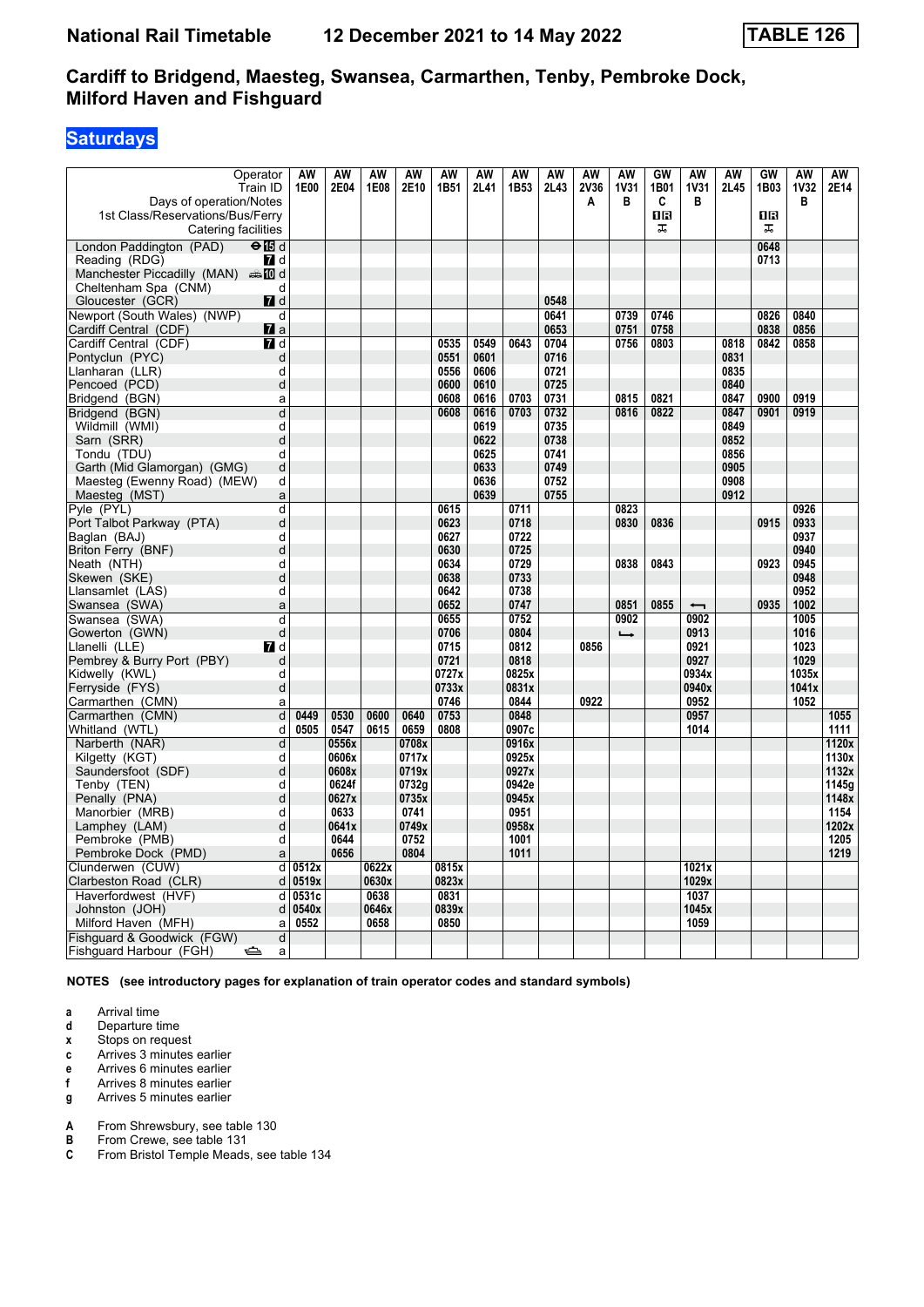# **Saturdays**

| Operator<br>Train ID                       | AW<br><b>1V91</b>      | GW<br>1B05 | <b>AW</b><br>1B96 | AW<br><b>1V34</b> | AW<br>2L49   | GW<br>1B07 | <b>AW</b><br>1V36 | <b>AW</b><br>2E22 | <b>AW</b><br><b>1V93</b> | GW<br>1B09 | AW<br><b>1V37</b> | <b>AW</b><br>2L53 | <b>AW</b><br>2M57 | GW<br>1B11 | <b>AW</b><br><b>1V38</b> | AW<br>2E24   |
|--------------------------------------------|------------------------|------------|-------------------|-------------------|--------------|------------|-------------------|-------------------|--------------------------|------------|-------------------|-------------------|-------------------|------------|--------------------------|--------------|
| Days of operation/Notes                    | D                      |            |                   |                   |              |            |                   |                   | D                        |            |                   |                   | E.                |            |                          |              |
| 1st Class/Reservations/Bus/Ferry           |                        | 1R         |                   |                   |              | 1R         |                   |                   |                          | 0 B        | в                 |                   |                   | 18         |                          |              |
| Catering facilities                        |                        | ᠼ          |                   |                   |              | ᠼ          |                   |                   |                          | ᠼ          |                   |                   |                   | ᠼ          |                          |              |
| London Paddington (PAD)<br>$\Theta$ is d   |                        | 0748       |                   |                   |              | 0848       |                   |                   |                          | 0948       |                   |                   |                   | 1048       |                          |              |
| $\blacksquare$ d<br>Reading (RDG)          |                        | 0813       |                   |                   |              | 0913       |                   |                   |                          | 1013       |                   |                   |                   | 1113       |                          |              |
| Manchester Piccadilly (MAN) $\oplus$ 10 d  |                        |            |                   | 0630              |              |            | 0731              |                   |                          |            | 0830              |                   |                   |            | 0931                     |              |
| Cheltenham Spa (CNM)                       | d                      |            |                   |                   | 0846         |            |                   |                   |                          |            |                   |                   |                   |            |                          |              |
| <b>7</b> d<br>Gloucester (GCR)             |                        |            |                   |                   | 0901         |            |                   |                   |                          |            |                   | 1052              |                   |            |                          |              |
| Newport (South Wales) (NWP)                | d<br>0905              | 0927       |                   | 0941              | 0953         | 1025       | 1041              |                   | 1103                     | 1125       | 1137              | 1146              |                   | 1225       | 1240                     |              |
| Cardiff Central (CDF)<br>$\mathbf{z}$ a    | 0920                   | 0939       |                   | 0959              | 1008         | 1038       | 1054              |                   | 1116                     | 1137       | 1154              | 1200              |                   | 1237       | 1255                     |              |
| Cardiff Central (CDF)<br>$\mathbf{7}$ d    | 0922                   | 0942       |                   | 1000              | 1016         | 1039       | 1057              |                   | 1119                     | 1140       | 1204              | 1218              |                   | 1240       | 1257                     |              |
| Pontyclun (PYC)                            | d<br>0935              |            |                   |                   | 1029         |            |                   |                   | 1132                     |            |                   | 1230              |                   |            |                          |              |
| Llanharan (LLR)                            | 0940<br>d              |            |                   |                   | 1034         |            |                   |                   | 1137                     |            |                   | 1235              |                   |            |                          |              |
| Pencoed (PCD)                              | d<br>0944              |            |                   |                   | 1039         |            |                   |                   | 1141                     |            |                   | 1239              |                   |            |                          |              |
| Bridgend (BGN)                             | 0949<br>a              | 1000       |                   | 1020              | 1045         | 1057       | 1117              |                   | 1147                     | 1158       | 1224              | 1245              |                   | 1258       | 1318                     |              |
| Bridgend (BGN)                             | d<br>0950              | 1001       |                   | 1020              | 1045         | 1058       | 1118              |                   | 1148                     | 1159       | 1224              | 1245              |                   | 1259       | 1318                     |              |
| Wildmill (WMI)                             | 0952<br>d              |            |                   |                   | 1048         |            |                   |                   | 1151                     |            |                   | 1248              |                   |            |                          |              |
| Sarn (SRR)                                 | d<br>0955              |            |                   |                   | 1051         |            |                   |                   | 1154                     |            |                   | 1251              |                   |            |                          |              |
| Tondu (TDU)<br>Garth (Mid Glamorgan) (GMG) | d<br>0959<br>d<br>1008 |            |                   |                   | 1054<br>1102 |            |                   |                   | 1157<br>1207             |            |                   | 1254<br>1302      |                   |            |                          |              |
| Maesteg (Ewenny Road) (MEW)                | d<br>1011              |            |                   |                   | 1105         |            |                   |                   | 1210                     |            |                   | 1305              |                   |            |                          |              |
| Maesteg (MST)                              | 1015<br>a              |            |                   |                   | 1108         |            |                   |                   | 1213                     |            |                   | 1308              |                   |            |                          |              |
| Pyle (PYL)                                 | d                      |            |                   |                   |              |            | 1126              |                   |                          |            |                   |                   |                   |            | 1325                     |              |
| Port Talbot Parkway (PTA)                  | d                      | 1015       |                   | 1032              |              | 1114       | 1133              |                   |                          | 1213       | 1235              |                   |                   | 1313       | 1332                     |              |
| Baglan (BAJ)                               | d                      |            |                   |                   |              |            | 1137              |                   |                          |            |                   |                   |                   |            | 1336                     |              |
| Briton Ferry (BNF)                         | d                      |            |                   |                   |              |            | 1140              |                   |                          |            |                   |                   |                   |            | 1340                     |              |
| Neath (NTH)                                | d                      | 1022       |                   | 1039              |              | 1121       | 1145              |                   |                          | 1220       | 1242              |                   |                   | 1320       | 1344                     |              |
| Skewen (SKE)                               | d                      |            |                   |                   |              |            | 1148              |                   |                          |            |                   |                   |                   |            | 1347                     |              |
| Llansamlet (LAS)                           | d                      |            |                   |                   |              |            | 1152              |                   |                          |            |                   |                   |                   |            | 1352                     |              |
| Swansea (SWA)                              | a                      | 1034       |                   | 1054              |              | 1134       | 1201              |                   |                          | 1232       | 1256              |                   |                   | 1332       | 1401                     |              |
| Swansea (SWA)                              | d                      |            | 1059              | 1105              |              |            | 1205              |                   |                          |            | 1300              |                   | 1312              |            | 1405                     |              |
| Gowerton (GWN)                             | d                      |            |                   | 1117              |              |            | 1216              |                   |                          |            | 1311              |                   | 1323              |            | 1416                     |              |
| Llanelli (LLE)<br><b>7</b> d               |                        |            | 1116              | 1125              |              |            | 1224              |                   |                          |            | 1319              |                   | 1331a             |            | 1423                     |              |
| Pembrey & Burry Port (PBY)                 | d                      |            |                   | 1131              |              |            | 1230              |                   |                          |            | 1325              |                   |                   |            | 1429                     |              |
| Kidwelly (KWL)                             | d                      |            |                   |                   |              |            | 1236x             |                   |                          |            |                   |                   |                   |            | 1435x                    |              |
| Ferryside (FYS)                            | d                      |            |                   |                   |              |            | 1242x             |                   |                          |            |                   |                   |                   |            | 1441x                    |              |
| Carmarthen (CMN)                           | a                      |            |                   | 1151              |              |            | 1253              |                   |                          |            | 1345              |                   |                   |            | 1452                     |              |
| Carmarthen (CMN)                           | d<br>d                 |            | 1151              | 1156<br>1211      |              |            |                   | 1258<br>1314      |                          |            | 1355<br>1410      |                   |                   |            |                          | 1458<br>1514 |
| Whitland (WTL)<br>Narberth (NAR)           | d                      |            |                   |                   |              |            |                   | 1323x             |                          |            |                   |                   |                   |            |                          | 1523x        |
| Kilgetty (KGT)                             | d                      |            |                   |                   |              |            |                   | 1333x             |                          |            |                   |                   |                   |            |                          | 1533x        |
| Saundersfoot (SDF)                         | d                      |            |                   |                   |              |            |                   | 1335x             |                          |            |                   |                   |                   |            |                          | 1535x        |
| Tenby (TEN)                                | d                      |            |                   |                   |              |            |                   | 1345              |                          |            |                   |                   |                   |            |                          | 1545         |
| Penally (PNA)                              | d                      |            |                   |                   |              |            |                   | 1348x             |                          |            |                   |                   |                   |            |                          | 1548x        |
| Manorbier (MRB)                            | d                      |            |                   |                   |              |            |                   | 1354              |                          |            |                   |                   |                   |            |                          | 1554         |
| Lamphey (LAM)                              | d                      |            |                   |                   |              |            |                   | 1402x             |                          |            |                   |                   |                   |            |                          | 1602x        |
| Pembroke (PMB)                             | d                      |            |                   |                   |              |            |                   | 1405              |                          |            |                   |                   |                   |            |                          | 1605         |
| Pembroke Dock (PMD)                        | a                      |            |                   |                   |              |            |                   | 1418              |                          |            |                   |                   |                   |            |                          | 1618         |
| Clunderwen (CUW)                           | d                      |            |                   | 1218x             |              |            |                   |                   |                          |            | 1417x             |                   |                   |            |                          |              |
| Clarbeston Road (CLR)                      | d                      |            | 1204x             | 1226x             |              |            |                   |                   |                          |            | 1425x             |                   |                   |            |                          |              |
| Haverfordwest (HVF)                        | d                      |            |                   | 1234              |              |            |                   |                   |                          |            | 1434              |                   |                   |            |                          |              |
| Johnston (JOH)                             | d                      |            |                   | 1242x             |              |            |                   |                   |                          |            | 1442x             |                   |                   |            |                          |              |
| Milford Haven (MFH)                        | a                      |            |                   | 1256              |              |            |                   |                   |                          |            | 1456              |                   |                   |            |                          |              |
| Fishguard & Goodwick (FGW)                 | d                      |            | 1223              |                   |              |            |                   |                   |                          |            |                   |                   |                   |            |                          |              |
| Fishguard Harbour (FGH)<br>⇔               | a                      |            | 1230              |                   |              |            |                   |                   |                          |            |                   |                   |                   |            |                          |              |

**NOTES (see introductory pages for explanation of train operator codes and standard symbols)**

**a** Arrival time<br>**d** Departure t

**d** Departure time

**x** Stops on request

**D** From Holyhead, see table 131

**E** To Shrewsbury, see table 130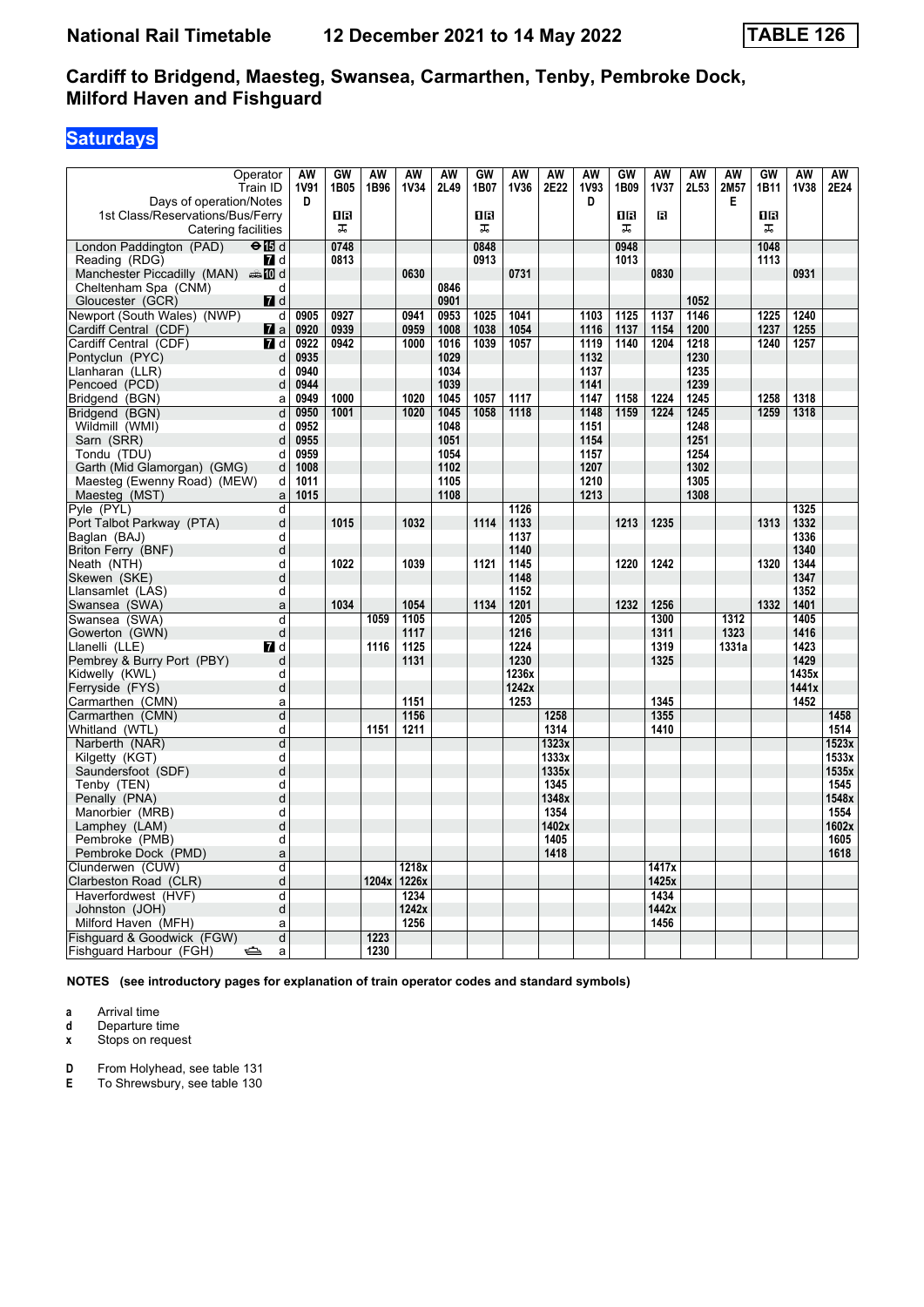# **Saturdays**

| Operator                                                        | AW           | GW      | <b>AW</b> | <b>AW</b>    | GW           | <b>AW</b>   | AW            | <b>AW</b>    | AW   | AW          | GW      | <b>AW</b> | <b>AW</b>    | <b>GW</b> | <b>AW</b>   | AW           |
|-----------------------------------------------------------------|--------------|---------|-----------|--------------|--------------|-------------|---------------|--------------|------|-------------|---------|-----------|--------------|-----------|-------------|--------------|
| Train ID                                                        | <b>1V95</b>  | 1B13    | 1V39      | 2L57         | 1B15         | <b>1V41</b> | 2E28          | 2B67         | 2L59 | <b>1V42</b> | 1B17    | 1B67      | 2L61         | 1B19      | <b>1V44</b> | 1V97         |
| Days of operation/Notes                                         | D            |         | в         |              |              |             |               |              |      | в           |         |           |              |           | в           | D            |
| 1st Class/Reservations/Bus/Ferry<br>Catering facilities         |              | ΠR<br>ᠼ |           |              | ΠR<br>ᠼ      |             |               |              |      |             | ΠR<br>ᠼ |           |              | 1R<br>ᠼ   |             |              |
|                                                                 |              | 1148    |           |              |              |             |               |              |      |             | 1348    |           |              | 1448      |             |              |
| London Paddington (PAD)<br>$\Theta$ is d<br>Reading (RDG)<br>7d |              | 1213    |           |              | 1248<br>1313 |             |               |              |      |             | 1413    |           |              | 1513      |             |              |
| Manchester Piccadilly (MAN) $\oplus$ 10 d                       |              |         | 1031      |              |              | 1131        |               |              |      | 1231        |         |           |              |           | 1331        |              |
| Cheltenham Spa (CNM)<br>d                                       |              |         |           |              |              |             |               |              |      |             |         |           |              |           |             |              |
| Gloucester (GCR)<br>$\blacksquare$ d                            |              |         |           |              |              |             |               |              | 1358 |             |         | 1442      |              |           |             |              |
| Newport (South Wales) (NWP)<br>d                                | 1259         | 1325    | 1337      |              | 1425         | 1441        |               |              | 1452 | 1523        | 1527    | 1537      |              | 1625      | 1641        | 1656         |
| Cardiff Central (CDF)<br>$\mathbf{z}$ a                         | 1314         | 1338    | 1354      |              | 1437         | 1455        |               |              | 1507 | 1538        | 1541    | 1553      |              | 1637      | 1657        | 1710         |
| Cardiff Central (CDF)<br><b>7</b> d                             | 1315         | 1341    | 1403      | 1416         | 1441         | 1505        |               | 1513         | 1516 | 1540        | 1544    | 1604      | 1618         | 1641      | 1704        | 1715         |
| Pontyclun (PYC)<br>d                                            | 1328         |         |           | 1428         |              |             |               |              | 1529 |             |         |           | 1630         |           |             | 1727         |
| Llanharan (LLR)<br>d                                            | 1332         |         |           | 1433         |              |             |               |              | 1534 |             |         |           | 1635         |           |             | 1732         |
| Pencoed (PCD)<br>d                                              | 1337         |         |           | 1437         |              |             |               |              | 1539 |             |         |           | 1640         |           |             | 1736         |
| Bridgend (BGN)<br>a                                             | 1343         | 1359    | 1423      | 1443         | 1459         | 1525        |               | 1534         | 1545 | 1600        | 1606    | 1623      | 1646         | 1659      | 1725        | 1742         |
| Bridgend (BGN)<br>d                                             | 1343         | 1400    | 1424      | 1443         | 1500         | 1525        |               | 1534         | 1545 | 1601        | 1607    | 1623      | 1646         | 1700      | 1725        | 1742         |
| Wildmill (WMI)<br>d                                             | 1345         |         |           | 1446         |              |             |               |              | 1548 |             |         |           | 1648         |           |             | 1745         |
| Sarn (SRR)<br>d                                                 | 1348         |         |           | 1449         |              |             |               |              | 1551 |             |         |           | 1651         |           |             | 1748         |
| Tondu (TDU)<br>d                                                | 1352         |         |           | 1452         |              |             |               |              | 1554 |             |         |           | 1655         |           |             | 1751         |
| Garth (Mid Glamorgan) (GMG)<br>d                                | 1402         |         |           | 1500         |              |             |               |              | 1602 |             |         |           | 1702         |           |             | 1801         |
| Maesteg (Ewenny Road) (MEW)<br>d                                | 1404<br>1408 |         |           | 1503<br>1507 |              |             |               |              | 1605 |             |         |           | 1705<br>1709 |           |             | 1803<br>1806 |
| Maesteg (MST)<br>$\mathsf{a}$                                   |              |         |           |              |              |             |               |              | 1608 |             |         | 1631      |              |           | 1732        |              |
| Pyle (PYL)<br>d<br>Port Talbot Parkway (PTA)<br>d               |              | 1414    | 1436      |              | 1514         | 1537        |               | 1542<br>1550 |      | 1615        | 1621    | 1638      |              | 1714      | 1739        |              |
| Baglan (BAJ)<br>d                                               |              |         |           |              |              |             |               | 1553         |      |             |         |           |              |           | 1743        |              |
| Briton Ferry (BNF)<br>d                                         |              |         |           |              |              |             |               | 1557         |      |             |         |           |              |           | 1746        |              |
| Neath (NTH)<br>d                                                |              | 1421    | 1443      |              | 1521         | 1544        |               | 1601         |      | 1622        | 1628    | 1646      |              | 1721      | 1751        |              |
| Skewen (SKE)<br>d                                               |              |         |           |              |              |             |               | 1606         |      |             |         |           |              |           | 1754        |              |
| Llansamlet (LAS)<br>d                                           |              |         |           |              |              |             |               | 1610         |      |             |         |           |              |           | 1758        |              |
| Swansea (SWA)<br>a                                              |              | 1433    | 1456      |              | 1533         | 1558        |               | 1620         |      | 1635        | 1640    | 1659      |              | 1733      | 1807        |              |
| Swansea (SWA)<br>d                                              |              |         | 1501      |              |              | 1602        |               |              |      | 1639        |         | 1704      |              |           | 1811        |              |
| d<br>Gowerton (GWN)                                             |              |         | 1512      |              |              | 1613        |               |              |      | 1650        |         | 1715      |              |           | 1822        |              |
| Llanelli (LLE)<br><b>7</b> d                                    |              |         | 1520      |              |              | 1621        |               |              |      | 1658        |         | 1722      |              |           | 1830        |              |
| Pembrey & Burry Port (PBY)<br>d                                 |              |         | 1526      |              |              | 1627        |               |              |      | 1704        |         | 1728      |              |           | 1836        |              |
| Kidwelly (KWL)<br>d                                             |              |         |           |              |              | 1634x       |               |              |      | 1711x       |         | 1735x     |              |           | 1843x       |              |
| Ferryside (FYS)<br>d                                            |              |         |           |              |              | 1640x       |               |              |      | 1717x       |         | 1741x     |              |           | 1849x       |              |
| Carmarthen (CMN)<br>a                                           |              |         | 1546      |              |              | 1655        |               |              |      | 1729        |         | 1753      |              |           | 1901        |              |
| d<br>Carmarthen (CMN)                                           |              |         | 1550      |              |              |             | 1700          |              |      | 1733        |         | 1802      |              |           |             |              |
| Whitland (WTL)<br>d                                             |              |         | 1605      |              |              |             | 1717          |              |      | 1748        |         | 1817      |              |           |             |              |
| Narberth (NAR)<br>d                                             |              |         |           |              |              |             | 1726x         |              |      |             |         |           |              |           |             |              |
| d<br>Kilgetty (KGT)                                             |              |         |           |              |              |             | 1735x         |              |      |             |         |           |              |           |             |              |
| d<br>Saundersfoot (SDF)<br>d                                    |              |         |           |              |              |             | 1737x<br>1747 |              |      |             |         |           |              |           |             |              |
| Tenby (TEN)<br>d<br>Penally (PNA)                               |              |         |           |              |              |             | 1750x         |              |      |             |         |           |              |           |             |              |
| Manorbier (MRB)<br>d                                            |              |         |           |              |              |             | 1757          |              |      |             |         |           |              |           |             |              |
| Lamphey (LAM)<br>d                                              |              |         |           |              |              |             | 1804x         |              |      |             |         |           |              |           |             |              |
| Pembroke (PMB)<br>d                                             |              |         |           |              |              |             | 1807          |              |      |             |         |           |              |           |             |              |
| Pembroke Dock (PMD)<br>a                                        |              |         |           |              |              |             | 1820          |              |      |             |         |           |              |           |             |              |
| Clunderwen (CUW)<br>d                                           |              |         | 1612x     |              |              |             |               |              |      | 1755x       |         | 1824x     |              |           |             |              |
| d<br>Clarbeston Road (CLR)                                      |              |         | 1620x     |              |              |             |               |              |      | 1803x       |         | 1832x     |              |           |             |              |
| Haverfordwest (HVF)<br>d                                        |              |         | 1628      |              |              |             |               |              |      | 1811        |         |           |              |           |             |              |
| d<br>Johnston (JOH)                                             |              |         | 1636x     |              |              |             |               |              |      | 1819x       |         |           |              |           |             |              |
| Milford Haven (MFH)<br>a                                        |              |         | 1650      |              |              |             |               |              |      | 1833        |         |           |              |           |             |              |
| d<br>Fishguard & Goodwick (FGW)                                 |              |         |           |              |              |             |               |              |      |             |         | 1850      |              |           |             |              |
| Fishguard Harbour (FGH)<br>$\Rightarrow$<br>a                   |              |         |           |              |              |             |               |              |      |             |         | 1856      |              |           |             |              |

**NOTES (see introductory pages for explanation of train operator codes and standard symbols)**

**a** Arrival time<br>**d** Departure t

**d** Departure time

**x** Stops on request

**D** From Holyhead, see table 131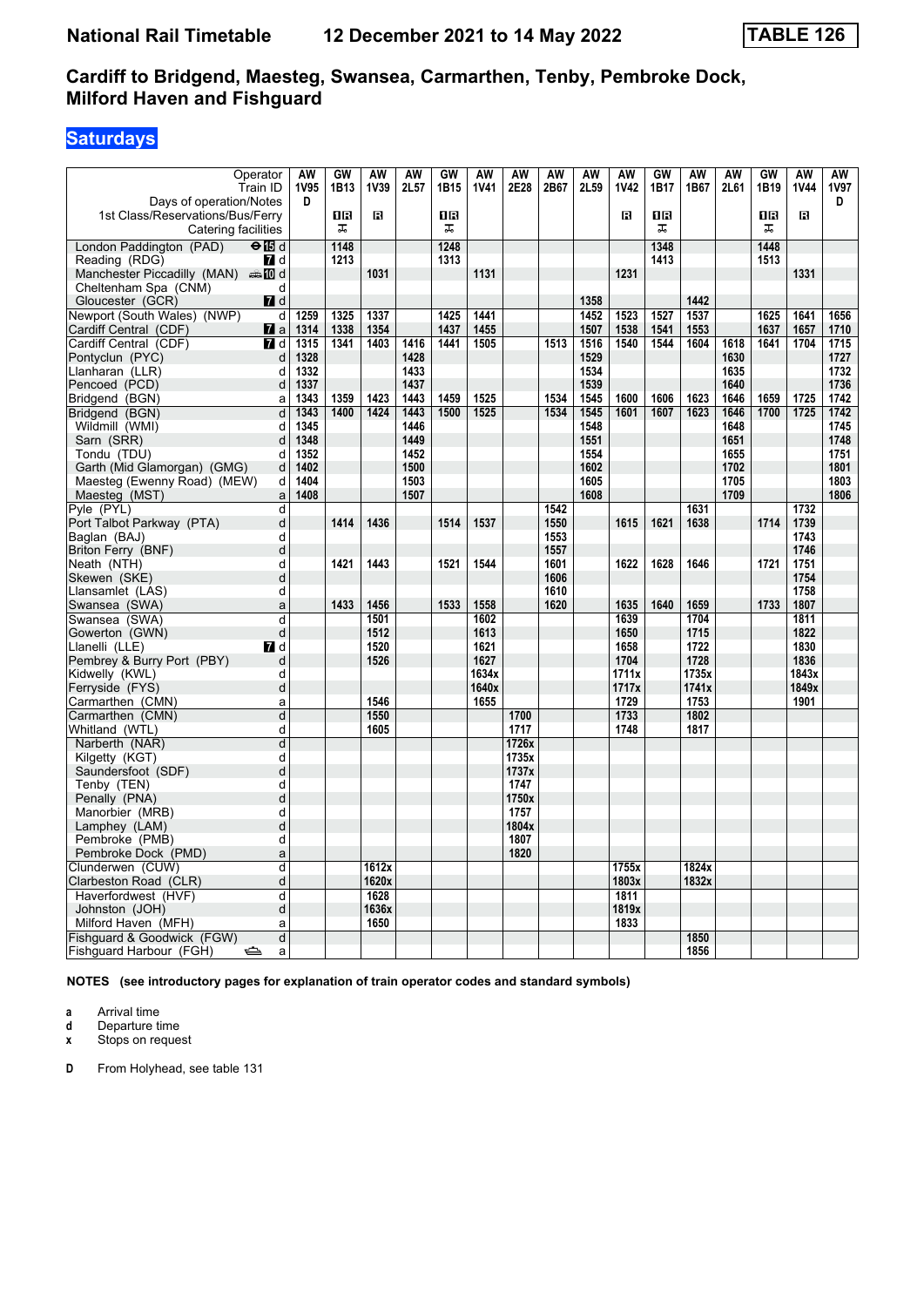# **Saturdays**

| Operator                                  | AW        | GW   | <b>AW</b>    | <b>AW</b> | <b>AW</b> | <b>GW</b> | <b>AW</b>    | <b>AW</b>     | GW   | <b>AW</b> | <b>AW</b>                | GW   | <b>AW</b>   | <b>GW</b> | <b>AW</b> | GW   |
|-------------------------------------------|-----------|------|--------------|-----------|-----------|-----------|--------------|---------------|------|-----------|--------------------------|------|-------------|-----------|-----------|------|
| Train ID                                  | 2M65      | 1B21 | 2B69         | 1V46      | 2L65      | 1B24      | <b>1V52</b>  | 2L67          | 1B26 | 2E34      | 2L67                     | 1B27 | <b>1V54</b> | 1B29      | 2L69      | 1B30 |
| Days of operation/Notes                   | Е         |      |              |           |           |           |              |               |      |           |                          |      |             |           |           |      |
| 1st Class/Reservations/Bus/Ferry          |           | 1R   |              | П         |           | 1R        | в            |               | 0 B  |           |                          | 0 B  | в           | 1R        |           | 1 R  |
| Catering facilities                       |           | ᠼ    |              |           |           | ᠼ         |              |               | ᠼ    |           |                          | 盂    |             | ᠼ         |           | ᠼ    |
| London Paddington (PAD)<br>$\Theta$ is d  |           | 1548 |              |           |           | 1648      |              |               | 1718 |           |                          | 1748 |             | 1818      |           | 1848 |
| Reading (RDG)<br><b>7</b> d               |           | 1613 |              |           |           | 1713      |              |               | 1743 |           |                          | 1813 |             | 1843      |           | 1913 |
| Manchester Piccadilly (MAN) $\oplus$ 10 d |           |      |              | 1431      |           |           | 1531         |               |      |           |                          |      | 1631        |           |           |      |
| Cheltenham Spa (CNM)<br>d                 |           |      |              |           |           |           |              |               |      |           |                          |      |             |           |           |      |
| Gloucester (GCR)<br>$\blacksquare$ d      |           |      |              |           | 1658      |           |              | 1746          |      |           |                          |      |             |           | 1858      |      |
| Newport (South Wales) (NWP)               | d         | 1725 |              | 1740      | 1750      | 1825      | 1842         | 1839          | 1902 |           |                          | 1927 | 1938        | 2001      | 1952      | 2025 |
| Cardiff Central (CDF)<br>$\mathbf{z}$ a   |           | 1738 |              | 1756      | 1807      | 1837      | 1858         | 1852          | 1914 |           |                          | 1940 | 1957        | 2013      | 2007      | 2038 |
| Cardiff Central (CDF)<br><b>7</b> d       |           | 1739 | 1744         | 1804      | 1815      | 1840      | 1903         | 1907          | 1920 |           |                          | 1942 | 2001        | 2015      | 2019      | 2041 |
| Pontyclun (PYC)                           | d         |      |              |           | 1828      |           |              | 1920          |      |           |                          |      |             |           | 2031      |      |
| Llanharan (LLR)<br>d                      |           |      |              |           | 1833      |           |              | 1924          |      |           | $\overline{\phantom{0}}$ |      |             |           | 2036      |      |
| Pencoed (PCD)                             | d         |      |              |           | 1837      |           |              | 1929          |      |           | 1929                     |      |             |           | 2040      |      |
| Bridgend (BGN)                            | a         | 1757 | 1804         | 1824      | 1843      | 1858      | 1923         | $\rightarrow$ | 1938 |           | 1945                     | 2000 | 2021        | 2033      | 2046      | 2059 |
| Bridgend (BGN)                            | d         | 1758 | 1804         | 1824      | 1844      | 1859      | 1924         |               | 1939 |           | 1946                     | 2001 | 2021        | 2034      | 2046      | 2100 |
| Wildmill (WMI)                            | d         |      |              |           | 1847      |           |              |               |      |           | 1948                     |      |             |           | 2049      |      |
| Sarn (SRR)                                | d         |      |              |           | 1850      |           |              |               |      |           | 1951                     |      |             |           | 2052      |      |
| d<br>Tondu (TDU)                          |           |      |              |           | 1853      |           |              |               |      |           | 1955                     |      |             |           | 2055      |      |
| Garth (Mid Glamorgan) (GMG)               | d         |      |              |           | 1901      |           |              |               |      |           | 2002                     |      |             |           | 2103      |      |
| Maesteg (Ewenny Road) (MEW)<br>d          |           |      |              |           | 1904      |           |              |               |      |           | 2005                     |      |             |           | 2106      |      |
| Maesteg (MST)                             | a         |      |              |           | 1907      |           |              |               |      |           | 2009                     |      |             |           | 2110      |      |
| Pyle (PYL)                                | d         |      | 1812         | 1832      |           |           | 1931         |               |      |           |                          |      |             |           |           |      |
| Port Talbot Parkway (PTA)                 | d         | 1812 | 1820         | 1839      |           | 1913      | 1939         |               | 1953 |           |                          | 2015 | 2033        | 2048      |           | 2114 |
| Baglan (BAJ)<br>d                         |           |      | 1824         |           |           |           | 1943         |               |      |           |                          |      |             |           |           |      |
| Briton Ferry (BNF)                        | d         |      | 1827<br>1832 | 1847      |           | 1921      | 1946         |               | 2000 |           |                          |      |             | 2055      |           | 2121 |
| Neath (NTH)<br>d                          | d         | 1820 | 1835         |           |           |           | 1951<br>1954 |               |      |           |                          | 2022 |             |           |           |      |
| Skewen (SKE)                              | d         |      | 1839         |           |           |           | 1959         |               |      |           |                          |      |             |           |           |      |
| Llansamlet (LAS)<br>Swansea (SWA)         | a         | 1832 | 1850         | 1900      |           | 1933      | 2009         |               | 2012 |           |                          | 2034 |             | 2107      |           | 2133 |
| Swansea (SWA)                             | 1816<br>d |      |              | 1905      |           |           | 2013         |               | 2025 |           |                          |      |             |           |           |      |
| d<br>Gowerton (GWN)                       | 1828      |      |              | 1916      |           |           | 2024         |               |      |           |                          |      |             |           |           |      |
| Llanelli (LLE)<br><b>7</b> d              | 1838a     |      |              | 1924      |           |           | 2032         |               | 2041 |           |                          |      | 2103        |           |           |      |
| Pembrey & Burry Port (PBY)<br>d           |           |      |              | 1930      |           |           | 2038         |               | 2048 |           |                          |      | 2109        |           |           |      |
| Kidwelly (KWL)<br>d                       |           |      |              |           |           |           |              |               |      |           |                          |      | 2116x       |           |           |      |
| Ferryside (FYS)                           | d         |      |              |           |           |           |              |               |      |           |                          |      | 2122x       |           |           |      |
| Carmarthen (CMN)                          | a         |      |              | 1950      |           |           | 2058         |               | 2109 |           |                          |      | 2135        |           |           |      |
| Carmarthen (CMN)                          | d         |      |              | 1957      |           |           | 2100         |               |      | 2114      |                          |      | 2200        |           |           |      |
| Whitland (WTL)                            | d         |      |              | 2013      |           |           | 2115         |               |      | 2129      |                          |      | 2215        |           |           |      |
| Narberth (NAR)                            | d         |      |              |           |           |           | 2124x        |               |      |           |                          |      |             |           |           |      |
| d<br>Kilgetty (KGT)                       |           |      |              |           |           |           | 2133x        |               |      |           |                          |      |             |           |           |      |
| Saundersfoot (SDF)                        | d         |      |              |           |           |           | 2135x        |               |      |           |                          |      |             |           |           |      |
| Tenby (TEN)<br>d                          |           |      |              |           |           |           | 2143         |               |      |           |                          |      |             |           |           |      |
| Penally (PNA)                             | d         |      |              |           |           |           | 2146x        |               |      |           |                          |      |             |           |           |      |
| Manorbier (MRB)<br>d                      |           |      |              |           |           |           | 2152         |               |      |           |                          |      |             |           |           |      |
| Lamphey (LAM)                             | d         |      |              |           |           |           | 2200x        |               |      |           |                          |      |             |           |           |      |
| Pembroke (PMB)<br>d                       |           |      |              |           |           |           | 2203         |               |      |           |                          |      |             |           |           |      |
| Pembroke Dock (PMD)<br>a                  |           |      |              |           |           |           | 2216         |               |      |           |                          |      |             |           |           |      |
| Clunderwen (CUW)                          | d         |      |              | 2020x     |           |           |              |               |      |           |                          |      | 2222x       |           |           |      |
| Clarbeston Road (CLR)                     | d         |      |              | 2028x     |           |           |              |               |      | 2143x     |                          |      | 2230x       |           |           |      |
| Haverfordwest (HVF)                       | d         |      |              | 2036      |           |           |              |               |      |           |                          |      | 2238        |           |           |      |
| Johnston (JOH)                            | d         |      |              | 2044x     |           |           |              |               |      |           |                          |      | 2246x       |           |           |      |
| Milford Haven (MFH)<br>a                  |           |      |              | 2059      |           |           |              |               |      |           |                          |      | 2300        |           |           |      |
| Fishguard & Goodwick (FGW)                | d         |      |              |           |           |           |              |               |      | 2201      |                          |      |             |           |           |      |
| Fishguard Harbour (FGH)<br>$\Rightarrow$  | a         |      |              |           |           |           |              |               |      | 2208      |                          |      |             |           |           |      |

**NOTES (see introductory pages for explanation of train operator codes and standard symbols)**

**a** Arrival time<br>**d** Departure t

**d** Departure time

**x** Stops on request

**E** To Shrewsbury, see table 130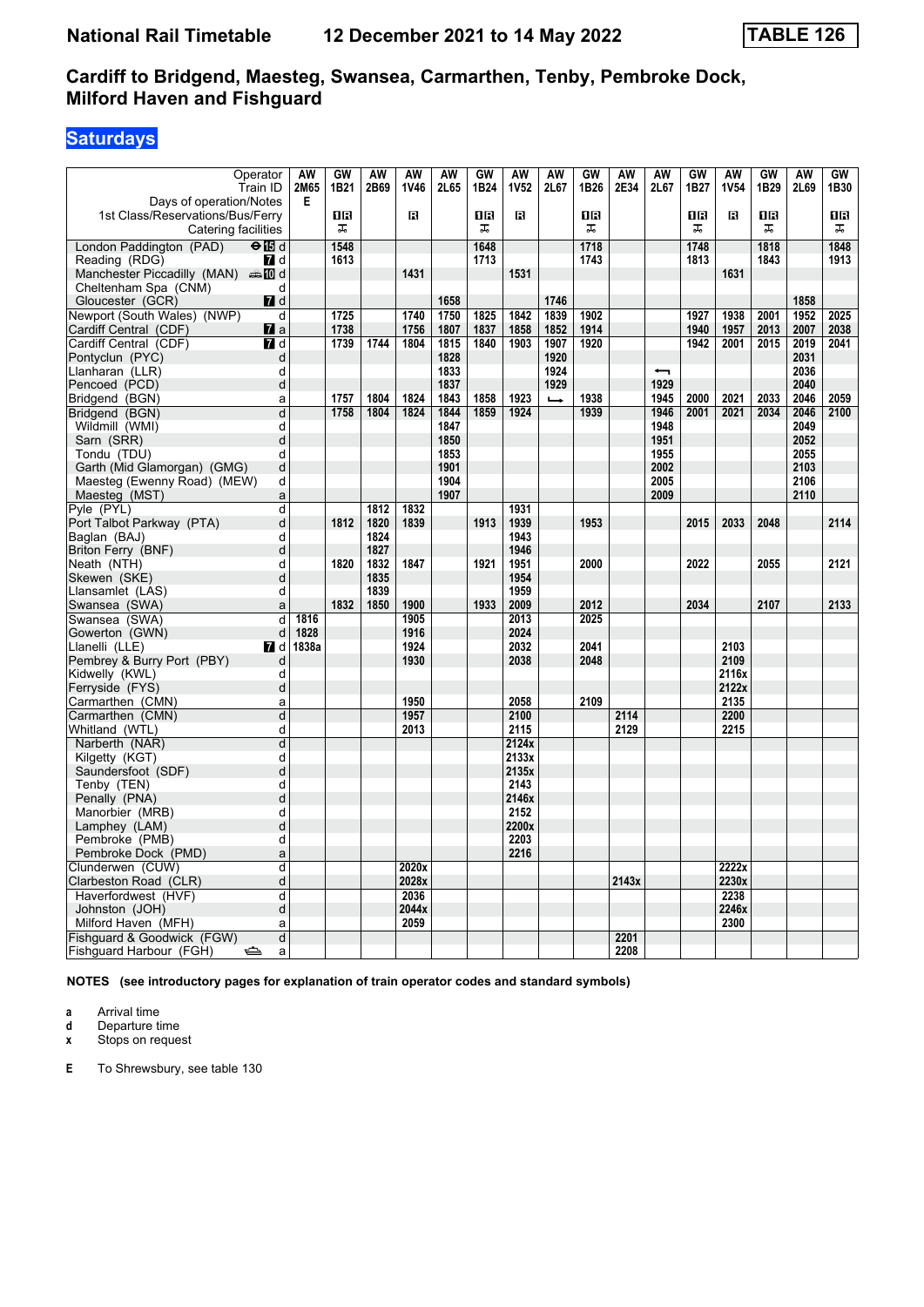# **Saturdays**

| Operator                                 |                | AW          | AW            | GW   | AW    | AW   | GW   | AW    | AW   | GW   | AW    |
|------------------------------------------|----------------|-------------|---------------|------|-------|------|------|-------|------|------|-------|
| Train ID                                 |                | <b>2V41</b> | 1B92          | 1B31 | 1B92  | 2L71 | 1B32 | 1V62  | 2B77 | 1B35 | 2E52  |
| Days of operation/Notes                  |                | A           |               |      |       |      |      |       |      |      |       |
| 1st Class/Reservations/Bus/Ferry         |                |             |               | 08   |       |      | 1R   |       |      | 1R   |       |
| Catering facilities                      |                |             |               | ᠼ    |       |      | ᠼ    |       |      | ᠼ    |       |
|                                          |                |             |               |      |       |      |      |       |      |      |       |
| $\Theta$ is d<br>London Paddington (PAD) |                |             |               | 1918 |       |      | 1948 |       |      | 2048 |       |
| Reading (RDG)                            | 7 d            |             |               | 1943 |       |      | 2013 |       |      | 2113 |       |
| Manchester Piccadilly (MAN) And          |                |             |               |      |       |      |      | 1831  |      |      |       |
| Cheltenham Spa (CNM)                     | d              |             |               |      |       |      |      |       |      |      |       |
| Gloucester (GCR)                         | $I$ d          |             |               |      |       |      |      |       |      |      |       |
| Newport (South Wales) (NWP)              | d              |             |               | 2059 |       |      | 2125 | 2147  |      | 2232 |       |
| Cardiff Central (CDF)                    | $\mathbf{z}$ a |             |               | 2111 |       |      | 2137 | 2205  |      | 2249 |       |
| Cardiff Central (CDF)                    | <b>7</b> d     |             | 2104          | 2113 |       | 2119 | 2139 | 2208  | 2227 | 2251 |       |
| Pontyclun (PYC)                          | d              |             |               |      |       | 2131 |      | 2221  | 2239 |      |       |
| Llanharan (LLR)                          | d              |             |               |      |       | 2136 |      | 2225  | 2244 |      |       |
| Pencoed (PCD)                            | d              |             |               |      |       | 2140 |      | 2229  | 2248 |      |       |
| Bridgend (BGN)                           | a              |             | 2124          | 2131 |       | 2147 | 2157 | 2235  | 2255 | 2309 |       |
| Bridgend (BGN)                           | $\overline{d}$ |             | 2124          | 2132 |       | 2147 | 2158 | 2235  | 2255 | 2310 |       |
| Wildmill (WMI)                           | d              |             |               |      |       | 2149 |      |       |      |      |       |
| Sarn (SRR)                               | d              |             |               |      |       | 2152 |      |       |      |      |       |
| Tondu (TDU)                              | d              |             |               |      |       | 2156 |      |       |      |      |       |
| Garth (Mid Glamorgan) (GMG)              | d              |             |               |      |       | 2206 |      |       |      |      |       |
| Maesteg (Ewenny Road) (MEW)              | d              |             |               |      |       | 2208 |      |       |      |      |       |
| Maesteg (MST)                            | a              |             |               |      |       | 2212 |      |       |      |      |       |
| Pyle (PYL)                               | d              |             | 2131          |      |       |      |      |       | 2303 |      |       |
| Port Talbot Parkway (PTA)                | d              |             | 2139          | 2146 |       |      | 2212 | 2247  | 2311 | 2324 |       |
| Baglan (BAJ)                             | d              |             |               |      |       |      |      |       | 2314 |      |       |
| Briton Ferry (BNF)                       | d              |             |               |      |       |      |      |       | 2318 |      |       |
| Neath (NTH)                              | d              |             | 2147          | 2153 |       |      | 2219 | 2254  | 2322 | 2331 |       |
| Skewen (SKE)                             | d              |             |               |      |       |      |      |       | 2326 |      |       |
| Llansamlet (LAS)                         | d              |             |               |      |       |      |      |       | 2330 |      |       |
| Swansea (SWA)                            | a              |             | 2159          | 2205 |       |      | 2231 | 2307  | 2340 | 2343 |       |
| Swansea (SWA)                            | d              |             | 2226          |      | 2226  |      |      | 2311  | 2343 |      | 0012  |
| Gowerton (GWN)                           | d              |             | $\rightarrow$ |      | 2238  |      |      | 2322  | 2355 |      | 0023s |
| Llanelli (LLE)                           | <b>7</b> d     | 2140        |               |      | 2246  |      |      | 2330  | 0003 |      | 0031s |
| Pembrey & Burry Port (PBY)               | d              | 2146        |               |      | 2252  |      |      | 2336  | 0009 |      | 0037s |
| Kidwelly (KWL)                           | d              |             |               |      | 2258x |      |      | 2342x | 0016 |      | 0044s |
| Ferryside (FYS)                          | d              |             |               |      | 2304x |      |      | 2348x | 0022 |      | 0050s |
| Carmarthen (CMN)                         | a              | 2206        |               |      | 2320  |      |      | 0004  | 0036 |      | 0103  |
| Carmarthen (CMN)                         | d              |             |               |      |       |      |      |       |      |      |       |
|                                          | d              |             |               |      |       |      |      |       |      |      |       |
| Whitland (WTL)                           | d              |             |               |      |       |      |      |       |      |      |       |
| Narberth (NAR)                           | d              |             |               |      |       |      |      |       |      |      |       |
| Kilgetty (KGT)                           | d              |             |               |      |       |      |      |       |      |      |       |
| Saundersfoot (SDF)                       | d              |             |               |      |       |      |      |       |      |      |       |
| Tenby (TEN)                              | d              |             |               |      |       |      |      |       |      |      |       |
| Penally (PNA)                            |                |             |               |      |       |      |      |       |      |      |       |
| Manorbier (MRB)                          | d              |             |               |      |       |      |      |       |      |      |       |
| Lamphey (LAM)                            | d<br>d         |             |               |      |       |      |      |       |      |      |       |
| Pembroke (PMB)                           |                |             |               |      |       |      |      |       |      |      |       |
| Pembroke Dock (PMD)                      | a              |             |               |      |       |      |      |       |      |      |       |
| Clunderwen (CUW)                         | d              |             |               |      |       |      |      |       |      |      |       |
| Clarbeston Road (CLR)                    | d              |             |               |      |       |      |      |       |      |      |       |
| Haverfordwest (HVF)                      | d              |             |               |      |       |      |      |       |      |      |       |
| Johnston (JOH)                           | d              |             |               |      |       |      |      |       |      |      |       |
| Milford Haven (MFH)                      | a              |             |               |      |       |      |      |       |      |      |       |
| Fishguard & Goodwick (FGW)               | d              |             |               |      |       |      |      |       |      |      |       |
| Fishguard Harbour (FGH)<br>⇔             | a              |             |               |      |       |      |      |       |      |      |       |

**NOTES (see introductory pages for explanation of train operator codes and standard symbols)**

**a** Arrival time<br>**d** Departure t

**d** Departure time

**s** Stops to set down only<br>**x** Stops on request

**Stops on request** 

**A** From Shrewsbury, see table 130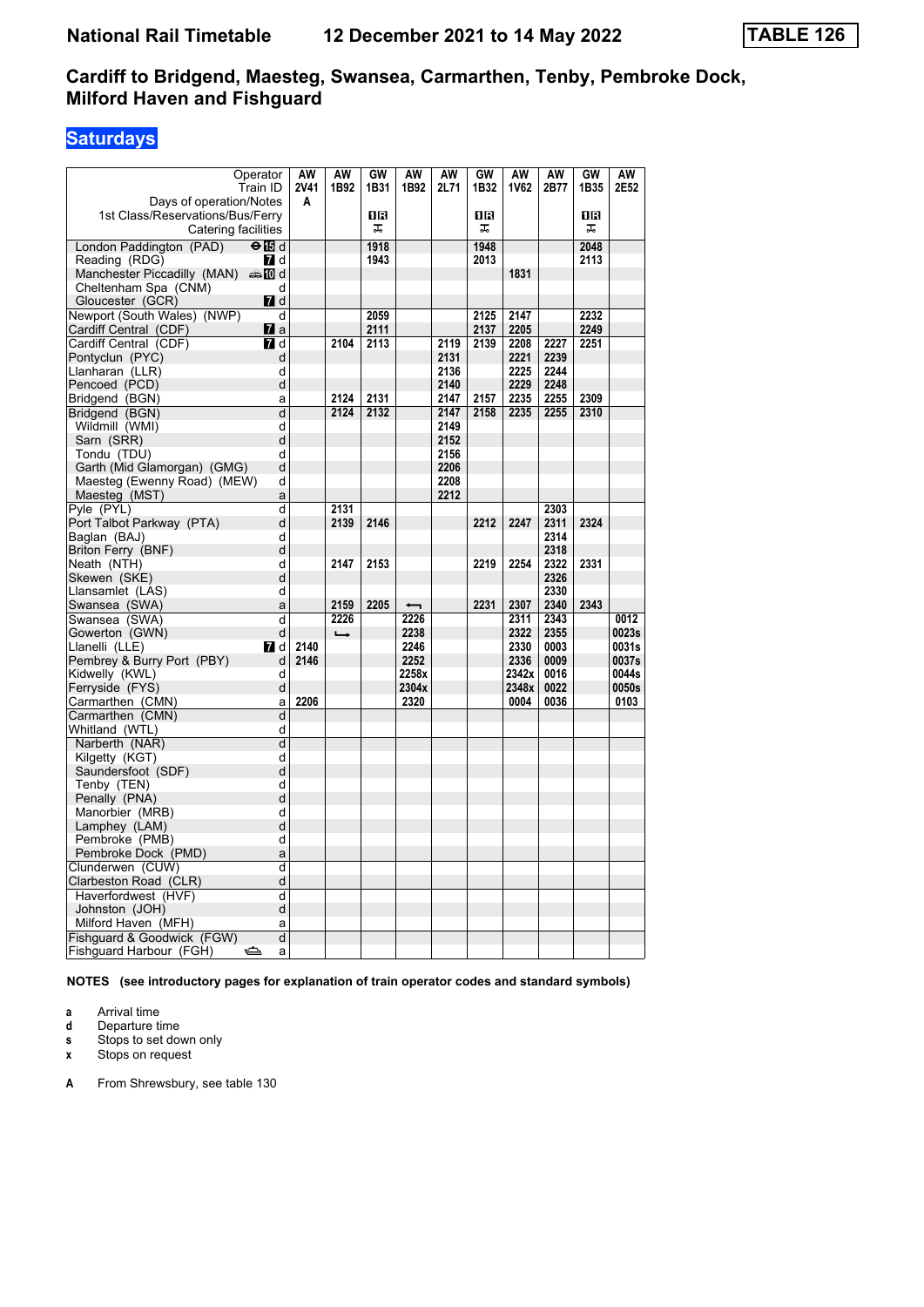## **Sundays**

| Operator                                      | AW           | AW    | <b>AW</b> | AW   | GW   | <b>AW</b> | AW    | <b>AW</b> | <b>AW</b> | GW   | <b>AW</b> | <b>AW</b> | GW   | <b>AW</b> | <b>AW</b> | GW               |
|-----------------------------------------------|--------------|-------|-----------|------|------|-----------|-------|-----------|-----------|------|-----------|-----------|------|-----------|-----------|------------------|
| Train ID                                      | 1B43         | 2E01  | 2E12      | 2L51 | 1B09 | 1B96      | 1B10  | 2L53      | 2M37      | 1B15 | 1B14      | 2L52      | 1B20 | 1E16      | 2L55      | 1B <sub>25</sub> |
| Days of operation/Notes                       |              |       |           |      | Α    |           |       |           | В         |      | C         |           |      |           |           |                  |
| 1st Class/Reservations/Bus/Ferry              |              |       |           |      | ΠR   |           |       |           |           | 1R   |           |           | 1R   |           |           | 1 R              |
| Catering facilities                           |              |       |           |      | ᠼ    |           |       |           |           | ᠼ    |           |           | ᠼ    |           |           | ᠼ                |
| London Paddington (PAD)<br>$\Theta$ is d      |              |       |           |      |      |           |       |           |           | 0833 |           |           | 0937 |           |           | 1043             |
| Reading (RDG)<br><b>7</b> d                   |              |       |           |      |      |           |       |           |           | 0859 |           |           | 1003 |           |           | 1109             |
| Manchester Piccadilly (MAN) $\oplus$ 10 d     |              |       |           |      |      |           |       |           |           |      |           |           |      |           |           |                  |
| Cheltenham Spa (CNM)<br>d                     |              |       |           |      |      |           |       |           |           |      |           |           |      |           |           |                  |
| Gloucester (GCR)<br>$\blacksquare$ d          |              |       |           |      |      |           |       |           |           |      |           |           |      |           |           |                  |
| Newport (South Wales) (NWP)<br>d              |              |       |           |      | 0926 |           | 0930  |           |           | 1015 | 1057      |           | 1121 |           |           | 1222             |
| $\mathbf{z}$ a<br>Cardiff Central (CDF)       |              |       |           |      | 0942 |           | 0949  |           |           | 1030 | 1111      |           | 1133 |           |           | 1234             |
| Cardiff Central (CDF)<br><b>7</b> d           | 0804         |       |           | 0846 | 0945 |           | 0953  | 1013      |           | 1035 | 1114      | 1119      | 1135 | 1204      | 1210      | 1236             |
| Pontyclun (PYC)                               | d            |       |           | 0858 |      |           | 1005  | 1025      |           |      |           | 1131      |      | 1218      | 1223      |                  |
| d<br>Llanharan (LLR)                          |              |       |           | 0903 |      |           | 1011  | 1030      |           |      |           | 1136      |      | 1223      | 1228      |                  |
| Pencoed (PCD)                                 | d            |       |           | 0908 |      |           | 1016  | 1035      |           |      |           | 1141      |      | 1227      | 1233      |                  |
| Bridgend (BGN)<br>a                           | 0827         |       |           | 0915 | 1003 |           | 1022  | 1040      |           | 1053 | 1134      | 1146      | 1153 | 1233      | 1239      | 1254             |
| Bridgend (BGN)                                | 0827<br>d    |       |           | 0915 | 1004 |           | 1023  | 1040      |           | 1054 | 1134      | 1146      | 1154 | 1234      | 1239      | 1255             |
| Wildmill (WMI)<br>d                           |              |       |           | 0918 |      |           |       | 1043      |           |      |           | 1149      |      |           | 1242      |                  |
| Sarn (SRR)                                    | d            |       |           | 0921 |      |           |       | 1047      |           |      |           | 1152      |      |           | 1246      |                  |
| d<br>Tondu (TDU)                              |              |       |           | 0925 |      |           |       | 1050      |           |      |           | 1156      |      |           | 1249      |                  |
| Garth (Mid Glamorgan) (GMG)                   | d            |       |           | 0933 |      |           |       | 1058      |           |      |           | 1203      |      |           | 1257      |                  |
| Maesteg (Ewenny Road) (MEW)<br>d              |              |       |           | 0936 |      |           |       | 1102      |           |      |           | 1207      |      |           | 1301      |                  |
| Maesteg (MST)                                 | $\mathsf{a}$ |       |           | 0940 |      |           |       | 1106      |           |      |           | 1210      |      |           | 1305      |                  |
| Pyle (PYL)                                    | d            |       |           |      |      |           | 1031  |           |           |      |           |           |      | 1241      |           |                  |
| Port Talbot Parkway (PTA)<br>d                | 0840         |       |           |      | 1018 |           | 1039  |           |           | 1108 | 1147      |           | 1208 | 1248      |           | 1309             |
| Baglan (BAJ)<br>d                             |              |       |           |      |      |           |       |           |           |      |           |           |      |           |           |                  |
| Briton Ferry (BNF)<br>d                       | d<br>0848    |       |           |      | 1025 |           | 1047  |           |           | 1115 | 1155      |           | 1216 |           |           | 1316             |
| Neath (NTH)<br>Skewen (SKE)                   | d            |       |           |      |      |           |       |           |           |      |           |           |      |           |           |                  |
| Llansamlet (LAS)<br>d                         |              |       |           |      |      |           |       |           |           |      |           |           |      |           |           |                  |
| Swansea (SWA)<br>a                            | 0901         |       |           |      | 1037 |           | 1100  |           |           | 1128 | 1208      |           | 1228 |           |           | 1328             |
| Swansea (SWA)<br>d                            |              |       |           |      |      | 1048      | 1104  |           | 1110      |      | 1212      |           | 1236 |           |           |                  |
| Gowerton (GWN)                                | $\mathsf{d}$ |       |           |      |      |           | 1116  |           | 1121      |      | 1224      |           |      |           |           |                  |
| Llanelli (LLE)<br><b>7</b> d                  |              |       |           |      |      | 1105      | 1124  |           | 1129a     |      | 1232      |           | 1251 | 1320      |           |                  |
| Pembrey & Burry Port (PBY)                    | d            |       |           |      |      | 1111      | 1131  |           |           |      | 1238      |           | 1258 | 1326      |           |                  |
| Kidwelly (KWL)<br>d                           |              |       |           |      |      |           | 1138x |           |           |      | 1245x     |           | 1305 |           |           |                  |
| Ferryside (FYS)                               | d            |       |           |      |      |           | 1145x |           |           |      | 1251x     |           | 1312 |           |           |                  |
| Carmarthen (CMN)                              | a            |       |           |      |      | 1130      | 1159  |           |           |      | 1304      |           | 1327 | 1348      |           |                  |
| Carmarthen (CMN)                              | d            | 0955  | 1019      |      |      | 1137      | 1202  |           |           |      | 1308      |           |      | 1357      |           |                  |
| Whitland (WTL)                                | d            | 1012  | 1036      |      |      | 1153      | 1219  |           |           |      | 1323      |           |      | 1413      |           |                  |
| Narberth (NAR)                                | d            |       | 1045x     |      |      |           |       |           |           |      |           |           |      |           |           |                  |
| d<br>Kilgetty (KGT)                           |              |       | 1054x     |      |      |           |       |           |           |      |           |           |      |           |           |                  |
| Saundersfoot (SDF)                            | d            |       | 1056x     |      |      |           |       |           |           |      |           |           |      |           |           |                  |
| Tenby (TEN)<br>d                              |              |       | 1106      |      |      |           |       |           |           |      |           |           |      |           |           |                  |
| Penally (PNA)                                 | d            |       | 1109x     |      |      |           |       |           |           |      |           |           |      |           |           |                  |
| Manorbier (MRB)<br>d                          |              |       | 1115      |      |      |           |       |           |           |      |           |           |      |           |           |                  |
| Lamphey (LAM)                                 | d            |       | 1123x     |      |      |           |       |           |           |      |           |           |      |           |           |                  |
| Pembroke (PMB)<br>d                           |              |       | 1126      |      |      |           |       |           |           |      |           |           |      |           |           |                  |
| Pembroke Dock (PMD)                           | $\mathsf{a}$ |       | 1137      |      |      |           |       |           |           |      |           |           |      |           |           |                  |
| Clunderwen (CUW)                              | d            | 1019x |           |      |      |           | 1227x |           |           |      |           |           |      | 1420x     |           |                  |
| Clarbeston Road (CLR)                         | d            | 1028x |           |      |      | 1206x     | 1236x |           |           |      | 1337x     |           |      | 1428x     |           |                  |
| Haverfordwest (HVF)                           | d            | 1036  |           |      |      |           | 1244  |           |           |      |           |           |      | 1436      |           |                  |
| Johnston (JOH)                                | d            | 1045x |           |      |      |           | 1253x |           |           |      |           |           |      | 1444x     |           |                  |
| Milford Haven (MFH)<br>a                      |              | 1055  |           |      |      |           | 1303  |           |           |      |           |           |      | 1459      |           |                  |
| Fishguard & Goodwick (FGW)                    | d            |       |           |      |      | 1225      |       |           |           |      | 1356      |           |      |           |           |                  |
| Fishguard Harbour (FGH)<br>$\Rightarrow$<br>a |              |       |           |      |      | 1232      |       |           |           |      | 1401      |           |      |           |           |                  |

**NOTES (see introductory pages for explanation of train operator codes and standard symbols)**

**a** Arrival time<br>**d** Departure t

**d** Departure time

**x** Stops on request

**A** From Bristol Parkway, see table 125

**B** To Shrewsbury, see table 130

**C** From Hereford, see table 131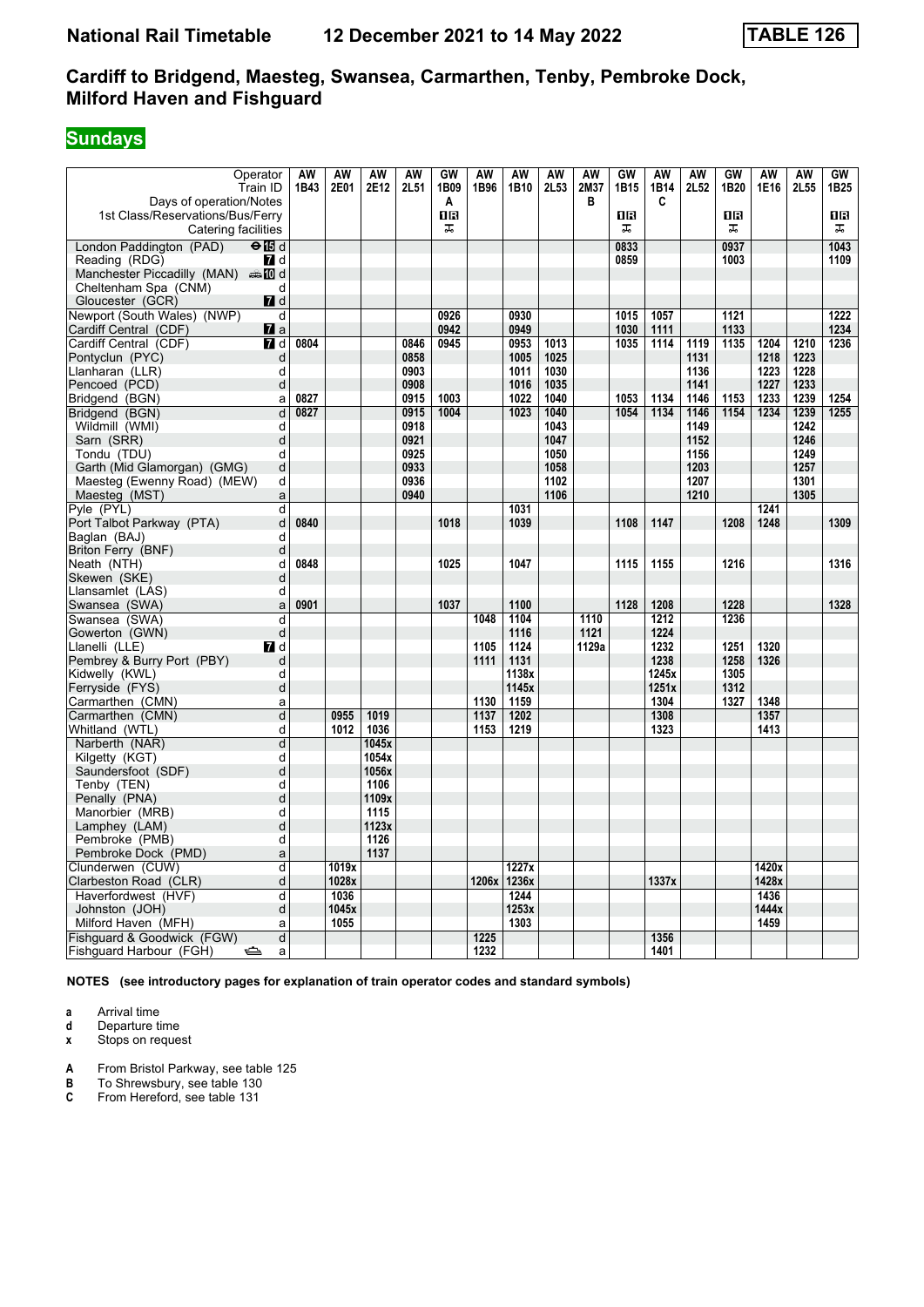# **Sundays**

| Operator                                  |                         | AW           | <b>AW</b> | GW           | <b>AW</b>   | <b>AW</b>    | GW   | <b>AW</b> | AW          | GW   | <b>AW</b>    | <b>AW</b>    | <b>AW</b>    | GW   | <b>AW</b>   | GW        | AW            |
|-------------------------------------------|-------------------------|--------------|-----------|--------------|-------------|--------------|------|-----------|-------------|------|--------------|--------------|--------------|------|-------------|-----------|---------------|
| Train ID                                  |                         | 1E18         | 1V70      | 1B28         | <b>1V12</b> | 2L57         | 1B35 | 2M39      | <b>1V74</b> | 1B40 | 2E22         | 1V93         | 2L59         | 1B46 | <b>1V17</b> | 1B51      | 2E72          |
| Days of operation/Notes                   |                         |              |           |              |             |              |      | в         |             |      |              |              |              |      |             |           |               |
| 1st Class/Reservations/Bus/Ferry          |                         |              | R         | 1R           | R           |              | ПR   |           | R           | 1B   |              | R            |              | 1R   | R           | <b>OR</b> |               |
| Catering facilities                       |                         |              |           | ᠼ            |             |              | ᅚ    |           |             | ᠼ    |              |              |              | ᠼ    |             | ᠼ         |               |
| London Paddington (PAD)<br>$\Theta$ is d  |                         |              |           | 1143         |             |              | 1243 |           |             | 1343 |              |              |              | 1443 |             | 1543      |               |
| Reading (RDG)<br>7 d                      |                         |              |           | 1209         |             |              | 1309 |           |             | 1409 |              |              |              | 1509 |             | 1609      |               |
| Manchester Piccadilly (MAN) $\oplus$ 10 d |                         |              | 0930      |              | 1031        |              |      |           | 1130        |      |              | 1232         |              |      | 1330        |           |               |
| Cheltenham Spa (CNM)                      | d                       |              |           |              |             |              |      |           |             |      |              |              |              |      |             |           |               |
| Gloucester (GCR)<br><b>7</b> d            |                         |              |           |              |             |              |      |           |             |      |              |              |              |      |             |           |               |
| Newport (South Wales) (NWP)               | d                       |              | 1305      | 1323         | 1334        |              | 1420 |           | 1433        | 1525 |              | 1539         |              | 1622 | 1642        | 1726      |               |
| Cardiff Central (CDF)<br>$\mathbf{z}$ a   |                         |              | 1318      | 1335         | 1351        |              | 1432 |           | 1448        | 1539 |              | 1555         |              | 1634 | 1657        | 1738      |               |
| Cardiff Central (CDF)<br><b>7</b> d       |                         |              | 1321      | 1337         | 1406        | 1413         | 1435 |           | 1450        | 1541 |              | 1602         | 1611         | 1636 | 1708        | 1740      |               |
| Pontyclun (PYC)                           | d                       |              |           |              |             | 1425         |      |           |             |      |              |              | 1623         |      |             |           |               |
| Llanharan (LLR)                           | d                       |              |           |              |             | 1430<br>1435 |      |           |             |      |              |              | 1628         |      |             |           |               |
| Pencoed (PCD)                             | d<br>a                  |              | 1340      | 1355         | 1426        | 1441         | 1453 |           | 1510        | 1559 |              | 1622         | 1633<br>1639 | 1657 | 1728        | 1758      |               |
| Bridgend (BGN)<br>Bridgend (BGN)          | $\overline{\mathsf{d}}$ |              | 1341      | 1356         | 1426        | 1441         | 1454 |           | 1510        | 1600 |              | 1622         | 1639         | 1658 | 1729        | 1759      |               |
| Wildmill (WMI)                            | d                       |              |           |              |             | 1444         |      |           |             |      |              |              | 1642         |      |             |           |               |
| Sarn (SRR)                                | d                       |              |           |              |             | 1448         |      |           |             |      |              |              | 1645         |      |             |           |               |
| Tondu (TDU)                               | d                       |              |           |              |             | 1451         |      |           |             |      |              |              | 1649         |      |             |           |               |
| Garth (Mid Glamorgan) (GMG)               | d                       |              |           |              |             | 1459         |      |           |             |      |              |              | 1657         |      |             |           |               |
| Maesteg (Ewenny Road) (MEW)               | d                       |              |           |              |             | 1503         |      |           |             |      |              |              | 1700         |      |             |           |               |
| Maesteg (MST)                             | a                       |              |           |              |             | 1506         |      |           |             |      |              |              | 1705         |      |             |           |               |
| Pyle (PYL)                                | d                       |              | 1348      |              | 1433        |              |      |           | 1517        |      |              | 1630         |              |      | 1736        |           |               |
| Port Talbot Parkway (PTA)                 | d                       |              | 1356      | 1412         | 1441        |              | 1508 |           | 1525        | 1614 |              | 1637         |              | 1715 | 1744        | 1813      |               |
| Baglan (BAJ)                              | d                       |              |           |              |             |              |      |           |             |      |              |              |              |      |             |           |               |
| Briton Ferry (BNF)                        | d                       |              |           |              |             |              |      |           |             |      |              |              |              |      |             |           |               |
| Neath (NTH)                               | d                       |              | 1403      | 1420         | 1448        |              | 1515 |           | 1533        | 1621 |              | 1645         |              | 1723 | 1751        | 1820      |               |
| Skewen (SKE)                              | d                       |              |           |              |             |              |      |           |             |      |              |              |              |      |             |           |               |
| Llansamlet (LAS)                          | d                       |              |           |              |             |              |      |           |             |      |              |              |              |      |             |           |               |
| Swansea (SWA)                             | a                       |              | 1418      | 1432         | 1503        |              | 1527 |           | 1548        | 1633 |              | 1659         |              | 1735 | 1808        | 1832      |               |
| Swansea (SWA)                             | d                       | 1401         |           | 1440         | 1525        |              |      | 1535      |             | 1641 | 1647         | 1703         |              |      |             |           | 1837          |
| Gowerton (GWN)                            | d                       | 1412         |           |              | 1537        |              |      | 1546      |             |      | 1659         | 1715         |              |      |             |           | 1849          |
| Llanelli (LLE)<br><b>7</b> d              |                         | 1421         |           | 1455         | 1546        |              |      | 1554a     |             | 1656 | 1707         | 1723         |              |      |             |           | 1857          |
| Pembrey & Burry Port (PBY)                | d                       | 1427         |           | 1502         | 1552        |              |      |           |             | 1703 | 1713         | 1729         |              |      |             |           | 1904          |
| Kidwelly (KWL)                            | d                       | 1435x        |           | 1509         |             |              |      |           |             |      | 1721x        |              |              |      |             |           | 1911x         |
| Ferryside (FYS)                           | d                       | 1441x        |           | 1516<br>1529 | 1611        |              |      |           |             |      | 1727x        |              |              |      |             |           | 1918x<br>1931 |
| Carmarthen (CMN)<br>Carmarthen (CMN)      | a<br>d                  | 1454<br>1459 |           |              | 1615        |              |      |           |             | 1724 | 1741<br>1744 | 1750<br>1806 |              |      |             |           | 1935          |
| Whitland (WTL)                            | d                       | 1516         |           |              | 1631        |              |      |           |             |      | 1800         | 1822         |              |      |             |           | 1952          |
| Narberth (NAR)                            | d                       | 1525x        |           |              |             |              |      |           |             |      | 1809x        |              |              |      |             |           |               |
| Kilgetty (KGT)                            | d                       | 1535x        |           |              |             |              |      |           |             |      | 1819x        |              |              |      |             |           |               |
| Saundersfoot (SDF)                        | d                       | 1537x        |           |              |             |              |      |           |             |      | 1821x        |              |              |      |             |           |               |
| Tenby (TEN)                               | d                       | 1545         |           |              |             |              |      |           |             |      | 1829         |              |              |      |             |           |               |
| Penally (PNA)                             | d                       | 1548x        |           |              |             |              |      |           |             |      | 1832x        |              |              |      |             |           |               |
| Manorbier (MRB)                           | d                       | 1555         |           |              |             |              |      |           |             |      | 1839         |              |              |      |             |           |               |
| Lamphey (LAM)                             | d                       | 1603x        |           |              |             |              |      |           |             |      | 1846x        |              |              |      |             |           |               |
| Pembroke (PMB)                            | d                       | 1606         |           |              |             |              |      |           |             |      | 1850         |              |              |      |             |           |               |
| Pembroke Dock (PMD)                       | a                       | 1619         |           |              |             |              |      |           |             |      | 1903         |              |              |      |             |           |               |
| Clunderwen (CUW)                          | d                       |              |           |              | 1638x       |              |      |           |             |      |              | 1829x        |              |      |             |           | 2000x         |
| Clarbeston Road (CLR)                     | d                       |              |           |              | 1646x       |              |      |           |             |      |              | 1837x        |              |      |             |           | 2008x         |
| Haverfordwest (HVF)                       | d                       |              |           |              | 1654        |              |      |           |             |      |              | 1847         |              |      |             |           | 2017a         |
| Johnston (JOH)                            | d                       |              |           |              | 1702x       |              |      |           |             |      |              | 1855x        |              |      |             |           |               |
| Milford Haven (MFH)                       | a                       |              |           |              | 1713        |              |      |           |             |      |              | 1907         |              |      |             |           |               |
| Fishquard & Goodwick (FGW)                | d                       |              |           |              |             |              |      |           |             |      |              |              |              |      |             |           |               |
| Fishguard Harbour (FGH)<br>⇔              | a                       |              |           |              |             |              |      |           |             |      |              |              |              |      |             |           |               |

**NOTES (see introductory pages for explanation of train operator codes and standard symbols)**

**a** Arrival time<br>**d** Departure t

**d** Departure time

**x** Stops on request

**B** To Shrewsbury, see table 130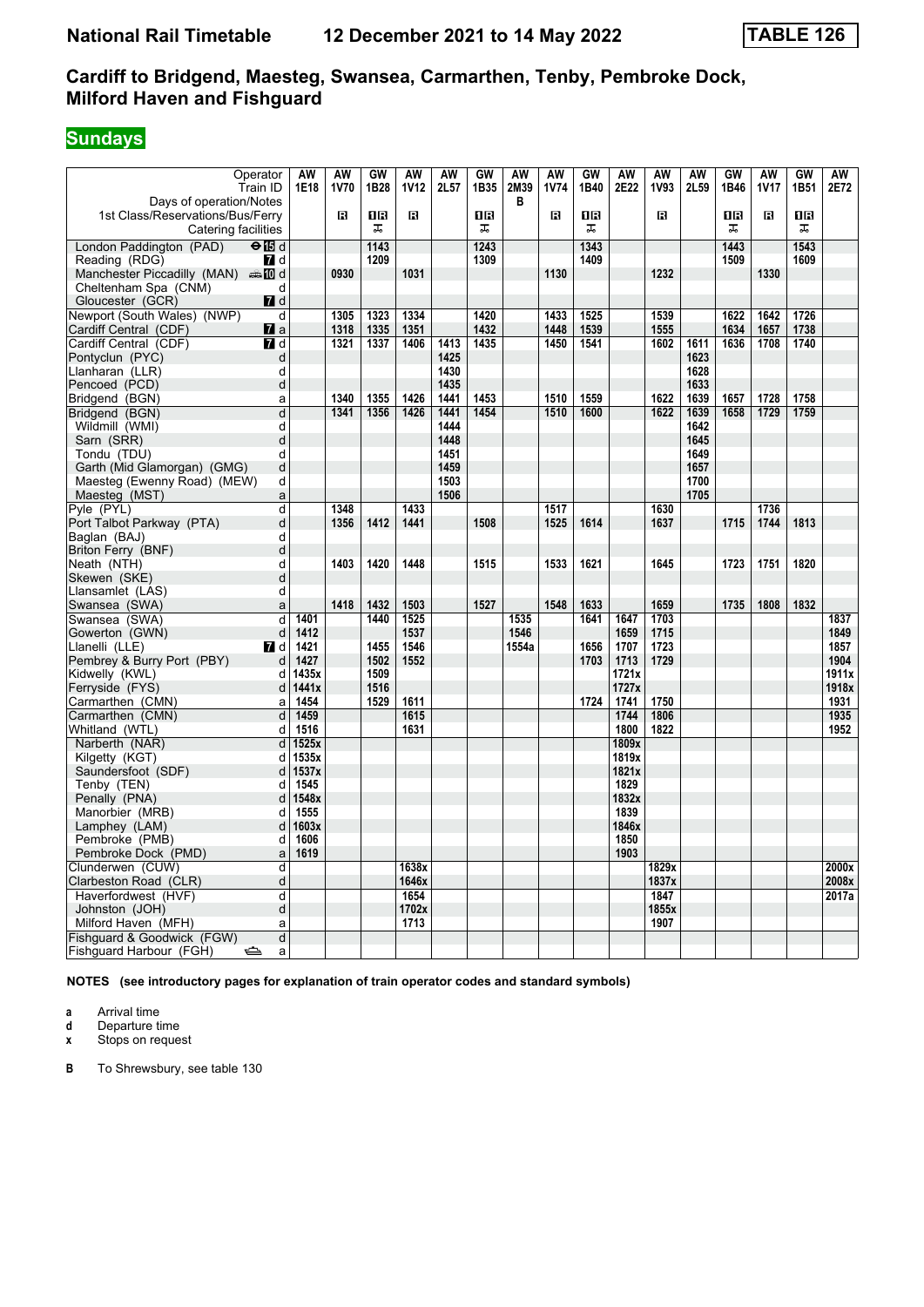# **Sundays**

| Operator<br>Train ID                                    | AW<br>AW<br><b>1V16</b><br>2E24 | AW<br>2L61 | GW<br>1B <sub>59</sub> | AW<br><b>1V18</b> | GW<br>1B69 | AW<br>2L63 | AW<br><b>1V97</b> | AW<br>2E98 | AW<br>1B92  | GW<br>1B79 | AW<br><b>1V20</b> | GW<br>1B88 | AW<br>1V99 | AW<br>1B76    | GW<br>1B91 |
|---------------------------------------------------------|---------------------------------|------------|------------------------|-------------------|------------|------------|-------------------|------------|-------------|------------|-------------------|------------|------------|---------------|------------|
| 1st Class/Reservations/Bus/Ferry<br>Catering facilities | в                               |            | 1R<br>ᠼ                | R                 | 1R<br>ᠼ    |            | в                 |            |             | ΠR<br>ᠼ    | в                 | 0 B<br>ᠼ   | в          |               | 1 R<br>ᠼ   |
| London Paddington (PAD)<br>$\Theta$ is d                |                                 |            | 1643                   |                   | 1743       |            |                   |            |             | 1843       |                   | 1943       |            |               | 2043       |
| Reading (RDG)<br>$\blacksquare$                         |                                 |            | 1709                   |                   | 1809       |            |                   |            |             | 1908       |                   | 2009       |            |               | 2109       |
| Manchester Piccadilly (MAN) $\oplus$ 10 d               | 1431                            |            |                        | 1530              |            |            | 1630              |            |             |            | 1730              |            | 1830       |               |            |
| Cheltenham Spa (CNM)<br>d                               |                                 |            |                        |                   |            |            |                   |            |             |            |                   |            |            |               |            |
| Gloucester (GCR)<br><b>7</b> d                          |                                 |            |                        |                   |            |            |                   |            |             |            |                   |            |            |               |            |
| Newport (South Wales) (NWP)                             | d<br>1739                       |            | 1823                   | 1837              | 1922       |            | 1936              |            |             | 2018       | 2029              | 2123       | 2129       |               | 2225       |
| Cardiff Central (CDF)<br><b>7</b> a                     | 1754                            |            | 1836                   | 1853              | 1934       |            | 1951              |            |             | 2032       | 2046              | 2135       | 2144       |               | 2237       |
| Cardiff Central (CDF)<br><b>7</b> d                     | 1805                            | 1819       | 1837                   | 1902              | 1936       | 1943       | 1954              |            | 2018        | 2035       | 2050              | 2136       | 2149       | 2230          | 2239       |
| Pontyclun (PYC)                                         | d                               | 1831       |                        |                   |            | 1955       |                   |            |             |            |                   |            |            |               |            |
| Llanharan (LLR)<br>d                                    |                                 | 1836       |                        |                   |            | 2000       |                   |            |             |            |                   |            |            |               |            |
| Pencoed (PCD)                                           | d                               | 1840       |                        |                   |            | 2005       |                   |            |             |            |                   |            |            |               |            |
| Bridgend (BGN)<br>a                                     | 1827                            | 1846       | 1855                   | 1923              | 1954       | 2010       | 2015              |            | 2037        | 2053       | 2111              | 2154       | 2209       | 2250          | 2257       |
| Bridgend (BGN)                                          | d<br>1827                       | 1846       | 1856                   | 1923              | 1955       | 2010       | 2015              |            | 2038        | 2054       | 2111              | 2155       | 2209       | 2250          | 2258       |
| Wildmill (WMI)<br>d                                     |                                 | 1849       |                        |                   |            | 2013       |                   |            |             |            |                   |            |            |               |            |
| Sarn (SRR)                                              | d                               | 1853       |                        |                   |            | 2016       |                   |            |             |            |                   |            |            |               |            |
| Tondu (TDU)<br>d                                        |                                 | 1856       |                        |                   |            | 2020       |                   |            |             |            |                   |            |            |               |            |
| Garth (Mid Glamorgan) (GMG)                             | d                               | 1904       |                        |                   |            | 2027       |                   |            |             |            |                   |            |            |               |            |
| Maesteg (Ewenny Road) (MEW)                             | d                               | 1908       |                        |                   |            | 2031       |                   |            |             |            |                   |            |            |               |            |
| Maesteg (MST)                                           | a                               | 1912       |                        |                   |            | 2035       |                   |            |             |            |                   |            |            |               |            |
| Pyle (PYL)                                              | d<br>1835                       |            |                        | 1930              |            |            | 2022              |            | 2047        |            | 2118              |            | 2216       |               |            |
| Port Talbot Parkway (PTA)                               | d<br>1843                       |            | 1910                   | 1938              | 2009       |            | 2030              |            | 2054        | 2106       | 2126              | 2209       | 2224       | 2303          | 2312       |
| Baglan (BAJ)<br>d                                       |                                 |            |                        |                   |            |            |                   |            |             |            |                   |            |            |               |            |
| Briton Ferry (BNF)                                      | d                               |            |                        |                   |            |            |                   |            |             |            |                   |            |            |               |            |
| Neath (NTH)                                             | d<br>1851                       |            | 1918                   | 1945              | 2016       |            | 2037              |            | 2102        | 2115       | 2134              | 2217       | 2231       | 2312          | 2319       |
| d<br>Skewen (SKE)                                       |                                 |            |                        |                   |            |            |                   |            |             |            |                   |            |            |               |            |
| Llansamlet (LAS)                                        | d                               |            |                        |                   |            |            |                   |            |             |            |                   |            |            |               |            |
| Swansea (SWA)<br>a                                      | 1906                            |            | 1930                   | 2001              | 2028       |            | 2052              |            | 2116        | 2130       | 2149              | 2229       | 2246       | 2325          | 2331       |
| Swansea (SWA)<br>d                                      | 1916                            |            |                        |                   |            |            |                   | 2058       | 2120        |            |                   |            | 2250       | 2336          |            |
| Gowerton (GWN)                                          | d<br>1928                       |            |                        |                   |            |            |                   | 2110       | 2132        |            |                   |            | 2301       | $\rightarrow$ |            |
| <b>7</b> d<br>Llanelli (LLE)                            | 1936                            |            |                        |                   |            |            |                   | 2118       | 2140        |            |                   |            | 2309       |               |            |
| Pembrey & Burry Port (PBY)                              | d<br>1943                       |            |                        |                   |            |            |                   | 2124       | 2146        |            |                   |            | 2315       |               |            |
| Kidwelly (KWL)                                          | d                               |            |                        |                   |            |            |                   | 2131x      |             |            |                   |            | 2322x      |               |            |
| Ferryside (FYS)                                         | d                               |            |                        |                   |            |            |                   | 2137x      |             |            |                   |            | 2328x      |               |            |
| Carmarthen (CMN)                                        | 2006<br>a                       |            |                        |                   |            |            |                   | 2150       | 2207        |            |                   |            | 2342       |               |            |
| Carmarthen (CMN)                                        | 2012<br>d                       |            |                        |                   |            |            |                   | 2155       | 2214        |            |                   |            |            |               |            |
| Whitland (WTL)                                          | d 2032c 2037                    |            |                        |                   |            |            |                   | 2211       | 2229        |            |                   |            |            |               |            |
| Narberth (NAR)                                          | d<br>2046x                      |            |                        |                   |            |            |                   |            |             |            |                   |            |            |               |            |
| Kilgetty (KGT)                                          | 2055x<br>d                      |            |                        |                   |            |            |                   |            |             |            |                   |            |            |               |            |
| Saundersfoot (SDF)                                      | 2057x<br>d                      |            |                        |                   |            |            |                   |            |             |            |                   |            |            |               |            |
| Tenby (TEN)                                             | d<br>2106                       |            |                        |                   |            |            |                   |            |             |            |                   |            |            |               |            |
| Penally (PNA)                                           | d<br>2109x                      |            |                        |                   |            |            |                   |            |             |            |                   |            |            |               |            |
| Manorbier (MRB)<br>d                                    | 2115                            |            |                        |                   |            |            |                   |            |             |            |                   |            |            |               |            |
| Lamphey (LAM)                                           | 2123x<br>d                      |            |                        |                   |            |            |                   |            |             |            |                   |            |            |               |            |
| Pembroke (PMB)                                          | 2126<br>d                       |            |                        |                   |            |            |                   |            |             |            |                   |            |            |               |            |
| Pembroke Dock (PMD)                                     | 2137<br>$\mathsf{a}$            |            |                        |                   |            |            |                   |            |             |            |                   |            |            |               |            |
| Clunderwen (CUW)                                        | 2040x<br>d                      |            |                        |                   |            |            |                   |            | 2237x       |            |                   |            |            |               |            |
| Clarbeston Road (CLR)                                   | 2049x<br>d                      |            |                        |                   |            |            |                   |            | 2224x 2245x |            |                   |            |            |               |            |
| Haverfordwest (HVF)                                     | 2057<br>d                       |            |                        |                   |            |            |                   |            | 2253        |            |                   |            |            |               |            |
| Johnston (JOH)                                          | 2106x<br>d                      |            |                        |                   |            |            |                   |            | 2301x       |            |                   |            |            |               |            |
| Milford Haven (MFH)                                     | 2115<br>a                       |            |                        |                   |            |            |                   |            | 2310        |            |                   |            |            |               |            |
| Fishquard & Goodwick (FGW)                              | d                               |            |                        |                   |            |            |                   | 2243       |             |            |                   |            |            |               |            |
| Fishguard Harbour (FGH)<br>⇔                            | a                               |            |                        |                   |            |            |                   | 2249       |             |            |                   |            |            |               |            |

**NOTES (see introductory pages for explanation of train operator codes and standard symbols)**

**a** Arrival time

**d** Departure time<br>**x** Stops on reque

**x** Stops on request<br>**c** Arrives 3 minutes **c** Arrives 3 minutes earlier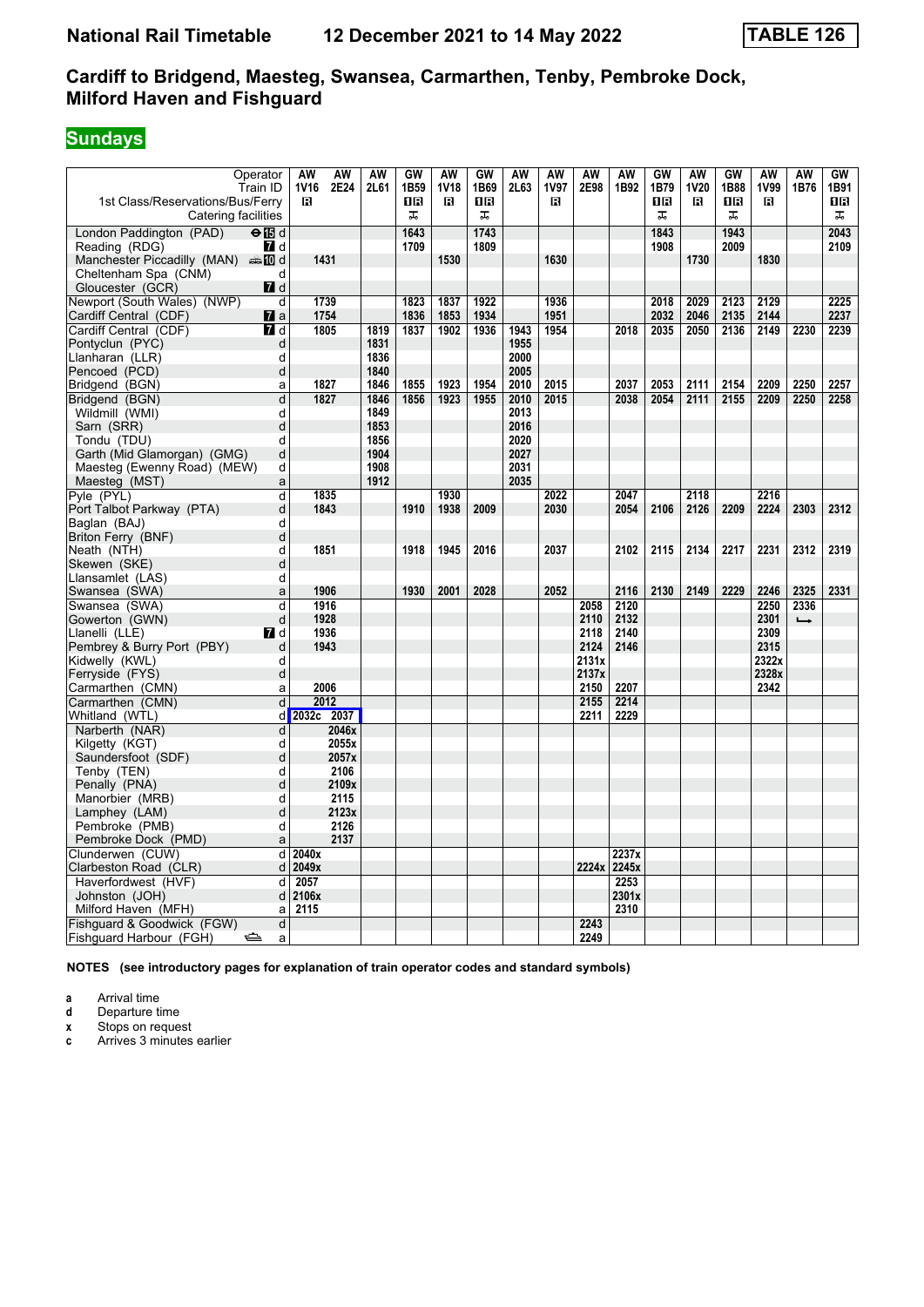# **Sundays**

|                                  | Operator      | AW                       | AW   | GW   |
|----------------------------------|---------------|--------------------------|------|------|
|                                  | Train ID      | 1B76                     | 1V26 | 1B93 |
| 1st Class/Reservations/Bus/Ferry |               |                          |      | 1 R  |
| Catering facilities              |               |                          |      | ᠼ    |
| London Paddington (PAD)          | $\Theta$ is d |                          |      | 2143 |
| Reading (RDG)                    | 7 d           |                          |      | 2209 |
| Manchester Piccadilly (MAN)      | d≣name.       |                          | 1930 |      |
| Cheltenham Spa (CNM)             | d             |                          |      |      |
| Gloucester (GCR)                 | <b>7</b> d    |                          |      |      |
| Newport (South Wales) (NWP)      | d             |                          | 2241 | 2321 |
| Cardiff Central (CDF)            | <b>7</b> a    |                          | 2257 | 2335 |
| Cardiff Central (CDF)            | <b>7</b> d    |                          | 2300 | 2338 |
| Pontyclun (PYC)                  | d             |                          |      |      |
| Llanharan (LLR)                  | d             |                          |      |      |
| Pencoed (PCD)                    | d             |                          |      |      |
| Bridgend (BGN)                   | a             |                          | 2320 | 2356 |
| Bridgend (BGN)                   | d             |                          | 2320 | 2357 |
| Wildmill (WMI)                   | d             |                          |      |      |
| Sarn (SRR)                       | d             |                          |      |      |
| Tondu (TDU)                      | d             |                          |      |      |
| Garth (Mid Glamorgan) (GMG)      | d             |                          |      |      |
| Maesteg (Ewenny Road) (MEW)      | d             |                          |      |      |
| Maesteg (MST)                    | a             |                          |      |      |
| Pyle (PYL)                       | d             |                          | 2328 |      |
| Port Talbot Parkway (PTA)        | d             |                          | 2336 | 0011 |
| Baglan (BAJ)                     | d             |                          |      |      |
| Briton Ferry (BNF)               | d             |                          |      |      |
| Neath (NTH)                      | d             |                          | 2345 | 0020 |
| Skewen (SKE)                     | d             |                          |      |      |
| Llansamlet (LAS)                 | d             |                          |      |      |
| Swansea (SWA)                    | a             | $\overline{\phantom{0}}$ | 2359 | 0032 |
| Swansea (SWA)                    | d             | 2336                     |      |      |
| Gowerton (GWN)                   | d             | 2348                     |      |      |
| Llanelli (LLE)                   | 7 d           | 2356                     |      |      |
| Pembrey & Burry Port (PBY)       | d             | 0003                     |      |      |
| Kidwelly (KWL)                   | d             | 0010x                    |      |      |
| Ferryside (FYS)                  | d             | 0017x                    |      |      |
| Carmarthen (CMN)                 | а             | 0032                     |      |      |
| Carmarthen (CMN)                 | d             |                          |      |      |
| Whitland (WTL)                   | d             |                          |      |      |
| Narberth (NAR)                   | d             |                          |      |      |
| Kilgetty (KGT)                   | d             |                          |      |      |
| Saundersfoot (SDF)               | d             |                          |      |      |
| Tenby (TEN)                      | d             |                          |      |      |
| Penally (PNA)                    | d             |                          |      |      |
| Manorbier (MRB)                  | d             |                          |      |      |
| Lamphey (LAM)                    | d             |                          |      |      |
| Pembroke (PMB)                   | d             |                          |      |      |
| Pembroke Dock (PMD)              | a             |                          |      |      |
| Clunderwen (CUW)                 | d             |                          |      |      |
| Clarbeston Road (CLR)            | d             |                          |      |      |
| Haverfordwest (HVF)              | d             |                          |      |      |
| Johnston (JOH)                   | d             |                          |      |      |
| Milford Haven (MFH)              | a             |                          |      |      |
| Fishguard & Goodwick (FGW)       | d             |                          |      |      |
| Fishguard Harbour (FGH)          | ک<br>а        |                          |      |      |

**NOTES (see introductory pages for explanation of train operator codes and standard symbols)**

**a** Arrival time

**d** Departure time<br>**x** Stops on reque

**Stops on request**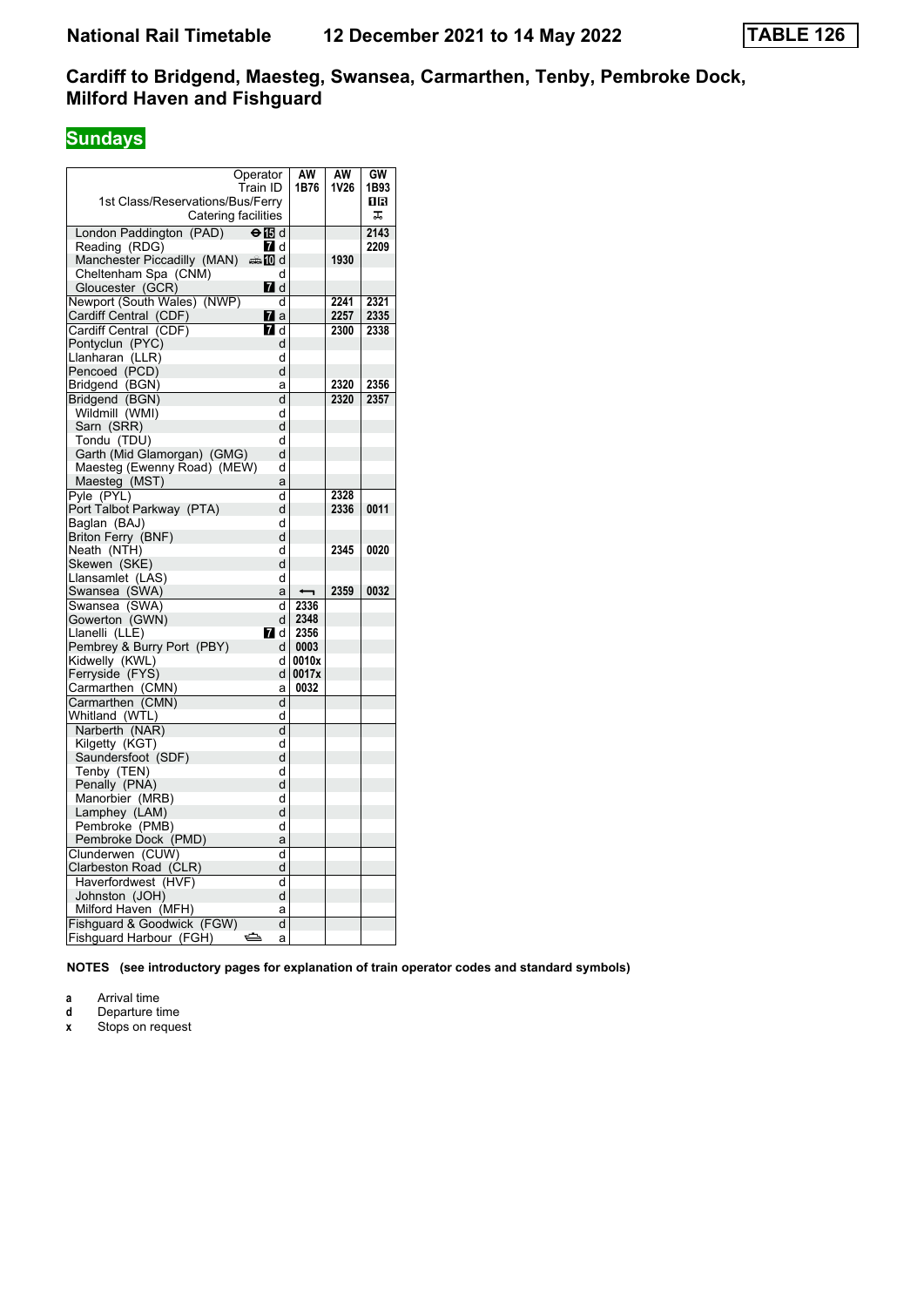# **Mondays to Fridays**

| Operator<br>Train ID                          | GW<br>1L01 | GW<br>1L03 | GW<br>1L05     | AW<br>2F48 | GW<br>1L06 | GW<br>1L08 | AW<br>2N05 | AW<br>1W50 | AW<br>2M06 | GW<br>1L09 | AW<br>2F52 | GW<br>1L10     | GW<br>1L11 | AW<br><b>1W52</b> | AW<br>2F53 | GW<br>1L12 |
|-----------------------------------------------|------------|------------|----------------|------------|------------|------------|------------|------------|------------|------------|------------|----------------|------------|-------------------|------------|------------|
| Days of operation/Notes                       |            |            |                |            |            |            | A          |            | B          |            |            |                |            |                   |            |            |
| 1st Class/Reservations/Bus/Ferry              | 0B         | 1B         | 1 <sub>R</sub> |            | 1R         | 1R         |            | В          |            | 1R         |            | 1 <sub>R</sub> | 1 <b>B</b> |                   |            | 0B         |
| Catering facilities                           | ᠼ          | ᠼ          | ᠼ              |            | ᠼ          | ᅚ          |            |            |            | ᠼ          |            | 工              | ᠼ          |                   |            | ᅚ          |
| Fishquard Harbour (FGH)<br>$\Rightarrow$<br>d |            |            |                |            |            |            |            |            |            |            |            |                |            |                   |            |            |
| Fishguard & Goodwick (FGW)<br>d               |            |            |                |            |            |            |            |            |            |            |            |                |            |                   |            |            |
| Milford Haven (MFH)<br>d                      |            |            |                |            |            |            |            |            |            |            |            |                |            | 0554              |            |            |
| d<br>Johnston (JOH)                           |            |            |                |            |            |            |            |            |            |            |            |                |            | 0602x             |            |            |
| Haverfordwest (HVF)<br>d                      |            |            |                |            |            |            |            |            |            |            |            |                |            | 0609              |            |            |
| Clarbeston Road (CLR)<br>d                    |            |            |                |            |            |            |            |            |            |            |            |                |            | 0617x             |            |            |
| d<br>Clunderwen (CUW)                         |            |            |                |            |            |            |            |            |            |            |            |                |            | 0625x             |            |            |
| Pembroke Dock (PMD)<br>d                      |            |            |                |            |            |            |            |            |            |            |            |                |            |                   |            |            |
| d<br>Pembroke (PMB)                           |            |            |                |            |            |            |            |            |            |            |            |                |            |                   |            |            |
| d<br>Lamphey (LAM)                            |            |            |                |            |            |            |            |            |            |            |            |                |            |                   |            |            |
| d<br>Manorbier (MRB)                          |            |            |                |            |            |            |            |            |            |            |            |                |            |                   |            |            |
| d<br>Penally (PNA)                            |            |            |                |            |            |            |            |            |            |            |            |                |            |                   |            |            |
| d<br>Tenby (TEN)                              |            |            |                |            |            |            |            |            |            |            |            |                |            |                   |            |            |
| d<br>Saundersfoot (SDF)                       |            |            |                |            |            |            |            |            |            |            |            |                |            |                   |            |            |
| d<br>Kilgetty (KGT)                           |            |            |                |            |            |            |            |            |            |            |            |                |            |                   |            |            |
| d<br>Narberth (NAR)                           |            |            |                |            |            |            |            |            |            |            |            |                |            |                   |            |            |
| Whitland (WTL)<br>d                           |            |            |                |            |            |            |            |            |            |            |            |                |            | 0632              |            |            |
| Carmarthen (CMN)<br>a                         |            |            |                |            |            |            |            |            |            |            |            |                |            | 0647              |            |            |
| d<br>Carmarthen (CMN)                         |            |            |                | 0500       |            |            |            | 0545       | 0558       |            | 0613       |                |            | 0652              |            | 0725       |
| Ferryside (FYS)<br>d                          |            |            |                |            |            |            |            | 0555x      |            |            | 0623x      |                |            | 0702x             |            | 0737       |
| Kidwelly (KWL)<br>d                           |            |            |                |            |            |            |            | 0601x      |            |            | 0629x      |                |            | 0708x             |            | 0744       |
| Pembrey & Burry Port (PBY)<br>d               |            |            |                | 0518       |            |            |            | 0608       | 0618       |            | 0636       |                |            | 0715              |            | 0751       |
| Llanelli (LLE)<br>7 d                         |            |            |                | 0525       |            |            |            | 0615       | 0625a      |            | 0643       |                |            | 0722              |            | 0758       |
| Gowerton (GWN)<br>d                           |            |            |                |            |            |            |            | 0622       |            |            | 0650       |                |            | 0729              |            |            |
| Swansea (SWA)<br>a                            |            |            |                |            |            |            |            | 0635       |            |            | 0704       |                |            | 0741              |            | 0814       |
| d<br>Swansea (SWA)                            | 0346       | 0458       | 0528           |            | 0558       | 0628       |            | 0639       |            | 0657       | 0708       | 0720           | 0743       | 0749              |            | 0822       |
| d<br>Llansamlet (LAS)                         |            |            |                |            |            |            |            | 0645       |            |            |            |                |            |                   |            |            |
| Skewen (SKE)<br>d                             |            |            |                |            |            |            |            | 0649       |            |            |            |                |            |                   |            |            |
| d<br>Neath (NTH)                              | 0358       | 0510       | 0540           |            | 0610       | 0640       |            | 0653       |            | 0710       | 0719       | 0732           | 0755       | 0800              |            | 0834       |
| d<br>Briton Ferry (BNF)                       |            |            |                |            |            |            |            | 0657       |            |            |            |                |            |                   |            |            |
| Baglan (BAJ)<br>d                             |            |            |                |            |            |            |            | 0700       |            |            |            |                |            |                   |            |            |
| Port Talbot Parkway (PTA)<br>d                | 0405       | 0517       | 0547           | 0558       | 0617       | 0647       |            | 0705       |            | 0717       | 0726       | 0739           | 0802       | 0807              |            | 0841       |
| d<br>Pyle (PYL)                               |            |            |                | 0606       |            |            |            | 0712       |            |            | 0733       |                |            | 0814              |            |            |
| Maesteg (MST)<br>d                            |            |            |                |            |            |            | 0645       |            |            |            |            |                |            |                   | 0803       |            |
| d<br>Maesteg (Ewenny Road) (MEW)              |            |            |                |            |            |            | 0647       |            |            |            |            |                |            |                   | 0805       |            |
| d<br>Garth (Mid Glamorgan) (GMG)              |            |            |                |            |            |            | 0650       |            |            |            |            |                |            |                   | 0808       |            |
| Tondu (TDU)<br>d                              |            |            |                |            |            |            | 0658       |            |            |            |            |                |            |                   | 0817       |            |
| d<br>Sarn (SRR)                               |            |            |                |            |            |            | 0701       |            |            |            |            |                |            |                   | 0820       |            |
| Wildmill (WMI)<br>d                           |            |            |                |            |            |            | 0704       |            |            |            |            |                |            |                   | 0822       |            |
| Bridgend (BGN)<br>a                           | 0426       | 0530       | 0600           | 0614       | 0630       | 0700       | 0708       | 0719       |            | 0730       | 0740       | 0752           | 0815       | 0822              | 0826       | 0854       |
| d<br>Bridgend (BGN)                           | 0427       | 0531       | 0601           | 0614       | 0631       | 0701       | 0708       | 0719       |            | 0731       | 0741       | 0753           | 0816       | 0822              | 0826       | 0855       |
| Pencoed (PCD)<br>d                            |            |            |                | 0621       |            |            | 0713       | 0726       |            |            |            |                |            |                   | 0832       |            |
| Llanharan (LLR)<br>d                          |            |            |                | 0625       |            |            | 0717       |            |            |            | 0748       |                |            | 0829              |            |            |
| Pontyclun (PYC)<br>d                          |            |            |                | 0630       |            |            | 0721       | 0733       |            |            |            |                |            |                   | 0840       |            |
| Cardiff Central (CDF)<br>$\mathbf{z}$ a       | 0507       | 0551       | 0621           | 0648       | 0651       | 0721       | 0735       | 0747       |            | 0751       | 0805       | 0813           | 0836       | 0847              | 0854       | 0915       |
| 7d<br>Cardiff Central (CDF)                   | 0507       | 0555       | 0624           |            | 0654       | 0724       |            | 0750       |            | 0755       |            | 0818           | 0841       | 0850              |            | 0918       |
| Newport (South Wales) (NWP)<br>a              | 0524       | 0605       | 0635           |            | 0704       | 0734       |            | 0803       |            | 0806       |            | 0828           | 0852       | 0902              |            | 0929       |
| Gloucester (GCR)<br>77 а                      |            |            |                |            |            |            |            |            |            |            |            |                |            |                   |            |            |
| Cheltenham Spa (CNM)<br>a                     |            |            |                |            |            |            |            |            |            |            |            |                |            |                   |            |            |
| Manchester Piccadilly (MAN) $\oplus \Box$ a   |            |            |                |            |            |            |            | 1111       |            |            |            |                |            | 1213              |            |            |
| Reading (RDG)<br>M a                          | 0648       | 0717       | 0749           |            | 0818       |            |            |            |            | 0919       |            | 0945           | 1006       |                   |            | 1045       |
| London Paddington (PAD)<br><b>⊖ l⊡</b> a l    | 0716       | 0744       | 0816           |            | 0844       | 0914       |            |            |            | 0944       |            | 1012           | 1034       |                   |            | 1112       |

**NOTES (see introductory pages for explanation of train operator codes and standard symbols)**

**a** Arrival time<br>**d** Departure time

**d** Departure time

**x** Stops on request

**A** To Ebbw Vale Town, see table 128

**B** To Crewe, see table 131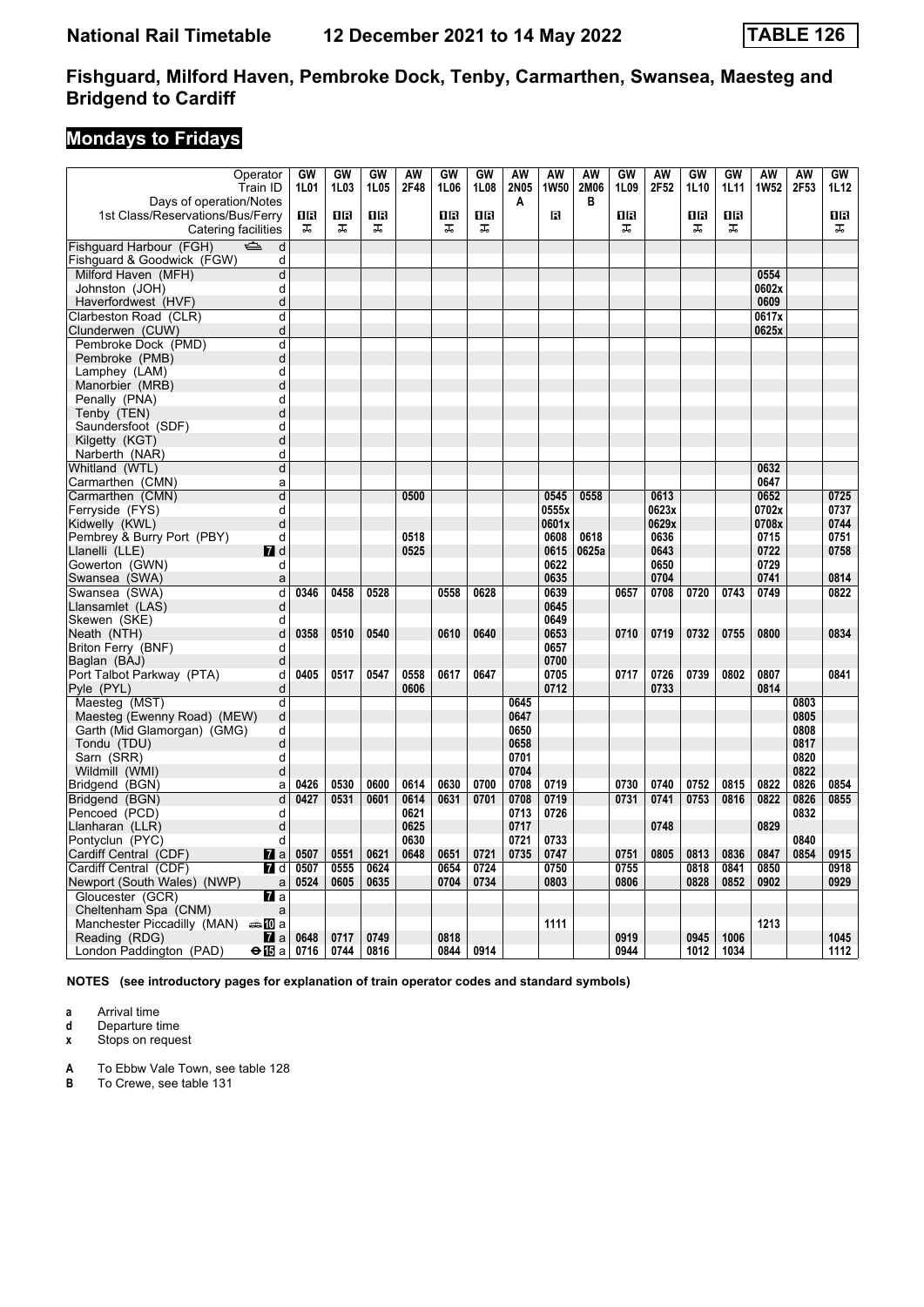# **Mondays to Fridays**

| Days of operation/Notes<br>C<br>罒<br>R<br>ПR<br>OB<br>1st Class/Reservations/Bus/Ferry<br>R<br>18<br>R<br>OR<br>ᠼ<br>ᠼ<br>ᠼ<br>Catering facilities<br>ᠼ<br>Fishguard Harbour (FGH)<br>$\Rightarrow$<br>d<br>Fishguard & Goodwick (FGW)<br>d<br>Milford Haven (MFH)<br>0702<br>d<br>0908<br>0710x<br>0916x<br>Johnston (JOH)<br>d<br>0717<br>0923<br>Haverfordwest (HVF)<br>d<br>Clarbeston Road (CLR)<br>d<br>0725x<br>0931x<br>0732x<br>0939x<br>Clunderwen (CUW)<br>d<br>Pembroke Dock (PMD)<br>0659<br>0909<br>d<br>0917<br>d<br>0707<br>Pembroke (PMB)<br>Lamphey (LAM)<br>0920x<br>d<br>0710x<br>d<br>0929<br>Manorbier (MRB)<br>0718<br>0724x<br>0934x<br>Penally (PNA)<br>d<br>d<br>0729<br>0940c<br>Tenby (TEN)<br>0736x<br>0948x<br>Saundersfoot (SDF)<br>d<br>d<br>0738x<br>0950x<br>Kilgetty (KGT)<br>0748x<br>1000x<br>Narberth (NAR)<br>d<br>0738<br>0757<br>0945<br>1009<br>Whitland (WTL)<br>d<br>0815<br>1027<br>Carmarthen (CMN)<br>0754<br>1001<br>a<br>Carmarthen (CMN)<br>d<br>0758<br>0810<br>0900<br>1100<br>1005<br>0821x<br>Ferryside (FYS)<br>0808x<br>0910x<br>1110x<br>d<br>1116x<br>Kidwelly (KWL)<br>0814x<br>0827x<br>0916x<br>d<br>Pembrey & Burry Port (PBY)<br>0821<br>0835<br>0923<br>1023<br>1123<br>d<br>0930<br>0945<br>1130<br>Llanelli (LLE)<br>$I$ d<br>0828<br>0842<br>1030<br>Gowerton (GWN)<br>0835<br>0937<br>1000<br>1137<br>d<br>0901<br>0950<br>1015<br>1047<br>1149<br>Swansea (SWA)<br>0847<br>a<br>0851<br>0955<br>1051<br>1122<br>1153<br>0922<br>1022<br>1223<br>Swansea (SWA)<br>d<br>0858<br>1057<br>Llansamlet (LAS)<br>d<br>0902<br>1102<br>Skewen (SKE)<br>d<br>0906<br>1034<br>Neath (NTH)<br>d<br>0934<br>1006<br>1106<br>1134<br>1204<br>1234<br>Briton Ferry (BNF)<br>0910<br>1109<br>d<br>0913<br>Baglan (BAJ)<br>1113<br>d<br>Port Talbot Parkway (PTA)<br>0917<br>0941<br>1014<br>1041<br>1117<br>1141<br>1212<br>1241<br>d<br>0924<br>1124<br>Pyle (PYL)<br>d<br>Maesteg (MST)<br>d<br>0916<br>1014<br>1115<br>1217<br>Maesteg (Ewenny Road) (MEW)<br>d<br>0918<br>1017<br>1117<br>1219<br>0921<br>1020<br>1120<br>1222<br>Garth (Mid Glamorgan) (GMG)<br>d<br>d<br>0930<br>1028<br>1128<br>1231<br>Tondu (TDU)<br>d<br>1031<br>1131<br>1234<br>Sarn (SRR)<br>0933<br>0935<br>Wildmill (WMI)<br>d<br>1035<br>1134<br>1236<br>0932<br>0939<br>0954<br>1027<br>1039<br>1054<br>1132<br>1138<br>1154<br>1224<br>1240<br>1254<br>Bridgend (BGN)<br>a<br>$\overline{d}$<br>0932<br>0939<br>0955<br>1027<br>1039<br>1055<br>1132<br>1138<br>1224<br>1240<br>1255<br>Bridgend (BGN)<br>1155<br>Pencoed (PCD)<br>0945<br>1044<br>1143<br>1246<br>d<br>1049<br>Llanharan (LLR)<br>d<br>0948<br>1147<br>1250<br>Pontyclun (PYC)<br>d<br>0953<br>1053<br>1152<br>1255<br>Cardiff Central (CDF)<br>$\mathbf{z}$ a<br>0953<br>1007<br>1015<br>1049<br>1110<br>1115<br>1153<br>1206<br>1215<br>1246<br>1309<br>1315<br>Cardiff Central (CDF)<br>0956<br>1009<br>1052<br>1156<br>1210<br>1218<br>1249<br>1322<br>1318<br>7d<br>1018<br>1118<br>1224<br>Newport (South Wales) (NWP)<br>1009<br>1023<br>1032<br>1105<br>1128<br>1209<br>1228<br>1302<br>1336<br>1328<br>a<br>Gloucester (GCR)<br>$\overline{\mathbf{a}}$ a<br>1117<br>1318<br>Cheltenham Spa (CNM)<br>a<br>1313<br>1413<br>1513<br>1613<br>Manchester Piccadilly (MAN) $\oplus \Box$ a<br>1245<br>1445<br>$\mathbf{z}$ a<br>1145<br>1345<br>Reading (RDG)<br>1414 | Operator<br>Train ID            | <b>AW</b><br><b>1W54</b> | <b>AW</b><br>2B53 | <b>AW</b><br>2E03 | <b>AW</b><br><b>2G56</b> | <b>GW</b><br>1L14 | <b>AW</b><br>1W56 | <b>AW</b> | <b>AW</b><br>2L52 | GW<br>1L16 | <b>AW</b><br><b>1W58</b> | <b>AW</b><br>2E09 | <b>AW</b><br>2G58 | GW<br>1L18 | <b>AW</b><br>1W60 | <b>AW</b><br><b>1W94</b> | GW<br>1L20 |
|-----------------------------------------------------------------------------------------------------------------------------------------------------------------------------------------------------------------------------------------------------------------------------------------------------------------------------------------------------------------------------------------------------------------------------------------------------------------------------------------------------------------------------------------------------------------------------------------------------------------------------------------------------------------------------------------------------------------------------------------------------------------------------------------------------------------------------------------------------------------------------------------------------------------------------------------------------------------------------------------------------------------------------------------------------------------------------------------------------------------------------------------------------------------------------------------------------------------------------------------------------------------------------------------------------------------------------------------------------------------------------------------------------------------------------------------------------------------------------------------------------------------------------------------------------------------------------------------------------------------------------------------------------------------------------------------------------------------------------------------------------------------------------------------------------------------------------------------------------------------------------------------------------------------------------------------------------------------------------------------------------------------------------------------------------------------------------------------------------------------------------------------------------------------------------------------------------------------------------------------------------------------------------------------------------------------------------------------------------------------------------------------------------------------------------------------------------------------------------------------------------------------------------------------------------------------------------------------------------------------------------------------------------------------------------------------------------------------------------------------------------------------------------------------------------------------------------------------------------------------------------------------------------------------------------------------------------------------------------------------------------------------------------------------------------------------------------------------------------------------------------------------------------------------------------------------------------------------------------------------------------------------------------------------------------------------------------------------------------------------------------------|---------------------------------|--------------------------|-------------------|-------------------|--------------------------|-------------------|-------------------|-----------|-------------------|------------|--------------------------|-------------------|-------------------|------------|-------------------|--------------------------|------------|
|                                                                                                                                                                                                                                                                                                                                                                                                                                                                                                                                                                                                                                                                                                                                                                                                                                                                                                                                                                                                                                                                                                                                                                                                                                                                                                                                                                                                                                                                                                                                                                                                                                                                                                                                                                                                                                                                                                                                                                                                                                                                                                                                                                                                                                                                                                                                                                                                                                                                                                                                                                                                                                                                                                                                                                                                                                                                                                                                                                                                                                                                                                                                                                                                                                                                                                                                                                                   |                                 |                          |                   |                   |                          |                   |                   |           |                   |            |                          |                   |                   |            |                   |                          |            |
|                                                                                                                                                                                                                                                                                                                                                                                                                                                                                                                                                                                                                                                                                                                                                                                                                                                                                                                                                                                                                                                                                                                                                                                                                                                                                                                                                                                                                                                                                                                                                                                                                                                                                                                                                                                                                                                                                                                                                                                                                                                                                                                                                                                                                                                                                                                                                                                                                                                                                                                                                                                                                                                                                                                                                                                                                                                                                                                                                                                                                                                                                                                                                                                                                                                                                                                                                                                   |                                 |                          |                   |                   |                          |                   |                   |           |                   |            |                          |                   |                   |            |                   |                          |            |
|                                                                                                                                                                                                                                                                                                                                                                                                                                                                                                                                                                                                                                                                                                                                                                                                                                                                                                                                                                                                                                                                                                                                                                                                                                                                                                                                                                                                                                                                                                                                                                                                                                                                                                                                                                                                                                                                                                                                                                                                                                                                                                                                                                                                                                                                                                                                                                                                                                                                                                                                                                                                                                                                                                                                                                                                                                                                                                                                                                                                                                                                                                                                                                                                                                                                                                                                                                                   |                                 |                          |                   |                   |                          |                   |                   |           |                   |            |                          |                   |                   |            |                   |                          |            |
|                                                                                                                                                                                                                                                                                                                                                                                                                                                                                                                                                                                                                                                                                                                                                                                                                                                                                                                                                                                                                                                                                                                                                                                                                                                                                                                                                                                                                                                                                                                                                                                                                                                                                                                                                                                                                                                                                                                                                                                                                                                                                                                                                                                                                                                                                                                                                                                                                                                                                                                                                                                                                                                                                                                                                                                                                                                                                                                                                                                                                                                                                                                                                                                                                                                                                                                                                                                   |                                 |                          |                   |                   |                          |                   |                   |           |                   |            |                          |                   |                   |            |                   |                          |            |
|                                                                                                                                                                                                                                                                                                                                                                                                                                                                                                                                                                                                                                                                                                                                                                                                                                                                                                                                                                                                                                                                                                                                                                                                                                                                                                                                                                                                                                                                                                                                                                                                                                                                                                                                                                                                                                                                                                                                                                                                                                                                                                                                                                                                                                                                                                                                                                                                                                                                                                                                                                                                                                                                                                                                                                                                                                                                                                                                                                                                                                                                                                                                                                                                                                                                                                                                                                                   |                                 |                          |                   |                   |                          |                   |                   |           |                   |            |                          |                   |                   |            |                   |                          |            |
|                                                                                                                                                                                                                                                                                                                                                                                                                                                                                                                                                                                                                                                                                                                                                                                                                                                                                                                                                                                                                                                                                                                                                                                                                                                                                                                                                                                                                                                                                                                                                                                                                                                                                                                                                                                                                                                                                                                                                                                                                                                                                                                                                                                                                                                                                                                                                                                                                                                                                                                                                                                                                                                                                                                                                                                                                                                                                                                                                                                                                                                                                                                                                                                                                                                                                                                                                                                   |                                 |                          |                   |                   |                          |                   |                   |           |                   |            |                          |                   |                   |            |                   |                          |            |
|                                                                                                                                                                                                                                                                                                                                                                                                                                                                                                                                                                                                                                                                                                                                                                                                                                                                                                                                                                                                                                                                                                                                                                                                                                                                                                                                                                                                                                                                                                                                                                                                                                                                                                                                                                                                                                                                                                                                                                                                                                                                                                                                                                                                                                                                                                                                                                                                                                                                                                                                                                                                                                                                                                                                                                                                                                                                                                                                                                                                                                                                                                                                                                                                                                                                                                                                                                                   |                                 |                          |                   |                   |                          |                   |                   |           |                   |            |                          |                   |                   |            |                   |                          |            |
|                                                                                                                                                                                                                                                                                                                                                                                                                                                                                                                                                                                                                                                                                                                                                                                                                                                                                                                                                                                                                                                                                                                                                                                                                                                                                                                                                                                                                                                                                                                                                                                                                                                                                                                                                                                                                                                                                                                                                                                                                                                                                                                                                                                                                                                                                                                                                                                                                                                                                                                                                                                                                                                                                                                                                                                                                                                                                                                                                                                                                                                                                                                                                                                                                                                                                                                                                                                   |                                 |                          |                   |                   |                          |                   |                   |           |                   |            |                          |                   |                   |            |                   |                          |            |
|                                                                                                                                                                                                                                                                                                                                                                                                                                                                                                                                                                                                                                                                                                                                                                                                                                                                                                                                                                                                                                                                                                                                                                                                                                                                                                                                                                                                                                                                                                                                                                                                                                                                                                                                                                                                                                                                                                                                                                                                                                                                                                                                                                                                                                                                                                                                                                                                                                                                                                                                                                                                                                                                                                                                                                                                                                                                                                                                                                                                                                                                                                                                                                                                                                                                                                                                                                                   |                                 |                          |                   |                   |                          |                   |                   |           |                   |            |                          |                   |                   |            |                   |                          |            |
|                                                                                                                                                                                                                                                                                                                                                                                                                                                                                                                                                                                                                                                                                                                                                                                                                                                                                                                                                                                                                                                                                                                                                                                                                                                                                                                                                                                                                                                                                                                                                                                                                                                                                                                                                                                                                                                                                                                                                                                                                                                                                                                                                                                                                                                                                                                                                                                                                                                                                                                                                                                                                                                                                                                                                                                                                                                                                                                                                                                                                                                                                                                                                                                                                                                                                                                                                                                   |                                 |                          |                   |                   |                          |                   |                   |           |                   |            |                          |                   |                   |            |                   |                          |            |
|                                                                                                                                                                                                                                                                                                                                                                                                                                                                                                                                                                                                                                                                                                                                                                                                                                                                                                                                                                                                                                                                                                                                                                                                                                                                                                                                                                                                                                                                                                                                                                                                                                                                                                                                                                                                                                                                                                                                                                                                                                                                                                                                                                                                                                                                                                                                                                                                                                                                                                                                                                                                                                                                                                                                                                                                                                                                                                                                                                                                                                                                                                                                                                                                                                                                                                                                                                                   |                                 |                          |                   |                   |                          |                   |                   |           |                   |            |                          |                   |                   |            |                   |                          |            |
|                                                                                                                                                                                                                                                                                                                                                                                                                                                                                                                                                                                                                                                                                                                                                                                                                                                                                                                                                                                                                                                                                                                                                                                                                                                                                                                                                                                                                                                                                                                                                                                                                                                                                                                                                                                                                                                                                                                                                                                                                                                                                                                                                                                                                                                                                                                                                                                                                                                                                                                                                                                                                                                                                                                                                                                                                                                                                                                                                                                                                                                                                                                                                                                                                                                                                                                                                                                   |                                 |                          |                   |                   |                          |                   |                   |           |                   |            |                          |                   |                   |            |                   |                          |            |
|                                                                                                                                                                                                                                                                                                                                                                                                                                                                                                                                                                                                                                                                                                                                                                                                                                                                                                                                                                                                                                                                                                                                                                                                                                                                                                                                                                                                                                                                                                                                                                                                                                                                                                                                                                                                                                                                                                                                                                                                                                                                                                                                                                                                                                                                                                                                                                                                                                                                                                                                                                                                                                                                                                                                                                                                                                                                                                                                                                                                                                                                                                                                                                                                                                                                                                                                                                                   |                                 |                          |                   |                   |                          |                   |                   |           |                   |            |                          |                   |                   |            |                   |                          |            |
|                                                                                                                                                                                                                                                                                                                                                                                                                                                                                                                                                                                                                                                                                                                                                                                                                                                                                                                                                                                                                                                                                                                                                                                                                                                                                                                                                                                                                                                                                                                                                                                                                                                                                                                                                                                                                                                                                                                                                                                                                                                                                                                                                                                                                                                                                                                                                                                                                                                                                                                                                                                                                                                                                                                                                                                                                                                                                                                                                                                                                                                                                                                                                                                                                                                                                                                                                                                   |                                 |                          |                   |                   |                          |                   |                   |           |                   |            |                          |                   |                   |            |                   |                          |            |
|                                                                                                                                                                                                                                                                                                                                                                                                                                                                                                                                                                                                                                                                                                                                                                                                                                                                                                                                                                                                                                                                                                                                                                                                                                                                                                                                                                                                                                                                                                                                                                                                                                                                                                                                                                                                                                                                                                                                                                                                                                                                                                                                                                                                                                                                                                                                                                                                                                                                                                                                                                                                                                                                                                                                                                                                                                                                                                                                                                                                                                                                                                                                                                                                                                                                                                                                                                                   |                                 |                          |                   |                   |                          |                   |                   |           |                   |            |                          |                   |                   |            |                   |                          |            |
|                                                                                                                                                                                                                                                                                                                                                                                                                                                                                                                                                                                                                                                                                                                                                                                                                                                                                                                                                                                                                                                                                                                                                                                                                                                                                                                                                                                                                                                                                                                                                                                                                                                                                                                                                                                                                                                                                                                                                                                                                                                                                                                                                                                                                                                                                                                                                                                                                                                                                                                                                                                                                                                                                                                                                                                                                                                                                                                                                                                                                                                                                                                                                                                                                                                                                                                                                                                   |                                 |                          |                   |                   |                          |                   |                   |           |                   |            |                          |                   |                   |            |                   |                          |            |
|                                                                                                                                                                                                                                                                                                                                                                                                                                                                                                                                                                                                                                                                                                                                                                                                                                                                                                                                                                                                                                                                                                                                                                                                                                                                                                                                                                                                                                                                                                                                                                                                                                                                                                                                                                                                                                                                                                                                                                                                                                                                                                                                                                                                                                                                                                                                                                                                                                                                                                                                                                                                                                                                                                                                                                                                                                                                                                                                                                                                                                                                                                                                                                                                                                                                                                                                                                                   |                                 |                          |                   |                   |                          |                   |                   |           |                   |            |                          |                   |                   |            |                   |                          |            |
|                                                                                                                                                                                                                                                                                                                                                                                                                                                                                                                                                                                                                                                                                                                                                                                                                                                                                                                                                                                                                                                                                                                                                                                                                                                                                                                                                                                                                                                                                                                                                                                                                                                                                                                                                                                                                                                                                                                                                                                                                                                                                                                                                                                                                                                                                                                                                                                                                                                                                                                                                                                                                                                                                                                                                                                                                                                                                                                                                                                                                                                                                                                                                                                                                                                                                                                                                                                   |                                 |                          |                   |                   |                          |                   |                   |           |                   |            |                          |                   |                   |            |                   |                          |            |
|                                                                                                                                                                                                                                                                                                                                                                                                                                                                                                                                                                                                                                                                                                                                                                                                                                                                                                                                                                                                                                                                                                                                                                                                                                                                                                                                                                                                                                                                                                                                                                                                                                                                                                                                                                                                                                                                                                                                                                                                                                                                                                                                                                                                                                                                                                                                                                                                                                                                                                                                                                                                                                                                                                                                                                                                                                                                                                                                                                                                                                                                                                                                                                                                                                                                                                                                                                                   |                                 |                          |                   |                   |                          |                   |                   |           |                   |            |                          |                   |                   |            |                   |                          |            |
|                                                                                                                                                                                                                                                                                                                                                                                                                                                                                                                                                                                                                                                                                                                                                                                                                                                                                                                                                                                                                                                                                                                                                                                                                                                                                                                                                                                                                                                                                                                                                                                                                                                                                                                                                                                                                                                                                                                                                                                                                                                                                                                                                                                                                                                                                                                                                                                                                                                                                                                                                                                                                                                                                                                                                                                                                                                                                                                                                                                                                                                                                                                                                                                                                                                                                                                                                                                   |                                 |                          |                   |                   |                          |                   |                   |           |                   |            |                          |                   |                   |            |                   |                          |            |
|                                                                                                                                                                                                                                                                                                                                                                                                                                                                                                                                                                                                                                                                                                                                                                                                                                                                                                                                                                                                                                                                                                                                                                                                                                                                                                                                                                                                                                                                                                                                                                                                                                                                                                                                                                                                                                                                                                                                                                                                                                                                                                                                                                                                                                                                                                                                                                                                                                                                                                                                                                                                                                                                                                                                                                                                                                                                                                                                                                                                                                                                                                                                                                                                                                                                                                                                                                                   |                                 |                          |                   |                   |                          |                   |                   |           |                   |            |                          |                   |                   |            |                   |                          |            |
|                                                                                                                                                                                                                                                                                                                                                                                                                                                                                                                                                                                                                                                                                                                                                                                                                                                                                                                                                                                                                                                                                                                                                                                                                                                                                                                                                                                                                                                                                                                                                                                                                                                                                                                                                                                                                                                                                                                                                                                                                                                                                                                                                                                                                                                                                                                                                                                                                                                                                                                                                                                                                                                                                                                                                                                                                                                                                                                                                                                                                                                                                                                                                                                                                                                                                                                                                                                   |                                 |                          |                   |                   |                          |                   |                   |           |                   |            |                          |                   |                   |            |                   |                          |            |
|                                                                                                                                                                                                                                                                                                                                                                                                                                                                                                                                                                                                                                                                                                                                                                                                                                                                                                                                                                                                                                                                                                                                                                                                                                                                                                                                                                                                                                                                                                                                                                                                                                                                                                                                                                                                                                                                                                                                                                                                                                                                                                                                                                                                                                                                                                                                                                                                                                                                                                                                                                                                                                                                                                                                                                                                                                                                                                                                                                                                                                                                                                                                                                                                                                                                                                                                                                                   |                                 |                          |                   |                   |                          |                   |                   |           |                   |            |                          |                   |                   |            |                   |                          |            |
|                                                                                                                                                                                                                                                                                                                                                                                                                                                                                                                                                                                                                                                                                                                                                                                                                                                                                                                                                                                                                                                                                                                                                                                                                                                                                                                                                                                                                                                                                                                                                                                                                                                                                                                                                                                                                                                                                                                                                                                                                                                                                                                                                                                                                                                                                                                                                                                                                                                                                                                                                                                                                                                                                                                                                                                                                                                                                                                                                                                                                                                                                                                                                                                                                                                                                                                                                                                   |                                 |                          |                   |                   |                          |                   |                   |           |                   |            |                          |                   |                   |            |                   |                          |            |
|                                                                                                                                                                                                                                                                                                                                                                                                                                                                                                                                                                                                                                                                                                                                                                                                                                                                                                                                                                                                                                                                                                                                                                                                                                                                                                                                                                                                                                                                                                                                                                                                                                                                                                                                                                                                                                                                                                                                                                                                                                                                                                                                                                                                                                                                                                                                                                                                                                                                                                                                                                                                                                                                                                                                                                                                                                                                                                                                                                                                                                                                                                                                                                                                                                                                                                                                                                                   |                                 |                          |                   |                   |                          |                   |                   |           |                   |            |                          |                   |                   |            |                   |                          |            |
|                                                                                                                                                                                                                                                                                                                                                                                                                                                                                                                                                                                                                                                                                                                                                                                                                                                                                                                                                                                                                                                                                                                                                                                                                                                                                                                                                                                                                                                                                                                                                                                                                                                                                                                                                                                                                                                                                                                                                                                                                                                                                                                                                                                                                                                                                                                                                                                                                                                                                                                                                                                                                                                                                                                                                                                                                                                                                                                                                                                                                                                                                                                                                                                                                                                                                                                                                                                   |                                 |                          |                   |                   |                          |                   |                   |           |                   |            |                          |                   |                   |            |                   |                          |            |
|                                                                                                                                                                                                                                                                                                                                                                                                                                                                                                                                                                                                                                                                                                                                                                                                                                                                                                                                                                                                                                                                                                                                                                                                                                                                                                                                                                                                                                                                                                                                                                                                                                                                                                                                                                                                                                                                                                                                                                                                                                                                                                                                                                                                                                                                                                                                                                                                                                                                                                                                                                                                                                                                                                                                                                                                                                                                                                                                                                                                                                                                                                                                                                                                                                                                                                                                                                                   |                                 |                          |                   |                   |                          |                   |                   |           |                   |            |                          |                   |                   |            |                   |                          |            |
|                                                                                                                                                                                                                                                                                                                                                                                                                                                                                                                                                                                                                                                                                                                                                                                                                                                                                                                                                                                                                                                                                                                                                                                                                                                                                                                                                                                                                                                                                                                                                                                                                                                                                                                                                                                                                                                                                                                                                                                                                                                                                                                                                                                                                                                                                                                                                                                                                                                                                                                                                                                                                                                                                                                                                                                                                                                                                                                                                                                                                                                                                                                                                                                                                                                                                                                                                                                   |                                 |                          |                   |                   |                          |                   |                   |           |                   |            |                          |                   |                   |            |                   |                          |            |
|                                                                                                                                                                                                                                                                                                                                                                                                                                                                                                                                                                                                                                                                                                                                                                                                                                                                                                                                                                                                                                                                                                                                                                                                                                                                                                                                                                                                                                                                                                                                                                                                                                                                                                                                                                                                                                                                                                                                                                                                                                                                                                                                                                                                                                                                                                                                                                                                                                                                                                                                                                                                                                                                                                                                                                                                                                                                                                                                                                                                                                                                                                                                                                                                                                                                                                                                                                                   |                                 |                          |                   |                   |                          |                   |                   |           |                   |            |                          |                   |                   |            |                   |                          |            |
|                                                                                                                                                                                                                                                                                                                                                                                                                                                                                                                                                                                                                                                                                                                                                                                                                                                                                                                                                                                                                                                                                                                                                                                                                                                                                                                                                                                                                                                                                                                                                                                                                                                                                                                                                                                                                                                                                                                                                                                                                                                                                                                                                                                                                                                                                                                                                                                                                                                                                                                                                                                                                                                                                                                                                                                                                                                                                                                                                                                                                                                                                                                                                                                                                                                                                                                                                                                   |                                 |                          |                   |                   |                          |                   |                   |           |                   |            |                          |                   |                   |            |                   |                          |            |
|                                                                                                                                                                                                                                                                                                                                                                                                                                                                                                                                                                                                                                                                                                                                                                                                                                                                                                                                                                                                                                                                                                                                                                                                                                                                                                                                                                                                                                                                                                                                                                                                                                                                                                                                                                                                                                                                                                                                                                                                                                                                                                                                                                                                                                                                                                                                                                                                                                                                                                                                                                                                                                                                                                                                                                                                                                                                                                                                                                                                                                                                                                                                                                                                                                                                                                                                                                                   |                                 |                          |                   |                   |                          |                   |                   |           |                   |            |                          |                   |                   |            |                   |                          |            |
|                                                                                                                                                                                                                                                                                                                                                                                                                                                                                                                                                                                                                                                                                                                                                                                                                                                                                                                                                                                                                                                                                                                                                                                                                                                                                                                                                                                                                                                                                                                                                                                                                                                                                                                                                                                                                                                                                                                                                                                                                                                                                                                                                                                                                                                                                                                                                                                                                                                                                                                                                                                                                                                                                                                                                                                                                                                                                                                                                                                                                                                                                                                                                                                                                                                                                                                                                                                   |                                 |                          |                   |                   |                          |                   |                   |           |                   |            |                          |                   |                   |            |                   |                          |            |
|                                                                                                                                                                                                                                                                                                                                                                                                                                                                                                                                                                                                                                                                                                                                                                                                                                                                                                                                                                                                                                                                                                                                                                                                                                                                                                                                                                                                                                                                                                                                                                                                                                                                                                                                                                                                                                                                                                                                                                                                                                                                                                                                                                                                                                                                                                                                                                                                                                                                                                                                                                                                                                                                                                                                                                                                                                                                                                                                                                                                                                                                                                                                                                                                                                                                                                                                                                                   |                                 |                          |                   |                   |                          |                   |                   |           |                   |            |                          |                   |                   |            |                   |                          |            |
|                                                                                                                                                                                                                                                                                                                                                                                                                                                                                                                                                                                                                                                                                                                                                                                                                                                                                                                                                                                                                                                                                                                                                                                                                                                                                                                                                                                                                                                                                                                                                                                                                                                                                                                                                                                                                                                                                                                                                                                                                                                                                                                                                                                                                                                                                                                                                                                                                                                                                                                                                                                                                                                                                                                                                                                                                                                                                                                                                                                                                                                                                                                                                                                                                                                                                                                                                                                   |                                 |                          |                   |                   |                          |                   |                   |           |                   |            |                          |                   |                   |            |                   |                          |            |
|                                                                                                                                                                                                                                                                                                                                                                                                                                                                                                                                                                                                                                                                                                                                                                                                                                                                                                                                                                                                                                                                                                                                                                                                                                                                                                                                                                                                                                                                                                                                                                                                                                                                                                                                                                                                                                                                                                                                                                                                                                                                                                                                                                                                                                                                                                                                                                                                                                                                                                                                                                                                                                                                                                                                                                                                                                                                                                                                                                                                                                                                                                                                                                                                                                                                                                                                                                                   |                                 |                          |                   |                   |                          |                   |                   |           |                   |            |                          |                   |                   |            |                   |                          |            |
|                                                                                                                                                                                                                                                                                                                                                                                                                                                                                                                                                                                                                                                                                                                                                                                                                                                                                                                                                                                                                                                                                                                                                                                                                                                                                                                                                                                                                                                                                                                                                                                                                                                                                                                                                                                                                                                                                                                                                                                                                                                                                                                                                                                                                                                                                                                                                                                                                                                                                                                                                                                                                                                                                                                                                                                                                                                                                                                                                                                                                                                                                                                                                                                                                                                                                                                                                                                   |                                 |                          |                   |                   |                          |                   |                   |           |                   |            |                          |                   |                   |            |                   |                          |            |
|                                                                                                                                                                                                                                                                                                                                                                                                                                                                                                                                                                                                                                                                                                                                                                                                                                                                                                                                                                                                                                                                                                                                                                                                                                                                                                                                                                                                                                                                                                                                                                                                                                                                                                                                                                                                                                                                                                                                                                                                                                                                                                                                                                                                                                                                                                                                                                                                                                                                                                                                                                                                                                                                                                                                                                                                                                                                                                                                                                                                                                                                                                                                                                                                                                                                                                                                                                                   |                                 |                          |                   |                   |                          |                   |                   |           |                   |            |                          |                   |                   |            |                   |                          |            |
|                                                                                                                                                                                                                                                                                                                                                                                                                                                                                                                                                                                                                                                                                                                                                                                                                                                                                                                                                                                                                                                                                                                                                                                                                                                                                                                                                                                                                                                                                                                                                                                                                                                                                                                                                                                                                                                                                                                                                                                                                                                                                                                                                                                                                                                                                                                                                                                                                                                                                                                                                                                                                                                                                                                                                                                                                                                                                                                                                                                                                                                                                                                                                                                                                                                                                                                                                                                   |                                 |                          |                   |                   |                          |                   |                   |           |                   |            |                          |                   |                   |            |                   |                          |            |
|                                                                                                                                                                                                                                                                                                                                                                                                                                                                                                                                                                                                                                                                                                                                                                                                                                                                                                                                                                                                                                                                                                                                                                                                                                                                                                                                                                                                                                                                                                                                                                                                                                                                                                                                                                                                                                                                                                                                                                                                                                                                                                                                                                                                                                                                                                                                                                                                                                                                                                                                                                                                                                                                                                                                                                                                                                                                                                                                                                                                                                                                                                                                                                                                                                                                                                                                                                                   |                                 |                          |                   |                   |                          |                   |                   |           |                   |            |                          |                   |                   |            |                   |                          |            |
|                                                                                                                                                                                                                                                                                                                                                                                                                                                                                                                                                                                                                                                                                                                                                                                                                                                                                                                                                                                                                                                                                                                                                                                                                                                                                                                                                                                                                                                                                                                                                                                                                                                                                                                                                                                                                                                                                                                                                                                                                                                                                                                                                                                                                                                                                                                                                                                                                                                                                                                                                                                                                                                                                                                                                                                                                                                                                                                                                                                                                                                                                                                                                                                                                                                                                                                                                                                   |                                 |                          |                   |                   |                          |                   |                   |           |                   |            |                          |                   |                   |            |                   |                          |            |
|                                                                                                                                                                                                                                                                                                                                                                                                                                                                                                                                                                                                                                                                                                                                                                                                                                                                                                                                                                                                                                                                                                                                                                                                                                                                                                                                                                                                                                                                                                                                                                                                                                                                                                                                                                                                                                                                                                                                                                                                                                                                                                                                                                                                                                                                                                                                                                                                                                                                                                                                                                                                                                                                                                                                                                                                                                                                                                                                                                                                                                                                                                                                                                                                                                                                                                                                                                                   |                                 |                          |                   |                   |                          |                   |                   |           |                   |            |                          |                   |                   |            |                   |                          |            |
|                                                                                                                                                                                                                                                                                                                                                                                                                                                                                                                                                                                                                                                                                                                                                                                                                                                                                                                                                                                                                                                                                                                                                                                                                                                                                                                                                                                                                                                                                                                                                                                                                                                                                                                                                                                                                                                                                                                                                                                                                                                                                                                                                                                                                                                                                                                                                                                                                                                                                                                                                                                                                                                                                                                                                                                                                                                                                                                                                                                                                                                                                                                                                                                                                                                                                                                                                                                   |                                 |                          |                   |                   |                          |                   |                   |           |                   |            |                          |                   |                   |            |                   |                          |            |
|                                                                                                                                                                                                                                                                                                                                                                                                                                                                                                                                                                                                                                                                                                                                                                                                                                                                                                                                                                                                                                                                                                                                                                                                                                                                                                                                                                                                                                                                                                                                                                                                                                                                                                                                                                                                                                                                                                                                                                                                                                                                                                                                                                                                                                                                                                                                                                                                                                                                                                                                                                                                                                                                                                                                                                                                                                                                                                                                                                                                                                                                                                                                                                                                                                                                                                                                                                                   |                                 |                          |                   |                   |                          |                   |                   |           |                   |            |                          |                   |                   |            |                   |                          |            |
|                                                                                                                                                                                                                                                                                                                                                                                                                                                                                                                                                                                                                                                                                                                                                                                                                                                                                                                                                                                                                                                                                                                                                                                                                                                                                                                                                                                                                                                                                                                                                                                                                                                                                                                                                                                                                                                                                                                                                                                                                                                                                                                                                                                                                                                                                                                                                                                                                                                                                                                                                                                                                                                                                                                                                                                                                                                                                                                                                                                                                                                                                                                                                                                                                                                                                                                                                                                   |                                 |                          |                   |                   |                          |                   |                   |           |                   |            |                          |                   |                   |            |                   |                          |            |
|                                                                                                                                                                                                                                                                                                                                                                                                                                                                                                                                                                                                                                                                                                                                                                                                                                                                                                                                                                                                                                                                                                                                                                                                                                                                                                                                                                                                                                                                                                                                                                                                                                                                                                                                                                                                                                                                                                                                                                                                                                                                                                                                                                                                                                                                                                                                                                                                                                                                                                                                                                                                                                                                                                                                                                                                                                                                                                                                                                                                                                                                                                                                                                                                                                                                                                                                                                                   |                                 |                          |                   |                   |                          |                   |                   |           |                   |            |                          |                   |                   |            |                   |                          |            |
|                                                                                                                                                                                                                                                                                                                                                                                                                                                                                                                                                                                                                                                                                                                                                                                                                                                                                                                                                                                                                                                                                                                                                                                                                                                                                                                                                                                                                                                                                                                                                                                                                                                                                                                                                                                                                                                                                                                                                                                                                                                                                                                                                                                                                                                                                                                                                                                                                                                                                                                                                                                                                                                                                                                                                                                                                                                                                                                                                                                                                                                                                                                                                                                                                                                                                                                                                                                   |                                 |                          |                   |                   |                          |                   |                   |           |                   |            |                          |                   |                   |            |                   |                          |            |
|                                                                                                                                                                                                                                                                                                                                                                                                                                                                                                                                                                                                                                                                                                                                                                                                                                                                                                                                                                                                                                                                                                                                                                                                                                                                                                                                                                                                                                                                                                                                                                                                                                                                                                                                                                                                                                                                                                                                                                                                                                                                                                                                                                                                                                                                                                                                                                                                                                                                                                                                                                                                                                                                                                                                                                                                                                                                                                                                                                                                                                                                                                                                                                                                                                                                                                                                                                                   |                                 |                          |                   |                   |                          |                   |                   |           |                   |            |                          |                   |                   |            |                   |                          |            |
|                                                                                                                                                                                                                                                                                                                                                                                                                                                                                                                                                                                                                                                                                                                                                                                                                                                                                                                                                                                                                                                                                                                                                                                                                                                                                                                                                                                                                                                                                                                                                                                                                                                                                                                                                                                                                                                                                                                                                                                                                                                                                                                                                                                                                                                                                                                                                                                                                                                                                                                                                                                                                                                                                                                                                                                                                                                                                                                                                                                                                                                                                                                                                                                                                                                                                                                                                                                   |                                 |                          |                   |                   |                          |                   |                   |           |                   |            |                          |                   |                   |            |                   |                          |            |
|                                                                                                                                                                                                                                                                                                                                                                                                                                                                                                                                                                                                                                                                                                                                                                                                                                                                                                                                                                                                                                                                                                                                                                                                                                                                                                                                                                                                                                                                                                                                                                                                                                                                                                                                                                                                                                                                                                                                                                                                                                                                                                                                                                                                                                                                                                                                                                                                                                                                                                                                                                                                                                                                                                                                                                                                                                                                                                                                                                                                                                                                                                                                                                                                                                                                                                                                                                                   |                                 |                          |                   |                   |                          |                   |                   |           |                   |            |                          |                   |                   |            |                   |                          |            |
|                                                                                                                                                                                                                                                                                                                                                                                                                                                                                                                                                                                                                                                                                                                                                                                                                                                                                                                                                                                                                                                                                                                                                                                                                                                                                                                                                                                                                                                                                                                                                                                                                                                                                                                                                                                                                                                                                                                                                                                                                                                                                                                                                                                                                                                                                                                                                                                                                                                                                                                                                                                                                                                                                                                                                                                                                                                                                                                                                                                                                                                                                                                                                                                                                                                                                                                                                                                   |                                 |                          |                   |                   |                          |                   |                   |           |                   |            |                          |                   |                   |            |                   |                          |            |
|                                                                                                                                                                                                                                                                                                                                                                                                                                                                                                                                                                                                                                                                                                                                                                                                                                                                                                                                                                                                                                                                                                                                                                                                                                                                                                                                                                                                                                                                                                                                                                                                                                                                                                                                                                                                                                                                                                                                                                                                                                                                                                                                                                                                                                                                                                                                                                                                                                                                                                                                                                                                                                                                                                                                                                                                                                                                                                                                                                                                                                                                                                                                                                                                                                                                                                                                                                                   |                                 |                          |                   |                   |                          |                   |                   |           |                   |            |                          |                   |                   |            |                   |                          |            |
|                                                                                                                                                                                                                                                                                                                                                                                                                                                                                                                                                                                                                                                                                                                                                                                                                                                                                                                                                                                                                                                                                                                                                                                                                                                                                                                                                                                                                                                                                                                                                                                                                                                                                                                                                                                                                                                                                                                                                                                                                                                                                                                                                                                                                                                                                                                                                                                                                                                                                                                                                                                                                                                                                                                                                                                                                                                                                                                                                                                                                                                                                                                                                                                                                                                                                                                                                                                   |                                 |                          |                   |                   |                          |                   |                   |           |                   |            |                          |                   |                   |            |                   |                          |            |
|                                                                                                                                                                                                                                                                                                                                                                                                                                                                                                                                                                                                                                                                                                                                                                                                                                                                                                                                                                                                                                                                                                                                                                                                                                                                                                                                                                                                                                                                                                                                                                                                                                                                                                                                                                                                                                                                                                                                                                                                                                                                                                                                                                                                                                                                                                                                                                                                                                                                                                                                                                                                                                                                                                                                                                                                                                                                                                                                                                                                                                                                                                                                                                                                                                                                                                                                                                                   |                                 |                          |                   |                   |                          |                   |                   |           |                   |            |                          |                   |                   |            |                   |                          |            |
|                                                                                                                                                                                                                                                                                                                                                                                                                                                                                                                                                                                                                                                                                                                                                                                                                                                                                                                                                                                                                                                                                                                                                                                                                                                                                                                                                                                                                                                                                                                                                                                                                                                                                                                                                                                                                                                                                                                                                                                                                                                                                                                                                                                                                                                                                                                                                                                                                                                                                                                                                                                                                                                                                                                                                                                                                                                                                                                                                                                                                                                                                                                                                                                                                                                                                                                                                                                   | London Paddington (PAD)<br>⊖l⊠a |                          |                   |                   |                          | 1212              |                   |           |                   | 1312       |                          |                   |                   |            |                   |                          | 1512       |

**NOTES (see introductory pages for explanation of train operator codes and standard symbols)**

**a** Arrival time<br>**d** Departure t

**d** Departure time

**x** Stops on request<br>**c** Arrives 3 minutes

**c** Arrives 3 minutes earlier

**C C** To Holyhead, see table 131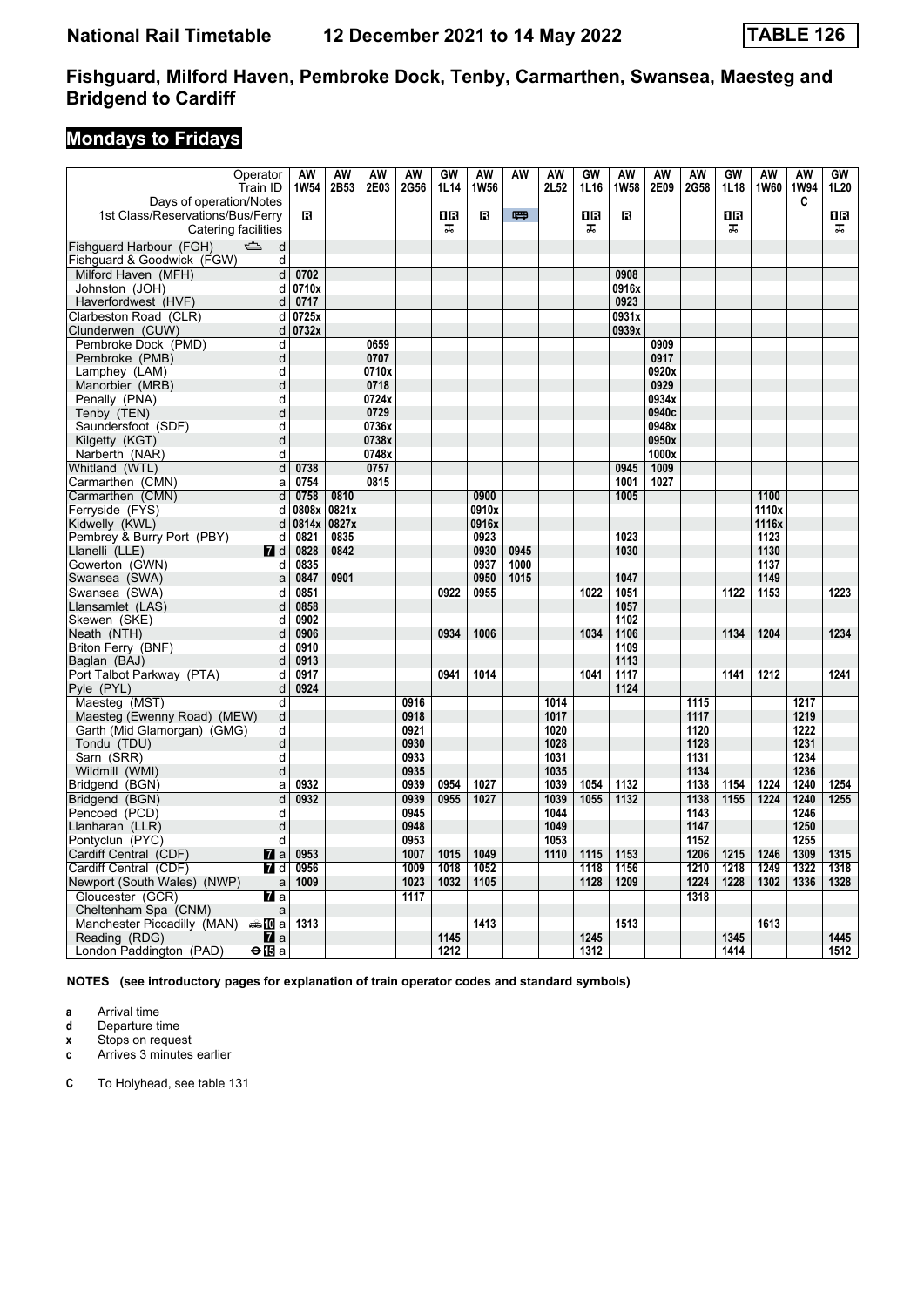# **Mondays to Fridays**

| Operator<br>Train ID                                        | AW<br>1W62 | AW<br>2E13     | <b>AW</b><br>2L54 | GW<br>1L22   | AW<br><b>1W64</b> | <b>AW</b><br><b>2V08</b> | <b>AW</b><br>2G62 | GW<br>1L24 | AW<br>1B97 | <b>AW</b><br><b>1W66</b> | <b>AW</b><br>2E17 | <b>AW</b><br>2G64 | GW<br>1L26 | <b>AW</b><br>1W70 | <b>AW</b><br>2G66 | GW<br>1L28 |
|-------------------------------------------------------------|------------|----------------|-------------------|--------------|-------------------|--------------------------|-------------------|------------|------------|--------------------------|-------------------|-------------------|------------|-------------------|-------------------|------------|
| Days of operation/Notes<br>1st Class/Reservations/Bus/Ferry | в          |                |                   | 1R           | $\mathbf{B}$      | D                        |                   | ΠR         | в          | в                        |                   |                   | 1R         | В                 |                   | 1 R        |
| Catering facilities                                         |            |                |                   | $\mathsf{x}$ |                   |                          |                   | ᠼ          |            |                          |                   |                   | ᠼ          |                   |                   | ᠼ          |
| Fishquard Harbour (FGH)<br>Þ<br>d                           |            |                |                   |              |                   |                          |                   |            | 1250       |                          |                   |                   |            |                   |                   |            |
| Fishguard & Goodwick (FGW)<br>d                             |            |                |                   |              |                   |                          |                   |            | 1253       |                          |                   |                   |            |                   |                   |            |
| Milford Haven (MFH)<br>d                                    | 1105       |                |                   |              |                   |                          |                   |            |            | 1300                     |                   |                   |            |                   |                   |            |
| Johnston (JOH)<br>d                                         | 1113x      |                |                   |              |                   |                          |                   |            |            | 1308x                    |                   |                   |            |                   |                   |            |
| Haverfordwest (HVF)<br>d                                    | 1120       |                |                   |              |                   |                          |                   |            |            | 1315                     |                   |                   |            |                   |                   |            |
| Clarbeston Road (CLR)<br>d                                  | 1128x      |                |                   |              |                   |                          |                   |            | 1312x      | 1323x                    |                   |                   |            |                   |                   |            |
| Clunderwen (CUW)<br>d                                       | 1136x      |                |                   |              |                   |                          |                   |            |            | 1331x                    |                   |                   |            |                   |                   |            |
| Pembroke Dock (PMD)<br>d                                    |            | 1117           |                   |              |                   |                          |                   |            |            |                          | 1309              |                   |            |                   |                   |            |
| Pembroke (PMB)<br>d                                         |            | 1125           |                   |              |                   |                          |                   |            |            |                          | 1317              |                   |            |                   |                   |            |
| Lamphey (LAM)<br>d                                          |            | 1128x          |                   |              |                   |                          |                   |            |            |                          | 1320x             |                   |            |                   |                   |            |
| Manorbier (MRB)<br>d                                        |            | 1137           |                   |              |                   |                          |                   |            |            |                          | 1329              |                   |            |                   |                   |            |
| d<br>Penally (PNA)                                          |            | 1142x          |                   |              |                   |                          |                   |            |            |                          | 1334x             |                   |            |                   |                   |            |
| Tenby (TEN)<br>d                                            |            | 1152e<br>1200x |                   |              |                   |                          |                   |            |            |                          | 1342f             |                   |            |                   |                   |            |
| Saundersfoot (SDF)<br>d<br>d                                |            | 1202x          |                   |              |                   |                          |                   |            |            |                          | 1350x<br>1352x    |                   |            |                   |                   |            |
| Kilgetty (KGT)                                              |            | 1212x          |                   |              |                   |                          |                   |            |            |                          | 1402x             |                   |            |                   |                   |            |
| Narberth (NAR)<br>d<br>d<br>Whitland (WTL)                  | 1143       | 1220           |                   |              |                   |                          |                   |            | 1326       | 1337                     | 1411              |                   |            |                   |                   |            |
| Carmarthen (CMN)<br>a                                       | 1159       | 1238           |                   |              |                   |                          |                   |            | 1342       | 1353                     | 1429              |                   |            |                   |                   |            |
| Carmarthen (CMN)<br>d                                       | 1204       |                |                   |              | 1300              |                          |                   |            | 1347       | 1357                     |                   |                   |            | 1501              |                   |            |
| Ferryside (FYS)<br>d                                        |            |                |                   |              | 1310x             |                          |                   |            |            |                          |                   |                   |            | 1511x             |                   |            |
| Kidwelly (KWL)<br>d                                         |            |                |                   |              | 1316x             |                          |                   |            |            |                          |                   |                   |            | 1517x             |                   |            |
| Pembrey & Burry Port (PBY)<br>d                             | 1222       |                |                   |              | 1323              |                          |                   |            |            | 1415                     |                   |                   |            | 1524              |                   |            |
| Llanelli (LLE)<br><b>7</b> d                                | 1229       |                |                   |              | 1330              | 1357                     |                   |            | 1410       | 1422                     |                   |                   |            | 1531              |                   |            |
| Gowerton (GWN)<br>d                                         | 1236       |                |                   |              | 1337              | 1404                     |                   |            |            | 1429                     |                   |                   |            | 1538              |                   |            |
| Swansea (SWA)<br>a                                          | 1248       |                |                   |              | 1349              | 1417                     |                   |            |            | 1442                     |                   |                   |            | 1551              |                   |            |
| Swansea (SWA)<br>d                                          | 1252       |                |                   | 1322         | 1354              |                          |                   | 1422       |            | 1446                     |                   |                   | 1522       | 1554              |                   | 1623       |
| Llansamlet (LAS)<br>d                                       | 1258       |                |                   |              |                   |                          |                   |            |            | 1452                     |                   |                   |            |                   |                   |            |
| Skewen (SKE)<br>d                                           | 1302       |                |                   |              |                   |                          |                   |            |            | 1456                     |                   |                   |            |                   |                   |            |
| Neath (NTH)<br>d                                            | 1306       |                |                   | 1334         | 1405              |                          |                   | 1433       |            | 1500                     |                   |                   | 1534       | 1605              |                   | 1634       |
| Briton Ferry (BNF)<br>d                                     | 1310       |                |                   |              |                   |                          |                   |            |            | 1504                     |                   |                   |            |                   |                   |            |
| Baglan (BAJ)<br>d                                           | 1313       |                |                   |              |                   |                          |                   |            |            | 1507                     |                   |                   |            |                   |                   |            |
| Port Talbot Parkway (PTA)<br>d                              | 1317       |                |                   | 1341         | 1413              |                          |                   | 1440       | 1445       | 1511                     |                   |                   | 1541       | 1613              |                   | 1641       |
| d<br>Pyle (PYL)                                             | 1324       |                |                   |              |                   |                          |                   |            | 1453       | 1518                     |                   |                   |            |                   |                   |            |
| Maesteg (MST)<br>d                                          |            |                | 1315              |              |                   |                          | 1415              |            |            |                          |                   | 1515              |            |                   | 1614              |            |
| Maesteg (Ewenny Road) (MEW)<br>d                            |            |                | 1317              |              |                   |                          | 1417              |            |            |                          |                   | 1517              |            |                   | 1616              |            |
| Garth (Mid Glamorgan) (GMG)<br>d                            |            |                | 1320              |              |                   |                          | 1420              |            |            |                          |                   | 1520              |            |                   | 1619              |            |
| d<br>Tondu (TDU)                                            |            |                | 1329              |              |                   |                          | 1428              |            |            |                          |                   | 1528              |            |                   | 1627              |            |
| d<br>Sarn (SRR)                                             |            |                | 1332              |              |                   |                          | 1431              |            |            |                          |                   | 1531              |            |                   | 1630              |            |
| Wildmill (WMI)<br>d                                         |            |                | 1334              |              |                   |                          | 1434              |            |            |                          |                   | 1534              |            |                   | 1633              |            |
| Bridgend (BGN)<br>a                                         | 1332       |                | 1338              | 1354         | 1425              |                          | 1439              | 1453       | 1501       | 1525                     |                   | 1538              | 1554       | 1625              | 1637              | 1654       |
| Bridgend (BGN)<br>d<br>Pencoed (PCD)<br>d                   | 1332       |                | 1338<br>1344      | 1355         | 1425              |                          | 1439<br>1444      | 1453       | 1501       | 1525                     |                   | 1538<br>1543      | 1555       | 1625              | 1637<br>1642      | 1655       |
| Llanharan (LLR)<br>d                                        |            |                | 1348              |              |                   |                          | 1448              |            |            |                          |                   | 1547              |            |                   | 1646              |            |
| Pontyclun (PYC)<br>d                                        |            |                | 1353              |              |                   |                          | 1452              |            |            |                          |                   | 1551              |            |                   | 1650              |            |
| Cardiff Central (CDF)<br>$\mathbf{z}$ a                     | 1353       |                | 1408              | 1415         | 1446              |                          | 1507              | 1514       | 1527       | 1547                     |                   | 1605              | 1615       | 1647              | 1704              | 1715       |
| Cardiff Central (CDF)<br><b>7</b> d                         | 1357       |                |                   | 1418         | 1449              |                          | 1508              | 1518       |            | 1550                     |                   | 1608              | 1618       | 1650              | 1708              | 1720       |
| Newport (South Wales) (NWP)<br>a                            | 1410       |                |                   | 1428         | 1502              |                          | 1522              | 1528       |            | 1603                     |                   | 1622              | 1629       | 1703              | 1723              | 1732       |
| Gloucester (GCR)<br>$\mathbf n$ a                           |            |                |                   |              |                   |                          | 1614              |            |            |                          |                   | 1714              |            |                   | 1813              |            |
| Cheltenham Spa (CNM)<br>a                                   |            |                |                   |              |                   |                          | 1626              |            |            |                          |                   | 1724              |            |                   | 1826              |            |
| Manchester Piccadilly (MAN) $\oplus$ 10 a                   | 1713       |                |                   |              | 1813              |                          |                   |            |            | 1914                     |                   |                   |            | 2019              |                   |            |
| $\mathbf{z}$ a<br>Reading (RDG)                             |            |                |                   | 1544         |                   |                          |                   | 1645       |            |                          |                   |                   | 1743       |                   |                   | 1847       |
| London Paddington (PAD)<br>$\Theta$ is a                    |            |                |                   | 1609         |                   |                          |                   | 1714       |            |                          |                   |                   | 1809       |                   |                   | 1914       |

**NOTES (see introductory pages for explanation of train operator codes and standard symbols)**

**a** Arrival time<br>**d** Departure t

**d** Departure time

**x** Stops on request

**e** Arrives 6 minutes earlier<br>**f** Arrives 4 minutes earlier **f** Arrives 4 minutes earlier

**D** From Shrewsbury, see table 130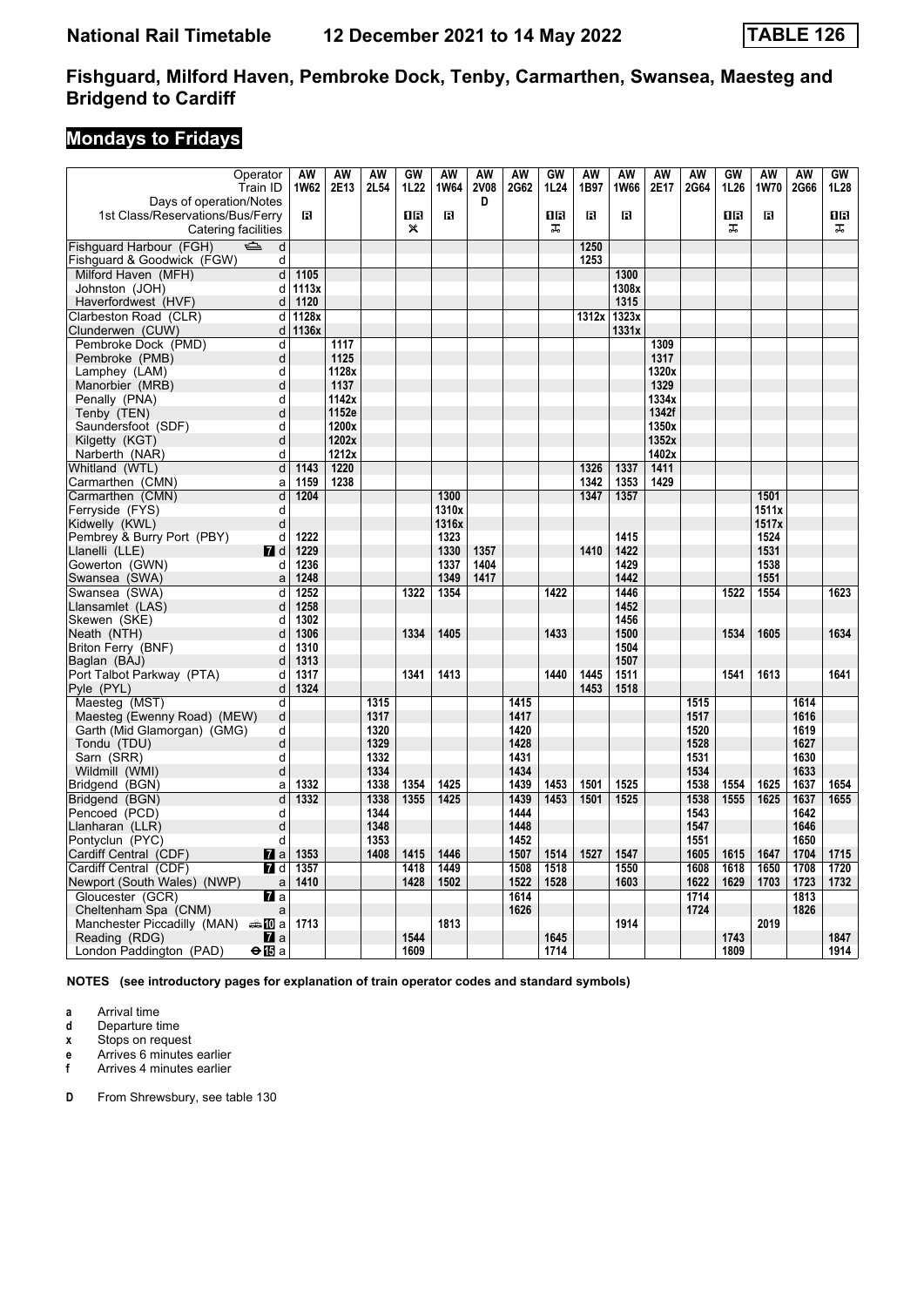# **Mondays to Fridays**

| Operator<br>Train ID                            | <b>AW</b><br><b>1W72</b> | <b>AW</b><br>2E21 | <b>AW</b><br>2G68 | <b>AW</b><br>1D97 | GW<br>1L30 | <b>AW</b><br><b>1W74</b> | <b>AW</b><br><b>2V10</b> | <b>AW</b><br>2L56 | GW<br>1L32 | <b>AW</b><br>2L58 | <b>AW</b><br>1B64 | <b>AW</b><br>2E25 | GW<br>1L34 | <b>AW</b><br>2B39 | <b>AW</b><br>2E33 | AW<br>2G72   |
|-------------------------------------------------|--------------------------|-------------------|-------------------|-------------------|------------|--------------------------|--------------------------|-------------------|------------|-------------------|-------------------|-------------------|------------|-------------------|-------------------|--------------|
| Days of operation/Notes                         |                          |                   |                   | Е                 |            |                          | D                        |                   |            |                   |                   |                   |            |                   |                   |              |
| 1st Class/Reservations/Bus/Ferry                | R                        |                   |                   | $\mathbf{B}$      | 18         | R                        |                          |                   | 0R         |                   |                   |                   | 16         |                   | R                 |              |
| Catering facilities                             |                          |                   |                   |                   | ᠼ          |                          |                          |                   | ᠼ          |                   |                   |                   | ᠼ          |                   |                   |              |
| Fishguard Harbour (FGH)<br>$\Rightarrow$<br>d   |                          |                   |                   |                   |            |                          |                          |                   |            |                   |                   |                   |            |                   | 1905              |              |
| Fishguard & Goodwick (FGW)<br>d                 |                          |                   |                   |                   |            |                          |                          |                   |            |                   |                   |                   |            |                   | 1908              |              |
| Milford Haven (MFH)<br>d                        | 1507                     |                   |                   |                   |            |                          |                          |                   |            |                   | 1711              |                   |            |                   |                   |              |
| Johnston (JOH)<br>d                             | 1515x                    |                   |                   |                   |            |                          |                          |                   |            |                   | 1719x             |                   |            |                   |                   |              |
| Haverfordwest (HVF)<br>d                        | 1522                     |                   |                   |                   |            |                          |                          |                   |            |                   | 1726              |                   |            |                   |                   |              |
| Clarbeston Road (CLR)<br>d                      | 1530x                    |                   |                   |                   |            |                          |                          |                   |            |                   | 1734x             |                   |            |                   | 1927x             |              |
| Clunderwen (CUW)<br>d                           | 1538x                    |                   |                   |                   |            |                          |                          |                   |            |                   | 1742x             |                   |            |                   |                   |              |
| Pembroke Dock (PMD)<br>d                        |                          | 1509              |                   |                   |            |                          |                          |                   |            |                   |                   | 1709              |            |                   |                   |              |
| Pembroke (PMB)<br>d                             |                          | 1517              |                   |                   |            |                          |                          |                   |            |                   |                   | 1717              |            |                   |                   |              |
| Lamphey (LAM)<br>d                              |                          | 1520x             |                   |                   |            |                          |                          |                   |            |                   |                   | 1720x             |            |                   |                   |              |
| Manorbier (MRB)<br>d                            |                          | 1529              |                   |                   |            |                          |                          |                   |            |                   |                   | 1729              |            |                   |                   |              |
| Penally (PNA)<br>d                              |                          | 1534x             |                   |                   |            |                          |                          |                   |            |                   |                   | 1734x             |            |                   |                   |              |
| Tenby (TEN)<br>d                                |                          | 1540              |                   |                   |            |                          |                          |                   |            |                   |                   | 1740              |            |                   |                   |              |
| Saundersfoot (SDF)<br>d                         |                          | 1548x             |                   |                   |            |                          |                          |                   |            |                   |                   | 1748x             |            |                   |                   |              |
| d<br>Kilgetty (KGT)                             |                          | 1550x             |                   |                   |            |                          |                          |                   |            |                   |                   | 1750x             |            |                   |                   |              |
| d<br>Narberth (NAR)                             |                          | 1600x             |                   |                   |            |                          |                          |                   |            |                   |                   | 1800x             |            |                   |                   |              |
| d<br>Whitland (WTL)                             | 1545                     | 1609              |                   |                   |            |                          |                          |                   |            |                   | 1748              | 1809              |            |                   | 1940              |              |
| Carmarthen (CMN)<br>a                           | 1601                     | 1626              |                   |                   |            |                          |                          |                   |            |                   | 1804              | 1827              |            |                   | 1957              |              |
| Carmarthen (CMN)<br>d                           | 1605                     |                   |                   |                   |            | 1655                     |                          |                   |            |                   | 1809              |                   |            | 1850              |                   |              |
| Ferryside (FYS)<br>d                            |                          |                   |                   |                   |            | 1705x                    |                          |                   |            |                   | 1819x             |                   |            | 1901x             |                   |              |
| Kidwelly (KWL)<br>d                             |                          |                   |                   |                   |            | 1711x                    |                          |                   |            |                   | 1825x             |                   |            | 1907x             |                   |              |
| Pembrey & Burry Port (PBY)<br>d                 | 1623                     |                   |                   |                   |            | 1718                     |                          |                   |            |                   | 1832              |                   |            | 1915              |                   |              |
| Llanelli (LLE)<br>$\blacksquare$ d              | 1630                     |                   |                   | 1645              |            | 1725                     | 1754                     |                   |            |                   | 1839              |                   |            | 1922              |                   |              |
| Gowerton (GWN)<br>d                             | 1637                     |                   |                   |                   |            | 1732                     | 1801                     |                   |            |                   | 1846              |                   |            | 1930              |                   |              |
| Swansea (SWA)<br>a                              | 1650                     |                   |                   | 1703              |            | 1744                     | 1815                     |                   |            |                   | 1858              |                   |            | 1945              |                   |              |
| Swansea (SWA)<br>d                              | 1654                     |                   |                   | 1706              | 1722       | 1749                     |                          |                   | 1822       |                   | 1905              |                   | 1922       | 1949              |                   |              |
| Llansamlet (LAS)<br>d                           |                          |                   |                   | 1712              |            | 1755                     |                          |                   |            |                   | 1911              |                   |            |                   |                   |              |
| Skewen (SKE)<br>d                               |                          |                   |                   | 1716              |            | 1759                     |                          |                   |            |                   | 1915              |                   |            |                   |                   |              |
| d<br>Neath (NTH)                                | 1705                     |                   |                   | 1720              | 1734       | 1804                     |                          |                   | 1834       |                   | 1920              |                   | 1934       | 2000              |                   |              |
| Briton Ferry (BNF)<br>d                         |                          |                   |                   | 1724              |            | 1807                     |                          |                   |            |                   | 1923              |                   |            |                   |                   |              |
| Baglan (BAJ)<br>d                               |                          |                   |                   | 1727              |            | 1811                     |                          |                   |            |                   | 1927              |                   |            |                   |                   |              |
| Port Talbot Parkway (PTA)<br>d                  | 1712                     |                   |                   | 1731              | 1741       | 1815                     |                          |                   | 1841       |                   | 1931              |                   | 1941       | 2007              |                   |              |
| Pyle (PYL)<br>d                                 |                          |                   |                   | 1738              |            | 1822                     |                          |                   |            |                   | 1938              |                   |            |                   |                   |              |
| Maesteg (MST)<br>d                              |                          |                   | 1714              |                   |            |                          |                          | 1820              |            | 1914              |                   |                   |            |                   |                   | 2010<br>2013 |
| Maesteg (Ewenny Road) (MEW)<br>d<br>d           |                          |                   | 1716<br>1719      |                   |            |                          |                          | 1822<br>1825      |            | 1916<br>1919      |                   |                   |            |                   |                   | 2016         |
| Garth (Mid Glamorgan) (GMG)<br>d<br>Tondu (TDU) |                          |                   | 1727              |                   |            |                          |                          | 1834              |            | 1927              |                   |                   |            |                   |                   | 2024         |
| Sarn (SRR)<br>d                                 |                          |                   | 1730              |                   |            |                          |                          | 1837              |            | 1930              |                   |                   |            |                   |                   | 2027         |
| Wildmill (WMI)<br>d                             |                          |                   | 1733              |                   |            |                          |                          | 1839              |            | 1933              |                   |                   |            |                   |                   | 2031         |
| Bridgend (BGN)<br>a                             | 1724                     |                   | 1737              | 1747              | 1756       | 1830                     |                          | 1843              | 1854       | 1937              | 1947              |                   | 1954       | 2021              |                   | 2035         |
| d<br>Bridgend (BGN)                             | 1724                     |                   | 1737              | 1747              | 1756       | 1830                     |                          | 1843              | 1855       | 1937              | 1947              |                   | 1955       | 2021              |                   | 2036         |
| Pencoed (PCD)<br>d                              |                          |                   | 1742              |                   |            |                          |                          | 1849              |            | 1942              |                   |                   |            |                   |                   | 2041         |
| Llanharan (LLR)<br>d                            |                          |                   | 1746              |                   |            |                          |                          | 1852              |            | 1946              |                   |                   |            |                   |                   | 2047         |
| Pontyclun (PYC)<br>d                            |                          |                   | 1751              |                   |            |                          |                          | 1857              |            | 1950              |                   |                   |            |                   |                   | 2052         |
| Cardiff Central (CDF)<br>$\mathbf{z}$ a         | 1745                     |                   | 1805              | 1809              | 1816       | 1852                     |                          | 1912              | 1915       | 2004              | 2010              |                   | 2017       | 2048h             |                   | 2107         |
| Cardiff Central (CDF)<br><b>7</b> d             | 1749                     |                   | 1807              | 1823              | 1819       | 1855                     |                          |                   | 1918       |                   |                   |                   | 2021       |                   |                   | 2110         |
| Newport (South Wales) (NWP)<br>a                | 1802                     |                   | 1823              | 1836              | 1829       | 1908                     |                          |                   | 1930       |                   |                   |                   | 2031       |                   |                   | 2124         |
| Gloucester (GCR)<br>$\mathbf n$ a               |                          |                   | 1916              |                   |            |                          |                          |                   |            |                   |                   |                   |            |                   |                   | 2217         |
| Cheltenham Spa (CNM)<br>a                       |                          |                   |                   |                   |            |                          |                          |                   |            |                   |                   |                   |            |                   |                   | 2228         |
| Manchester Piccadilly (MAN) $\oplus \Box$ a     | 2107                     |                   |                   |                   |            | 2215                     |                          |                   |            |                   |                   |                   |            |                   |                   |              |
| Reading (RDG)<br>$\mathbf{z}$ a                 |                          |                   |                   |                   | 1946       |                          |                          |                   | 2044       |                   |                   |                   | 2144       |                   |                   |              |
| London Paddington (PAD)<br>⊖n⊡a                 |                          |                   |                   |                   | 2014       |                          |                          |                   | 2110       |                   |                   |                   | 2209g      |                   |                   |              |

**NOTES (see introductory pages for explanation of train operator codes and standard symbols)**

**a** Arrival time<br>**d** Departure time

**d** Departure time

**x** Stops on request

g 5 minutes later on Fridays<br>h 5 minutes earlier on Friday

5 minutes earlier on Fridays

**D** From Shrewsbury, see table 130<br>**E** To Chester, see table 131

To Chester, see table 131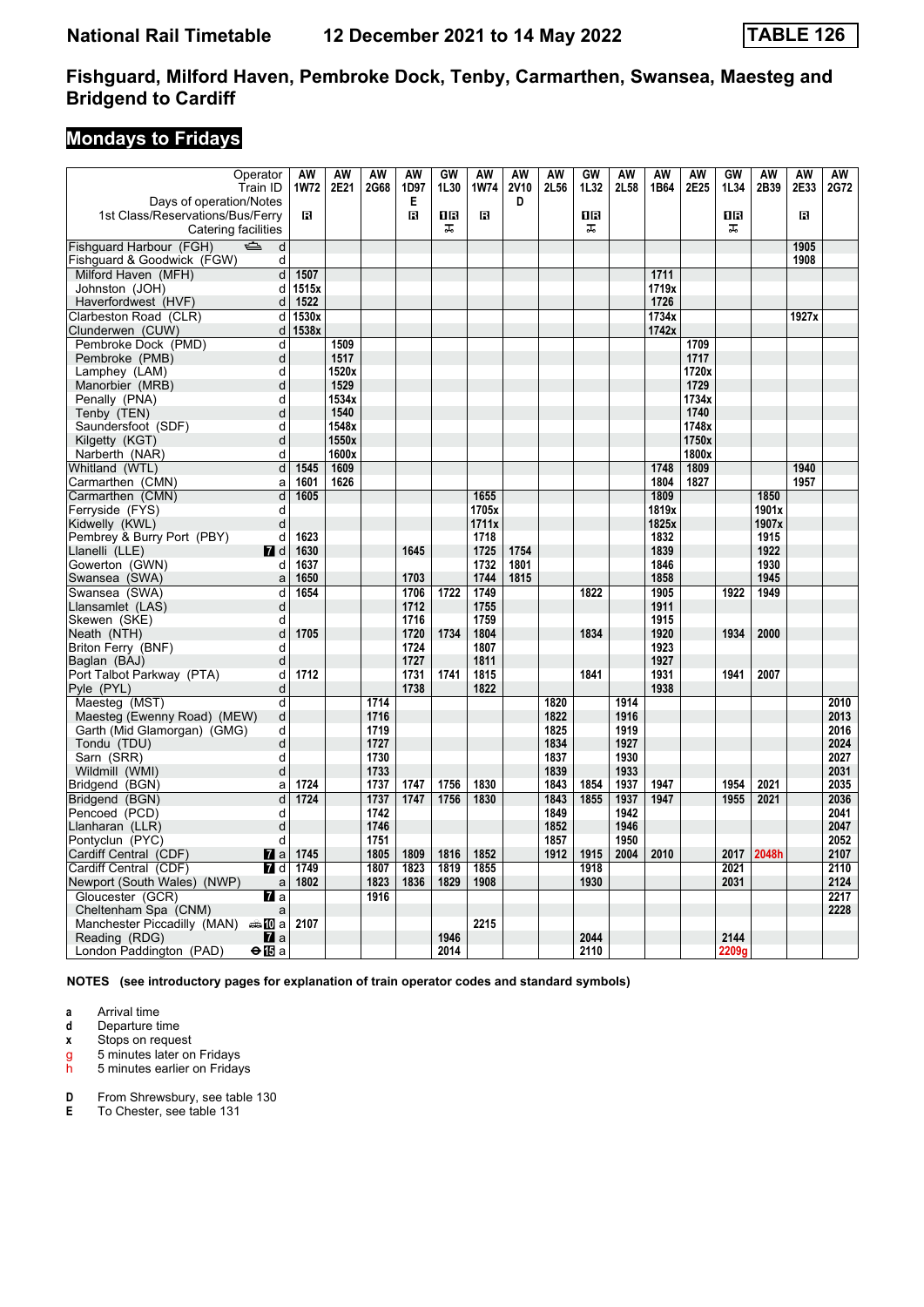### **Mondays to Fridays**

| Operator<br>Train ID                           | GW<br>1L36 | AW<br>1B41 | AW<br>2E29 | AW<br>2L60 | AW<br>1E49 | GW<br>1L38 | AW<br>2E35 | AW<br>1B98   | AW<br>2G74 | AW<br>2G74 | AW<br>2E53 | AW<br>1E55 | AW<br>1E57  |
|------------------------------------------------|------------|------------|------------|------------|------------|------------|------------|--------------|------------|------------|------------|------------|-------------|
| Days of operation/Notes                        |            | F          |            | G          |            | J          |            | H            | <b>FX</b>  | FO.        |            |            | SM          |
| 1st Class/Reservations/Bus/Ferry               | OR         |            |            |            |            | <b>08</b>  |            |              |            |            |            |            |             |
| Catering facilities                            | 工          |            |            |            |            | ᠼ          |            |              |            |            |            |            |             |
| Fishquard Harbour (FGH)<br>$\Rightarrow$<br>d  |            |            |            |            |            |            | 2213       |              |            |            |            |            |             |
| Fishguard & Goodwick (FGW)<br>d                |            |            |            |            |            |            | 2216       |              |            |            |            |            |             |
| Milford Haven (MFH)<br>d                       |            | 1915       |            |            | 2038       |            |            |              |            |            |            | 2325       | 0021        |
| Johnston (JOH)<br>d                            |            | 1923x      |            |            | 2046x      |            |            |              |            |            |            | 2333x      | 0029x       |
| Haverfordwest (HVF)<br>d                       |            | 1930       |            |            | 2053       |            |            |              |            |            |            | 2340       | 0036        |
| Clarbeston Road (CLR)<br>d                     |            | 1938x      |            |            | 2101x      |            | 2235x      |              |            |            |            | 2348x      | 0044x       |
| d<br>Clunderwen (CUW)                          |            | 1946x      |            |            | 2108x      |            | 2243x      |              |            |            |            |            | 2356x 0051x |
| Pembroke Dock (PMD)<br>d                       |            |            | 1919       |            |            |            |            |              |            |            | 2227       |            |             |
| d<br>Pembroke (PMB)                            |            |            | 1927       |            |            |            |            |              |            |            | 2235       |            |             |
| Lamphey (LAM)<br>d                             |            |            | 1931x      |            |            |            |            |              |            |            | 2238x      |            |             |
| d<br>Manorbier (MRB)                           |            |            | 1939       |            |            |            |            |              |            |            | 2246       |            |             |
| Penally (PNA)<br>d                             |            |            | 1944x      |            |            |            |            |              |            |            | 2252x      |            |             |
| Tenby (TEN)<br>d                               |            |            | 1950       |            |            |            |            |              |            |            | 2257       |            |             |
| Saundersfoot (SDF)<br>d                        |            |            | 1958x      |            |            |            |            |              |            |            | 2305x      |            |             |
| Kilgetty (KGT)<br>d                            |            |            | 2000x      |            |            |            |            |              |            |            | 2307x      |            |             |
| Narberth (NAR)<br>d                            |            |            | 2010x      |            |            |            |            |              |            |            | 2316x      |            |             |
| Whitland (WTL)<br>d                            |            | 1952       | 2019       |            | 2115       |            | 2251       |              |            |            | 2325       | 0003       | 0057        |
| Carmarthen (CMN)<br>a                          |            | 2008       | 2037       |            | 2132       |            | 2308       |              |            |            | 2343       | 0020       | 0116        |
| d<br>Carmarthen (CMN)                          |            | 2012       |            |            |            |            |            | 2100         |            |            |            |            |             |
| Ferryside (FYS)<br>d                           |            |            |            |            |            |            |            | 2110x        |            |            |            |            |             |
| Kidwelly (KWL)<br>d                            |            |            |            |            |            |            |            | 2116x        |            |            |            |            |             |
| Pembrey & Burry Port (PBY)<br>d                |            | 2030       |            |            |            |            |            | 2123         |            |            |            |            |             |
| $\blacksquare$ d<br>Llanelli (LLE)             |            | 2037       |            |            |            |            |            | 2130         |            |            |            |            |             |
| Gowerton (GWN)<br>d                            |            | 2044       |            |            |            |            |            | 2137         |            |            |            |            |             |
| Swansea (SWA)<br>a                             |            | 2056       |            |            |            |            |            | 2150         |            |            |            |            |             |
| Swansea (SWA)<br>d                             | 2022       | 2100       |            |            |            | 2122       |            | 2154         |            |            |            |            |             |
| Llansamlet (LAS)<br>d                          |            |            |            |            |            |            |            | 2200         |            |            |            |            |             |
| Skewen (SKE)<br>d                              |            |            |            |            |            |            |            | 2204         |            |            |            |            |             |
| Neath (NTH)<br>d                               | 2034       | 2111       |            |            |            | 2134       |            | 2208         |            |            |            |            |             |
| Briton Ferry (BNF)<br>d<br>d                   |            |            |            |            |            |            |            | 2212<br>2215 |            |            |            |            |             |
| Baglan (BAJ)<br>Port Talbot Parkway (PTA)<br>d | 2041       | 2118       |            |            |            | 2141       |            | 2219         |            |            |            |            |             |
| Pyle (PYL)<br>d                                |            |            |            |            |            |            |            | 2226         |            |            |            |            |             |
| Maesteg (MST)<br>d                             |            |            |            | 2115       |            |            |            |              | 2215       | 2215       |            |            |             |
| Maesteg (Ewenny Road) (MEW)<br>d               |            |            |            | 2117       |            |            |            |              | 2217       | 2217       |            |            |             |
| Garth (Mid Glamorgan) (GMG)<br>d               |            |            |            | 2120       |            |            |            |              | 2220       | 2220       |            |            |             |
| Tondu (TDU)<br>d                               |            |            |            | 2128       |            |            |            |              | 2228       | 2228       |            |            |             |
| d<br>Sarn (SRR)                                |            |            |            | 2131       |            |            |            |              | 2231       | 2231       |            |            |             |
| Wildmill (WMI)<br>d                            |            |            |            | 2134       |            |            |            |              | 2234       | 2234       |            |            |             |
| Bridgend (BGN)<br>a                            | 2054       | 2131       |            | 2138       |            | 2154       |            | 2233         | 2238       | 2238       |            |            |             |
| Bridgend (BGN)<br>d                            | 2055       | 2131       |            | 2138       |            | 2155       |            | 2233         | 2240       | 2240       |            |            |             |
| Pencoed (PCD)<br>d                             |            |            |            | 2143       |            |            |            |              | 2246       | 2246       |            |            |             |
| d<br>Llanharan (LLR)                           |            |            |            | 2147       |            |            |            |              | 2250       | 2250       |            |            |             |
| Pontyclun (PYC)<br>d                           |            |            |            | 2152       |            |            |            |              | 2255       | 2255       |            |            |             |
| Cardiff Central (CDF)<br> 7 a                  | 2115       | 2202i      |            | 2211       |            | 2215       |            | 2300         | 2309       | 2309       |            |            |             |
| Cardiff Central (CDF)<br><b>7</b> d            | 2120       |            |            |            |            | 2218       |            |              | 2312       | 2320       |            |            |             |
| Newport (South Wales) (NWP)<br>a               | 2132       |            |            |            |            | 2231       |            |              | 2329       | 2333       |            |            |             |
| Gloucester (GCR)<br>77 а                       |            |            |            |            |            |            |            |              | 0033       | 0026       |            |            |             |
| Cheltenham Spa (CNM)<br>a                      |            |            |            |            |            |            |            |              |            |            |            |            |             |
| Manchester Piccadilly (MAN) $\oplus \Box$ a    |            |            |            |            |            |            |            |              |            |            |            |            |             |
| $\mathbf{z}$ a<br>Reading (RDG)                | 2243       |            |            |            |            |            |            |              |            |            |            |            |             |
| London Paddington (PAD)<br>$\Theta$ is a       | 2309       |            |            |            |            |            |            |              |            |            |            |            |             |

**NOTES (see introductory pages for explanation of train operator codes and standard symbols)**

**a** Arrival time<br>**d** Departure t

- **d** Departure time
- **x** Stops on request
- j 3 minutes earlier on Fridays
- **F** Also calls at Ninian Park 2151<br>**G** Also calls at Ninian Park 2204
- **6** Also calls at Ninian Park 2204<br>**H** Also calls at Ninian Park 2253
- **+** Also calls at Ninian Park 2253<br>**J** To Bristol Parkway, see table
- To Bristol Parkway, see table 125
- **F0** Fridays only<br>**FX** Not Fridays
- **FX** Not Fridays
- **60** Saturday mornings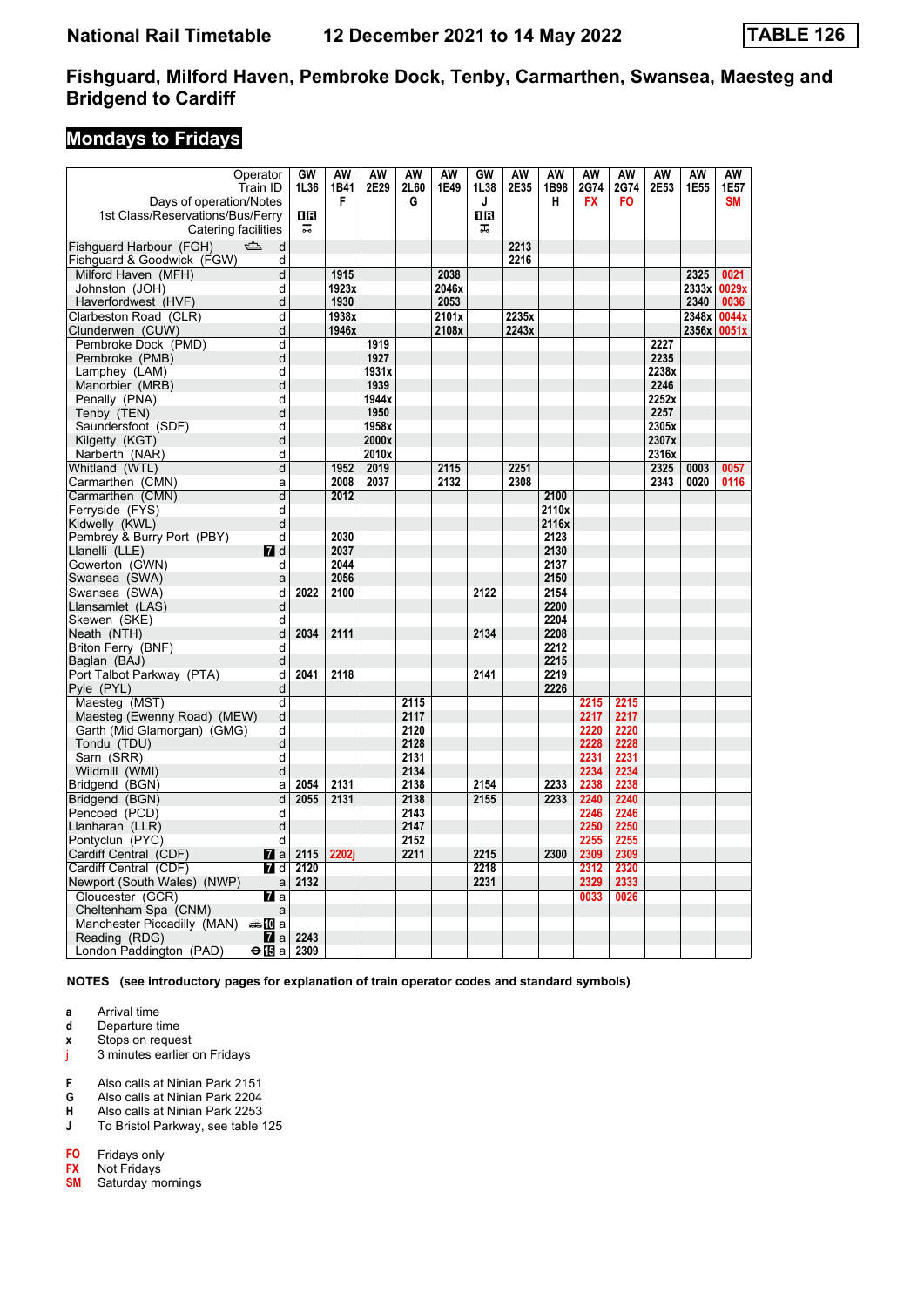# **Saturdays**

| Operator<br>Train ID                                    | GW<br>1L01 | <b>AW</b><br>2M43 | GW<br>1L04 | <b>AW</b><br>1W48 | GW<br>1L05 | GW<br>1L08 | <b>AW</b><br>2N05 | <b>GW</b><br>1L09 | AW<br>1W49 | AW<br>2F52        | <b>GW</b><br>1L10 | AW<br>2F52               | GW<br>1L11 | <b>AW</b><br>1W52 | <b>AW</b><br>2G54 | GW<br>1L12 |
|---------------------------------------------------------|------------|-------------------|------------|-------------------|------------|------------|-------------------|-------------------|------------|-------------------|-------------------|--------------------------|------------|-------------------|-------------------|------------|
| Days of operation/Notes                                 |            | Α                 |            |                   |            |            | в                 |                   |            |                   |                   |                          |            |                   |                   |            |
| 1st Class/Reservations/Bus/Ferry<br>Catering facilities | 1R<br>盂    |                   | 1R<br>ᠼ    |                   | ΠR<br>ᠼ    | 1R<br>ᠼ    |                   | ΠR<br>ᠼ           | в          |                   | 1R<br>ᠼ           |                          | 1R<br>ᠼ    | В                 |                   | 1 R<br>ᠼ   |
| Fishguard Harbour (FGH)<br>$\Rightarrow$<br>d           |            |                   |            |                   |            |            |                   |                   |            |                   |                   |                          |            |                   |                   |            |
| Fishguard & Goodwick (FGW)<br>d                         |            |                   |            |                   |            |            |                   |                   |            |                   |                   |                          |            |                   |                   |            |
| Milford Haven (MFH)<br>d                                |            |                   |            |                   |            |            |                   |                   |            |                   |                   |                          |            | 0554              |                   |            |
| Johnston (JOH)<br>d                                     |            |                   |            |                   |            |            |                   |                   |            |                   |                   |                          |            | 0602x             |                   |            |
| Haverfordwest (HVF)<br>d                                |            |                   |            |                   |            |            |                   |                   |            |                   |                   |                          |            | 0609              |                   |            |
| Clarbeston Road (CLR)<br>d                              |            |                   |            |                   |            |            |                   |                   |            |                   |                   |                          |            | 0617x             |                   |            |
| d<br>Clunderwen (CUW)                                   |            |                   |            |                   |            |            |                   |                   |            |                   |                   |                          |            | 0625x             |                   |            |
| Pembroke Dock (PMD)<br>d                                |            |                   |            |                   |            |            |                   |                   |            |                   |                   |                          |            |                   |                   |            |
| Pembroke (PMB)<br>d                                     |            |                   |            |                   |            |            |                   |                   |            |                   |                   |                          |            |                   |                   |            |
| Lamphey (LAM)<br>d                                      |            |                   |            |                   |            |            |                   |                   |            |                   |                   |                          |            |                   |                   |            |
| Manorbier (MRB)<br>d                                    |            |                   |            |                   |            |            |                   |                   |            |                   |                   |                          |            |                   |                   |            |
| d<br>Penally (PNA)                                      |            |                   |            |                   |            |            |                   |                   |            |                   |                   |                          |            |                   |                   |            |
| d<br>Tenby (TEN)                                        |            |                   |            |                   |            |            |                   |                   |            |                   |                   |                          |            |                   |                   |            |
| d<br>Saundersfoot (SDF)                                 |            |                   |            |                   |            |            |                   |                   |            |                   |                   |                          |            |                   |                   |            |
| d<br>Kilgetty (KGT)                                     |            |                   |            |                   |            |            |                   |                   |            |                   |                   |                          |            |                   |                   |            |
| d<br>Narberth (NAR)                                     |            |                   |            |                   |            |            |                   |                   |            |                   |                   |                          |            |                   |                   |            |
| d<br>Whitland (WTL)                                     |            |                   |            |                   |            |            |                   |                   |            |                   |                   |                          |            | 0631              |                   |            |
| Carmarthen (CMN)<br>a                                   |            |                   |            |                   |            |            |                   |                   |            |                   |                   |                          |            | 0646              |                   |            |
| Carmarthen (CMN)<br>d                                   |            | 0426              |            | 0501              |            |            |                   |                   | 0554       | 0615              |                   |                          |            | 0651              |                   | 0724       |
| Ferryside (FYS)<br>d                                    |            |                   |            |                   |            |            |                   |                   | 0604x      | 0625x             |                   |                          |            | 0701x             |                   | 0736       |
| Kidwelly (KWL)<br>d                                     |            |                   |            |                   |            |            |                   |                   | 0610x      | 0631x             |                   |                          |            | 0707x             |                   | 0743       |
| Pembrey & Burry Port (PBY)<br>d                         |            | 0446              |            | 0519              |            |            |                   |                   | 0617       | 0638              |                   |                          |            | 0714              |                   | 0750       |
| Llanelli (LLE)<br><b>7</b> d                            |            | 0453a             |            | 0526              |            |            |                   |                   | 0624       | 0645              |                   |                          |            | 0721              |                   | 0757       |
| Gowerton (GWN)<br>d                                     |            |                   |            |                   |            |            |                   |                   | 0631       | 0653              |                   |                          |            | 0728              |                   |            |
| Swansea (SWA)<br>a                                      |            |                   |            |                   |            |            |                   |                   | 0644       | 0705              |                   |                          |            | 0740              |                   | 0814       |
| Swansea (SWA)<br>d                                      | 0356       |                   | 0522       |                   | 0552       | 0622       |                   | 0643              | 0649       | 0710              | 0724              |                          | 0741       | 0747              |                   | 0822       |
| d<br>Llansamlet (LAS)                                   |            |                   |            |                   |            |            |                   |                   |            | 0717              |                   |                          |            |                   |                   |            |
| Skewen (SKE)<br>d                                       |            |                   |            |                   |            |            |                   |                   |            | 0721              |                   |                          |            |                   |                   |            |
| d<br>Neath (NTH)                                        | 0408       |                   | 0534       |                   | 0604       | 0634       |                   | 0655              | 0700       | 0726              | 0736              |                          | 0753       | 0759              |                   | 0834       |
| Briton Ferry (BNF)<br>d                                 |            |                   |            |                   |            |            |                   |                   |            | 0729              |                   |                          |            |                   |                   |            |
| Baglan (BAJ)<br>d                                       |            |                   |            |                   |            |            |                   |                   |            | 0733              |                   |                          |            |                   |                   |            |
| Port Talbot Parkway (PTA)<br>d                          | 0415       |                   | 0541       | 0559              | 0611       | 0641       |                   | 0703              | 0708       | 0737              | 0744              |                          | 0800       | 0806              |                   | 0841       |
| Pyle (PYL)<br>d                                         |            |                   |            | 0606              |            |            |                   |                   | 0715       | 0744              |                   |                          |            | 0813              |                   |            |
| d<br>Maesteg (MST)                                      |            |                   |            |                   |            |            | 0643              |                   |            |                   |                   |                          |            |                   | 0805              |            |
| Maesteg (Ewenny Road) (MEW)<br>d                        |            |                   |            |                   |            |            | 0645              |                   |            |                   |                   |                          |            |                   | 0808              |            |
| Garth (Mid Glamorgan) (GMG)<br>d                        |            |                   |            |                   |            |            | 0648<br>0656      |                   |            |                   |                   |                          |            |                   | 0811              |            |
| Tondu (TDU)<br>d                                        |            |                   |            |                   |            |            |                   |                   |            |                   |                   |                          |            |                   | 0820<br>0823      |            |
| Sarn (SRR)<br>d<br>d                                    |            |                   |            |                   |            |            | 0659<br>0702      |                   |            |                   |                   |                          |            |                   | 0826              |            |
| Wildmill (WMI)<br>Bridgend (BGN)<br>a                   | 0428       |                   | 0554       | 0613              | 0624       | 0654       | 0706              | 0715              | 0722       | 0753              | 0758              |                          | 0813       | 0821              | 0831              | 0854       |
| Bridgend (BGN)<br>d                                     | 0429       |                   | 0555       | 0614              | 0625       | 0655       | 0706              | 0716              | 0722       | 0753              | 0759              | $\overline{\phantom{0}}$ | 0815       | 0821              | 0831              | 0855       |
| Pencoed (PCD)<br>d                                      |            |                   |            | 0620              |            |            | 0711              |                   |            | 0813              |                   | 0813                     |            | 0827              |                   |            |
| Llanharan (LLR)<br>d                                    |            |                   |            | 0623              |            |            |                   |                   | 0730       | $\longrightarrow$ |                   | 0817                     |            |                   | 0839              |            |
| Pontyclun (PYC)<br>d                                    |            |                   |            | 0628              |            |            | 0718              |                   |            |                   |                   | 0821                     |            | 0834              |                   |            |
| Cardiff Central (CDF)<br>$\mathbf{a}$                   | 0450       |                   | 0616       | 0642              | 0646       | 0716       | 0732              | 0739              | 0746       |                   | 0820              | 0835                     | 0838       | 0847              | 0856              | 0916       |
| Cardiff Central (CDF)<br><b>7</b> d                     | 0514       |                   | 0620       | 0652              | 0648       | 0718       |                   | 0741              | 0752       |                   | 0821              |                          | 0841       | 0851              | 0904              | 0919       |
| Newport (South Wales) (NWP)<br>a                        | 0524       |                   | 0630       | 0705              | 0658       | 0728       |                   | 0754              | 0805       |                   | 0833              |                          | 0853       | 0904              | 0921              | 0929       |
| Gloucester (GCR)<br>77 а                                |            |                   |            |                   |            |            |                   |                   |            |                   |                   |                          |            |                   | 1014              |            |
| Cheltenham Spa (CNM)<br>a                               |            |                   |            |                   |            |            |                   |                   |            |                   |                   |                          |            |                   |                   |            |
| Manchester Piccadilly (MAN) $\oplus \Box$ a             |            |                   |            | 1014              |            |            |                   |                   | 1113       |                   |                   |                          |            | 1212              |                   |            |
| Reading (RDG)<br><b>7</b> l a                           | 0648       |                   | 0745       |                   | 0816       | 0846       |                   | 0916              |            |                   | 0946              |                          | 1017       |                   |                   | 1046       |
| London Paddington (PAD)<br>⊖n⊟a                         | 0714       |                   | 0812       |                   | 0841       | 0912       |                   | 0942              |            |                   | 1012              |                          | 1041       |                   |                   | 1111       |

**NOTES (see introductory pages for explanation of train operator codes and standard symbols)**

**a** Arrival time<br>**d** Departure t

**d** Departure time

**x** Stops on request

**A** To Shrewsbury, see table 130

**B** To Ebbw Vale Town, see table 128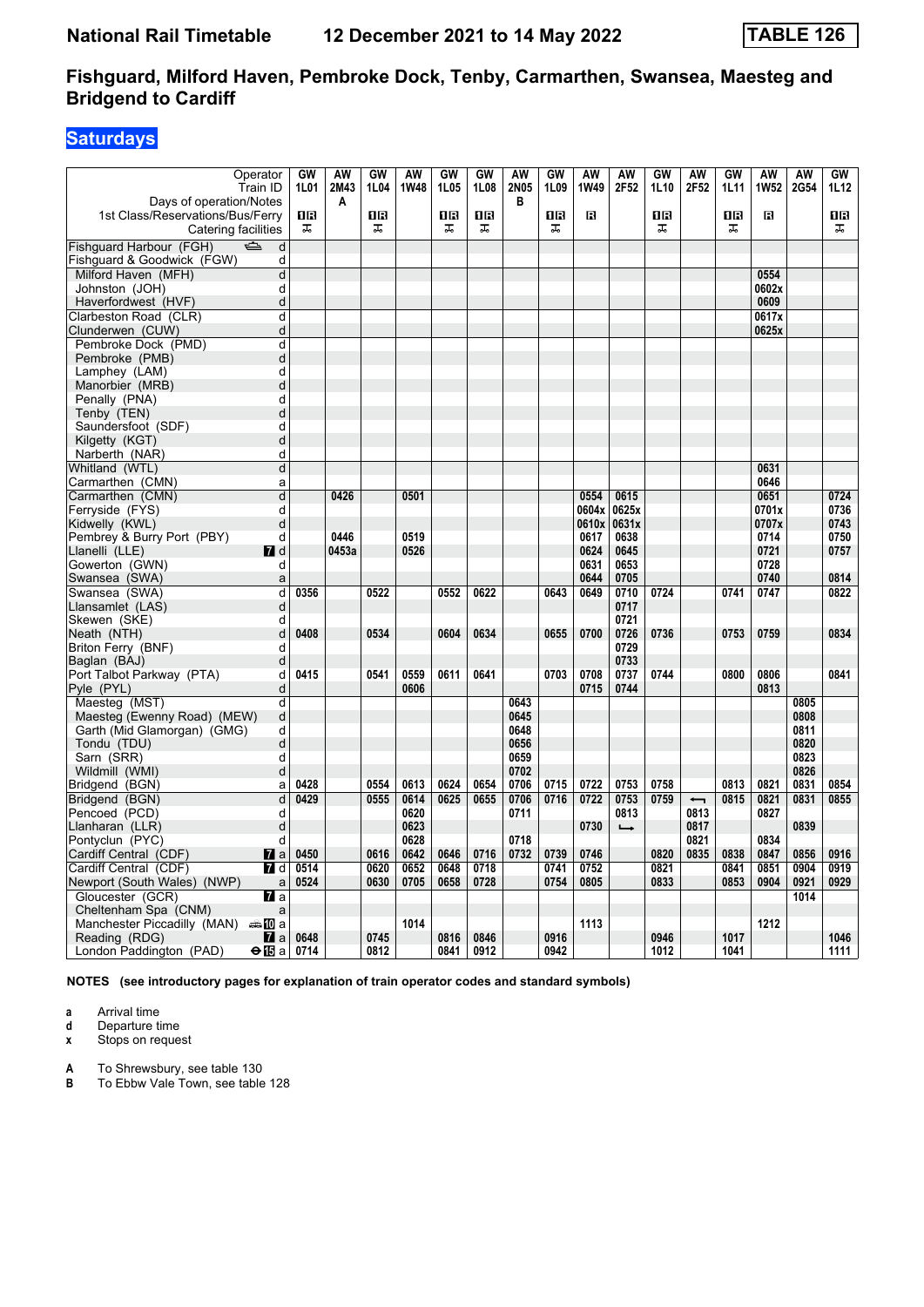# **Saturdays**

| Operator<br>Train ID                                        | AW<br><b>1W53</b> | AW<br>2E03 | <b>AW</b><br>2B53 | AW<br>2G56 | GW<br>1L14 | AW<br><b>1W55</b> | AW<br>2M51 | <b>AW</b><br>1W93 | <b>GW</b><br>1L16 | AW<br>1W57 | <b>AW</b><br>2E11 | <b>AW</b><br>2G58 | GW<br>1L18 | <b>AW</b><br>1W59 | <b>AW</b><br><b>1W94</b> | GW<br>1L20       |
|-------------------------------------------------------------|-------------------|------------|-------------------|------------|------------|-------------------|------------|-------------------|-------------------|------------|-------------------|-------------------|------------|-------------------|--------------------------|------------------|
| Days of operation/Notes<br>1st Class/Reservations/Bus/Ferry |                   |            |                   |            | ΠR         |                   | A          | C<br>в            | ΠR                | в          |                   |                   | 1R         | В                 | C                        | 1 R              |
| Catering facilities                                         |                   |            |                   |            | ᠼ          |                   |            |                   | ᠼ                 |            |                   |                   | ᠼ          |                   |                          | ᠼ                |
| Fishquard Harbour (FGH)<br>$\Rightarrow$<br>d               |                   |            |                   |            |            |                   |            |                   |                   |            |                   |                   |            |                   |                          |                  |
| Fishguard & Goodwick (FGW)<br>d                             |                   |            |                   |            |            |                   |            |                   |                   |            |                   |                   |            |                   |                          |                  |
| Milford Haven (MFH)<br>d                                    | 0700              |            |                   |            |            |                   |            |                   |                   | 0900       |                   |                   |            |                   |                          |                  |
| Johnston (JOH)<br>d                                         | 0708x             |            |                   |            |            |                   |            |                   |                   | 0908x      |                   |                   |            |                   |                          |                  |
| Haverfordwest (HVF)<br>d                                    | 0715              |            |                   |            |            |                   |            |                   |                   | 0915       |                   |                   |            |                   |                          |                  |
| Clarbeston Road (CLR)<br>d                                  | 0723x             |            |                   |            |            |                   |            |                   |                   | 0923x      |                   |                   |            |                   |                          |                  |
| Clunderwen (CUW)<br>d                                       | 0730x             |            |                   |            |            |                   |            |                   |                   | 0931x      |                   |                   |            |                   |                          |                  |
| Pembroke Dock (PMD)<br>d                                    |                   | 0659       |                   |            |            |                   |            |                   |                   |            | 0909              |                   |            |                   |                          |                  |
| Pembroke (PMB)<br>d                                         |                   | 0707       |                   |            |            |                   |            |                   |                   |            | 0917              |                   |            |                   |                          |                  |
| Lamphey (LAM)<br>d                                          |                   | 0710x      |                   |            |            |                   |            |                   |                   |            | 0920x             |                   |            |                   |                          |                  |
| Manorbier (MRB)<br>d                                        |                   | 0719       |                   |            |            |                   |            |                   |                   |            | 0929              |                   |            |                   |                          |                  |
| Penally (PNA)<br>d                                          |                   | 0724x      |                   |            |            |                   |            |                   |                   |            | 0934x             |                   |            |                   |                          |                  |
| d<br>Tenby (TEN)                                            |                   | 0729       |                   |            |            |                   |            |                   |                   |            | 0939              |                   |            |                   |                          |                  |
| Saundersfoot (SDF)<br>d                                     |                   | 0737x      |                   |            |            |                   |            |                   |                   |            | 0947x             |                   |            |                   |                          |                  |
| d<br>Kilgetty (KGT)                                         |                   | 0739x      |                   |            |            |                   |            |                   |                   |            | 0949x             |                   |            |                   |                          |                  |
| d<br>Narberth (NAR)                                         |                   | 0749x      |                   |            |            |                   |            |                   |                   |            | 0959x             |                   |            |                   |                          |                  |
| d<br>Whitland (WTL)                                         | 0736              | 0757       |                   |            |            |                   |            |                   |                   | 0938       | 1007              |                   |            |                   |                          |                  |
| Carmarthen (CMN)<br>a                                       | 0752              | 0815       |                   |            |            |                   |            |                   |                   | 0954       | 1025              |                   |            |                   |                          |                  |
| Carmarthen (CMN)<br>d                                       | 0756              |            | 0815              |            |            | 0859              | 0913       |                   |                   | 0959       |                   |                   |            | 1101              |                          |                  |
| Ferryside (FYS)<br>d                                        | 0806x             |            | 0825              |            |            | 0909x             |            |                   |                   |            |                   |                   |            | 1111x             |                          |                  |
| Kidwelly (KWL)<br>d                                         | 0812x             |            | 0831              |            |            | 0915x             |            |                   |                   |            |                   |                   |            | 1117x             |                          |                  |
| Pembrey & Burry Port (PBY)<br>d                             | 0819              |            | 0838              |            |            | 0922              |            |                   |                   | 1017       |                   |                   |            | 1124              |                          |                  |
| Llanelli (LLE)<br><b>7</b> d                                | 0826              |            | 0844              |            |            | 0929              | 0936a      |                   |                   | 1024       |                   |                   |            | 1131              |                          |                  |
| Gowerton (GWN)<br>d                                         | 0832              |            |                   |            |            | 0936              |            |                   |                   |            |                   |                   |            | 1138              |                          |                  |
| Swansea (SWA)<br>a                                          | 0845              |            | 0900              |            |            | 0949              |            |                   |                   | 1041       |                   |                   |            | 1150              |                          |                  |
| Swansea (SWA)<br>d                                          | 0849              |            |                   |            | 0923       | 0954              |            |                   | 1022              | 1045       |                   |                   | 1122       | 1159              |                          | 1222             |
| Llansamlet (LAS)<br>d                                       | 0855              |            |                   |            |            |                   |            |                   |                   | 1051       |                   |                   |            |                   |                          |                  |
| Skewen (SKE)<br>d                                           | 0859              |            |                   |            |            |                   |            |                   |                   | 1055       |                   |                   |            |                   |                          |                  |
| Neath (NTH)<br>d                                            | 0903              |            |                   |            | 0935       | 1006              |            |                   | 1034              | 1100       |                   |                   | 1135       | 1210              |                          | 1234             |
| Briton Ferry (BNF)<br>d                                     | 0907              |            |                   |            |            |                   |            |                   |                   | 1103       |                   |                   |            |                   |                          |                  |
| Baglan (BAJ)<br>d                                           | 0910              |            |                   |            |            |                   |            |                   |                   | 1107       |                   |                   |            |                   |                          |                  |
| Port Talbot Parkway (PTA)<br>d                              | 0914              |            |                   |            | 0942       | 1014              |            |                   | 1041              | 1111       |                   |                   | 1144c      | 1218              |                          | 1241             |
| Pyle (PYL)<br>d                                             | 0921              |            |                   |            |            | 1020              |            |                   |                   | 1118       |                   |                   |            |                   |                          |                  |
| Maesteg (MST)<br>d                                          |                   |            |                   | 0915       |            |                   |            | 1018              |                   |            |                   | 1115              |            |                   | 1218                     |                  |
| Maesteg (Ewenny Road) (MEW)<br>d                            |                   |            |                   | 0917       |            |                   |            | 1020              |                   |            |                   | 1117              |            |                   | 1220                     |                  |
| Garth (Mid Glamorgan) (GMG)<br>d                            |                   |            |                   | 0920       |            |                   |            | 1023              |                   |            |                   | 1120              |            |                   | 1223                     |                  |
| Tondu (TDU)<br>d                                            |                   |            |                   | 0928       |            |                   |            | 1032              |                   |            |                   | 1128              |            |                   | 1232                     |                  |
| Sarn (SRR)<br>d                                             |                   |            |                   | 0931       |            |                   |            | 1035              |                   |            |                   | 1131              |            |                   | 1235                     |                  |
| Wildmill (WMI)<br>d                                         |                   |            |                   | 0934       |            |                   |            | 1037              |                   |            |                   | 1134              |            |                   | 1237                     |                  |
| Bridgend (BGN)<br>a                                         | 0929              |            |                   | 0938       | 0955       | 1027              |            | 1041              | 1054              | 1126       |                   | 1138              | 1156       | 1231              | 1241                     | 1254             |
| $\overline{d}$<br>Bridgend (BGN)                            | 0929              |            |                   | 0939       | 0956       | 1028              |            | 1041              | 1055              | 1126       |                   | 1138              | 1157       | 1231              | 1241                     | 1255             |
| Pencoed (PCD)<br>d                                          |                   |            |                   | 0944       |            |                   |            | 1047              |                   |            |                   | 1143              |            |                   | 1247                     |                  |
| Llanharan (LLR)<br>d                                        |                   |            |                   | 0949       |            |                   |            | 1050              |                   |            |                   | 1147              |            |                   | 1250                     |                  |
| Pontyclun (PYC)<br>d                                        |                   |            |                   | 0953       |            |                   |            | 1055              |                   |            |                   | 1151              |            |                   | 1255                     |                  |
| Cardiff Central (CDF)<br>$\mathbf{a}$                       | 0950              |            |                   | 1006       | 1017       | 1049              |            | 1110              | 1116              | 1149       |                   | 1205              | 1218       | 1252              | 1310                     | 1316             |
| Cardiff Central (CDF)<br><b>7</b> d                         | 0955              |            |                   | 1009       | 1019       | 1053              |            | 1123              | 1119              | 1156       |                   | 1208              | 1220       | 1255              | 1322                     | $\frac{1}{1318}$ |
| Newport (South Wales) (NWP)<br>a                            | 1008              |            |                   | 1023       | 1029       | 1106              |            | 1136              | 1129              | 1209       |                   | 1221              | 1230       | 1308              | 1335                     | 1330             |
| Gloucester (GCR)<br><b>7</b> a                              |                   |            |                   | 1114       |            |                   |            |                   |                   |            |                   | 1313              |            |                   |                          |                  |
| Cheltenham Spa (CNM)<br>a                                   |                   |            |                   |            |            |                   |            |                   |                   |            |                   |                   |            |                   |                          |                  |
| Manchester Piccadilly (MAN) $\oplus \Box$ a                 | 1313              |            |                   |            |            | 1413              |            |                   |                   | 1513       |                   |                   |            | 1613              |                          |                  |
| Reading (RDG)<br>$\blacksquare$ a                           |                   |            |                   |            | 1146       |                   |            |                   | 1246              |            |                   |                   | 1346       |                   |                          | 1446             |
| London Paddington (PAD)<br>⊖n∏a                             |                   |            |                   |            | 1211       |                   |            |                   | 1314              |            |                   |                   | 1411       |                   |                          | 1511             |

**NOTES (see introductory pages for explanation of train operator codes and standard symbols)**

- **a** Arrival time<br>**d** Departure t
- **d** Departure time
- **x** Stops on request<br>**c** Arrives 3 minutes
- **c** Arrives 3 minutes earlier
- **A** To Shrewsbury, see table 130<br>**C** To Holyhead, see table 131
- To Holyhead, see table 131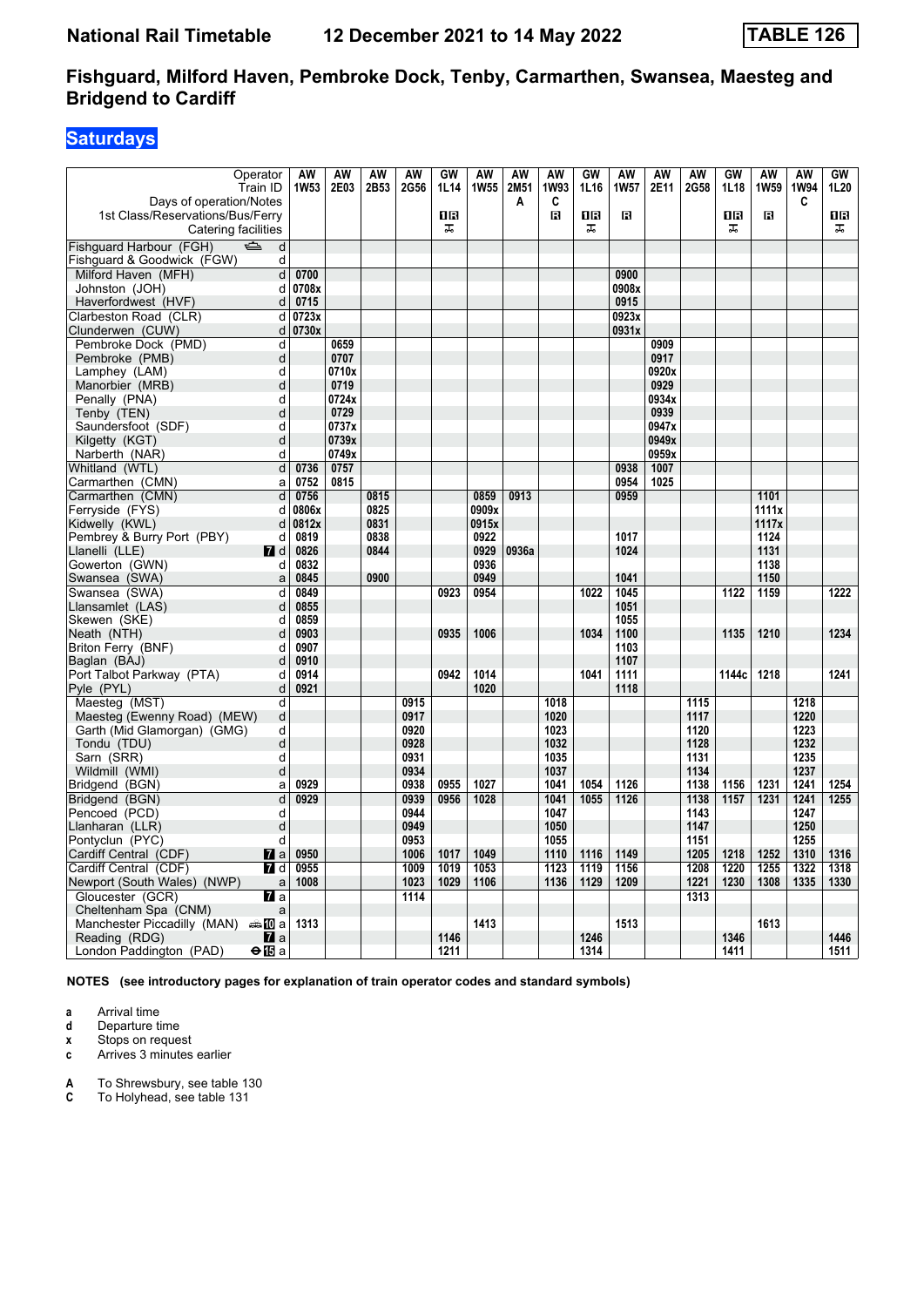# **Saturdays**

| 1st Class/Reservations/Bus/Ferry<br>в<br>1R<br>в<br>в<br>1 R<br>в<br>1R<br>В<br>1 R<br>Catering facilities<br>ᠼ<br>ᠼ<br>ᠼ<br>ᠼ<br>$\overline{\mathbb{P}}$<br>d<br>1241<br>d<br>1244<br>Milford Haven (MFH)<br>1101<br>1300<br>d<br>1109x<br>1308x<br>Johnston (JOH)<br>d<br>1116<br>1315<br>Haverfordwest (HVF)<br>d<br>Clarbeston Road (CLR)<br>d<br>1124x<br>1303x<br>1323x<br>1132x<br>1331x<br>Clunderwen (CUW)<br>d<br>Pembroke Dock (PMD)<br>1114<br>d<br>1312<br>1122<br>Pembroke (PMB)<br>d<br>1320<br>1125x<br>1323x<br>Lamphey (LAM)<br>d<br>1134<br>1332<br>Manorbier (MRB)<br>d<br>d<br>1139x<br>1337x<br>Penally (PNA)<br>Tenby (TEN)<br>d<br>1149e<br>1348f<br>1157x<br>1356x<br>Saundersfoot (SDF)<br>d<br>1159x<br>1358x<br>Kilgetty (KGT)<br>d<br>1209x<br>1408x<br>Narberth (NAR)<br>d<br>d<br>1218<br>1316<br>1337<br>1417<br>Whitland (WTL)<br>1139<br>Carmarthen (CMN)<br>1155<br>1235<br>1332<br>1353<br>1434<br>a<br>Carmarthen (CMN)<br>d<br>1336<br>1159<br>1300<br>1358<br>1501<br>Ferryside (FYS)<br>1346x<br>1511x<br>d<br>1310x<br>Kidwelly (KWL)<br>1316x<br>1352x<br>1517x<br>d<br>Pembrey & Burry Port (PBY)<br>1217<br>1323<br>1359<br>1416<br>d<br>1524<br>Llanelli (LLE)<br>$\blacksquare$ d<br>1224<br>1238<br>1330<br>1406<br>1423<br>1531<br>Gowerton (GWN)<br>1337<br>1430<br>1538<br>d<br>1231<br>1350<br>1443<br>1550<br>1243<br>1257<br>Swansea (SWA)<br>a<br>1523<br>1247<br>1322<br>1400<br>1423<br>1447<br>1555<br>1622<br>Swansea (SWA)<br>d<br>1254<br>1454<br>Llansamlet (LAS)<br>d<br>1258<br>1458<br>Skewen (SKE)<br>d<br>Neath (NTH)<br>d<br>1302<br>1334<br>1411<br>1435<br>1502<br>1534<br>1606<br>1634<br>Briton Ferry (BNF)<br>1306<br>1506<br>d<br>Baglan (BAJ)<br>1309<br>1510<br>d<br>1434<br>1442<br>Port Talbot Parkway (PTA)<br>1313<br>1341<br>1419<br>1514<br>1543<br>1614<br>1641<br>d<br>d<br>1320<br>1521<br>1621<br>Maesteg (MST)<br>d<br>1315<br>1415<br>1514<br>1614<br>Maesteg (Ewenny Road) (MEW)<br>d<br>1317<br>1417<br>1517<br>1616<br>Garth (Mid Glamorgan) (GMG)<br>d<br>1320<br>1420<br>1519<br>1619<br>d<br>1328<br>1429<br>1527<br>1627<br>Tondu (TDU)<br>d<br>1331<br>1432<br>1530<br>1630<br>Sarn (SRR)<br>1334<br>1434<br>1534<br>Wildmill (WMI)<br>d<br>1633<br>1449<br>1328<br>1338<br>1354<br>1431<br>1438<br>1455<br>1529<br>1537<br>1555<br>1629<br>1637<br>1654<br>Bridgend (BGN)<br>a<br>Bridgend (BGN)<br>d<br>1328<br>1339<br>1356<br>1431<br>1438<br>1449<br>1456<br>1529<br>1537<br>1557<br>1629<br>1637<br>1655<br>Pencoed (PCD)<br>1344<br>1444<br>1543<br>1642<br>d<br>1349<br>1448<br>1547<br>1646<br>Llanharan (LLR)<br>d<br>Pontyclun (PYC)<br>1453<br>d<br>1353<br>1551<br>1651<br>1417<br>1509<br>1521<br>1517<br>1551<br>1716<br>Cardiff Central (CDF)<br>$\mathbf{z}$ a<br>1349<br>1407<br>1453<br>1605<br>1618<br>1650<br>1704<br>1707<br>Cardiff Central (CDF)<br><b>7</b> d<br>1355<br>1421<br>1456<br>1523<br>1519<br>1555<br>1607<br>1623<br>1654<br>1719<br>Newport (South Wales) (NWP)<br>1432<br>1509<br>1537<br>1529<br>1608<br>1621<br>1633<br>1707<br>1722<br>1729<br>1408<br>a<br>Gloucester (GCR)<br><b>77</b> a<br>1713<br>1812<br>Cheltenham Spa (CNM)<br>a<br>Manchester Piccadilly (MAN) $\oplus$ 10 a<br>1714<br>1814<br>1915<br>2012<br>$\blacksquare$ a<br>1547<br>1646<br>1747<br>1846<br>Reading (RDG) | Operator<br>Train ID<br>Days of operation/Notes | AW<br>1W61 | AW<br>2E13 | <b>AW</b><br>2V38<br>D | <b>AW</b><br>2L54 | GW<br>1L22 | AW<br>1W63 | AW<br><b>1W95</b><br>C | AW<br>1B97 | GW<br>1L24 | AW<br>1W66 | AW<br>2E17 | <b>AW</b><br>2G64 | GW<br>1L26 | <b>AW</b><br>1W67 | <b>AW</b><br>2G66 | GW<br>1L28 |
|-------------------------------------------------------------------------------------------------------------------------------------------------------------------------------------------------------------------------------------------------------------------------------------------------------------------------------------------------------------------------------------------------------------------------------------------------------------------------------------------------------------------------------------------------------------------------------------------------------------------------------------------------------------------------------------------------------------------------------------------------------------------------------------------------------------------------------------------------------------------------------------------------------------------------------------------------------------------------------------------------------------------------------------------------------------------------------------------------------------------------------------------------------------------------------------------------------------------------------------------------------------------------------------------------------------------------------------------------------------------------------------------------------------------------------------------------------------------------------------------------------------------------------------------------------------------------------------------------------------------------------------------------------------------------------------------------------------------------------------------------------------------------------------------------------------------------------------------------------------------------------------------------------------------------------------------------------------------------------------------------------------------------------------------------------------------------------------------------------------------------------------------------------------------------------------------------------------------------------------------------------------------------------------------------------------------------------------------------------------------------------------------------------------------------------------------------------------------------------------------------------------------------------------------------------------------------------------------------------------------------------------------------------------------------------------------------------------------------------------------------------------------------------------------------------------------------------------------------------------------------------------------------------------------------------------------------------------------------------------------------------------------------------------------------------------------------------------------------------------------------------------------------------------------------------------------------------------------------------------------------------------------------------------------------------------------------------------|-------------------------------------------------|------------|------------|------------------------|-------------------|------------|------------|------------------------|------------|------------|------------|------------|-------------------|------------|-------------------|-------------------|------------|
|                                                                                                                                                                                                                                                                                                                                                                                                                                                                                                                                                                                                                                                                                                                                                                                                                                                                                                                                                                                                                                                                                                                                                                                                                                                                                                                                                                                                                                                                                                                                                                                                                                                                                                                                                                                                                                                                                                                                                                                                                                                                                                                                                                                                                                                                                                                                                                                                                                                                                                                                                                                                                                                                                                                                                                                                                                                                                                                                                                                                                                                                                                                                                                                                                                                                                                                                     |                                                 |            |            |                        |                   |            |            |                        |            |            |            |            |                   |            |                   |                   |            |
|                                                                                                                                                                                                                                                                                                                                                                                                                                                                                                                                                                                                                                                                                                                                                                                                                                                                                                                                                                                                                                                                                                                                                                                                                                                                                                                                                                                                                                                                                                                                                                                                                                                                                                                                                                                                                                                                                                                                                                                                                                                                                                                                                                                                                                                                                                                                                                                                                                                                                                                                                                                                                                                                                                                                                                                                                                                                                                                                                                                                                                                                                                                                                                                                                                                                                                                                     | Fishquard Harbour (FGH)                         |            |            |                        |                   |            |            |                        |            |            |            |            |                   |            |                   |                   |            |
|                                                                                                                                                                                                                                                                                                                                                                                                                                                                                                                                                                                                                                                                                                                                                                                                                                                                                                                                                                                                                                                                                                                                                                                                                                                                                                                                                                                                                                                                                                                                                                                                                                                                                                                                                                                                                                                                                                                                                                                                                                                                                                                                                                                                                                                                                                                                                                                                                                                                                                                                                                                                                                                                                                                                                                                                                                                                                                                                                                                                                                                                                                                                                                                                                                                                                                                                     | Fishguard & Goodwick (FGW)                      |            |            |                        |                   |            |            |                        |            |            |            |            |                   |            |                   |                   |            |
|                                                                                                                                                                                                                                                                                                                                                                                                                                                                                                                                                                                                                                                                                                                                                                                                                                                                                                                                                                                                                                                                                                                                                                                                                                                                                                                                                                                                                                                                                                                                                                                                                                                                                                                                                                                                                                                                                                                                                                                                                                                                                                                                                                                                                                                                                                                                                                                                                                                                                                                                                                                                                                                                                                                                                                                                                                                                                                                                                                                                                                                                                                                                                                                                                                                                                                                                     |                                                 |            |            |                        |                   |            |            |                        |            |            |            |            |                   |            |                   |                   |            |
|                                                                                                                                                                                                                                                                                                                                                                                                                                                                                                                                                                                                                                                                                                                                                                                                                                                                                                                                                                                                                                                                                                                                                                                                                                                                                                                                                                                                                                                                                                                                                                                                                                                                                                                                                                                                                                                                                                                                                                                                                                                                                                                                                                                                                                                                                                                                                                                                                                                                                                                                                                                                                                                                                                                                                                                                                                                                                                                                                                                                                                                                                                                                                                                                                                                                                                                                     |                                                 |            |            |                        |                   |            |            |                        |            |            |            |            |                   |            |                   |                   |            |
|                                                                                                                                                                                                                                                                                                                                                                                                                                                                                                                                                                                                                                                                                                                                                                                                                                                                                                                                                                                                                                                                                                                                                                                                                                                                                                                                                                                                                                                                                                                                                                                                                                                                                                                                                                                                                                                                                                                                                                                                                                                                                                                                                                                                                                                                                                                                                                                                                                                                                                                                                                                                                                                                                                                                                                                                                                                                                                                                                                                                                                                                                                                                                                                                                                                                                                                                     |                                                 |            |            |                        |                   |            |            |                        |            |            |            |            |                   |            |                   |                   |            |
|                                                                                                                                                                                                                                                                                                                                                                                                                                                                                                                                                                                                                                                                                                                                                                                                                                                                                                                                                                                                                                                                                                                                                                                                                                                                                                                                                                                                                                                                                                                                                                                                                                                                                                                                                                                                                                                                                                                                                                                                                                                                                                                                                                                                                                                                                                                                                                                                                                                                                                                                                                                                                                                                                                                                                                                                                                                                                                                                                                                                                                                                                                                                                                                                                                                                                                                                     |                                                 |            |            |                        |                   |            |            |                        |            |            |            |            |                   |            |                   |                   |            |
|                                                                                                                                                                                                                                                                                                                                                                                                                                                                                                                                                                                                                                                                                                                                                                                                                                                                                                                                                                                                                                                                                                                                                                                                                                                                                                                                                                                                                                                                                                                                                                                                                                                                                                                                                                                                                                                                                                                                                                                                                                                                                                                                                                                                                                                                                                                                                                                                                                                                                                                                                                                                                                                                                                                                                                                                                                                                                                                                                                                                                                                                                                                                                                                                                                                                                                                                     |                                                 |            |            |                        |                   |            |            |                        |            |            |            |            |                   |            |                   |                   |            |
|                                                                                                                                                                                                                                                                                                                                                                                                                                                                                                                                                                                                                                                                                                                                                                                                                                                                                                                                                                                                                                                                                                                                                                                                                                                                                                                                                                                                                                                                                                                                                                                                                                                                                                                                                                                                                                                                                                                                                                                                                                                                                                                                                                                                                                                                                                                                                                                                                                                                                                                                                                                                                                                                                                                                                                                                                                                                                                                                                                                                                                                                                                                                                                                                                                                                                                                                     |                                                 |            |            |                        |                   |            |            |                        |            |            |            |            |                   |            |                   |                   |            |
|                                                                                                                                                                                                                                                                                                                                                                                                                                                                                                                                                                                                                                                                                                                                                                                                                                                                                                                                                                                                                                                                                                                                                                                                                                                                                                                                                                                                                                                                                                                                                                                                                                                                                                                                                                                                                                                                                                                                                                                                                                                                                                                                                                                                                                                                                                                                                                                                                                                                                                                                                                                                                                                                                                                                                                                                                                                                                                                                                                                                                                                                                                                                                                                                                                                                                                                                     |                                                 |            |            |                        |                   |            |            |                        |            |            |            |            |                   |            |                   |                   |            |
|                                                                                                                                                                                                                                                                                                                                                                                                                                                                                                                                                                                                                                                                                                                                                                                                                                                                                                                                                                                                                                                                                                                                                                                                                                                                                                                                                                                                                                                                                                                                                                                                                                                                                                                                                                                                                                                                                                                                                                                                                                                                                                                                                                                                                                                                                                                                                                                                                                                                                                                                                                                                                                                                                                                                                                                                                                                                                                                                                                                                                                                                                                                                                                                                                                                                                                                                     |                                                 |            |            |                        |                   |            |            |                        |            |            |            |            |                   |            |                   |                   |            |
|                                                                                                                                                                                                                                                                                                                                                                                                                                                                                                                                                                                                                                                                                                                                                                                                                                                                                                                                                                                                                                                                                                                                                                                                                                                                                                                                                                                                                                                                                                                                                                                                                                                                                                                                                                                                                                                                                                                                                                                                                                                                                                                                                                                                                                                                                                                                                                                                                                                                                                                                                                                                                                                                                                                                                                                                                                                                                                                                                                                                                                                                                                                                                                                                                                                                                                                                     |                                                 |            |            |                        |                   |            |            |                        |            |            |            |            |                   |            |                   |                   |            |
|                                                                                                                                                                                                                                                                                                                                                                                                                                                                                                                                                                                                                                                                                                                                                                                                                                                                                                                                                                                                                                                                                                                                                                                                                                                                                                                                                                                                                                                                                                                                                                                                                                                                                                                                                                                                                                                                                                                                                                                                                                                                                                                                                                                                                                                                                                                                                                                                                                                                                                                                                                                                                                                                                                                                                                                                                                                                                                                                                                                                                                                                                                                                                                                                                                                                                                                                     |                                                 |            |            |                        |                   |            |            |                        |            |            |            |            |                   |            |                   |                   |            |
|                                                                                                                                                                                                                                                                                                                                                                                                                                                                                                                                                                                                                                                                                                                                                                                                                                                                                                                                                                                                                                                                                                                                                                                                                                                                                                                                                                                                                                                                                                                                                                                                                                                                                                                                                                                                                                                                                                                                                                                                                                                                                                                                                                                                                                                                                                                                                                                                                                                                                                                                                                                                                                                                                                                                                                                                                                                                                                                                                                                                                                                                                                                                                                                                                                                                                                                                     |                                                 |            |            |                        |                   |            |            |                        |            |            |            |            |                   |            |                   |                   |            |
|                                                                                                                                                                                                                                                                                                                                                                                                                                                                                                                                                                                                                                                                                                                                                                                                                                                                                                                                                                                                                                                                                                                                                                                                                                                                                                                                                                                                                                                                                                                                                                                                                                                                                                                                                                                                                                                                                                                                                                                                                                                                                                                                                                                                                                                                                                                                                                                                                                                                                                                                                                                                                                                                                                                                                                                                                                                                                                                                                                                                                                                                                                                                                                                                                                                                                                                                     |                                                 |            |            |                        |                   |            |            |                        |            |            |            |            |                   |            |                   |                   |            |
|                                                                                                                                                                                                                                                                                                                                                                                                                                                                                                                                                                                                                                                                                                                                                                                                                                                                                                                                                                                                                                                                                                                                                                                                                                                                                                                                                                                                                                                                                                                                                                                                                                                                                                                                                                                                                                                                                                                                                                                                                                                                                                                                                                                                                                                                                                                                                                                                                                                                                                                                                                                                                                                                                                                                                                                                                                                                                                                                                                                                                                                                                                                                                                                                                                                                                                                                     |                                                 |            |            |                        |                   |            |            |                        |            |            |            |            |                   |            |                   |                   |            |
|                                                                                                                                                                                                                                                                                                                                                                                                                                                                                                                                                                                                                                                                                                                                                                                                                                                                                                                                                                                                                                                                                                                                                                                                                                                                                                                                                                                                                                                                                                                                                                                                                                                                                                                                                                                                                                                                                                                                                                                                                                                                                                                                                                                                                                                                                                                                                                                                                                                                                                                                                                                                                                                                                                                                                                                                                                                                                                                                                                                                                                                                                                                                                                                                                                                                                                                                     |                                                 |            |            |                        |                   |            |            |                        |            |            |            |            |                   |            |                   |                   |            |
|                                                                                                                                                                                                                                                                                                                                                                                                                                                                                                                                                                                                                                                                                                                                                                                                                                                                                                                                                                                                                                                                                                                                                                                                                                                                                                                                                                                                                                                                                                                                                                                                                                                                                                                                                                                                                                                                                                                                                                                                                                                                                                                                                                                                                                                                                                                                                                                                                                                                                                                                                                                                                                                                                                                                                                                                                                                                                                                                                                                                                                                                                                                                                                                                                                                                                                                                     |                                                 |            |            |                        |                   |            |            |                        |            |            |            |            |                   |            |                   |                   |            |
|                                                                                                                                                                                                                                                                                                                                                                                                                                                                                                                                                                                                                                                                                                                                                                                                                                                                                                                                                                                                                                                                                                                                                                                                                                                                                                                                                                                                                                                                                                                                                                                                                                                                                                                                                                                                                                                                                                                                                                                                                                                                                                                                                                                                                                                                                                                                                                                                                                                                                                                                                                                                                                                                                                                                                                                                                                                                                                                                                                                                                                                                                                                                                                                                                                                                                                                                     |                                                 |            |            |                        |                   |            |            |                        |            |            |            |            |                   |            |                   |                   |            |
|                                                                                                                                                                                                                                                                                                                                                                                                                                                                                                                                                                                                                                                                                                                                                                                                                                                                                                                                                                                                                                                                                                                                                                                                                                                                                                                                                                                                                                                                                                                                                                                                                                                                                                                                                                                                                                                                                                                                                                                                                                                                                                                                                                                                                                                                                                                                                                                                                                                                                                                                                                                                                                                                                                                                                                                                                                                                                                                                                                                                                                                                                                                                                                                                                                                                                                                                     |                                                 |            |            |                        |                   |            |            |                        |            |            |            |            |                   |            |                   |                   |            |
|                                                                                                                                                                                                                                                                                                                                                                                                                                                                                                                                                                                                                                                                                                                                                                                                                                                                                                                                                                                                                                                                                                                                                                                                                                                                                                                                                                                                                                                                                                                                                                                                                                                                                                                                                                                                                                                                                                                                                                                                                                                                                                                                                                                                                                                                                                                                                                                                                                                                                                                                                                                                                                                                                                                                                                                                                                                                                                                                                                                                                                                                                                                                                                                                                                                                                                                                     |                                                 |            |            |                        |                   |            |            |                        |            |            |            |            |                   |            |                   |                   |            |
|                                                                                                                                                                                                                                                                                                                                                                                                                                                                                                                                                                                                                                                                                                                                                                                                                                                                                                                                                                                                                                                                                                                                                                                                                                                                                                                                                                                                                                                                                                                                                                                                                                                                                                                                                                                                                                                                                                                                                                                                                                                                                                                                                                                                                                                                                                                                                                                                                                                                                                                                                                                                                                                                                                                                                                                                                                                                                                                                                                                                                                                                                                                                                                                                                                                                                                                                     |                                                 |            |            |                        |                   |            |            |                        |            |            |            |            |                   |            |                   |                   |            |
|                                                                                                                                                                                                                                                                                                                                                                                                                                                                                                                                                                                                                                                                                                                                                                                                                                                                                                                                                                                                                                                                                                                                                                                                                                                                                                                                                                                                                                                                                                                                                                                                                                                                                                                                                                                                                                                                                                                                                                                                                                                                                                                                                                                                                                                                                                                                                                                                                                                                                                                                                                                                                                                                                                                                                                                                                                                                                                                                                                                                                                                                                                                                                                                                                                                                                                                                     |                                                 |            |            |                        |                   |            |            |                        |            |            |            |            |                   |            |                   |                   |            |
|                                                                                                                                                                                                                                                                                                                                                                                                                                                                                                                                                                                                                                                                                                                                                                                                                                                                                                                                                                                                                                                                                                                                                                                                                                                                                                                                                                                                                                                                                                                                                                                                                                                                                                                                                                                                                                                                                                                                                                                                                                                                                                                                                                                                                                                                                                                                                                                                                                                                                                                                                                                                                                                                                                                                                                                                                                                                                                                                                                                                                                                                                                                                                                                                                                                                                                                                     |                                                 |            |            |                        |                   |            |            |                        |            |            |            |            |                   |            |                   |                   |            |
|                                                                                                                                                                                                                                                                                                                                                                                                                                                                                                                                                                                                                                                                                                                                                                                                                                                                                                                                                                                                                                                                                                                                                                                                                                                                                                                                                                                                                                                                                                                                                                                                                                                                                                                                                                                                                                                                                                                                                                                                                                                                                                                                                                                                                                                                                                                                                                                                                                                                                                                                                                                                                                                                                                                                                                                                                                                                                                                                                                                                                                                                                                                                                                                                                                                                                                                                     |                                                 |            |            |                        |                   |            |            |                        |            |            |            |            |                   |            |                   |                   |            |
|                                                                                                                                                                                                                                                                                                                                                                                                                                                                                                                                                                                                                                                                                                                                                                                                                                                                                                                                                                                                                                                                                                                                                                                                                                                                                                                                                                                                                                                                                                                                                                                                                                                                                                                                                                                                                                                                                                                                                                                                                                                                                                                                                                                                                                                                                                                                                                                                                                                                                                                                                                                                                                                                                                                                                                                                                                                                                                                                                                                                                                                                                                                                                                                                                                                                                                                                     |                                                 |            |            |                        |                   |            |            |                        |            |            |            |            |                   |            |                   |                   |            |
|                                                                                                                                                                                                                                                                                                                                                                                                                                                                                                                                                                                                                                                                                                                                                                                                                                                                                                                                                                                                                                                                                                                                                                                                                                                                                                                                                                                                                                                                                                                                                                                                                                                                                                                                                                                                                                                                                                                                                                                                                                                                                                                                                                                                                                                                                                                                                                                                                                                                                                                                                                                                                                                                                                                                                                                                                                                                                                                                                                                                                                                                                                                                                                                                                                                                                                                                     |                                                 |            |            |                        |                   |            |            |                        |            |            |            |            |                   |            |                   |                   |            |
|                                                                                                                                                                                                                                                                                                                                                                                                                                                                                                                                                                                                                                                                                                                                                                                                                                                                                                                                                                                                                                                                                                                                                                                                                                                                                                                                                                                                                                                                                                                                                                                                                                                                                                                                                                                                                                                                                                                                                                                                                                                                                                                                                                                                                                                                                                                                                                                                                                                                                                                                                                                                                                                                                                                                                                                                                                                                                                                                                                                                                                                                                                                                                                                                                                                                                                                                     |                                                 |            |            |                        |                   |            |            |                        |            |            |            |            |                   |            |                   |                   |            |
|                                                                                                                                                                                                                                                                                                                                                                                                                                                                                                                                                                                                                                                                                                                                                                                                                                                                                                                                                                                                                                                                                                                                                                                                                                                                                                                                                                                                                                                                                                                                                                                                                                                                                                                                                                                                                                                                                                                                                                                                                                                                                                                                                                                                                                                                                                                                                                                                                                                                                                                                                                                                                                                                                                                                                                                                                                                                                                                                                                                                                                                                                                                                                                                                                                                                                                                                     |                                                 |            |            |                        |                   |            |            |                        |            |            |            |            |                   |            |                   |                   |            |
|                                                                                                                                                                                                                                                                                                                                                                                                                                                                                                                                                                                                                                                                                                                                                                                                                                                                                                                                                                                                                                                                                                                                                                                                                                                                                                                                                                                                                                                                                                                                                                                                                                                                                                                                                                                                                                                                                                                                                                                                                                                                                                                                                                                                                                                                                                                                                                                                                                                                                                                                                                                                                                                                                                                                                                                                                                                                                                                                                                                                                                                                                                                                                                                                                                                                                                                                     |                                                 |            |            |                        |                   |            |            |                        |            |            |            |            |                   |            |                   |                   |            |
|                                                                                                                                                                                                                                                                                                                                                                                                                                                                                                                                                                                                                                                                                                                                                                                                                                                                                                                                                                                                                                                                                                                                                                                                                                                                                                                                                                                                                                                                                                                                                                                                                                                                                                                                                                                                                                                                                                                                                                                                                                                                                                                                                                                                                                                                                                                                                                                                                                                                                                                                                                                                                                                                                                                                                                                                                                                                                                                                                                                                                                                                                                                                                                                                                                                                                                                                     |                                                 |            |            |                        |                   |            |            |                        |            |            |            |            |                   |            |                   |                   |            |
|                                                                                                                                                                                                                                                                                                                                                                                                                                                                                                                                                                                                                                                                                                                                                                                                                                                                                                                                                                                                                                                                                                                                                                                                                                                                                                                                                                                                                                                                                                                                                                                                                                                                                                                                                                                                                                                                                                                                                                                                                                                                                                                                                                                                                                                                                                                                                                                                                                                                                                                                                                                                                                                                                                                                                                                                                                                                                                                                                                                                                                                                                                                                                                                                                                                                                                                                     |                                                 |            |            |                        |                   |            |            |                        |            |            |            |            |                   |            |                   |                   |            |
|                                                                                                                                                                                                                                                                                                                                                                                                                                                                                                                                                                                                                                                                                                                                                                                                                                                                                                                                                                                                                                                                                                                                                                                                                                                                                                                                                                                                                                                                                                                                                                                                                                                                                                                                                                                                                                                                                                                                                                                                                                                                                                                                                                                                                                                                                                                                                                                                                                                                                                                                                                                                                                                                                                                                                                                                                                                                                                                                                                                                                                                                                                                                                                                                                                                                                                                                     | Pyle (PYL)                                      |            |            |                        |                   |            |            |                        |            |            |            |            |                   |            |                   |                   |            |
|                                                                                                                                                                                                                                                                                                                                                                                                                                                                                                                                                                                                                                                                                                                                                                                                                                                                                                                                                                                                                                                                                                                                                                                                                                                                                                                                                                                                                                                                                                                                                                                                                                                                                                                                                                                                                                                                                                                                                                                                                                                                                                                                                                                                                                                                                                                                                                                                                                                                                                                                                                                                                                                                                                                                                                                                                                                                                                                                                                                                                                                                                                                                                                                                                                                                                                                                     |                                                 |            |            |                        |                   |            |            |                        |            |            |            |            |                   |            |                   |                   |            |
|                                                                                                                                                                                                                                                                                                                                                                                                                                                                                                                                                                                                                                                                                                                                                                                                                                                                                                                                                                                                                                                                                                                                                                                                                                                                                                                                                                                                                                                                                                                                                                                                                                                                                                                                                                                                                                                                                                                                                                                                                                                                                                                                                                                                                                                                                                                                                                                                                                                                                                                                                                                                                                                                                                                                                                                                                                                                                                                                                                                                                                                                                                                                                                                                                                                                                                                                     |                                                 |            |            |                        |                   |            |            |                        |            |            |            |            |                   |            |                   |                   |            |
|                                                                                                                                                                                                                                                                                                                                                                                                                                                                                                                                                                                                                                                                                                                                                                                                                                                                                                                                                                                                                                                                                                                                                                                                                                                                                                                                                                                                                                                                                                                                                                                                                                                                                                                                                                                                                                                                                                                                                                                                                                                                                                                                                                                                                                                                                                                                                                                                                                                                                                                                                                                                                                                                                                                                                                                                                                                                                                                                                                                                                                                                                                                                                                                                                                                                                                                                     |                                                 |            |            |                        |                   |            |            |                        |            |            |            |            |                   |            |                   |                   |            |
|                                                                                                                                                                                                                                                                                                                                                                                                                                                                                                                                                                                                                                                                                                                                                                                                                                                                                                                                                                                                                                                                                                                                                                                                                                                                                                                                                                                                                                                                                                                                                                                                                                                                                                                                                                                                                                                                                                                                                                                                                                                                                                                                                                                                                                                                                                                                                                                                                                                                                                                                                                                                                                                                                                                                                                                                                                                                                                                                                                                                                                                                                                                                                                                                                                                                                                                                     |                                                 |            |            |                        |                   |            |            |                        |            |            |            |            |                   |            |                   |                   |            |
|                                                                                                                                                                                                                                                                                                                                                                                                                                                                                                                                                                                                                                                                                                                                                                                                                                                                                                                                                                                                                                                                                                                                                                                                                                                                                                                                                                                                                                                                                                                                                                                                                                                                                                                                                                                                                                                                                                                                                                                                                                                                                                                                                                                                                                                                                                                                                                                                                                                                                                                                                                                                                                                                                                                                                                                                                                                                                                                                                                                                                                                                                                                                                                                                                                                                                                                                     |                                                 |            |            |                        |                   |            |            |                        |            |            |            |            |                   |            |                   |                   |            |
|                                                                                                                                                                                                                                                                                                                                                                                                                                                                                                                                                                                                                                                                                                                                                                                                                                                                                                                                                                                                                                                                                                                                                                                                                                                                                                                                                                                                                                                                                                                                                                                                                                                                                                                                                                                                                                                                                                                                                                                                                                                                                                                                                                                                                                                                                                                                                                                                                                                                                                                                                                                                                                                                                                                                                                                                                                                                                                                                                                                                                                                                                                                                                                                                                                                                                                                                     |                                                 |            |            |                        |                   |            |            |                        |            |            |            |            |                   |            |                   |                   |            |
|                                                                                                                                                                                                                                                                                                                                                                                                                                                                                                                                                                                                                                                                                                                                                                                                                                                                                                                                                                                                                                                                                                                                                                                                                                                                                                                                                                                                                                                                                                                                                                                                                                                                                                                                                                                                                                                                                                                                                                                                                                                                                                                                                                                                                                                                                                                                                                                                                                                                                                                                                                                                                                                                                                                                                                                                                                                                                                                                                                                                                                                                                                                                                                                                                                                                                                                                     |                                                 |            |            |                        |                   |            |            |                        |            |            |            |            |                   |            |                   |                   |            |
|                                                                                                                                                                                                                                                                                                                                                                                                                                                                                                                                                                                                                                                                                                                                                                                                                                                                                                                                                                                                                                                                                                                                                                                                                                                                                                                                                                                                                                                                                                                                                                                                                                                                                                                                                                                                                                                                                                                                                                                                                                                                                                                                                                                                                                                                                                                                                                                                                                                                                                                                                                                                                                                                                                                                                                                                                                                                                                                                                                                                                                                                                                                                                                                                                                                                                                                                     |                                                 |            |            |                        |                   |            |            |                        |            |            |            |            |                   |            |                   |                   |            |
|                                                                                                                                                                                                                                                                                                                                                                                                                                                                                                                                                                                                                                                                                                                                                                                                                                                                                                                                                                                                                                                                                                                                                                                                                                                                                                                                                                                                                                                                                                                                                                                                                                                                                                                                                                                                                                                                                                                                                                                                                                                                                                                                                                                                                                                                                                                                                                                                                                                                                                                                                                                                                                                                                                                                                                                                                                                                                                                                                                                                                                                                                                                                                                                                                                                                                                                                     |                                                 |            |            |                        |                   |            |            |                        |            |            |            |            |                   |            |                   |                   |            |
|                                                                                                                                                                                                                                                                                                                                                                                                                                                                                                                                                                                                                                                                                                                                                                                                                                                                                                                                                                                                                                                                                                                                                                                                                                                                                                                                                                                                                                                                                                                                                                                                                                                                                                                                                                                                                                                                                                                                                                                                                                                                                                                                                                                                                                                                                                                                                                                                                                                                                                                                                                                                                                                                                                                                                                                                                                                                                                                                                                                                                                                                                                                                                                                                                                                                                                                                     |                                                 |            |            |                        |                   |            |            |                        |            |            |            |            |                   |            |                   |                   |            |
|                                                                                                                                                                                                                                                                                                                                                                                                                                                                                                                                                                                                                                                                                                                                                                                                                                                                                                                                                                                                                                                                                                                                                                                                                                                                                                                                                                                                                                                                                                                                                                                                                                                                                                                                                                                                                                                                                                                                                                                                                                                                                                                                                                                                                                                                                                                                                                                                                                                                                                                                                                                                                                                                                                                                                                                                                                                                                                                                                                                                                                                                                                                                                                                                                                                                                                                                     |                                                 |            |            |                        |                   |            |            |                        |            |            |            |            |                   |            |                   |                   |            |
|                                                                                                                                                                                                                                                                                                                                                                                                                                                                                                                                                                                                                                                                                                                                                                                                                                                                                                                                                                                                                                                                                                                                                                                                                                                                                                                                                                                                                                                                                                                                                                                                                                                                                                                                                                                                                                                                                                                                                                                                                                                                                                                                                                                                                                                                                                                                                                                                                                                                                                                                                                                                                                                                                                                                                                                                                                                                                                                                                                                                                                                                                                                                                                                                                                                                                                                                     |                                                 |            |            |                        |                   |            |            |                        |            |            |            |            |                   |            |                   |                   |            |
|                                                                                                                                                                                                                                                                                                                                                                                                                                                                                                                                                                                                                                                                                                                                                                                                                                                                                                                                                                                                                                                                                                                                                                                                                                                                                                                                                                                                                                                                                                                                                                                                                                                                                                                                                                                                                                                                                                                                                                                                                                                                                                                                                                                                                                                                                                                                                                                                                                                                                                                                                                                                                                                                                                                                                                                                                                                                                                                                                                                                                                                                                                                                                                                                                                                                                                                                     |                                                 |            |            |                        |                   |            |            |                        |            |            |            |            |                   |            |                   |                   |            |
|                                                                                                                                                                                                                                                                                                                                                                                                                                                                                                                                                                                                                                                                                                                                                                                                                                                                                                                                                                                                                                                                                                                                                                                                                                                                                                                                                                                                                                                                                                                                                                                                                                                                                                                                                                                                                                                                                                                                                                                                                                                                                                                                                                                                                                                                                                                                                                                                                                                                                                                                                                                                                                                                                                                                                                                                                                                                                                                                                                                                                                                                                                                                                                                                                                                                                                                                     |                                                 |            |            |                        |                   |            |            |                        |            |            |            |            |                   |            |                   |                   |            |
|                                                                                                                                                                                                                                                                                                                                                                                                                                                                                                                                                                                                                                                                                                                                                                                                                                                                                                                                                                                                                                                                                                                                                                                                                                                                                                                                                                                                                                                                                                                                                                                                                                                                                                                                                                                                                                                                                                                                                                                                                                                                                                                                                                                                                                                                                                                                                                                                                                                                                                                                                                                                                                                                                                                                                                                                                                                                                                                                                                                                                                                                                                                                                                                                                                                                                                                                     |                                                 |            |            |                        |                   |            |            |                        |            |            |            |            |                   |            |                   |                   |            |
|                                                                                                                                                                                                                                                                                                                                                                                                                                                                                                                                                                                                                                                                                                                                                                                                                                                                                                                                                                                                                                                                                                                                                                                                                                                                                                                                                                                                                                                                                                                                                                                                                                                                                                                                                                                                                                                                                                                                                                                                                                                                                                                                                                                                                                                                                                                                                                                                                                                                                                                                                                                                                                                                                                                                                                                                                                                                                                                                                                                                                                                                                                                                                                                                                                                                                                                                     |                                                 |            |            |                        |                   |            |            |                        |            |            |            |            |                   |            |                   |                   |            |
|                                                                                                                                                                                                                                                                                                                                                                                                                                                                                                                                                                                                                                                                                                                                                                                                                                                                                                                                                                                                                                                                                                                                                                                                                                                                                                                                                                                                                                                                                                                                                                                                                                                                                                                                                                                                                                                                                                                                                                                                                                                                                                                                                                                                                                                                                                                                                                                                                                                                                                                                                                                                                                                                                                                                                                                                                                                                                                                                                                                                                                                                                                                                                                                                                                                                                                                                     |                                                 |            |            |                        |                   |            |            |                        |            |            |            |            |                   |            |                   |                   |            |
|                                                                                                                                                                                                                                                                                                                                                                                                                                                                                                                                                                                                                                                                                                                                                                                                                                                                                                                                                                                                                                                                                                                                                                                                                                                                                                                                                                                                                                                                                                                                                                                                                                                                                                                                                                                                                                                                                                                                                                                                                                                                                                                                                                                                                                                                                                                                                                                                                                                                                                                                                                                                                                                                                                                                                                                                                                                                                                                                                                                                                                                                                                                                                                                                                                                                                                                                     | London Paddington (PAD)<br>$\Theta$ is a        |            |            |                        |                   | 1612       |            |                        |            | 1712       |            |            |                   | 1811       |                   |                   | 1913       |

**NOTES (see introductory pages for explanation of train operator codes and standard symbols)**

- **a** Arrival time<br>**d** Departure t
- **d** Departure time
- **x** Stops on request
- **e** Arrives 6 minutes earlier<br>**f** Arrives 7 minutes earlier **f** Arrives 7 minutes earlier
- 
- **C** To Holyhead, see table 131<br>**D** From Shrewsbury, see table
- From Shrewsbury, see table 130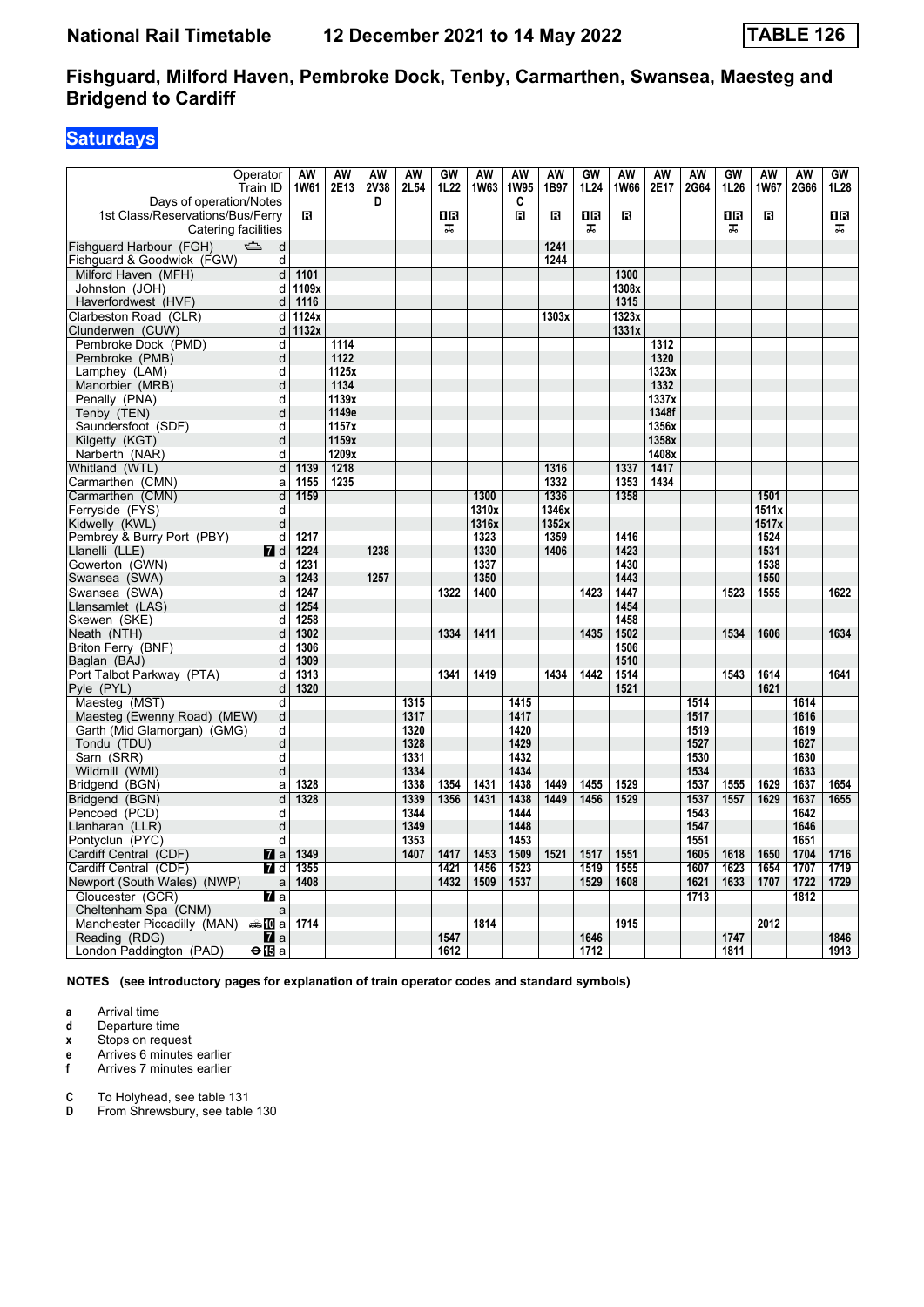# **Saturdays**

| Operator<br>Train ID                                               | AW<br><b>1W71</b> | AW<br>2E21 | <b>AW</b><br>2G68 | AW<br>2B62 | GW<br>1L30 | <b>AW</b><br>1W73 | AW<br>2V39 | AW<br>2L56   | GW<br>1L32 | AW<br>1B64 | AW<br>2E25 | AW<br>2L76   | AW<br>2B66 | GW<br>1L34 | <b>AW</b><br>2B39 | AW<br>2E33 |
|--------------------------------------------------------------------|-------------------|------------|-------------------|------------|------------|-------------------|------------|--------------|------------|------------|------------|--------------|------------|------------|-------------------|------------|
| Days of operation/Notes                                            |                   |            |                   |            |            |                   | D          |              |            |            |            |              |            |            |                   |            |
| 1st Class/Reservations/Bus/Ferry                                   | R                 |            |                   |            | 1R         |                   |            |              | 1B         |            |            |              |            | 18         |                   | R          |
| Catering facilities                                                |                   |            |                   |            | ᠼ          |                   |            |              | ᠼ          |            |            |              |            | ᠼ          |                   |            |
| Fishquard Harbour (FGH)<br>$\Rightarrow$<br>d                      |                   |            |                   |            |            |                   |            |              |            |            |            |              |            |            |                   | 1900       |
| Fishguard & Goodwick (FGW)<br>d                                    |                   |            |                   |            |            |                   |            |              |            |            |            |              |            |            |                   | 1903       |
| Milford Haven (MFH)<br>d                                           | 1509              |            |                   |            |            |                   |            |              |            | 1706       |            |              |            |            |                   |            |
| Johnston (JOH)<br>d                                                | 1517x             |            |                   |            |            |                   |            |              |            | 1714x      |            |              |            |            |                   |            |
| Haverfordwest (HVF)<br>d                                           | 1524              |            |                   |            |            |                   |            |              |            | 1721       |            |              |            |            |                   |            |
| Clarbeston Road (CLR)<br>d                                         | 1532x             |            |                   |            |            |                   |            |              |            | 1729x      |            |              |            |            |                   | 1922x      |
| Clunderwen (CUW)<br>d                                              | 1540x             |            |                   |            |            |                   |            |              |            | 1737x      |            |              |            |            |                   |            |
| Pembroke Dock (PMD)<br>d                                           |                   | 1509       |                   |            |            |                   |            |              |            |            | 1712       |              |            |            |                   |            |
| Pembroke (PMB)<br>d                                                |                   | 1517       |                   |            |            |                   |            |              |            |            | 1720       |              |            |            |                   |            |
| d<br>Lamphey (LAM)                                                 |                   | 1520x      |                   |            |            |                   |            |              |            |            | 1723x      |              |            |            |                   |            |
| d<br>Manorbier (MRB)                                               |                   | 1529       |                   |            |            |                   |            |              |            |            | 1732       |              |            |            |                   |            |
| d<br>Penally (PNA)                                                 |                   | 1534x      |                   |            |            |                   |            |              |            |            | 1737x      |              |            |            |                   |            |
| d<br>Tenby (TEN)                                                   |                   | 1544e      |                   |            |            |                   |            |              |            |            | 1746g      |              |            |            |                   |            |
| Saundersfoot (SDF)<br>d                                            |                   | 1552x      |                   |            |            |                   |            |              |            |            | 1754x      |              |            |            |                   |            |
| d<br>Kilgetty (KGT)                                                |                   | 1554x      |                   |            |            |                   |            |              |            |            | 1756x      |              |            |            |                   |            |
| d<br>Narberth (NAR)                                                |                   | 1604x      |                   |            |            |                   |            |              |            |            | 1806x      |              |            |            |                   |            |
| d<br>Whitland (WTL)                                                | 1546              | 1612       |                   |            |            |                   |            |              |            | 1744       | 1814       |              |            |            |                   | 1935       |
| Carmarthen (CMN)<br>a                                              | 1602              | 1631       |                   |            |            |                   |            |              |            | 1800       | 1832       |              |            |            |                   | 1952       |
| Carmarthen (CMN)<br>d                                              | 1606              |            |                   |            |            | 1701              |            |              |            | 1807       |            |              |            |            | 1853              |            |
| d<br>Ferryside (FYS)                                               |                   |            |                   |            |            | 1711x             |            |              |            | 1817x      |            |              |            |            | 1904x             |            |
| Kidwelly (KWL)<br>d                                                |                   |            |                   |            |            | 1717x             |            |              |            | 1823x      |            |              |            |            | 1910x             |            |
| Pembrey & Burry Port (PBY)<br>d                                    | 1624              |            |                   |            |            | 1724              |            |              |            | 1829       |            |              |            |            | 1918              |            |
| Llanelli (LLE)<br><b>7</b> d                                       | 1631              |            |                   |            |            | 1731              | 1743       |              |            | 1836       |            |              |            |            | 1925              |            |
| Gowerton (GWN)<br>d                                                | 1638              |            |                   |            |            | 1738              | 1751       |              |            | 1843       |            |              |            |            | 1933              |            |
| Swansea (SWA)<br>a                                                 | 1651              |            |                   |            |            | 1750              | 1807       |              |            | 1855       |            |              |            |            | 1947              |            |
| Swansea (SWA)<br>d                                                 | 1658              |            |                   | 1712       | 1726       | 1755              |            |              | 1822       | 1900       |            |              | 1910       | 1926       | 1952              |            |
| d<br>Llansamlet (LAS)                                              |                   |            |                   | 1719       |            |                   |            |              |            |            |            |              | 1917       |            |                   |            |
| Skewen (SKE)<br>d                                                  |                   |            |                   | 1723       |            |                   |            |              |            |            |            |              | 1921       |            |                   |            |
| Neath (NTH)<br>d                                                   | 1709              |            |                   | 1727       | 1738       | 1806              |            |              | 1834       | 1911       |            |              | 1925       | 1938       | 2003              |            |
| Briton Ferry (BNF)<br>d                                            |                   |            |                   | 1731       |            |                   |            |              |            |            |            |              | 1929       |            |                   |            |
| Baglan (BAJ)<br>d                                                  |                   |            |                   | 1734       |            |                   |            |              |            |            |            |              | 1932       |            |                   |            |
| Port Talbot Parkway (PTA)<br>d                                     | 1717              |            |                   | 1739       | 1745       | 1813              |            |              | 1841       | 1919       |            |              | 1937       | 1945       | 2011              |            |
| Pyle (PYL)<br>d                                                    | 1724              |            |                   | 1746       |            | 1819              |            |              |            |            |            |              | 1944       |            |                   |            |
| Maesteg (MST)<br>d                                                 |                   |            | 1713              |            |            |                   |            | 1820         |            |            |            | 1916         |            |            |                   |            |
| Maesteg (Ewenny Road) (MEW)<br>d                                   |                   |            | 1715              |            |            |                   |            | 1822         |            |            |            | 1918         |            |            |                   |            |
| d<br>Garth (Mid Glamorgan) (GMG)                                   |                   |            | 1718              |            |            |                   |            | 1825         |            |            |            | 1921         |            |            |                   |            |
| d<br>Tondu (TDU)                                                   |                   |            | 1726              |            |            |                   |            | 1833         |            |            |            | 1930         |            |            |                   |            |
| Sarn (SRR)<br>d                                                    |                   |            | 1729              |            |            |                   |            | 1836         |            |            |            | 1933         |            |            |                   |            |
| d<br>Wildmill (WMI)                                                |                   |            | 1732              |            |            |                   |            | 1839         |            |            |            | 1935         |            |            |                   |            |
| Bridgend (BGN)<br>a                                                | 1732              |            | 1736              | 1755       | 1759       | 1827              |            | 1843         | 1854       | 1932       |            | 1939         | 1953       | 1958       | 2025              |            |
| Bridgend (BGN)<br>d                                                | 1732              |            | 1736              | 1755       | 1800       | 1827              |            | 1843         | 1855       | 1933       |            | 1939         | 1953       | 1959       | 2025              |            |
| Pencoed (PCD)<br>d                                                 |                   |            | 1741              |            |            |                   |            | 1849         |            |            |            | 1945         |            |            |                   |            |
| Llanharan (LLR)<br>d                                               |                   |            | 1745              |            |            |                   |            | 1853         |            |            |            | 1948         |            |            |                   |            |
| d<br>Pontyclun (PYC)<br>Cardiff Central (CDF)<br>$\mathbf{z}$ a    | 1753              |            | 1750<br>1804      | 1819       | 1821       | 1848              |            | 1858<br>1912 | 1916       | 1956       |            | 1953<br>2007 | 2017       | 2020       | 2048              |            |
|                                                                    |                   |            |                   |            |            |                   |            |              |            |            |            |              |            |            |                   |            |
| Cardiff Central (CDF)<br><b>7</b> d                                | 1756              |            | 1809              |            | 1823       | 1851              |            |              | 1919       |            |            |              |            | 2023       |                   |            |
| Newport (South Wales) (NWP)<br>$\mathsf{a}$                        | 1809              |            | 1823              |            | 1833       | 1904              |            |              | 1929       |            |            |              |            | 2033       |                   |            |
| Gloucester (GCR)<br><b>77</b> а                                    |                   |            | 1915              |            |            |                   |            |              |            |            |            |              |            |            |                   |            |
| Cheltenham Spa (CNM)<br>a                                          | 2115              |            |                   |            |            | 2213              |            |              |            |            |            |              |            |            |                   |            |
| Manchester Piccadilly (MAN) And a<br>Reading (RDG)<br><b>7</b> l a |                   |            |                   |            | 1946       |                   |            |              | 2046       |            |            |              |            | 2150       |                   |            |
| London Paddington (PAD)<br>⊖l⊞a                                    |                   |            |                   |            | 2011       |                   |            |              | 2111       |            |            |              |            | 2215       |                   |            |
|                                                                    |                   |            |                   |            |            |                   |            |              |            |            |            |              |            |            |                   |            |

**NOTES (see introductory pages for explanation of train operator codes and standard symbols)**

**a** Arrival time<br>**d** Departure t

**d** Departure time

**x** Stops on request

**e** Arrives 6 minutes earlier

**g** Arrives 5 minutes earlier

**D** From Shrewsbury, see table 130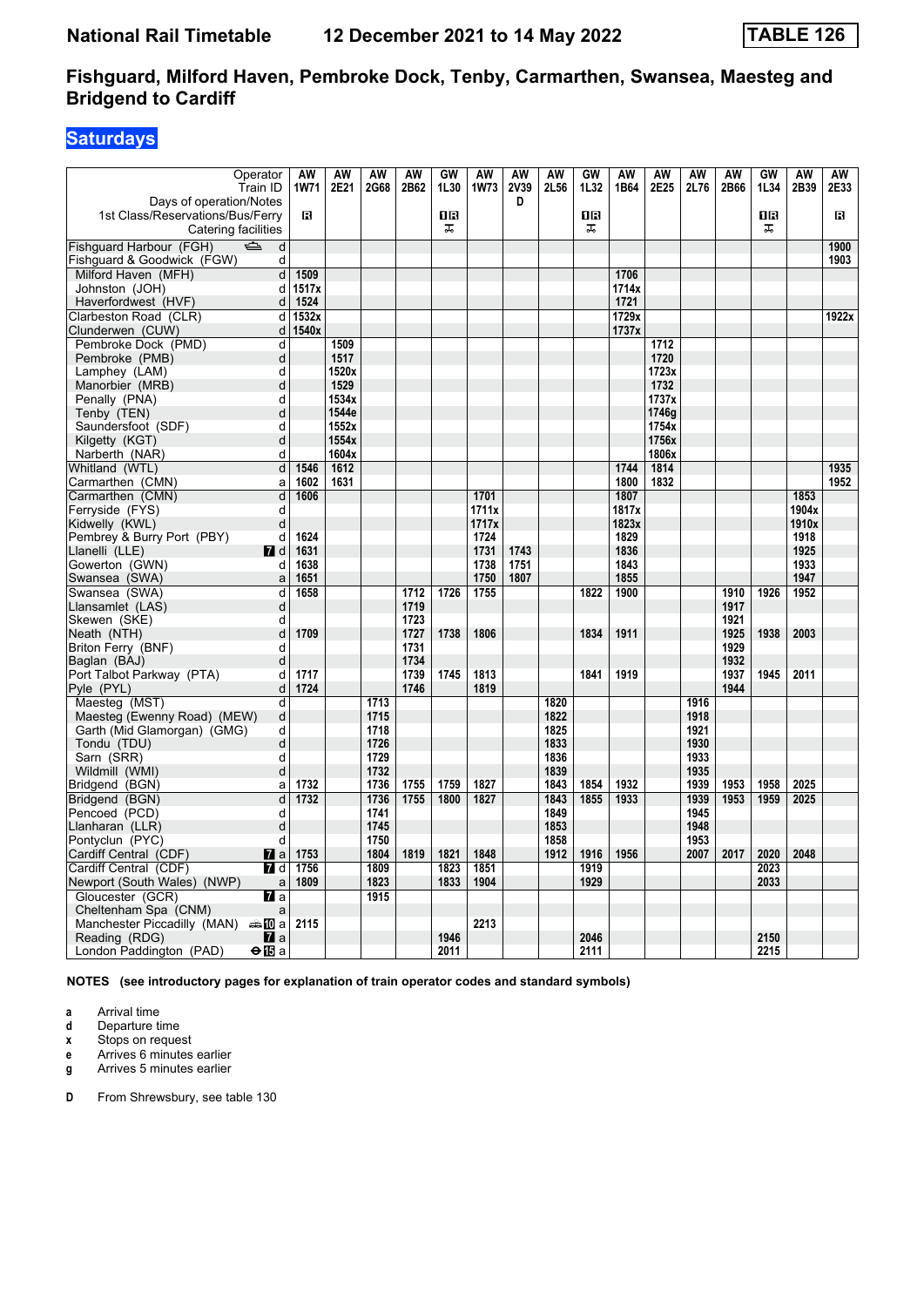# **Saturdays**

| Operator                                       | $\overline{AW}$ | GW   | <b>AW</b> | <b>AW</b> | <b>AW</b> | <b>AW</b>    | <b>AW</b> | <b>AW</b>   | <b>AW</b> | <b>AW</b> | $\overline{AW}$ |
|------------------------------------------------|-----------------|------|-----------|-----------|-----------|--------------|-----------|-------------|-----------|-----------|-----------------|
| Train ID                                       | 2G72            | 1L36 | 1B41      | 2E29      | 2L60      | 1B98         | 1E49      | 2E35        | 2E53      | 2G74      | 1E55            |
| Days of operation/Notes                        |                 | Е    |           |           | F         |              |           |             |           |           |                 |
| 1st Class/Reservations/Bus/Ferry               |                 | ПR   |           |           |           |              |           |             |           |           |                 |
| Catering facilities                            |                 | ᠼ    |           |           |           |              |           |             |           |           |                 |
| $\Rightarrow$<br>Fishquard Harbour (FGH)<br>d  |                 |      |           |           |           |              |           | 2212        |           |           |                 |
| Fishguard & Goodwick (FGW)<br>d                |                 |      |           |           |           |              |           | 2215        |           |           |                 |
| Milford Haven (MFH)<br>d                       |                 |      | 1912      |           |           |              | 2116      |             |           |           | 2308            |
| Johnston (JOH)<br>d                            |                 |      | 1920x     |           |           |              | 2124x     |             |           |           | 2316x           |
| d<br>Haverfordwest (HVF)                       |                 |      | 1927      |           |           |              | 2131      |             |           |           | 2323            |
| Clarbeston Road (CLR)<br>d                     |                 |      | 1935x     |           |           |              |           | 2139x 2234x |           |           | 2331x           |
| d<br>Clunderwen (CUW)                          |                 |      | 1943x     |           |           |              |           | 2147x 2242x |           |           | 2339x           |
| Pembroke Dock (PMD)<br>d                       |                 |      |           | 1904      |           |              |           |             | 2218      |           |                 |
| d<br>Pembroke (PMB)                            |                 |      |           | 1912      |           |              |           |             | 2226      |           |                 |
| Lamphey (LAM)<br>d                             |                 |      |           | 1915x     |           |              |           |             | 2229x     |           |                 |
| Manorbier (MRB)<br>d                           |                 |      |           | 1924      |           |              |           |             | 2237      |           |                 |
| Penally (PNA)<br>d                             |                 |      |           | 1929x     |           |              |           |             | 2243x     |           |                 |
| Tenby (TEN)<br>d                               |                 |      |           | 1939e     |           |              |           |             | 2247      |           |                 |
| Saundersfoot (SDF)<br>d                        |                 |      |           | 1947x     |           |              |           |             | 2255x     |           |                 |
| d<br>Kilgetty (KGT)                            |                 |      |           | 1949x     |           |              |           |             | 2257x     |           |                 |
| d<br>Narberth (NAR)                            |                 |      |           | 1959x     |           |              |           |             | 2306x     |           |                 |
| d<br>Whitland (WTL)                            |                 |      | 1949      | 2007      |           |              | 2154      | 2249        | 2315      |           | 2346            |
| Carmarthen (CMN)<br>a                          |                 |      | 2005      | 2025      |           |              | 2211      | 2305        | 2333      |           | 0004            |
| d<br>Carmarthen (CMN)                          |                 |      | 2009      |           |           | 2100         |           | 2309        |           |           |                 |
| Ferryside (FYS)<br>d                           |                 |      |           |           |           | 2110x        |           | 2319x       |           |           |                 |
| Kidwelly (KWL)<br>d                            |                 |      |           |           |           | 2116x        |           | 2325x       |           |           |                 |
| Pembrey & Burry Port (PBY)<br>d                |                 |      | 2027      |           |           | 2123         |           | 2332        |           |           |                 |
| Llanelli (LLE)<br><b>7</b> d                   |                 |      | 2034      |           |           | 2130         |           | 2339        |           |           |                 |
| Gowerton (GWN)<br>d                            |                 |      | 2041      |           |           | 2137         |           | 2347        |           |           |                 |
| Swansea (SWA)<br>a                             |                 |      | 2053      |           |           | 2150         |           | 2359        |           |           |                 |
| d<br>Swansea (SWA)                             |                 | 2022 | 2057      |           |           | 2153         |           |             |           |           |                 |
| Llansamlet (LAS)<br>d                          |                 |      |           |           |           | 2159         |           |             |           |           |                 |
| Skewen (SKE)<br>d<br>d                         |                 |      | 2108      |           |           | 2203         |           |             |           |           |                 |
| Neath (NTH)<br>d                               |                 | 2034 |           |           |           | 2208<br>2211 |           |             |           |           |                 |
| Briton Ferry (BNF)<br>d                        |                 |      |           |           |           | 2215         |           |             |           |           |                 |
| Baglan (BAJ)<br>Port Talbot Parkway (PTA)<br>d |                 | 2041 | 2115      |           |           | 2219         |           |             |           |           |                 |
| d<br>Pyle (PYL)                                |                 |      |           |           |           | 2226         |           |             |           |           |                 |
| Maesteg (MST)<br>d                             | 2016            |      |           |           | 2115      |              |           |             |           | 2218      |                 |
| Maesteg (Ewenny Road) (MEW)<br>d               | 2018            |      |           |           | 2117      |              |           |             |           | 2220      |                 |
| Garth (Mid Glamorgan) (GMG)<br>d               | 2021            |      |           |           | 2120      |              |           |             |           | 2223      |                 |
| Tondu (TDU)<br>d                               | 2029            |      |           |           | 2128      |              |           |             |           | 2232      |                 |
| Sarn (SRR)<br>d                                | 2032            |      |           |           | 2131      |              |           |             |           | 2235      |                 |
| Wildmill (WMI)<br>d                            | 2035            |      |           |           | 2134      |              |           |             |           | 2237      |                 |
| Bridgend (BGN)<br>a                            | 2039            | 2054 | 2127      |           | 2138      | 2233         |           |             |           | 2241      |                 |
| Bridgend (BGN)<br>d                            | 2039            | 2055 | 2127      |           | 2138      | 2234         |           |             |           | 2241      |                 |
| Pencoed (PCD)<br>d                             | 2044            |      |           |           | 2144      |              |           |             |           | 2247      |                 |
| Llanharan (LLR)<br>d                           | 2048            |      |           |           | 2148      |              |           |             |           | 2251      |                 |
| Pontyclun (PYC)<br>d                           | 2053            |      |           |           | 2152      |              |           |             |           | 2255      |                 |
| Cardiff Central (CDF)<br><b>7</b> a            | 2107            | 2116 | 2149      |           | 2213      | 2257         |           |             |           | 2312      |                 |
| Cardiff Central (CDF)<br><b>7</b> d            | 2110            | 2118 |           |           |           |              |           |             |           | 2314      |                 |
| Newport (South Wales) (NWP)<br>a               | 2125            | 2129 |           |           |           |              |           |             |           | 2331      |                 |
| Gloucester (GCR)<br><b>77</b> а                | 2216            |      |           |           |           |              |           |             |           | 0034      |                 |
| Cheltenham Spa (CNM)<br>a                      |                 |      |           |           |           |              |           |             |           |           |                 |
| Manchester Piccadilly (MAN)<br>danan ma        |                 |      |           |           |           |              |           |             |           |           |                 |
| Reading (RDG)<br><b>M</b> a                    |                 |      |           |           |           |              |           |             |           |           |                 |
| London Paddington (PAD)<br>⊖l⊞a                |                 |      |           |           |           |              |           |             |           |           |                 |

**NOTES (see introductory pages for explanation of train operator codes and standard symbols)**

**a** Arrival time<br>**d** Departure t

**d** Departure time

**x** Stops on request<br>**e** Arrives 6 minutes

**e** Arrives 6 minutes earlier

**E** To Swindon, see table 125<br>**F** Also calls at Ninian Park 22

Also calls at Ninian Park 2203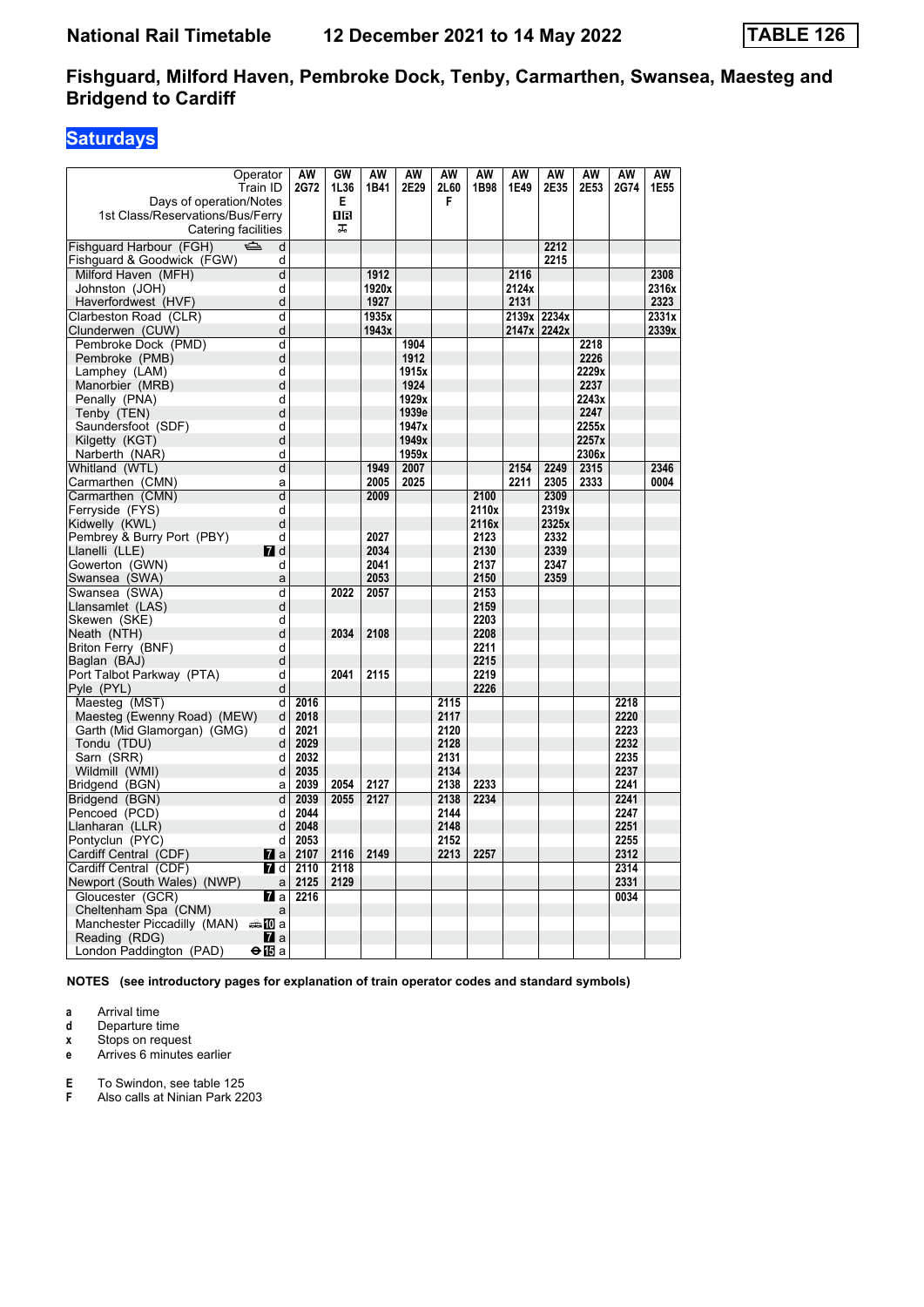# **Sundays**

| ᠼ<br>ᠼ<br>ᠼ<br>ᠼ<br>ᠼ<br>Catering facilities<br>$\Rightarrow$<br>d<br>Fishguard & Goodwick (FGW)<br>d<br>Milford Haven (MFH)<br>d<br>Johnston (JOH)<br>d<br>Haverfordwest (HVF)<br>d<br>d<br>Clarbeston Road (CLR)<br>d<br>Clunderwen (CUW)<br>Pembroke Dock (PMD)<br>d<br>d<br>Pembroke (PMB)<br>d<br>Lamphey (LAM)<br>d<br>Manorbier (MRB)<br>Penally (PNA)<br>d<br>d<br>Tenby (TEN)<br>Saundersfoot (SDF)<br>d<br>d<br>Kilgetty (KGT)<br>Narberth (NAR)<br>d<br>Whitland (WTL)<br>d<br>Carmarthen (CMN)<br>a<br>0934<br>0944<br>1053<br>Carmarthen (CMN)<br>d<br>1030<br>d<br>0955x<br>1104x<br>Kidwelly (KWL)<br>d<br>1001x<br>1110x<br>Pembrey & Burry Port (PBY)<br>0952<br>1009<br>1048<br>1118<br>d<br>Llanelli (LLE)<br>7 d<br>0959<br>1016<br>1055<br>1125<br>Gowerton (GWN)<br>1024<br>1102<br>1133<br>d<br>Swansea (SWA)<br>1016<br>1038<br>1117<br>1148<br>a<br>$\overline{\phantom{0}}$<br>1130<br>d<br>0753<br>0825<br>0837<br>0922<br>0935<br>1022<br>1032<br>1130<br>1122<br>Swansea (SWA)<br>Llansamlet (LAS)<br>d<br>$\rightarrow$<br>Skewen (SKE)<br>d<br>0805<br>0836<br>0849<br>0934<br>0946<br>1034<br>1043<br>1134<br>1141<br>Neath (NTH)<br>d<br>Briton Ferry (BNF)<br>d<br>Baglan (BAJ)<br>d<br>0812<br>0845<br>0856<br>0941<br>0954<br>1041<br>1051<br>1141<br>1149<br>Port Talbot Parkway (PTA)<br>d<br>Pyle (PYL)<br>0852<br>1001<br>1058<br>1156<br>d<br>Maesteg (MST)<br>d<br>0948<br>1109<br>1214<br>d<br>0951<br>1112<br>1217<br>Maesteg (Ewenny Road) (MEW)<br>0954<br>1219<br>Garth (Mid Glamorgan) (GMG)<br>d<br>1115<br>d<br>1123<br>Tondu (TDU)<br>1003<br>1227<br>Sarn (SRR)<br>1126<br>1230<br>d<br>1006<br>Wildmill (WMI)<br>d<br>1009<br>1130<br>1234<br>0825<br>0901<br>0909<br>0954<br>1009<br>1014<br>1054<br>1107<br>1134<br>1154<br>1204<br>1237<br>Bridgend (BGN)<br>a<br>1014<br>1135<br>1204<br>1238<br>Bridgend (BGN)<br>d<br>0826<br>0902<br>0910<br>0955<br>1009<br>1055<br>1107<br>1155<br>Pencoed (PCD)<br>d<br>1020<br>1140<br>1244<br>1248<br>Llanharan (LLR)<br>d<br>1024<br>1145<br>1029<br>1252<br>Pontyclun (PYC)<br>d<br>1149<br>0924<br>0931<br>1016<br>1031<br>1130<br>1216<br>1227<br>1306<br>Cardiff Central (CDF)<br><b>7</b> a<br>0847<br>1045<br>1116<br>1205<br>Cardiff Central (CDF)<br><b>7</b> d<br>0928<br>0935<br>1020<br>1034<br>1134<br>1236<br>0850<br>1120<br>1220<br>Newport (South Wales) (NWP)<br>0906<br>0945<br>0952<br>1030<br>1049<br>1129<br>1149<br>1230<br>1249<br>a<br>Gloucester (GCR)<br>$\mathbf n$ a<br>Cheltenham Spa (CNM)<br>a<br>1417<br>Manchester Piccadilly (MAN) $\oplus$ 10 a<br>1315<br>1515<br>1614<br>1114<br>1145<br>1345<br>Reading (RDG)<br>$\mathbf Z$ a<br>1025<br>1245 | Operator<br>Train ID<br>1st Class/Reservations/Bus/Ferry | GW<br>1L34<br>0B | AW<br><b>1W43</b><br>в | GW<br>1L42<br><b>0B</b> | GW<br>1L46<br>1R | <b>AW</b><br><b>1W07</b><br>в | AW<br>2L32 | AW<br>2E04 | GW<br>1L51<br>08 | AW<br>1W09 | AW<br>2E05 | <b>AW</b><br>2L34 | AW<br><b>1W11</b> | GW<br>1L54<br>1 R | AW<br><b>1W11</b> | AW<br>2E07 | AW<br>2L35 |
|----------------------------------------------------------------------------------------------------------------------------------------------------------------------------------------------------------------------------------------------------------------------------------------------------------------------------------------------------------------------------------------------------------------------------------------------------------------------------------------------------------------------------------------------------------------------------------------------------------------------------------------------------------------------------------------------------------------------------------------------------------------------------------------------------------------------------------------------------------------------------------------------------------------------------------------------------------------------------------------------------------------------------------------------------------------------------------------------------------------------------------------------------------------------------------------------------------------------------------------------------------------------------------------------------------------------------------------------------------------------------------------------------------------------------------------------------------------------------------------------------------------------------------------------------------------------------------------------------------------------------------------------------------------------------------------------------------------------------------------------------------------------------------------------------------------------------------------------------------------------------------------------------------------------------------------------------------------------------------------------------------------------------------------------------------------------------------------------------------------------------------------------------------------------------------------------------------------------------------------------------------------------------------------------------------------------------------------------------------------------------------------------------------------------------------------------------------------------------------------------------------------------------------------------------------------------------------------------------------------------------------------------------------------------------------------|----------------------------------------------------------|------------------|------------------------|-------------------------|------------------|-------------------------------|------------|------------|------------------|------------|------------|-------------------|-------------------|-------------------|-------------------|------------|------------|
|                                                                                                                                                                                                                                                                                                                                                                                                                                                                                                                                                                                                                                                                                                                                                                                                                                                                                                                                                                                                                                                                                                                                                                                                                                                                                                                                                                                                                                                                                                                                                                                                                                                                                                                                                                                                                                                                                                                                                                                                                                                                                                                                                                                                                                                                                                                                                                                                                                                                                                                                                                                                                                                                                        |                                                          |                  |                        |                         |                  |                               |            |            |                  |            |            |                   |                   |                   |                   |            |            |
|                                                                                                                                                                                                                                                                                                                                                                                                                                                                                                                                                                                                                                                                                                                                                                                                                                                                                                                                                                                                                                                                                                                                                                                                                                                                                                                                                                                                                                                                                                                                                                                                                                                                                                                                                                                                                                                                                                                                                                                                                                                                                                                                                                                                                                                                                                                                                                                                                                                                                                                                                                                                                                                                                        | Fishquard Harbour (FGH)                                  |                  |                        |                         |                  |                               |            |            |                  |            |            |                   |                   |                   |                   |            |            |
|                                                                                                                                                                                                                                                                                                                                                                                                                                                                                                                                                                                                                                                                                                                                                                                                                                                                                                                                                                                                                                                                                                                                                                                                                                                                                                                                                                                                                                                                                                                                                                                                                                                                                                                                                                                                                                                                                                                                                                                                                                                                                                                                                                                                                                                                                                                                                                                                                                                                                                                                                                                                                                                                                        |                                                          |                  |                        |                         |                  |                               |            |            |                  |            |            |                   |                   |                   |                   |            |            |
|                                                                                                                                                                                                                                                                                                                                                                                                                                                                                                                                                                                                                                                                                                                                                                                                                                                                                                                                                                                                                                                                                                                                                                                                                                                                                                                                                                                                                                                                                                                                                                                                                                                                                                                                                                                                                                                                                                                                                                                                                                                                                                                                                                                                                                                                                                                                                                                                                                                                                                                                                                                                                                                                                        |                                                          |                  |                        |                         |                  |                               |            |            |                  |            |            |                   |                   |                   |                   |            |            |
|                                                                                                                                                                                                                                                                                                                                                                                                                                                                                                                                                                                                                                                                                                                                                                                                                                                                                                                                                                                                                                                                                                                                                                                                                                                                                                                                                                                                                                                                                                                                                                                                                                                                                                                                                                                                                                                                                                                                                                                                                                                                                                                                                                                                                                                                                                                                                                                                                                                                                                                                                                                                                                                                                        |                                                          |                  |                        |                         |                  |                               |            |            |                  |            |            |                   |                   |                   |                   |            |            |
|                                                                                                                                                                                                                                                                                                                                                                                                                                                                                                                                                                                                                                                                                                                                                                                                                                                                                                                                                                                                                                                                                                                                                                                                                                                                                                                                                                                                                                                                                                                                                                                                                                                                                                                                                                                                                                                                                                                                                                                                                                                                                                                                                                                                                                                                                                                                                                                                                                                                                                                                                                                                                                                                                        |                                                          |                  |                        |                         |                  |                               |            |            |                  |            |            |                   |                   |                   |                   |            |            |
|                                                                                                                                                                                                                                                                                                                                                                                                                                                                                                                                                                                                                                                                                                                                                                                                                                                                                                                                                                                                                                                                                                                                                                                                                                                                                                                                                                                                                                                                                                                                                                                                                                                                                                                                                                                                                                                                                                                                                                                                                                                                                                                                                                                                                                                                                                                                                                                                                                                                                                                                                                                                                                                                                        |                                                          |                  |                        |                         |                  |                               |            |            |                  |            |            |                   |                   |                   |                   |            |            |
|                                                                                                                                                                                                                                                                                                                                                                                                                                                                                                                                                                                                                                                                                                                                                                                                                                                                                                                                                                                                                                                                                                                                                                                                                                                                                                                                                                                                                                                                                                                                                                                                                                                                                                                                                                                                                                                                                                                                                                                                                                                                                                                                                                                                                                                                                                                                                                                                                                                                                                                                                                                                                                                                                        |                                                          |                  |                        |                         |                  |                               |            |            |                  |            |            |                   |                   |                   |                   |            |            |
|                                                                                                                                                                                                                                                                                                                                                                                                                                                                                                                                                                                                                                                                                                                                                                                                                                                                                                                                                                                                                                                                                                                                                                                                                                                                                                                                                                                                                                                                                                                                                                                                                                                                                                                                                                                                                                                                                                                                                                                                                                                                                                                                                                                                                                                                                                                                                                                                                                                                                                                                                                                                                                                                                        |                                                          |                  |                        |                         |                  |                               |            |            |                  |            |            |                   |                   |                   |                   |            |            |
|                                                                                                                                                                                                                                                                                                                                                                                                                                                                                                                                                                                                                                                                                                                                                                                                                                                                                                                                                                                                                                                                                                                                                                                                                                                                                                                                                                                                                                                                                                                                                                                                                                                                                                                                                                                                                                                                                                                                                                                                                                                                                                                                                                                                                                                                                                                                                                                                                                                                                                                                                                                                                                                                                        |                                                          |                  |                        |                         |                  |                               |            |            |                  |            |            |                   |                   |                   |                   |            |            |
|                                                                                                                                                                                                                                                                                                                                                                                                                                                                                                                                                                                                                                                                                                                                                                                                                                                                                                                                                                                                                                                                                                                                                                                                                                                                                                                                                                                                                                                                                                                                                                                                                                                                                                                                                                                                                                                                                                                                                                                                                                                                                                                                                                                                                                                                                                                                                                                                                                                                                                                                                                                                                                                                                        |                                                          |                  |                        |                         |                  |                               |            |            |                  |            |            |                   |                   |                   |                   |            |            |
|                                                                                                                                                                                                                                                                                                                                                                                                                                                                                                                                                                                                                                                                                                                                                                                                                                                                                                                                                                                                                                                                                                                                                                                                                                                                                                                                                                                                                                                                                                                                                                                                                                                                                                                                                                                                                                                                                                                                                                                                                                                                                                                                                                                                                                                                                                                                                                                                                                                                                                                                                                                                                                                                                        |                                                          |                  |                        |                         |                  |                               |            |            |                  |            |            |                   |                   |                   |                   |            |            |
|                                                                                                                                                                                                                                                                                                                                                                                                                                                                                                                                                                                                                                                                                                                                                                                                                                                                                                                                                                                                                                                                                                                                                                                                                                                                                                                                                                                                                                                                                                                                                                                                                                                                                                                                                                                                                                                                                                                                                                                                                                                                                                                                                                                                                                                                                                                                                                                                                                                                                                                                                                                                                                                                                        |                                                          |                  |                        |                         |                  |                               |            |            |                  |            |            |                   |                   |                   |                   |            |            |
|                                                                                                                                                                                                                                                                                                                                                                                                                                                                                                                                                                                                                                                                                                                                                                                                                                                                                                                                                                                                                                                                                                                                                                                                                                                                                                                                                                                                                                                                                                                                                                                                                                                                                                                                                                                                                                                                                                                                                                                                                                                                                                                                                                                                                                                                                                                                                                                                                                                                                                                                                                                                                                                                                        |                                                          |                  |                        |                         |                  |                               |            |            |                  |            |            |                   |                   |                   |                   |            |            |
|                                                                                                                                                                                                                                                                                                                                                                                                                                                                                                                                                                                                                                                                                                                                                                                                                                                                                                                                                                                                                                                                                                                                                                                                                                                                                                                                                                                                                                                                                                                                                                                                                                                                                                                                                                                                                                                                                                                                                                                                                                                                                                                                                                                                                                                                                                                                                                                                                                                                                                                                                                                                                                                                                        |                                                          |                  |                        |                         |                  |                               |            |            |                  |            |            |                   |                   |                   |                   |            |            |
|                                                                                                                                                                                                                                                                                                                                                                                                                                                                                                                                                                                                                                                                                                                                                                                                                                                                                                                                                                                                                                                                                                                                                                                                                                                                                                                                                                                                                                                                                                                                                                                                                                                                                                                                                                                                                                                                                                                                                                                                                                                                                                                                                                                                                                                                                                                                                                                                                                                                                                                                                                                                                                                                                        |                                                          |                  |                        |                         |                  |                               |            |            |                  |            |            |                   |                   |                   |                   |            |            |
|                                                                                                                                                                                                                                                                                                                                                                                                                                                                                                                                                                                                                                                                                                                                                                                                                                                                                                                                                                                                                                                                                                                                                                                                                                                                                                                                                                                                                                                                                                                                                                                                                                                                                                                                                                                                                                                                                                                                                                                                                                                                                                                                                                                                                                                                                                                                                                                                                                                                                                                                                                                                                                                                                        |                                                          |                  |                        |                         |                  |                               |            |            |                  |            |            |                   |                   |                   |                   |            |            |
|                                                                                                                                                                                                                                                                                                                                                                                                                                                                                                                                                                                                                                                                                                                                                                                                                                                                                                                                                                                                                                                                                                                                                                                                                                                                                                                                                                                                                                                                                                                                                                                                                                                                                                                                                                                                                                                                                                                                                                                                                                                                                                                                                                                                                                                                                                                                                                                                                                                                                                                                                                                                                                                                                        |                                                          |                  |                        |                         |                  |                               |            |            |                  |            |            |                   |                   |                   |                   |            |            |
|                                                                                                                                                                                                                                                                                                                                                                                                                                                                                                                                                                                                                                                                                                                                                                                                                                                                                                                                                                                                                                                                                                                                                                                                                                                                                                                                                                                                                                                                                                                                                                                                                                                                                                                                                                                                                                                                                                                                                                                                                                                                                                                                                                                                                                                                                                                                                                                                                                                                                                                                                                                                                                                                                        |                                                          |                  |                        |                         |                  |                               |            |            |                  |            |            |                   |                   |                   |                   |            |            |
|                                                                                                                                                                                                                                                                                                                                                                                                                                                                                                                                                                                                                                                                                                                                                                                                                                                                                                                                                                                                                                                                                                                                                                                                                                                                                                                                                                                                                                                                                                                                                                                                                                                                                                                                                                                                                                                                                                                                                                                                                                                                                                                                                                                                                                                                                                                                                                                                                                                                                                                                                                                                                                                                                        |                                                          |                  |                        |                         |                  |                               |            |            |                  |            |            |                   |                   |                   |                   |            |            |
|                                                                                                                                                                                                                                                                                                                                                                                                                                                                                                                                                                                                                                                                                                                                                                                                                                                                                                                                                                                                                                                                                                                                                                                                                                                                                                                                                                                                                                                                                                                                                                                                                                                                                                                                                                                                                                                                                                                                                                                                                                                                                                                                                                                                                                                                                                                                                                                                                                                                                                                                                                                                                                                                                        | Ferryside (FYS)                                          |                  |                        |                         |                  |                               |            |            |                  |            |            |                   |                   |                   |                   |            |            |
|                                                                                                                                                                                                                                                                                                                                                                                                                                                                                                                                                                                                                                                                                                                                                                                                                                                                                                                                                                                                                                                                                                                                                                                                                                                                                                                                                                                                                                                                                                                                                                                                                                                                                                                                                                                                                                                                                                                                                                                                                                                                                                                                                                                                                                                                                                                                                                                                                                                                                                                                                                                                                                                                                        |                                                          |                  |                        |                         |                  |                               |            |            |                  |            |            |                   |                   |                   |                   |            |            |
|                                                                                                                                                                                                                                                                                                                                                                                                                                                                                                                                                                                                                                                                                                                                                                                                                                                                                                                                                                                                                                                                                                                                                                                                                                                                                                                                                                                                                                                                                                                                                                                                                                                                                                                                                                                                                                                                                                                                                                                                                                                                                                                                                                                                                                                                                                                                                                                                                                                                                                                                                                                                                                                                                        |                                                          |                  |                        |                         |                  |                               |            |            |                  |            |            |                   |                   |                   |                   |            |            |
|                                                                                                                                                                                                                                                                                                                                                                                                                                                                                                                                                                                                                                                                                                                                                                                                                                                                                                                                                                                                                                                                                                                                                                                                                                                                                                                                                                                                                                                                                                                                                                                                                                                                                                                                                                                                                                                                                                                                                                                                                                                                                                                                                                                                                                                                                                                                                                                                                                                                                                                                                                                                                                                                                        |                                                          |                  |                        |                         |                  |                               |            |            |                  |            |            |                   |                   |                   |                   |            |            |
|                                                                                                                                                                                                                                                                                                                                                                                                                                                                                                                                                                                                                                                                                                                                                                                                                                                                                                                                                                                                                                                                                                                                                                                                                                                                                                                                                                                                                                                                                                                                                                                                                                                                                                                                                                                                                                                                                                                                                                                                                                                                                                                                                                                                                                                                                                                                                                                                                                                                                                                                                                                                                                                                                        |                                                          |                  |                        |                         |                  |                               |            |            |                  |            |            |                   |                   |                   |                   |            |            |
|                                                                                                                                                                                                                                                                                                                                                                                                                                                                                                                                                                                                                                                                                                                                                                                                                                                                                                                                                                                                                                                                                                                                                                                                                                                                                                                                                                                                                                                                                                                                                                                                                                                                                                                                                                                                                                                                                                                                                                                                                                                                                                                                                                                                                                                                                                                                                                                                                                                                                                                                                                                                                                                                                        |                                                          |                  |                        |                         |                  |                               |            |            |                  |            |            |                   |                   |                   |                   |            |            |
|                                                                                                                                                                                                                                                                                                                                                                                                                                                                                                                                                                                                                                                                                                                                                                                                                                                                                                                                                                                                                                                                                                                                                                                                                                                                                                                                                                                                                                                                                                                                                                                                                                                                                                                                                                                                                                                                                                                                                                                                                                                                                                                                                                                                                                                                                                                                                                                                                                                                                                                                                                                                                                                                                        |                                                          |                  |                        |                         |                  |                               |            |            |                  |            |            |                   |                   |                   |                   |            |            |
|                                                                                                                                                                                                                                                                                                                                                                                                                                                                                                                                                                                                                                                                                                                                                                                                                                                                                                                                                                                                                                                                                                                                                                                                                                                                                                                                                                                                                                                                                                                                                                                                                                                                                                                                                                                                                                                                                                                                                                                                                                                                                                                                                                                                                                                                                                                                                                                                                                                                                                                                                                                                                                                                                        |                                                          |                  |                        |                         |                  |                               |            |            |                  |            |            |                   |                   |                   |                   |            |            |
|                                                                                                                                                                                                                                                                                                                                                                                                                                                                                                                                                                                                                                                                                                                                                                                                                                                                                                                                                                                                                                                                                                                                                                                                                                                                                                                                                                                                                                                                                                                                                                                                                                                                                                                                                                                                                                                                                                                                                                                                                                                                                                                                                                                                                                                                                                                                                                                                                                                                                                                                                                                                                                                                                        |                                                          |                  |                        |                         |                  |                               |            |            |                  |            |            |                   |                   |                   |                   |            |            |
|                                                                                                                                                                                                                                                                                                                                                                                                                                                                                                                                                                                                                                                                                                                                                                                                                                                                                                                                                                                                                                                                                                                                                                                                                                                                                                                                                                                                                                                                                                                                                                                                                                                                                                                                                                                                                                                                                                                                                                                                                                                                                                                                                                                                                                                                                                                                                                                                                                                                                                                                                                                                                                                                                        |                                                          |                  |                        |                         |                  |                               |            |            |                  |            |            |                   |                   |                   |                   |            |            |
|                                                                                                                                                                                                                                                                                                                                                                                                                                                                                                                                                                                                                                                                                                                                                                                                                                                                                                                                                                                                                                                                                                                                                                                                                                                                                                                                                                                                                                                                                                                                                                                                                                                                                                                                                                                                                                                                                                                                                                                                                                                                                                                                                                                                                                                                                                                                                                                                                                                                                                                                                                                                                                                                                        |                                                          |                  |                        |                         |                  |                               |            |            |                  |            |            |                   |                   |                   |                   |            |            |
|                                                                                                                                                                                                                                                                                                                                                                                                                                                                                                                                                                                                                                                                                                                                                                                                                                                                                                                                                                                                                                                                                                                                                                                                                                                                                                                                                                                                                                                                                                                                                                                                                                                                                                                                                                                                                                                                                                                                                                                                                                                                                                                                                                                                                                                                                                                                                                                                                                                                                                                                                                                                                                                                                        |                                                          |                  |                        |                         |                  |                               |            |            |                  |            |            |                   |                   |                   |                   |            |            |
|                                                                                                                                                                                                                                                                                                                                                                                                                                                                                                                                                                                                                                                                                                                                                                                                                                                                                                                                                                                                                                                                                                                                                                                                                                                                                                                                                                                                                                                                                                                                                                                                                                                                                                                                                                                                                                                                                                                                                                                                                                                                                                                                                                                                                                                                                                                                                                                                                                                                                                                                                                                                                                                                                        |                                                          |                  |                        |                         |                  |                               |            |            |                  |            |            |                   |                   |                   |                   |            |            |
|                                                                                                                                                                                                                                                                                                                                                                                                                                                                                                                                                                                                                                                                                                                                                                                                                                                                                                                                                                                                                                                                                                                                                                                                                                                                                                                                                                                                                                                                                                                                                                                                                                                                                                                                                                                                                                                                                                                                                                                                                                                                                                                                                                                                                                                                                                                                                                                                                                                                                                                                                                                                                                                                                        |                                                          |                  |                        |                         |                  |                               |            |            |                  |            |            |                   |                   |                   |                   |            |            |
|                                                                                                                                                                                                                                                                                                                                                                                                                                                                                                                                                                                                                                                                                                                                                                                                                                                                                                                                                                                                                                                                                                                                                                                                                                                                                                                                                                                                                                                                                                                                                                                                                                                                                                                                                                                                                                                                                                                                                                                                                                                                                                                                                                                                                                                                                                                                                                                                                                                                                                                                                                                                                                                                                        |                                                          |                  |                        |                         |                  |                               |            |            |                  |            |            |                   |                   |                   |                   |            |            |
|                                                                                                                                                                                                                                                                                                                                                                                                                                                                                                                                                                                                                                                                                                                                                                                                                                                                                                                                                                                                                                                                                                                                                                                                                                                                                                                                                                                                                                                                                                                                                                                                                                                                                                                                                                                                                                                                                                                                                                                                                                                                                                                                                                                                                                                                                                                                                                                                                                                                                                                                                                                                                                                                                        |                                                          |                  |                        |                         |                  |                               |            |            |                  |            |            |                   |                   |                   |                   |            |            |
|                                                                                                                                                                                                                                                                                                                                                                                                                                                                                                                                                                                                                                                                                                                                                                                                                                                                                                                                                                                                                                                                                                                                                                                                                                                                                                                                                                                                                                                                                                                                                                                                                                                                                                                                                                                                                                                                                                                                                                                                                                                                                                                                                                                                                                                                                                                                                                                                                                                                                                                                                                                                                                                                                        |                                                          |                  |                        |                         |                  |                               |            |            |                  |            |            |                   |                   |                   |                   |            |            |
|                                                                                                                                                                                                                                                                                                                                                                                                                                                                                                                                                                                                                                                                                                                                                                                                                                                                                                                                                                                                                                                                                                                                                                                                                                                                                                                                                                                                                                                                                                                                                                                                                                                                                                                                                                                                                                                                                                                                                                                                                                                                                                                                                                                                                                                                                                                                                                                                                                                                                                                                                                                                                                                                                        |                                                          |                  |                        |                         |                  |                               |            |            |                  |            |            |                   |                   |                   |                   |            |            |
|                                                                                                                                                                                                                                                                                                                                                                                                                                                                                                                                                                                                                                                                                                                                                                                                                                                                                                                                                                                                                                                                                                                                                                                                                                                                                                                                                                                                                                                                                                                                                                                                                                                                                                                                                                                                                                                                                                                                                                                                                                                                                                                                                                                                                                                                                                                                                                                                                                                                                                                                                                                                                                                                                        |                                                          |                  |                        |                         |                  |                               |            |            |                  |            |            |                   |                   |                   |                   |            |            |
|                                                                                                                                                                                                                                                                                                                                                                                                                                                                                                                                                                                                                                                                                                                                                                                                                                                                                                                                                                                                                                                                                                                                                                                                                                                                                                                                                                                                                                                                                                                                                                                                                                                                                                                                                                                                                                                                                                                                                                                                                                                                                                                                                                                                                                                                                                                                                                                                                                                                                                                                                                                                                                                                                        |                                                          |                  |                        |                         |                  |                               |            |            |                  |            |            |                   |                   |                   |                   |            |            |
|                                                                                                                                                                                                                                                                                                                                                                                                                                                                                                                                                                                                                                                                                                                                                                                                                                                                                                                                                                                                                                                                                                                                                                                                                                                                                                                                                                                                                                                                                                                                                                                                                                                                                                                                                                                                                                                                                                                                                                                                                                                                                                                                                                                                                                                                                                                                                                                                                                                                                                                                                                                                                                                                                        |                                                          |                  |                        |                         |                  |                               |            |            |                  |            |            |                   |                   |                   |                   |            |            |
|                                                                                                                                                                                                                                                                                                                                                                                                                                                                                                                                                                                                                                                                                                                                                                                                                                                                                                                                                                                                                                                                                                                                                                                                                                                                                                                                                                                                                                                                                                                                                                                                                                                                                                                                                                                                                                                                                                                                                                                                                                                                                                                                                                                                                                                                                                                                                                                                                                                                                                                                                                                                                                                                                        |                                                          |                  |                        |                         |                  |                               |            |            |                  |            |            |                   |                   |                   |                   |            |            |
|                                                                                                                                                                                                                                                                                                                                                                                                                                                                                                                                                                                                                                                                                                                                                                                                                                                                                                                                                                                                                                                                                                                                                                                                                                                                                                                                                                                                                                                                                                                                                                                                                                                                                                                                                                                                                                                                                                                                                                                                                                                                                                                                                                                                                                                                                                                                                                                                                                                                                                                                                                                                                                                                                        |                                                          |                  |                        |                         |                  |                               |            |            |                  |            |            |                   |                   |                   |                   |            |            |
|                                                                                                                                                                                                                                                                                                                                                                                                                                                                                                                                                                                                                                                                                                                                                                                                                                                                                                                                                                                                                                                                                                                                                                                                                                                                                                                                                                                                                                                                                                                                                                                                                                                                                                                                                                                                                                                                                                                                                                                                                                                                                                                                                                                                                                                                                                                                                                                                                                                                                                                                                                                                                                                                                        |                                                          |                  |                        |                         |                  |                               |            |            |                  |            |            |                   |                   |                   |                   |            |            |
|                                                                                                                                                                                                                                                                                                                                                                                                                                                                                                                                                                                                                                                                                                                                                                                                                                                                                                                                                                                                                                                                                                                                                                                                                                                                                                                                                                                                                                                                                                                                                                                                                                                                                                                                                                                                                                                                                                                                                                                                                                                                                                                                                                                                                                                                                                                                                                                                                                                                                                                                                                                                                                                                                        |                                                          |                  |                        |                         |                  |                               |            |            |                  |            |            |                   |                   |                   |                   |            |            |
|                                                                                                                                                                                                                                                                                                                                                                                                                                                                                                                                                                                                                                                                                                                                                                                                                                                                                                                                                                                                                                                                                                                                                                                                                                                                                                                                                                                                                                                                                                                                                                                                                                                                                                                                                                                                                                                                                                                                                                                                                                                                                                                                                                                                                                                                                                                                                                                                                                                                                                                                                                                                                                                                                        |                                                          |                  |                        |                         |                  |                               |            |            |                  |            |            |                   |                   |                   |                   |            |            |
|                                                                                                                                                                                                                                                                                                                                                                                                                                                                                                                                                                                                                                                                                                                                                                                                                                                                                                                                                                                                                                                                                                                                                                                                                                                                                                                                                                                                                                                                                                                                                                                                                                                                                                                                                                                                                                                                                                                                                                                                                                                                                                                                                                                                                                                                                                                                                                                                                                                                                                                                                                                                                                                                                        |                                                          |                  |                        |                         |                  |                               |            |            |                  |            |            |                   |                   |                   |                   |            |            |
|                                                                                                                                                                                                                                                                                                                                                                                                                                                                                                                                                                                                                                                                                                                                                                                                                                                                                                                                                                                                                                                                                                                                                                                                                                                                                                                                                                                                                                                                                                                                                                                                                                                                                                                                                                                                                                                                                                                                                                                                                                                                                                                                                                                                                                                                                                                                                                                                                                                                                                                                                                                                                                                                                        |                                                          |                  |                        |                         |                  |                               |            |            |                  |            |            |                   |                   |                   |                   |            |            |
|                                                                                                                                                                                                                                                                                                                                                                                                                                                                                                                                                                                                                                                                                                                                                                                                                                                                                                                                                                                                                                                                                                                                                                                                                                                                                                                                                                                                                                                                                                                                                                                                                                                                                                                                                                                                                                                                                                                                                                                                                                                                                                                                                                                                                                                                                                                                                                                                                                                                                                                                                                                                                                                                                        |                                                          |                  |                        |                         |                  |                               |            |            |                  |            |            |                   |                   |                   |                   |            |            |
|                                                                                                                                                                                                                                                                                                                                                                                                                                                                                                                                                                                                                                                                                                                                                                                                                                                                                                                                                                                                                                                                                                                                                                                                                                                                                                                                                                                                                                                                                                                                                                                                                                                                                                                                                                                                                                                                                                                                                                                                                                                                                                                                                                                                                                                                                                                                                                                                                                                                                                                                                                                                                                                                                        |                                                          |                  |                        |                         |                  |                               |            |            |                  |            |            |                   |                   |                   |                   |            |            |
|                                                                                                                                                                                                                                                                                                                                                                                                                                                                                                                                                                                                                                                                                                                                                                                                                                                                                                                                                                                                                                                                                                                                                                                                                                                                                                                                                                                                                                                                                                                                                                                                                                                                                                                                                                                                                                                                                                                                                                                                                                                                                                                                                                                                                                                                                                                                                                                                                                                                                                                                                                                                                                                                                        |                                                          |                  |                        |                         |                  |                               |            |            |                  |            |            |                   |                   |                   |                   |            |            |
| $\bigoplus$ a<br>1052<br>1139<br>1214<br>1309<br>1411<br>London Paddington (PAD)                                                                                                                                                                                                                                                                                                                                                                                                                                                                                                                                                                                                                                                                                                                                                                                                                                                                                                                                                                                                                                                                                                                                                                                                                                                                                                                                                                                                                                                                                                                                                                                                                                                                                                                                                                                                                                                                                                                                                                                                                                                                                                                                                                                                                                                                                                                                                                                                                                                                                                                                                                                                       |                                                          |                  |                        |                         |                  |                               |            |            |                  |            |            |                   |                   |                   |                   |            |            |

**NOTES (see introductory pages for explanation of train operator codes and standard symbols)**

**a** Arrival time

**d** Departure time<br>**x** Stops on reque

**Stops on request**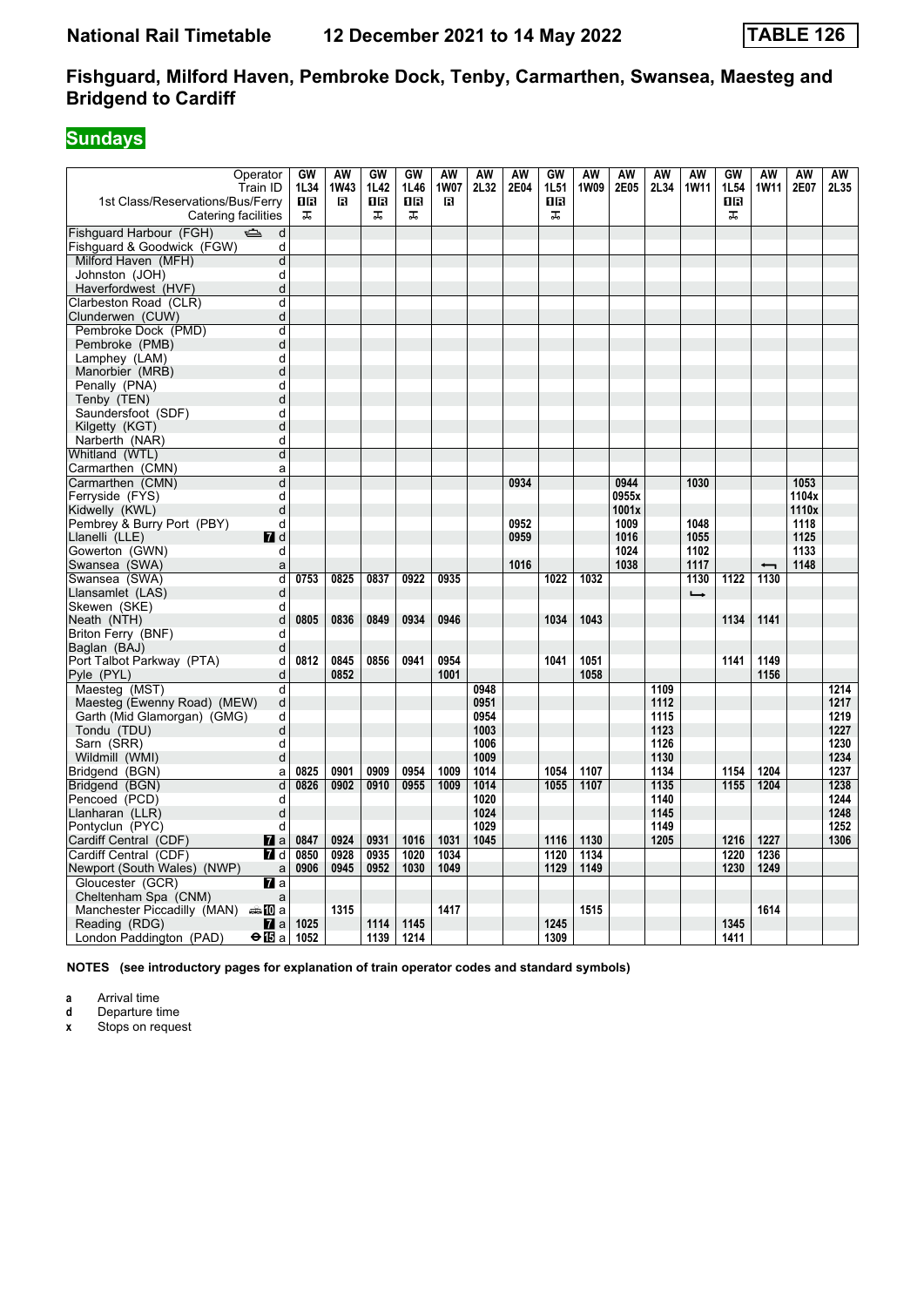# **Sundays**

| Operator                                      | GW   | AW          | AW   | AW            | GW        | AW   | AW    | AW    | <b>GW</b> | AW           | <b>AW</b> | GW        | AW          | <b>AW</b> | AW    | $\overline{\text{GW}}$ |
|-----------------------------------------------|------|-------------|------|---------------|-----------|------|-------|-------|-----------|--------------|-----------|-----------|-------------|-----------|-------|------------------------|
| Train ID                                      | 1L60 | <b>1W45</b> | 2L36 | <b>1W14</b>   | 1L64      | 1W14 | 2E11  | 1B97  | 1L68      | <b>1W22</b>  | 2L38      | 1L74      | <b>1W24</b> | 2V04      | 1E13  | 1L82                   |
| Days of operation/Notes                       |      |             |      |               |           |      |       |       |           |              |           |           |             | Α         |       |                        |
| 1st Class/Reservations/Bus/Ferry              | 0B   | R           |      | $\mathbf{B}$  | <b>08</b> | B    |       |       | 0B        | $\mathbf{B}$ |           | <b>08</b> | R           |           |       | 18                     |
| Catering facilities                           | ᠼ    |             |      |               | ᠼ         |      |       |       | ᠼ         |              |           | 盂         |             |           |       | ᠼ                      |
| Fishquard Harbour (FGH)<br>$\Rightarrow$<br>d |      |             |      |               |           |      |       | 1240  |           |              |           |           |             |           | 1420  |                        |
| Fishguard & Goodwick (FGW)<br>d               |      |             |      |               |           |      |       | 1243  |           |              |           |           |             |           | 1423  |                        |
| Milford Haven (MFH)<br>d                      |      |             |      | 1124          |           |      |       |       |           |              |           |           | 1330        |           |       |                        |
| Johnston (JOH)<br>d                           |      |             |      | 1132x         |           |      |       |       |           |              |           |           | 1338x       |           |       |                        |
| d<br>Haverfordwest (HVF)                      |      |             |      | 1139          |           |      |       |       |           |              |           |           | 1345        |           |       |                        |
| Clarbeston Road (CLR)<br>d                    |      |             |      | 1147x         |           |      |       | 1302x |           |              |           |           | 1353x       |           | 1442x |                        |
| d<br>Clunderwen (CUW)                         |      |             |      | 1154x         |           |      |       |       |           |              |           |           | 1401x       |           |       |                        |
| Pembroke Dock (PMD)<br>d                      |      |             |      |               |           |      | 1158  |       |           |              |           |           |             |           |       |                        |
| Pembroke (PMB)<br>d                           |      |             |      |               |           |      | 1206  |       |           |              |           |           |             |           |       |                        |
| d<br>Lamphey (LAM)                            |      |             |      |               |           |      | 1209x |       |           |              |           |           |             |           |       |                        |
| d<br>Manorbier (MRB)                          |      |             |      |               |           |      | 1218  |       |           |              |           |           |             |           |       |                        |
| d<br>Penally (PNA)                            |      |             |      |               |           |      | 1223x |       |           |              |           |           |             |           |       |                        |
| d<br>Tenby (TEN)                              |      |             |      |               |           |      | 1228  |       |           |              |           |           |             |           |       |                        |
| Saundersfoot (SDF)<br>d                       |      |             |      |               |           |      | 1236x |       |           |              |           |           |             |           |       |                        |
| d<br>Kilgetty (KGT)                           |      |             |      |               |           |      | 1238x |       |           |              |           |           |             |           |       |                        |
| d<br>Narberth (NAR)                           |      |             |      |               |           |      | 1248x |       |           |              |           |           |             |           |       |                        |
| d<br>Whitland (WTL)                           |      |             |      | 1202          |           |      | 1258  | 1315  |           |              |           |           | 1409        |           | 1455  |                        |
| Carmarthen (CMN)<br>a                         |      |             |      | 1217          |           |      | 1315  | 1332  |           |              |           |           | 1426        |           | 1512  |                        |
| Carmarthen (CMN)<br>d                         |      |             |      | 1229          |           |      | 1319  | 1338  |           |              |           | 1417      | 1434        |           | 1517  |                        |
| Ferryside (FYS)<br>d                          |      |             |      |               |           |      | 1330x |       |           |              |           | 1430      |             |           | 1528x |                        |
| Kidwelly (KWL)<br>d                           |      |             |      |               |           |      | 1336x |       |           |              |           | 1437      |             |           | 1534x |                        |
| Pembrey & Burry Port (PBY)<br>d               |      |             |      | 1247          |           |      | 1344  | 1356  |           |              |           | 1444      | 1452        |           | 1542  |                        |
| Llanelli (LLE)<br><b>7</b> d                  |      |             |      | 1254          |           |      | 1351  | 1403  |           |              |           | 1451      | 1459        | 1540      | 1549  |                        |
| Gowerton (GWN)<br>d                           |      |             |      | 1301          |           |      | 1359  | 1410  |           |              |           |           | 1506        | 1549      | 1558  |                        |
| Swansea (SWA)<br>a                            |      |             |      | 1313          |           | ↽    | 1416  |       |           |              |           | 1507      | 1525        | 1602      | 1614  |                        |
| Swansea (SWA)<br>d                            | 1222 | 1251        |      | 1343          | 1322      | 1343 |       |       | 1422      | 1454         |           | 1517      | 1531        |           |       | 1622                   |
| d<br>Llansamlet (LAS)                         |      |             |      | $\rightarrow$ |           |      |       |       |           |              |           |           |             |           |       |                        |
| Skewen (SKE)<br>d                             |      |             |      |               |           |      |       |       |           |              |           |           |             |           |       |                        |
| Neath (NTH)<br>d                              | 1234 | 1303        |      |               | 1334      | 1354 |       | 1427  | 1434      | 1505         |           | 1531c     | 1542        |           |       | 1634                   |
| Briton Ferry (BNF)<br>d                       |      |             |      |               |           |      |       |       |           |              |           |           |             |           |       |                        |
| Baglan (BAJ)<br>d                             |      |             |      |               |           |      |       |       |           |              |           |           |             |           |       |                        |
| Port Talbot Parkway (PTA)<br>d                | 1241 | 1310        |      |               | 1341      | 1402 |       | 1434  | 1441      | 1512         |           | 1539      | 1549        |           |       | 1641                   |
| Pyle (PYL)<br>d                               |      | 1317        |      |               |           | 1409 |       |       |           | 1519         |           |           | 1556        |           |       |                        |
| Maesteg (MST)<br>d                            |      |             | 1310 |               |           |      |       |       |           |              | 1510      |           |             |           |       |                        |
| Maesteg (Ewenny Road) (MEW)<br>d              |      |             | 1313 |               |           |      |       |       |           |              | 1513      |           |             |           |       |                        |
| Garth (Mid Glamorgan) (GMG)<br>d              |      |             | 1316 |               |           |      |       |       |           |              | 1516      |           |             |           |       |                        |
| Tondu (TDU)<br>d                              |      |             | 1324 |               |           |      |       |       |           |              | 1524      |           |             |           |       |                        |
| Sarn (SRR)<br>d                               |      |             | 1327 |               |           |      |       |       |           |              | 1527      |           |             |           |       |                        |
| Wildmill (WMI)<br>d                           |      |             | 1331 |               |           |      |       |       |           |              | 1531      |           |             |           |       |                        |
| Bridaend (BGN)<br>a                           | 1254 | 1326        | 1336 |               | 1354      | 1417 |       | 1447  | 1454      | 1527         | 1536      | 1551      | 1604        |           |       | 1654                   |
| Bridgend (BGN)<br>d                           | 1255 | 1326        | 1336 |               | 1355      | 1417 |       | 1447  | 1455      | 1527         | 1536      | 1553      | 1604        |           |       | 1655                   |
| Pencoed (PCD)<br>d                            |      |             | 1341 |               |           |      |       |       |           |              | 1541      |           | 1610        |           |       |                        |
| Llanharan (LLR)<br>d                          |      |             | 1346 |               |           |      |       |       |           |              | 1546      |           | 1614        |           |       |                        |
| Pontyclun (PYC)<br>d                          |      |             | 1350 |               |           |      |       |       |           |              | 1550      |           | 1619        |           |       |                        |
| Cardiff Central (CDF)<br>$\mathbf{z}$ a       | 1316 | 1348        | 1405 |               | 1418      | 1440 |       | 1509  | 1516      | 1552         | 1608      | 1614      | 1633        |           |       | 1716                   |
| Cardiff Central (CDF)<br><b>7</b> d           | 1320 | 1350        |      |               | 1420      | 1454 |       |       | 1520      | 1600         |           | 1617      | 1640        |           |       | 1720                   |
| Newport (South Wales) (NWP)<br>a              | 1330 | 1404        |      |               | 1431      | 1508 |       |       | 1534      | 1613         |           | 1627      | 1654        |           |       | 1730                   |
| Gloucester (GCR)<br><b>7</b> a                |      |             |      |               |           |      |       |       |           |              |           |           |             |           |       |                        |
| Cheltenham Spa (CNM)<br>a                     |      |             |      |               |           |      |       |       |           |              |           |           |             |           |       |                        |
| Manchester Piccadilly (MAN) $\oplus \Box$ a   |      | 1717        |      |               |           | 1818 |       |       |           | 1916         |           |           | 2015        |           |       |                        |
| Reading (RDG)<br><b>Z</b> a                   | 1445 |             |      |               | 1546      |      |       |       | 1647      |              |           | 1745      |             |           |       | 1844                   |
| London Paddington (PAD)<br>⊖lTBa              | 1514 |             |      |               | 1614      |      |       |       | 1714      |              |           | 1814      |             |           |       | 1909                   |

**NOTES (see introductory pages for explanation of train operator codes and standard symbols)**

**a** Arrival time<br>**d** Departure t

**d** Departure time

**x** Stops on request<br>**c** Arrives 3 minutes

**c** Arrives 3 minutes earlier

**A** From Shrewsbury, see table 130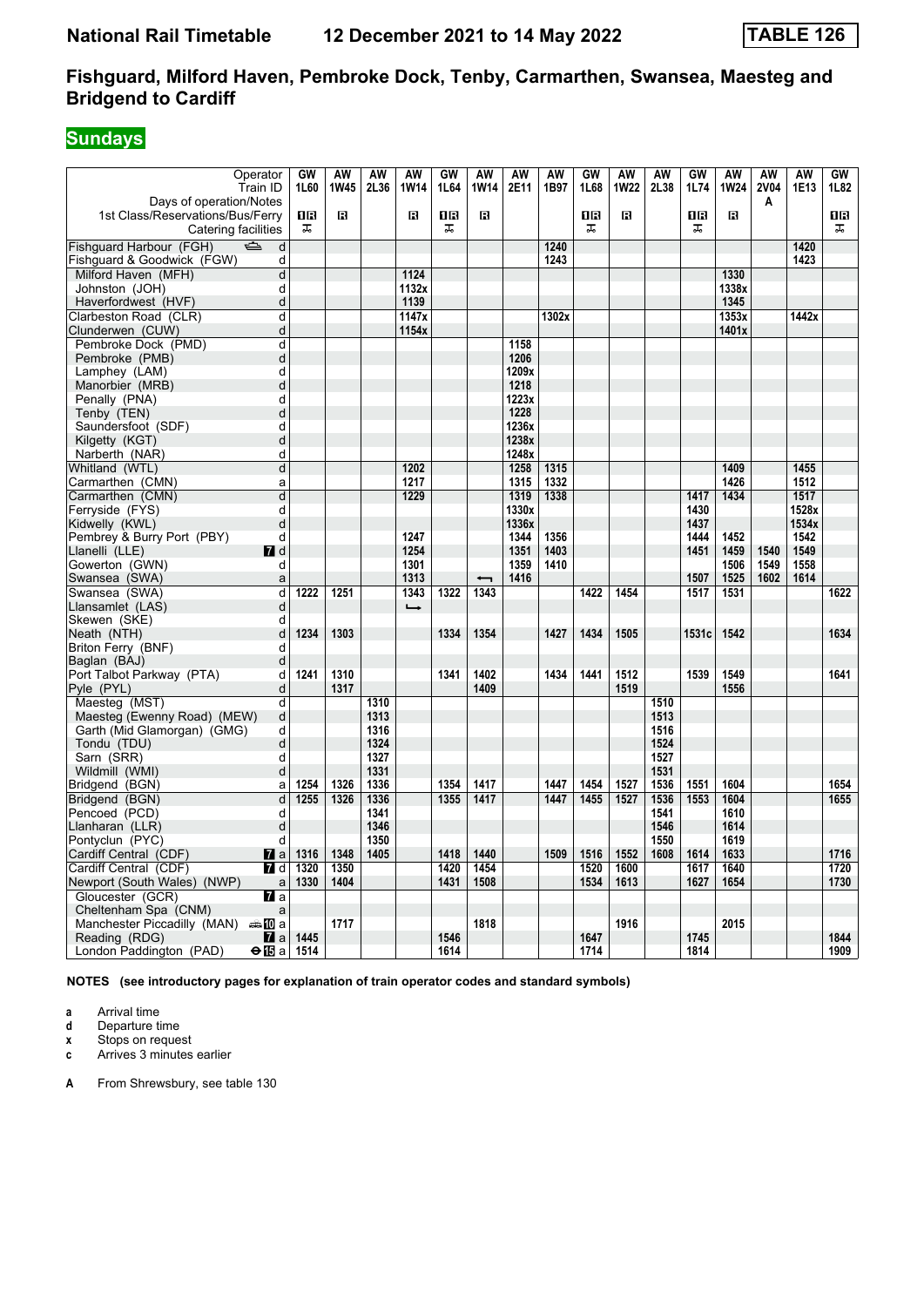# **Sundays**

| Operator<br>Train ID                                                               | AW<br>1W46 | AW<br>2N25   | GW<br>1L90 | AW<br>1W26 | GW<br>1L92     | <b>AW</b><br>1W37 | AW<br>1E15 | AW<br>1E39 | AW<br>2L42   | GW<br>1L94 | GW<br>1L96     | AW<br>2N29<br>в | AW<br>2V08 | AW<br>1E19 | AW<br>1E89 | AW<br>2B89<br>D |
|------------------------------------------------------------------------------------|------------|--------------|------------|------------|----------------|-------------------|------------|------------|--------------|------------|----------------|-----------------|------------|------------|------------|-----------------|
| Days of operation/Notes<br>1st Class/Reservations/Bus/Ferry<br>Catering facilities | в          | в            | 08<br>ᠼ    | в          | <b>08</b><br>ᠼ | C                 |            |            |              | 0 R<br>ᠼ   | <b>0B</b><br>ᠼ |                 | А          |            |            |                 |
| Fishquard Harbour (FGH)<br>$\Rightarrow$<br>d                                      |            |              |            |            |                |                   |            |            |              |            |                |                 |            |            |            |                 |
| Fishguard & Goodwick (FGW)<br>d                                                    |            |              |            |            |                |                   |            |            |              |            |                |                 |            |            |            |                 |
| Milford Haven (MFH)<br>d                                                           |            |              |            | 1531       |                |                   |            | 1730       |              |            |                |                 |            |            | 1940       |                 |
| Johnston (JOH)<br>d                                                                |            |              |            | 1539x      |                |                   |            | 1738x      |              |            |                |                 |            |            | 1948x      |                 |
| d<br>Haverfordwest (HVF)                                                           |            |              |            | 1546       |                |                   |            | 1745       |              |            |                |                 |            |            | 1955       |                 |
| Clarbeston Road (CLR)<br>d                                                         |            |              |            | 1554x      |                |                   |            | 1753x      |              |            |                |                 |            |            | 2003x      |                 |
| d<br>Clunderwen (CUW)                                                              |            |              |            | 1602x      |                |                   |            | 1801x      |              |            |                |                 |            |            | 2011x      |                 |
| Pembroke Dock (PMD)<br>d                                                           |            |              |            |            |                |                   | 1624       |            |              |            |                |                 |            | 1904       |            |                 |
| Pembroke (PMB)<br>d                                                                |            |              |            |            |                |                   | 1632       |            |              |            |                |                 |            | 1912       |            |                 |
| d<br>Lamphey (LAM)                                                                 |            |              |            |            |                |                   | 1635x      |            |              |            |                |                 |            | 1915x      |            |                 |
| d<br>Manorbier (MRB)                                                               |            |              |            |            |                |                   | 1644       |            |              |            |                |                 |            | 1924       |            |                 |
| d<br>Penally (PNA)                                                                 |            |              |            |            |                |                   | 1649x      |            |              |            |                |                 |            | 1929x      |            |                 |
| d<br>Tenby (TEN)                                                                   |            |              |            |            |                |                   | 1654       |            |              |            |                |                 |            | 1934       |            |                 |
| d<br>Saundersfoot (SDF)                                                            |            |              |            |            |                |                   | 1702x      |            |              |            |                |                 |            | 1942x      |            |                 |
| d<br>Kilgetty (KGT)                                                                |            |              |            |            |                |                   | 1704x      |            |              |            |                |                 |            | 1944x      |            |                 |
| d<br>Narberth (NAR)                                                                |            |              |            |            |                |                   | 1715x      |            |              |            |                |                 |            | 1954x      |            |                 |
| d<br>Whitland (WTL)                                                                |            |              |            | 1610       |                |                   | 1724       | 1808       |              |            |                |                 |            | 2003       | 2019       |                 |
| Carmarthen (CMN)<br>a                                                              |            |              |            | 1627       |                |                   | 1742       | 1825       |              |            |                |                 |            | 2020       | 2035       |                 |
| Carmarthen (CMN)<br>d                                                              |            |              | 1623       | 1639       |                |                   | 1751       |            |              |            | 1920           |                 |            | 2032       |            | 2116            |
| d<br>Ferryside (FYS)                                                               |            |              | 1635       | 1649x      |                |                   | 1802x      |            |              |            | 1932           |                 |            | 2043x      |            |                 |
| d<br>Kidwelly (KWL)                                                                |            |              | 1642       | 1655x      |                |                   | 1809x      |            |              |            | 1939           |                 |            | 2049x      |            |                 |
| Pembrey & Burry Port (PBY)<br>d                                                    |            |              | 1650       | 1702       |                |                   | 1816       |            |              |            | 1947           |                 |            | 2057       |            | 2135            |
| Llanelli (LLE)<br>$\blacksquare$ d                                                 |            |              | 1657       | 1709       |                |                   | 1824       |            |              |            | 1954           |                 | 2005       | 2104       |            | 2143            |
| Gowerton (GWN)<br>d                                                                |            |              |            | 1716       |                |                   | 1832       |            |              |            |                |                 | 2013       | 2112       |            | 2151            |
| a<br>Swansea (SWA)                                                                 |            |              | 1712       | 1730       |                |                   | 1849       |            |              |            | 2012           |                 | 2026       | 2131       |            | 2206            |
| d<br>Swansea (SWA)                                                                 | 1652       |              | 1722       | 1737       | 1822           | 1829              |            |            |              | 1922       | 2019           |                 | 2040       |            |            | 2210            |
| d<br>Llansamlet (LAS)                                                              |            |              |            |            |                |                   |            |            |              |            |                |                 |            |            |            |                 |
| Skewen (SKE)<br>d                                                                  |            |              |            |            |                |                   |            |            |              |            |                |                 |            |            |            |                 |
| Neath (NTH)<br>d                                                                   | 1703       |              | 1734       | 1748       | 1834           | 1841              |            |            |              | 1934       | 2031           |                 | 2051       |            |            | 2221            |
| Briton Ferry (BNF)<br>d                                                            |            |              |            |            |                |                   |            |            |              |            |                |                 |            |            |            |                 |
| d<br>Baglan (BAJ)                                                                  |            |              |            |            |                |                   |            |            |              |            |                |                 |            |            |            |                 |
| Port Talbot Parkway (PTA)<br>d                                                     | 1711       |              | 1741       | 1755       | 1840           | 1849              |            |            |              | 1940       | 2037           |                 | 2059       |            |            | 2229            |
| Pyle (PYL)<br>d                                                                    | 1718       |              |            | 1802       |                | 1857              |            |            |              |            |                |                 |            |            |            | 2237            |
| Maesteg (MST)<br>d                                                                 |            | 1708         |            |            |                |                   |            |            | 1915         |            |                | 2038            |            |            |            |                 |
| d<br>Maesteg (Ewenny Road) (MEW)                                                   |            | 1711         |            |            |                |                   |            |            | 1918         |            |                | 2040            |            |            |            |                 |
| d<br>Garth (Mid Glamorgan) (GMG)                                                   |            | 1714         |            |            |                |                   |            |            | 1921         |            |                | 2043            |            |            |            |                 |
| d<br>Tondu (TDU)                                                                   |            | 1723         |            |            |                |                   |            |            | 1929         |            |                | 2051            |            |            |            |                 |
| Sarn (SRR)<br>d                                                                    |            | 1726         |            |            |                |                   |            |            | 1932         |            |                | 2054            |            |            |            |                 |
| d<br>Wildmill (WMI)                                                                |            | 1729         |            |            |                |                   |            |            | 1936         |            |                | 2057            |            |            |            |                 |
| Bridgend (BGN)<br>a                                                                | 1726       | 1734         | 1754       | 1810       | 1854           | 1906              |            |            | 1940         | 1954       | 2051           | 2101            | 2114       |            |            | 2245            |
| Bridgend (BGN)<br>d                                                                | 1726       | 1734<br>1740 | 1755       | 1810       | 1855           | 1906              |            |            | 1940<br>1945 | 1955       | 2052           | 2101<br>2106    | 2114       |            |            | 2245            |
| Pencoed (PCD)<br>d<br>d<br>Llanharan (LLR)                                         |            | 1744         |            |            |                |                   |            |            | 1950         |            |                | 2111            |            |            |            |                 |
| Pontyclun (PYC)<br>d                                                               |            | 1749         |            |            |                |                   |            |            | 1954         |            |                | 2115            |            |            |            |                 |
| Cardiff Central (CDF)<br>$\mathbf{z}$ a                                            | 1749       | 1802         | 1816       | 1833       | 1916           | 1929              |            |            | 2010         | 2016       | 2113           | 2128            | 2137       |            |            | 2307            |
| Cardiff Central (CDF)<br><b>7</b> d                                                | 1755       | 1805         | 1818       | 1840       | 1920           | 1940              |            |            |              | 2020       | 2120           |                 |            |            |            | 2319            |
| Newport (South Wales) (NWP)<br>$\mathsf{a}$                                        | 1809       | 1819         | 1828       | 1853       | 1929           | 1955              |            |            |              | 2029       | 2129           |                 |            |            |            | 2333            |
| Gloucester (GCR)<br><b>77</b> а                                                    |            |              |            |            |                |                   |            |            |              |            |                |                 |            |            |            |                 |
| Cheltenham Spa (CNM)<br>a                                                          |            |              |            |            |                |                   |            |            |              |            |                |                 |            |            |            |                 |
| Manchester Piccadilly (MAN) And a                                                  | 2115       |              |            | 2219       |                |                   |            |            |              |            |                |                 |            |            |            |                 |
| Reading (RDG)<br><b>7</b> l a                                                      |            |              | 1948       |            | 2049           |                   |            |            |              | 2148       | 2249           |                 |            |            |            |                 |
| London Paddington (PAD)<br>⊖l⊞a                                                    |            |              | 2014       |            | 2114           |                   |            |            |              | 2214       | 2324           |                 |            |            |            |                 |

**NOTES (see introductory pages for explanation of train operator codes and standard symbols)**

**a** Arrival time<br>**d** Departure t

**d** Departure time

**x** Stops on request

**A** From Shrewsbury, see table 130

**B** To Ebbw Vale Town, see table 128

**C** To Shrewsbury, see table 131<br>**D** To Hereford, see table 131

To Hereford, see table 131